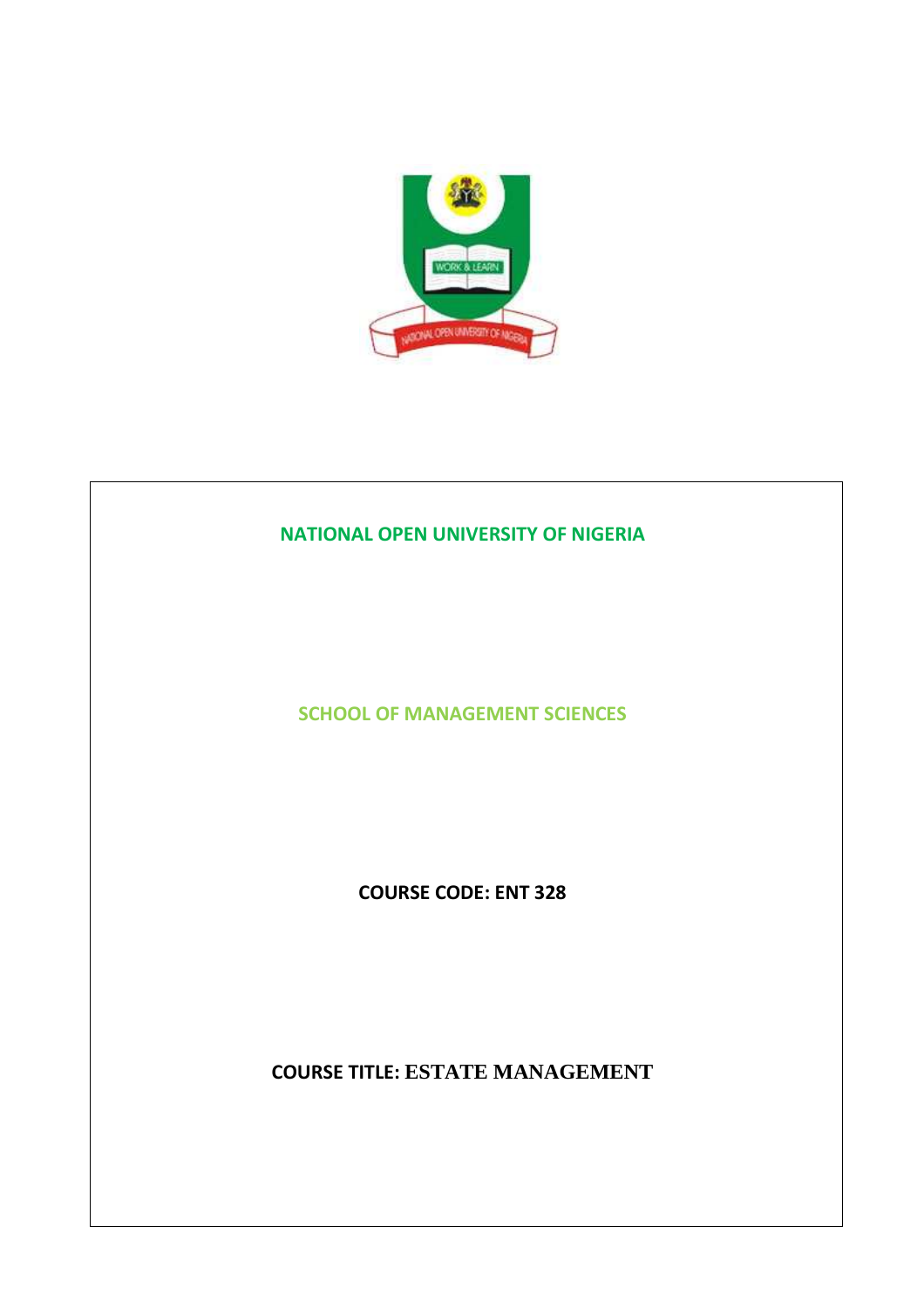# **ENT 328: ESTATE MANAGEMENT**

**Course Writer :** Mrs. Titilayo Ukabam

Dept of Estate Management,

Yaba College of Technology Yaba, Lagos.

**Course Editor:** 

**Programme Leader:** Dr. O.J Onwe

 School of Business & Human Resources Mgt National Open University of Nigeria, Victoria Island, Lagos.

**Course Coordinator:** Mrs. Caroline Aturu-Aghedo

School of Business & Human Resources Management,

National Open University of Nigeria,

Victoria Island, Lagos.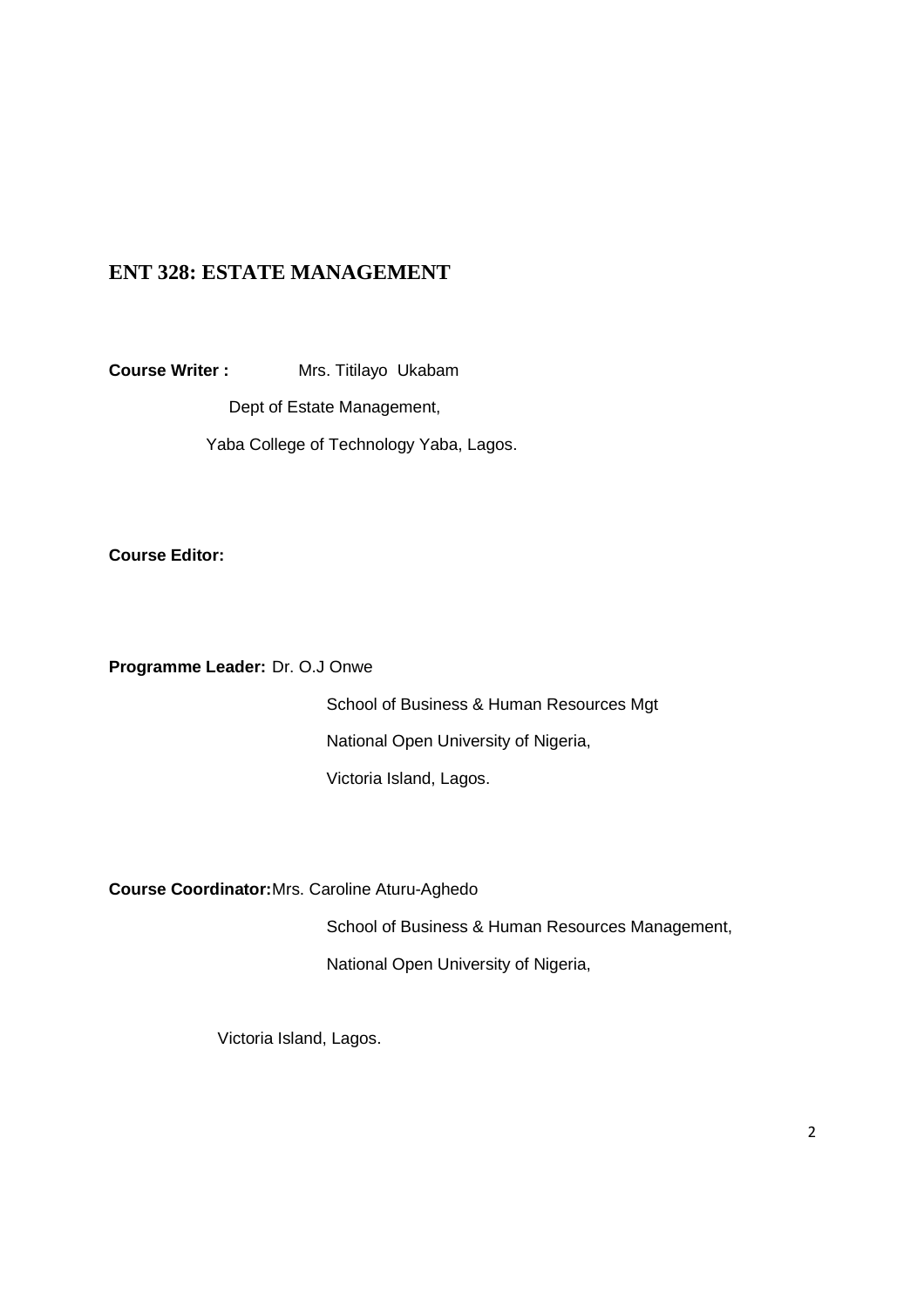## ENT 328: ESTATE MANAGEMENT

# TABLE OF CONTENT

Module 1: Agency Law

Unit 1: The Concept and Legal Principles

Unit 2: Authority, Liability and Duties

Unit 3: Termination

Unit 4: Estate Agency

Module 2: Principles and Techniques of Urban Renewal

Unit 1: Reasons for Urban Renewal

Unit 2: Strategies for Urban Renewal

Unit 3: Urban Renewal Process

Unit 4: Alternative Approaches of Slum Eradication

Module 3: Property Market

Unit 1: Sources of information on property

Unit 2: Property Market Organization

Unit 3: Major Players in Property Market

Unit 4: Commodity in the Property Market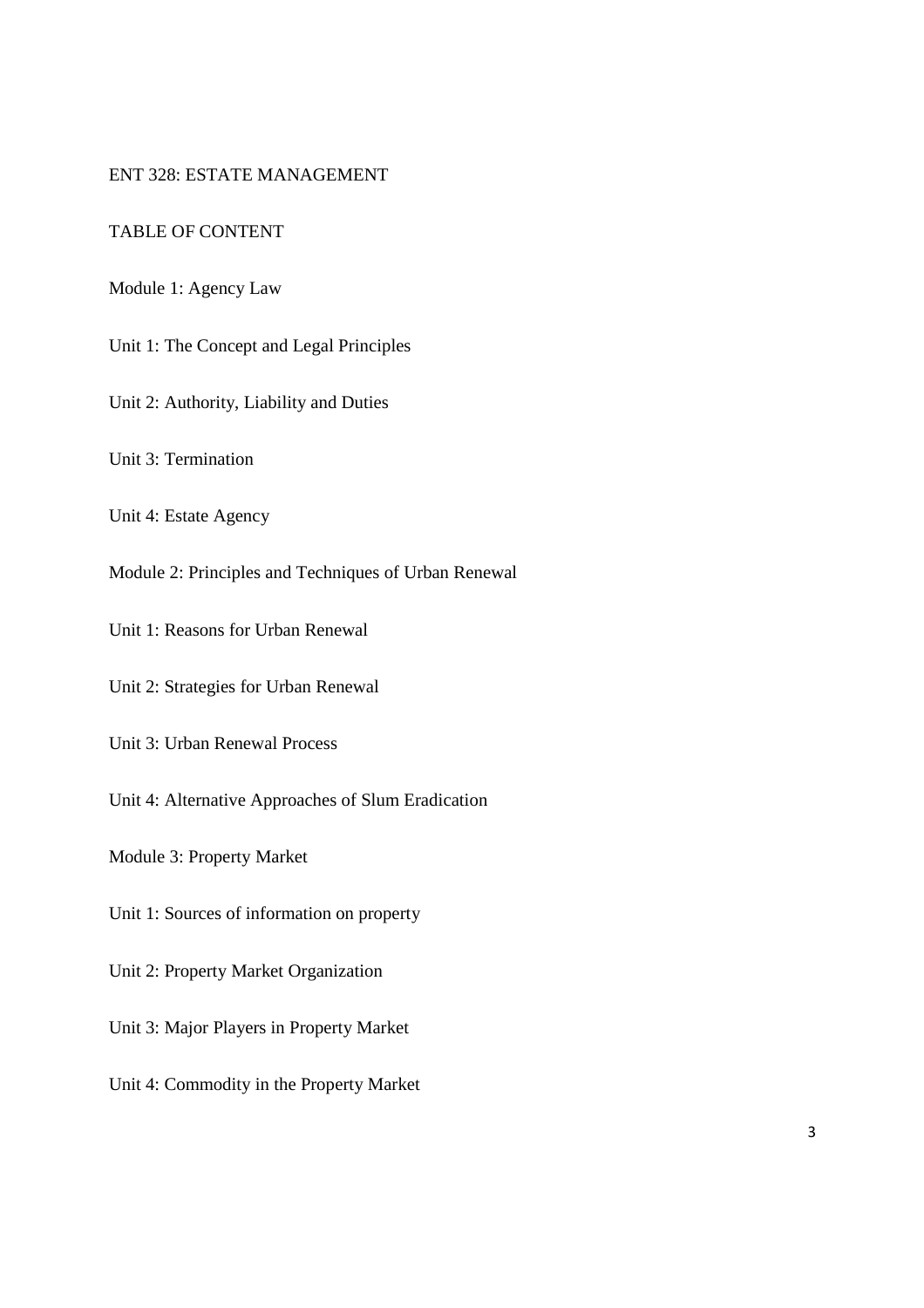Module 4: Valuation

Unit 1: The Estate Surveyor and Valuer

Unit 2: Basis and Purpose of Valuation

Unit 3: Methods of Valuation

Unit 4: Valuation Report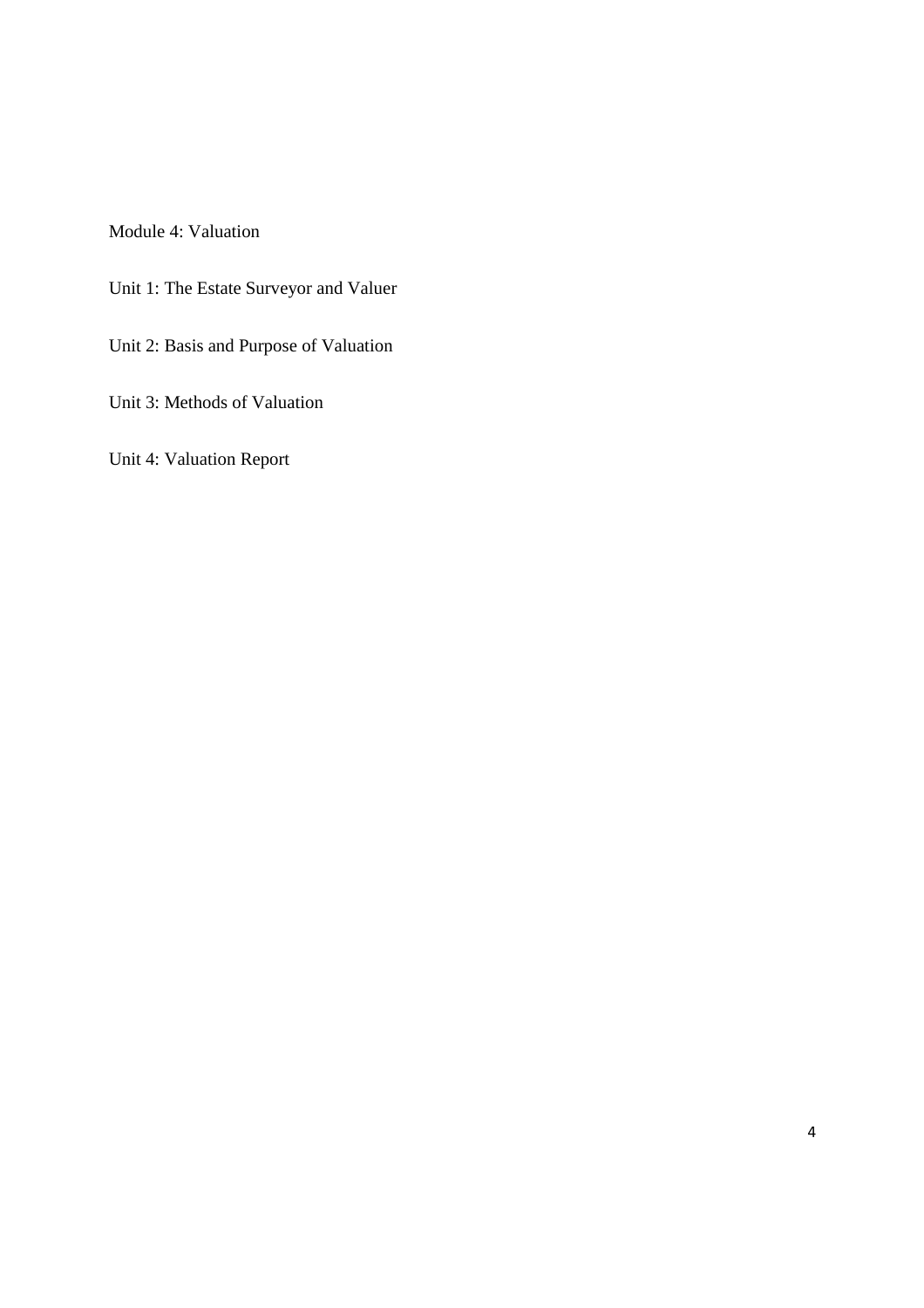Module 1: Agency Law

Unit 1: The Concept and Legal Principles

Unit 2: Authority, Liability and Duties

Unit 3: Termination

Unit 4: Estate Agency

Unit 1 Agency Law: The Concept and Legal Principles

#### **Contents**

## 1.0 Introduction

2.0 Objectives

# 3.0 Main Content

- 3.1 The Concept of agency law
- 3.2 The legal principles

## 4.0 Conclusion

5.0 Summary

- 6.0 Tutor Marked Assignment
- 7.0 References/Further Readings

#### 1.0 INTRODUCTION

The law of agency is an area of commercial law dealing with a contractual or quasicontractual, or non-contractual set of relationships when a person, called the agent, is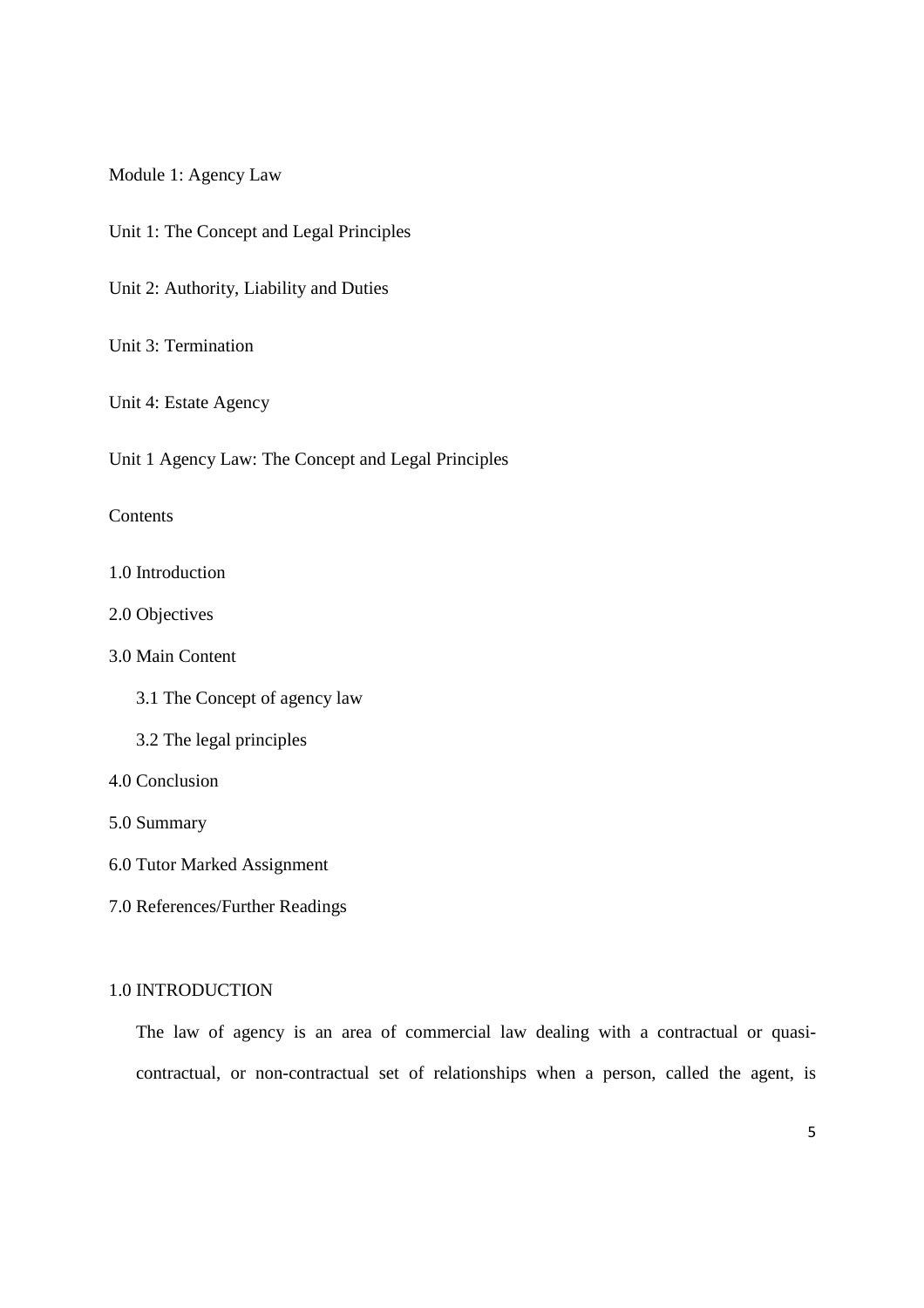authorized to act on behalf of another (called the principal) to create a legal relationship with a third party. Succinctly, it may be referred to as the relationship between a principal and an agent whereby the principal, expressly or impliedly, authorizes the agent to work under his control and on his behalf. The agent is, thus, required to negotiate on behalf of the principal or bring him and third parties into contractual relationship. This branch of law separates and regulates the relationships between:

- Agents and principals;
- Agents and the third parties with whom they deal on their principals' behalf; and
- Principals and the third parties when the agents purport to deal on their behalf.

The common law principle in operation is usually represented in the Latin phrase, *qui facit per alium, facit per se*, i.e. *the one who acts through another, acts in his or her own interests* and it is a parallel concept to vicarious liability and strict liability in which one person is held liable in criminal law or tort for the acts or omissions of another.

Agency relationships are common in many professional areas such as:

- Employment.
- Real estate transactions (e.g. real estate brokerage, mortgage brokerage). In real estate brokerage, the buyers or sellers are the principals and the broker or his salesperson who represents each principal is his agent.
- Financial advice (e.g. insurance agency, stock brokerage, accountancy)
- Contract negotiation and promotion ( e.g. business management) such as: publishing, fashion model, music, movies, theatre, show business, and sport).

## 2.0 OBJECTIVES

The objectives of this unit are: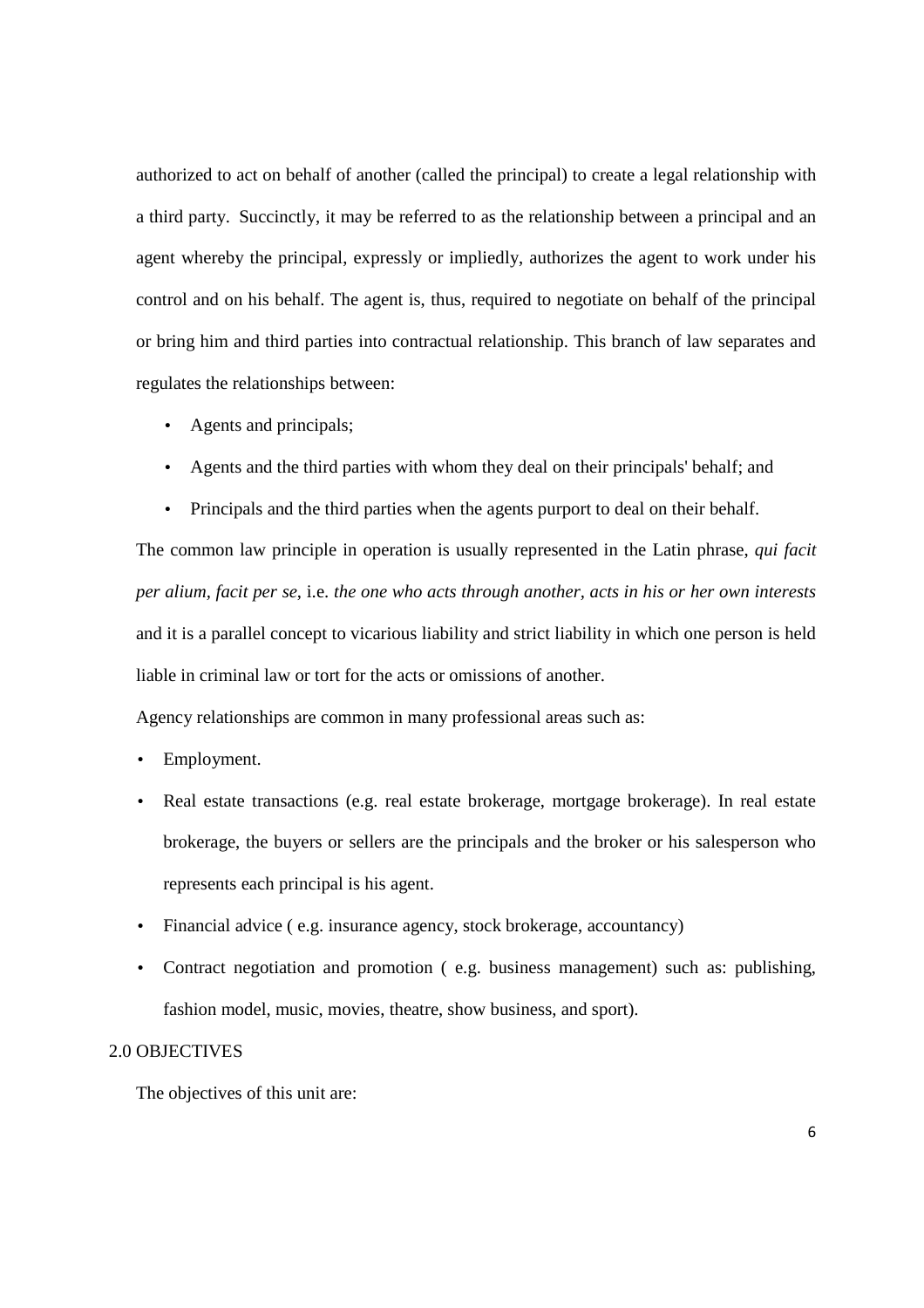- i. Examine how agency can be created.
- ii. Understand the concept of agency law and
- iii. Learn the three broad classes of agent

## 3.0 MAIN CONTENT

3.1. The Concept of agency law

Agency can be created by contract (express or implied, oral or written), by ratification (assent is given either to an act done by someone who had no previous authority to act or to an act that exceeded the authority granted to an agent), by estoppel (a person allows another to act for him/her to such an extent that a third party reasonably believes that an agency relationship exists), or necessity (a person acts for another in an emergency situation without express authority to do so).

The reciprocal rights and liabilities between a principal and an agent reflect commercial and legal realities. A business owner often relies on an employee or another person to conduct a business. In the case of a corporation, since a corporation is a fictitious legal person, it can only act through human agents. The principal is bound by the contract entered into by the agent, so long as the agent performs within the scope of the agency. A contract is a promise, or set of promises, for breach of which the law gives a remedy, or the performance of which the law in some way recognizes as a duty. It is a mutually binding agreement. In order to form a contract there must be mutual assent such as a valid offer and acceptance between parties. The parties must have the legal capacity to enter a contract, and adequate consideration must exist. Furthermore, the subject matter of the contract must be legal. The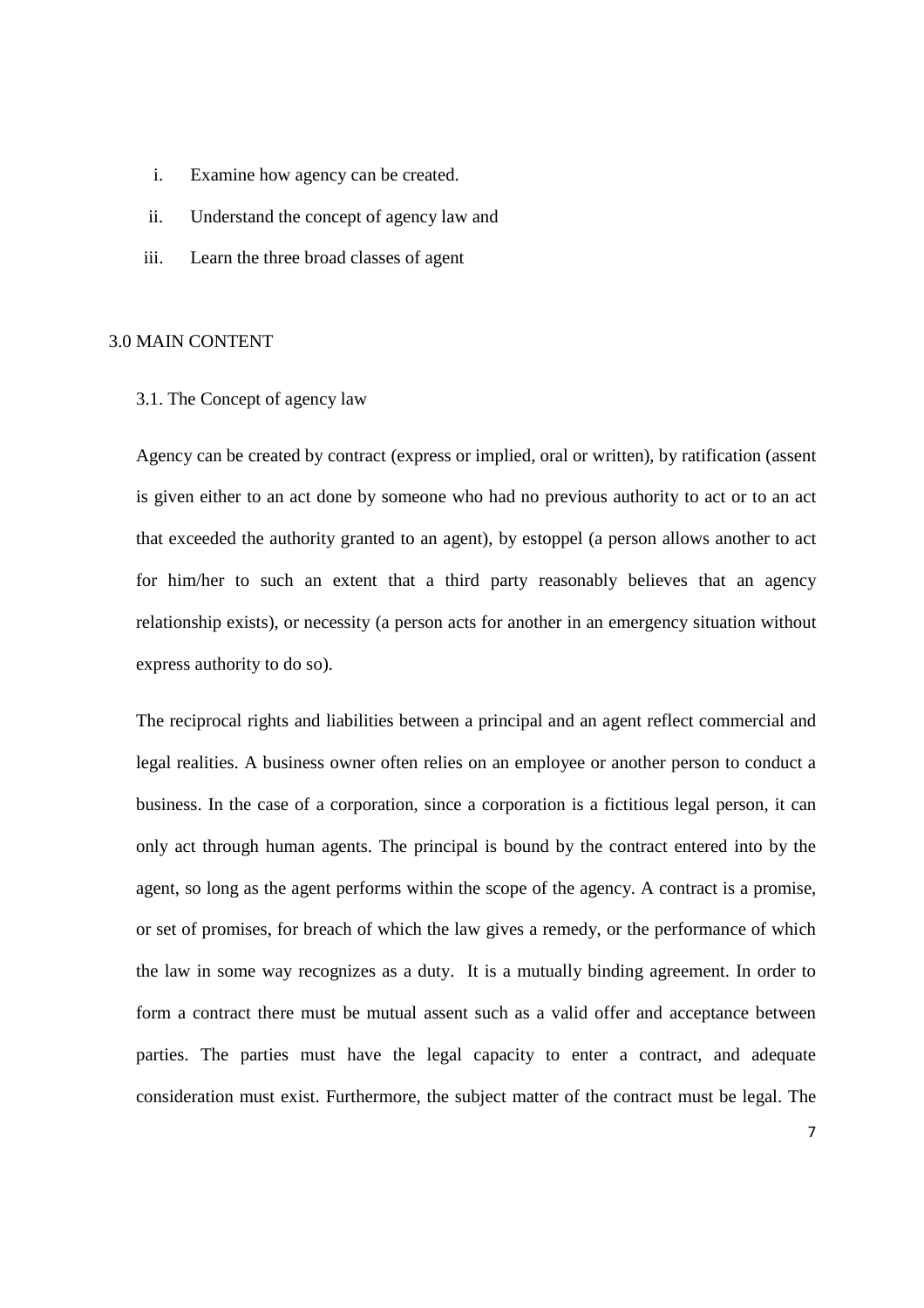general rule is that minors and insane persons cannot enter contracts. There are also occasions when intoxicated persons do not have the legal capacity to enter contracts.

A third party may rely in good faith on the representation by a person who identifies himself as an agent for another. It is not always cost effective to check whether someone who is represented as having the authority to act for another actually has such authority. If it is subsequently found that the alleged agent was acting without necessary authority, the agent will generally be held liable.

## SELF ASSESSMENT EXERCISE 1

Explain how agency is created and its concept.

3.2 The Legal Principles

There are three broad classes of agent

- i. Universal agents hold broad authority to act on behalf of the principal, e.g. they may hold a power of attorney (also known as a mandate in civil law jurisdictions) or have a professional relationship, say, as lawyer and client.
- ii. General agents hold a more limited authority to conduct a series of transactions over a continuous period of time; and
- iii. Special agents are authorized to conduct either only a single transaction or a specified series of transactions over a limited period of time.

## SELF ASSESSMENT EXCECISE 2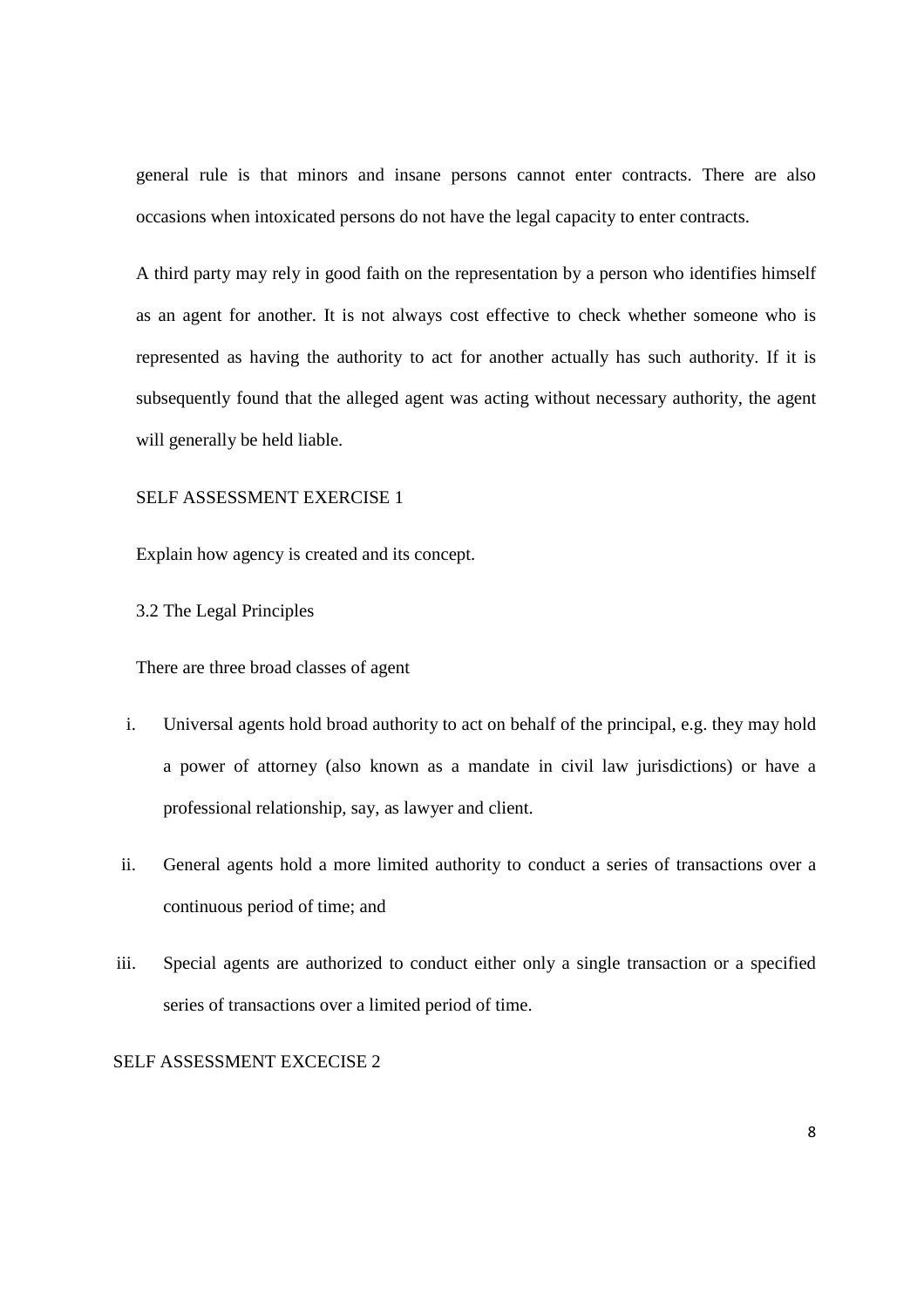Mention the three broad classes of agent.

## 4.0 CONCLUSION

Now that you have read through this unit, you ought to be knowledgeable about the creation, concept and legal principles of agency law. In addition, a contract was defined for better understanding of agency law.

#### 5.0 SUMMARY

The foundation of agency law has been laid by the aspects (creation, theory and broad classes) considered above which will afford better understanding of other aspects of agency law.

## 6.0 TUTOR MARKED ASSIGNMENT

Identify the type of agency created by estate agent and their principal.

#### 7.0 REFERENCES/FURTHER READINGS

- 1. Emerson, Robert W. and Hardwicke, John W. (1997). Business Law.
- 2. Gifis, Steven. Law Dictionary 4th ed. 1996.
- 3. Nigel, Stephen (1981). The practice of estate agency. London: The Estate Gazette.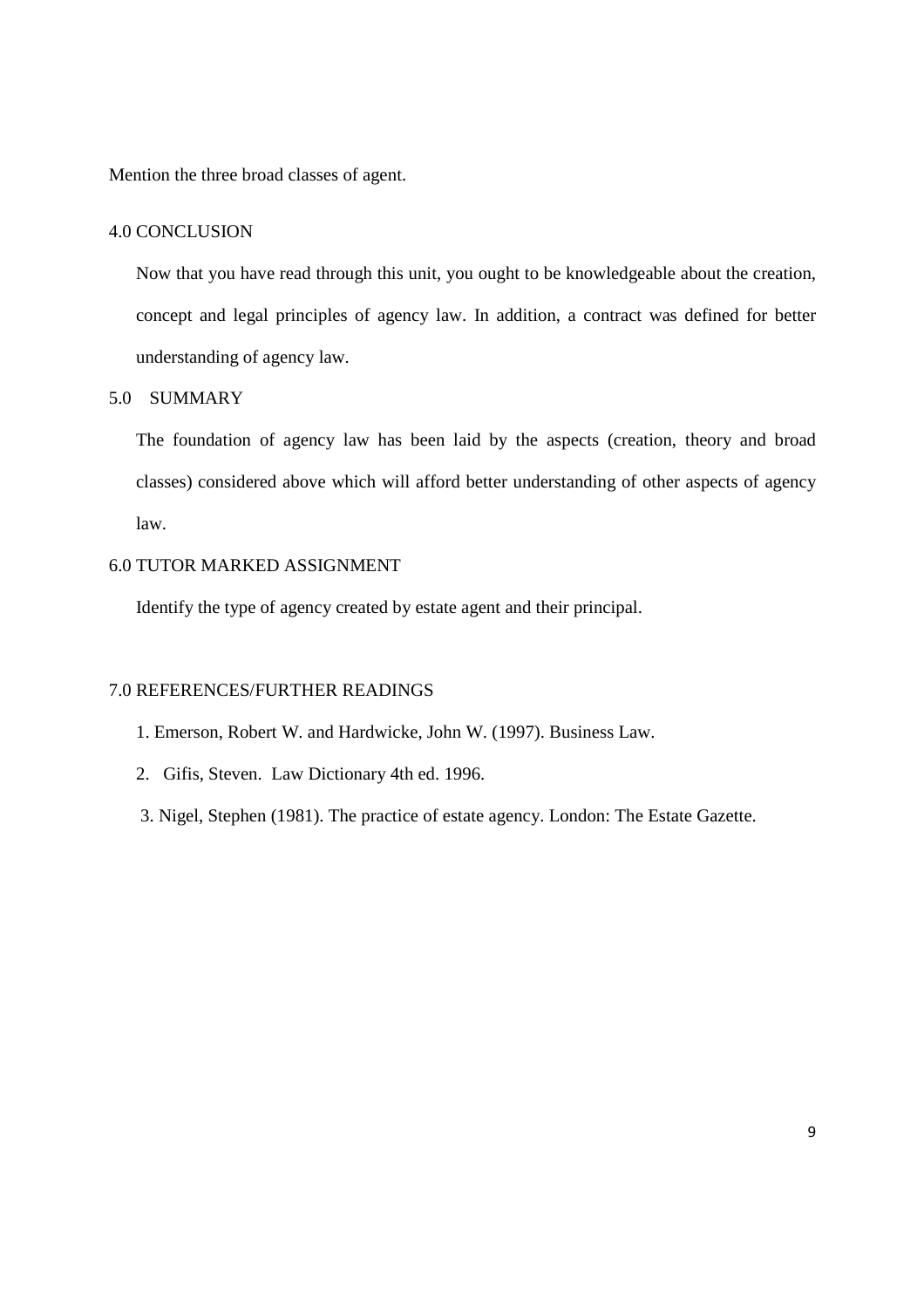## UNIT 2 AGENCY LAW: AUTHORITY, LIABILITY AND DUTIES

**CONTENTS** 

- 1.0 Introduction
- 2.0 Objectives
- 3.0 Main Content
	- 3.1 Agent Authority
	- 3.2 Agent Duties
	- 3.3 Parties to the Agency Liability
- 4.0 Conclusion
- 5.0 Summary
- 6.0 Tutor Marked Assignment
- 7.0 References/Further Readings

## 1.0 INTRODUCTION

An agent who acts within the scope of authority conferred by his or her principal binds the principal in the obligations he or she creates against third parties. There are essentially three kinds of authority recognized in the law: actual authority (whether expressed or implied), apparent authority, and ratified authority. Persons that act as agents should be aware of the potential to create third liability for which they may be responsible. This concept is important in that if a principal becomes liable to a third party because of the improper acts of its agent, the principal may bring action against the agent.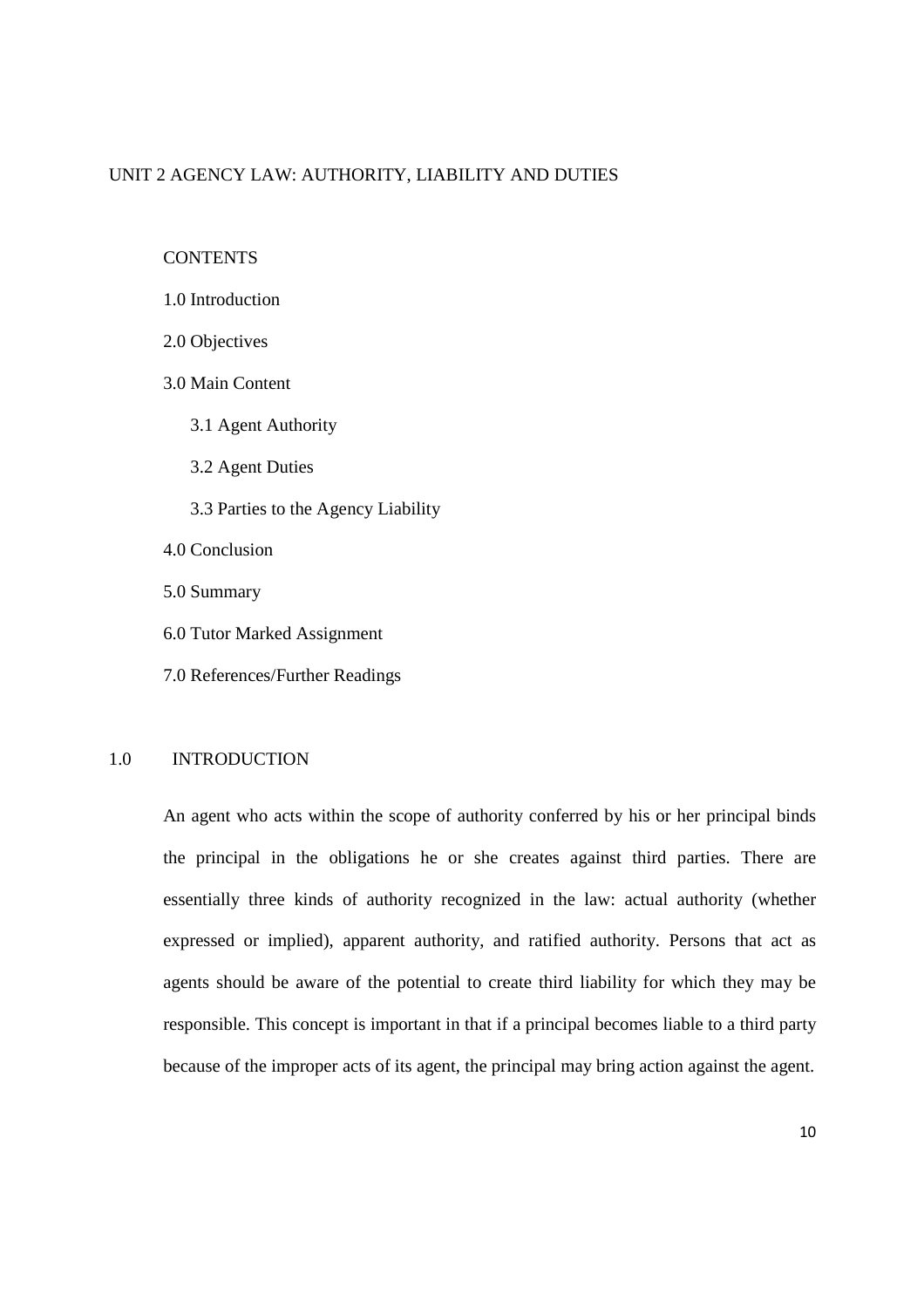The principal can be liable to the agent and third party, while the agent can be liable to the principal. Unless modified by contract, agents generally owe duties to their principals. The discussion will cover the issues highlighted above.

## 2.0 0BJECTIVES

The objectives of the unit are to:

- i. Highlight the agent authority to act for the principal.
- ii. State the duties of agent
- iii. Identify the liability of the parties to the agency

## 3.0 MAIN CONTENT

#### 3.1 **Agent Authority**

 Agent authority stem out of actual authority which can be expressed or implied. Expressed authority is explicitly authorized by principal consensus. Implied authority refers to authority that naturally arises from expressed authority. For example, if an agent receives expressed authority to write a letter on behalf of the principal, the agent access to the previous correspondences would be based on implied authority. Although, there was not express authority to access previous correspondences, however, access to them are needed in order to take the action for which express authority was given.

#### **Actual authority**

Actual authority can be of two kinds. Either the principal may have expressly conferred authority on the agent, or authority may be implied. Authority arises by consensual agreement, and whether it exists is a question of fact. An agent, as a general rule, is only entitled to indemnity from the principal if he or she has acted within the scope of her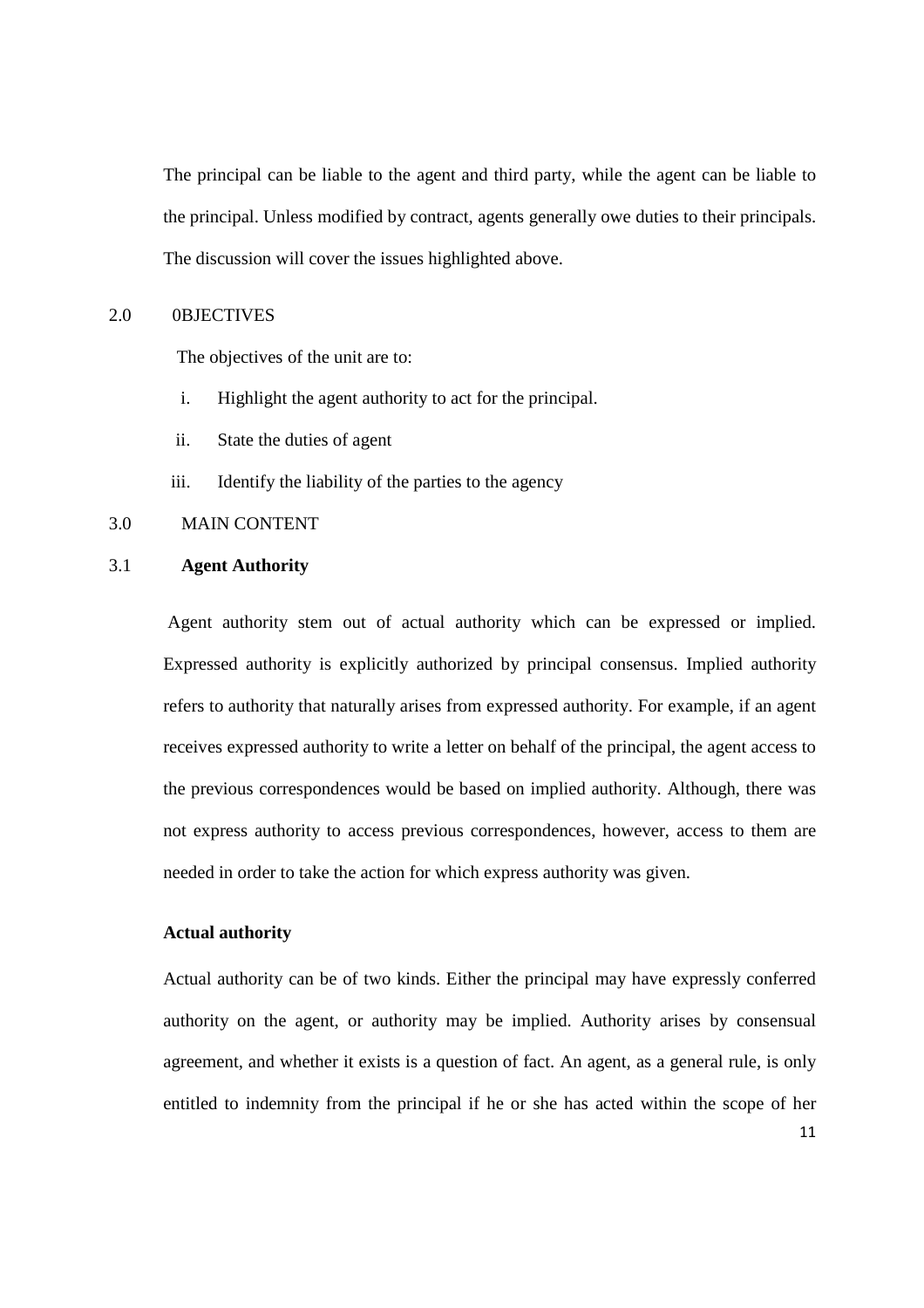actual authority, and may be in breach of contract, and liable to a third party for breach of the implied warranty of authority. In tort, a claimant may not recover from the principal unless the agent is acting within the scope of employment.

## **Express actual authority**

Express actual authority means an agent has been expressly told he or she may act on behalf of a principal (See *Ireland v Livingstone* (1872) LR 5 HL 395).

#### **Implied actual authority**

Implied actual authority, also called "usual authority", is authority an agent has by virtue of being reasonably necessary to carry out his express authority. As such, it can be inferred by virtue of a position held by an agent. For example, partners have authority to bind the other partners in the firm, their liability being joint and several, and in a corporation, all executives and senior employees with decision-making authority by virtue of their position have authority to bind the corporation. (See Hely-Hutchinson v Brayhead Ltd [1968] 1 QB 549)

#### **Apparent authority and Estoppel**

Apparent authority is defined as follows: The D.C. Court of Appeals in USA has held that 'apparent authority arises when a principal places an agent in a position which causes a third person to reasonably believe that the principal consented to the exercise of authority the agent purports to hold … '[t]his falls short of an overt, affirmative representation by a principal.' … 'Apparent authority exists only to the extent that it is reasonable for the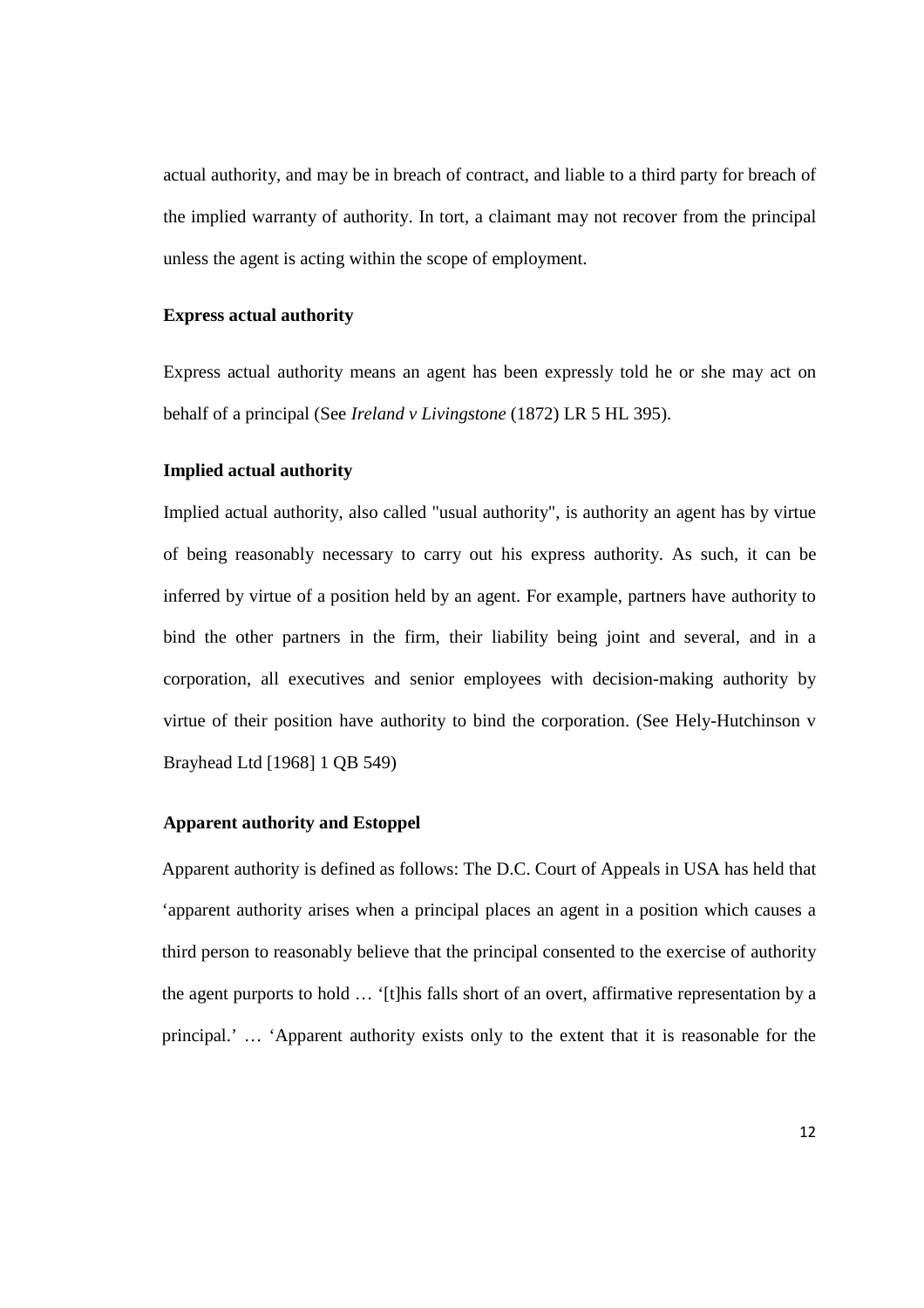third person dealing with the agent to believe that the agent is authorized' and to 'believe the agent to be authorized.' … To determine the existence of apparent authority,

'consideration should be given … to the actual authority of the agent, the usual or normal conduct of the agent in the performance of his or her duties, previous dealings between the agent and the party asserting apparent authority, any declarations or representations allegedly made by the agent, and lastly the customary practice of other agents similar situated.' … A third party, however, cannot avail itself [of apparent authority] … if it actually knew that the agent purporting to represent the principal lacked actual authority.

Apparent authority (also called "ostensible authority") exists where the principal's words or conduct would lead a reasonable person in the third party's position to believe that the agent was authorized to act, even if the principal and the purported agent had never discussed such a relationship. For example, where one person appoints a person to a position which carries with it agency-like powers, those who know of the appointment are entitled to assume that there is apparent authority to do the things ordinarily entrusted to one occupying such a position. If a principal creates the impression that an agent is authorized but there is no actual authority, third parties are protected so long as they have acted reasonably. This is sometimes termed "agency by estoppel" or the "doctrine of holding out", where the principal will be estopped from denying the grant of authority if third parties have changed their positions to their detriment in reliance on the representations made.

In Rama Corporation Ltd v Proved Tin and General Investments Ltd [1952] 2 QB 147, Slade J, said "Ostensible or apparent authority... is merely a form of estoppel, and indeed,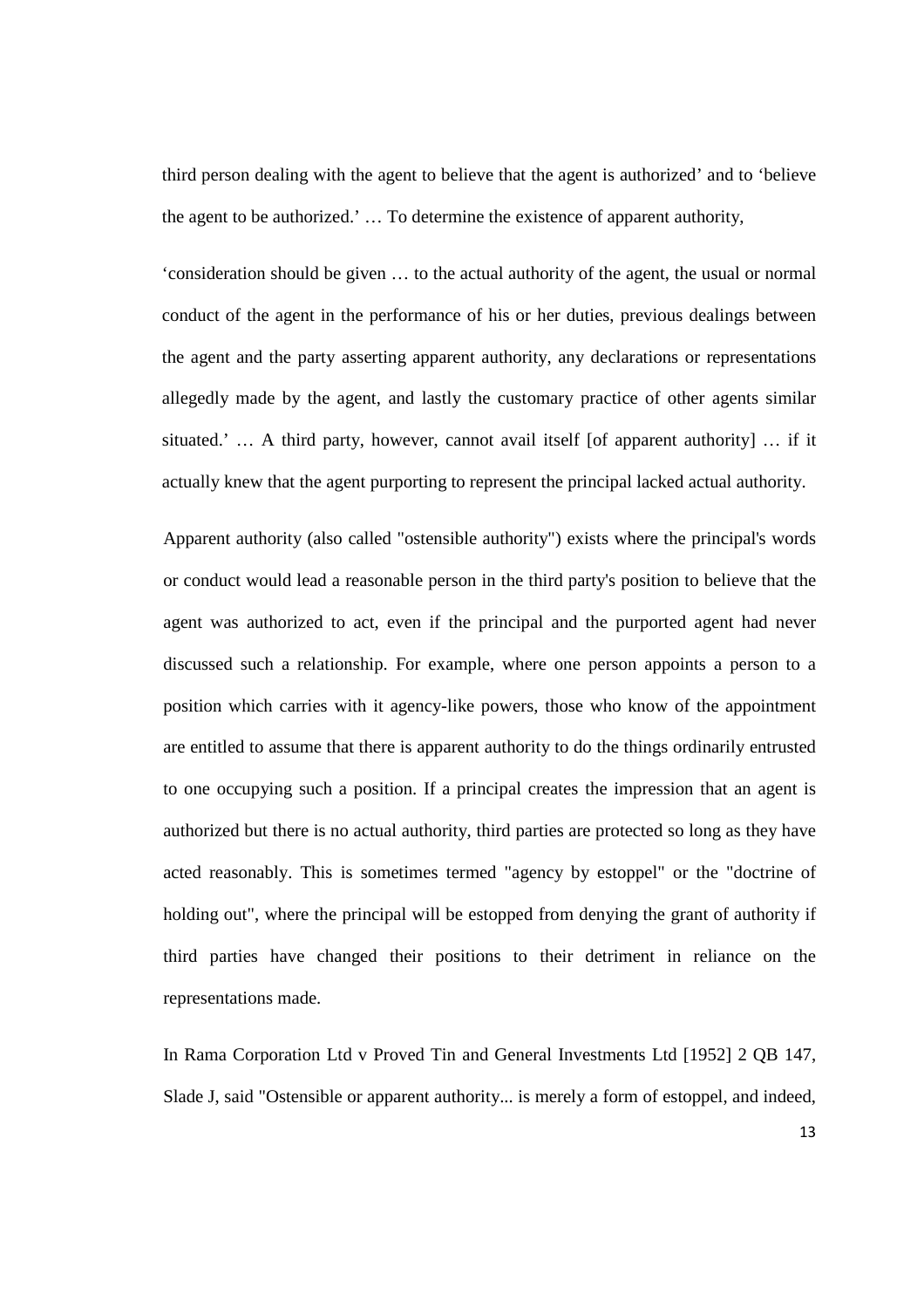it has been termed agency by estoppel and you cannot call in aid an estoppel unless you have three ingredients:

- (i) a representation,
- (ii) reliance on the representation, and
- (iii) an alteration of your position resulting from such reliance." See
- Freeman & Lockyer v Buckhurst Park Properties (Mangal) Ltd [1964] 2 QB 480
- The Raffaella or Egyptian International Foreign Trade Co v Soplex Wholesale Supplies Ltd and PS Refson & Co Ltd [1985] 2 Lloyd's Rep 36

In the case of Watteau v Fenwick, Lord Coleridge CJ on the Queen's Bench concurred with an opinion by Wills J that a third party could hold personally liable a principal who he did know about when he sold cigars to an agent that was acting outside of its authority. Wills J held that "the principal is liable for all the acts of the agent which are within the authority usually confided to an agent of that character, notwithstanding limitations, as between the principal and the agent, put upon that authority." This decision is heavily criticised and doubted, though not entirely overruled in the UK. It is sometimes referred to as "usual authority" (though not in the sense used by Lord Denning MR in Hely-Hutchinson, where it is synonymous with "implied actual authority"). It has been explained as a form of apparent authority, or "inherent agency power. That is, authority by virtue of a position held to deter: fraud and other harms that may befall individuals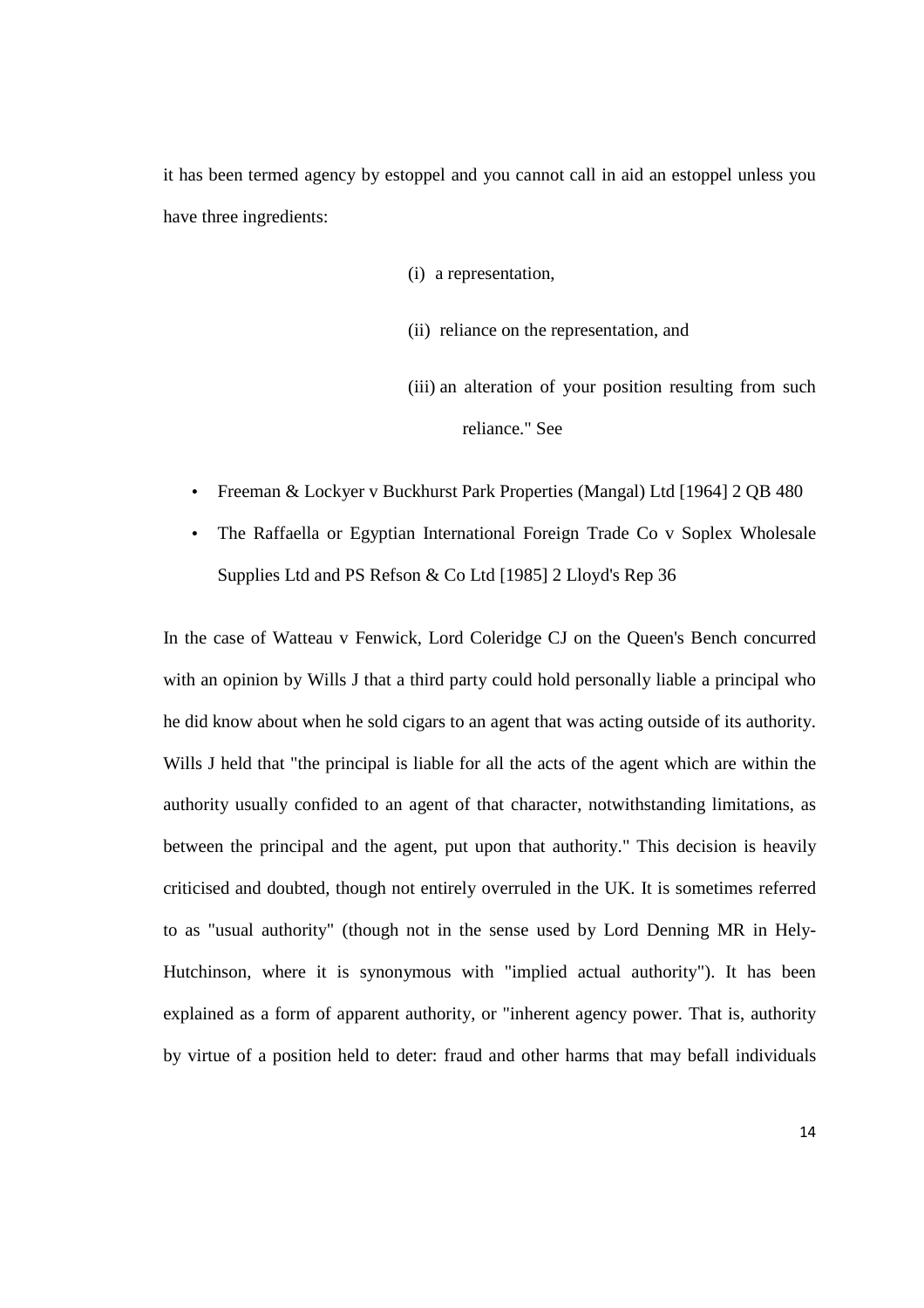dealing with agents, this is a concept of "Inherent Agency Power", which is power derived solely by virtue of the agency relation.

For example, partners have apparent authority to bind the other partners in the firm, their liability being joint and several, and in a corporation, all executives and senior employees with decision-making authority by virtue of their declared position have apparent authority to bind the corporation.

Even if the agent does act without authority, the principal may ratify the transaction and accept liability on the transactions as negotiated. This may be express or implied from the principal's behavior, e.g. if the agent has purported to act in a number of situations and the principal has knowingly acquiesced, the failure to notify all concerned of the agent's lack of authority is an implied ratification to those transactions and an implied grant of authority for future transactions of a similar nature.

## SELF ASSESSMENT EXERCISE 1

Discuss the modes of the authority of an agent.

## 3.2 **Agent Duties**

Agents generally owe the following duties to their principals:

- Duty to obey instructions provided by the principal;
- Duty to act with skill;
- Duty of loyalty;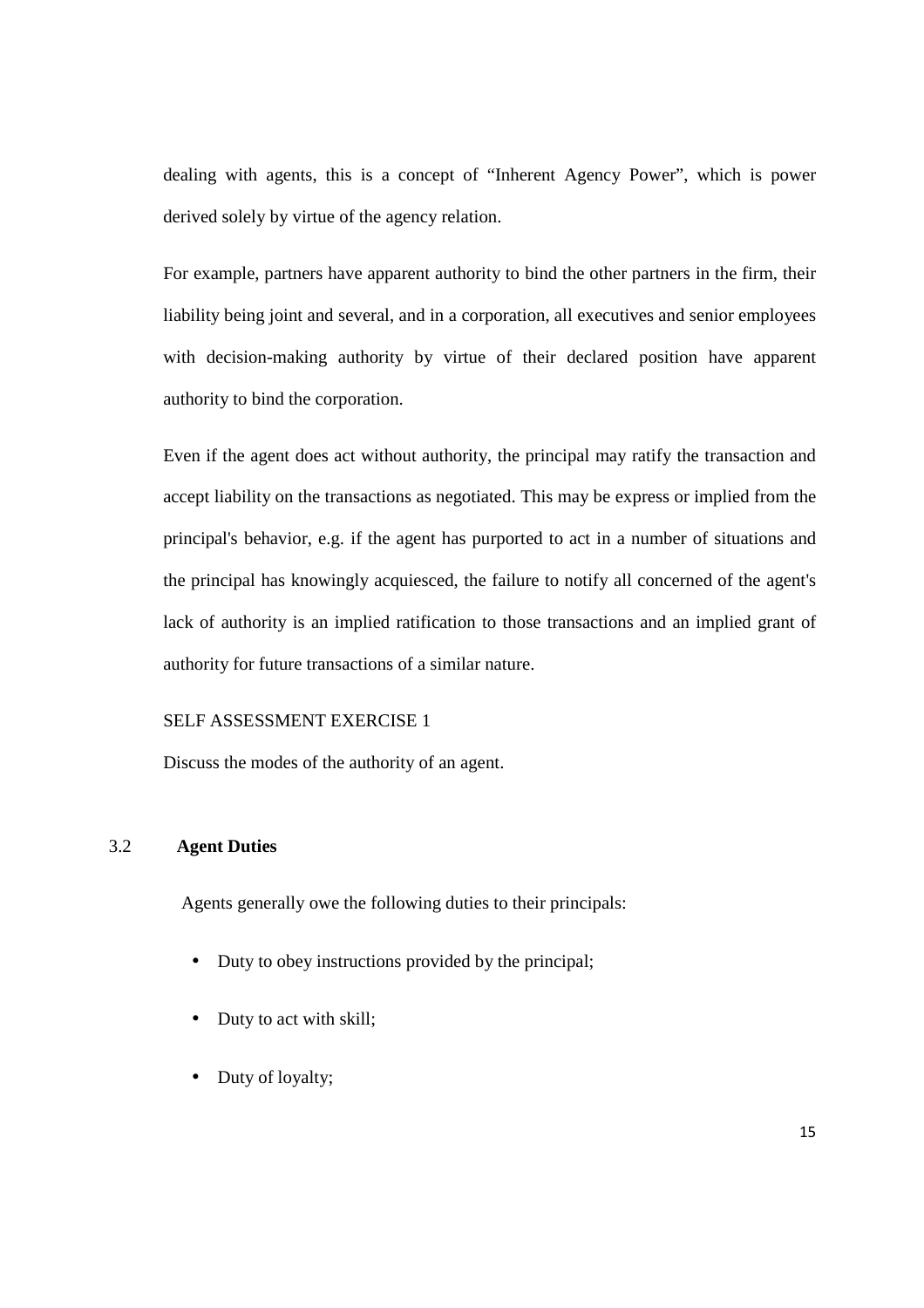- Duty to protect confidential information;
- Duty to notify and give information; and
- Duty to account for monies spent

An agent owes the principal a number of duties. These include; a duty to undertake the task or tasks specified by the terms of the agency (that is, the agent must not do things that he has not been authorised by the principal to do); to discharge his duties with care and due diligence; and to avoid conflict of interest between the interests of the principal and his own (that is, the agent cannot engage in conduct where he stands to gain a benefit for himself to the detriment of the principal). An agent must not accept any new obligations that are inconsistent with the duties owed to the principal. An agent can represent the interests of more than one principal, conflicting or potentially conflicting, only after full disclosure and consent of the principal. In order words, the duty of loyalty requires the agent to act in the best interest of the principal. If the agent's acts on behalf of the principal affect the agent's interests, the agent must disclose those conflicts of interest to the principal. Furthermore, the agent cannot take advantage of opportunities directed to the principal, without first disclosing those opportunities to the principal, and awaiting the principal's rejection of those opportunities.

 An agent also must not engage in self-dealing, or otherwise unduly enrich himself from the agency. An agent must not usurp an opportunity from the principal by taking it for himself or passing it on to a third party. In return, the principal must make a full disclosure of all information relevant to the transactions that the agent is authorized to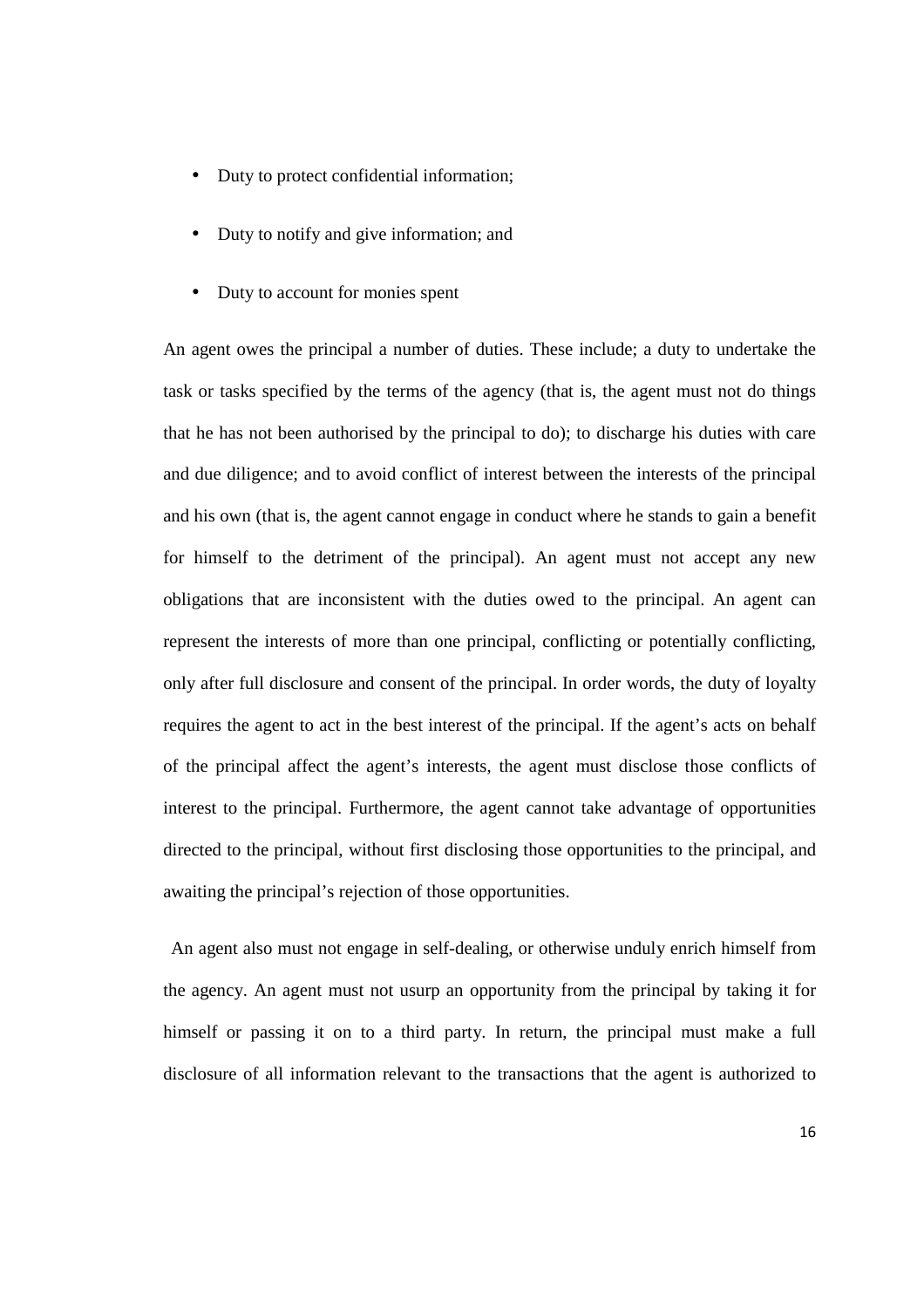negotiate and pay the agent either a prearranged commission, or a reasonable fee established after the transaction has been completed.

As a fiduciary respecting matter within the scope of the agency, the agent owes a duty of good faith and candor in affairs connected with the undertaking, including the duty to disclose to the principal all matters coming to the agent's notice or knowledge concerning the subject of the agency which it is material for the principal to know for his protection or guidance. Duty to give information arises when agent has notice of facts which, in view of his relations with the principal, he should know may affect the desires of his principal as to his own conduct or the conduct of the principal.

#### SELF ASSESSMENT EXERCISE 2

What are the duties of the principal and the agent in an agency relationship?

#### **3.3 Parties to the Agency Liability**

An agent's breach of his fiduciary duties can result in liability to the principal. An agent acting on behalf of his principal can be held liable to the principal for breaching his duties as an agent. A third party may be able to hold the principal liable for the unauthorized acts of his agent, if that agent had apparent authority to act for the principal. The principal will be held responsible for the unauthorized acts, although the principal then has its own cause of action against the agent.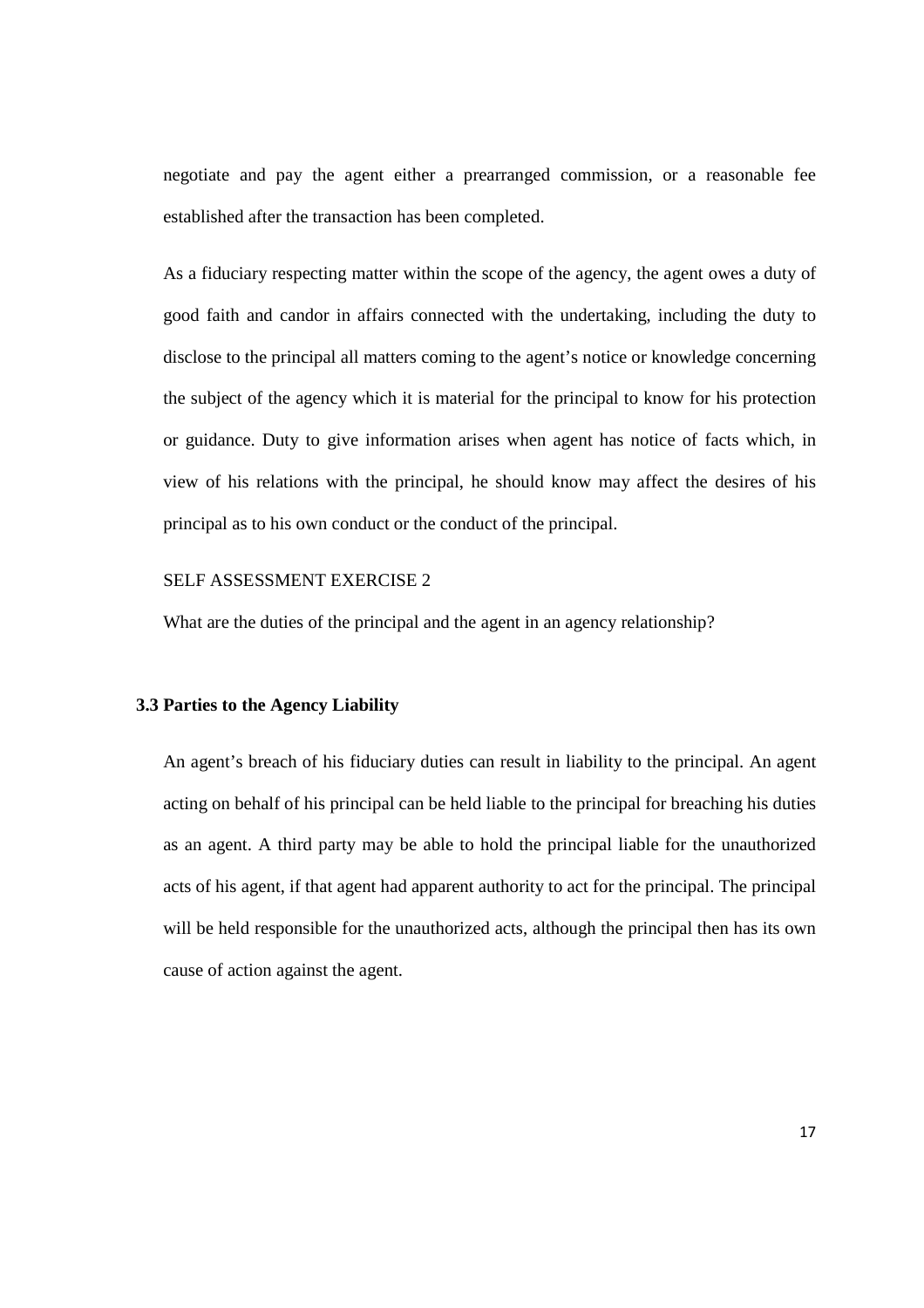## **Liability of agent to third party**

If the agent has actual or apparent authority, the agent will not be liable for acts performed within the scope of such authority, so long as the relationship of the agency and the identity of the principal have been disclosed. When the agency is undisclosed or partially disclosed, however, both the agent and the principal are liable. Where the principal is not bound because the agent has no actual or apparent authority, the purported agent is liable to the third party for breach of the implied warranty of authority.

## **Liability of agent to principal**

If the agent has acted without actual authority, but the principal is nevertheless bound because the agent had apparent authority, the agent is liable to indemnify the principal for any resulting loss or damage.

#### **Liability of principal to agent**

If the agent has acted within the scope of the actual authority given, the principal must indemnify the agent for payments made during the course of the relationship whether the expenditure was expressly authorized or merely necessary in promoting the principal's business.

#### SELF ASSESSMENT EXERCISE 3

Enunciate the causes of liabilities in agency.

4.0 CONCLUSION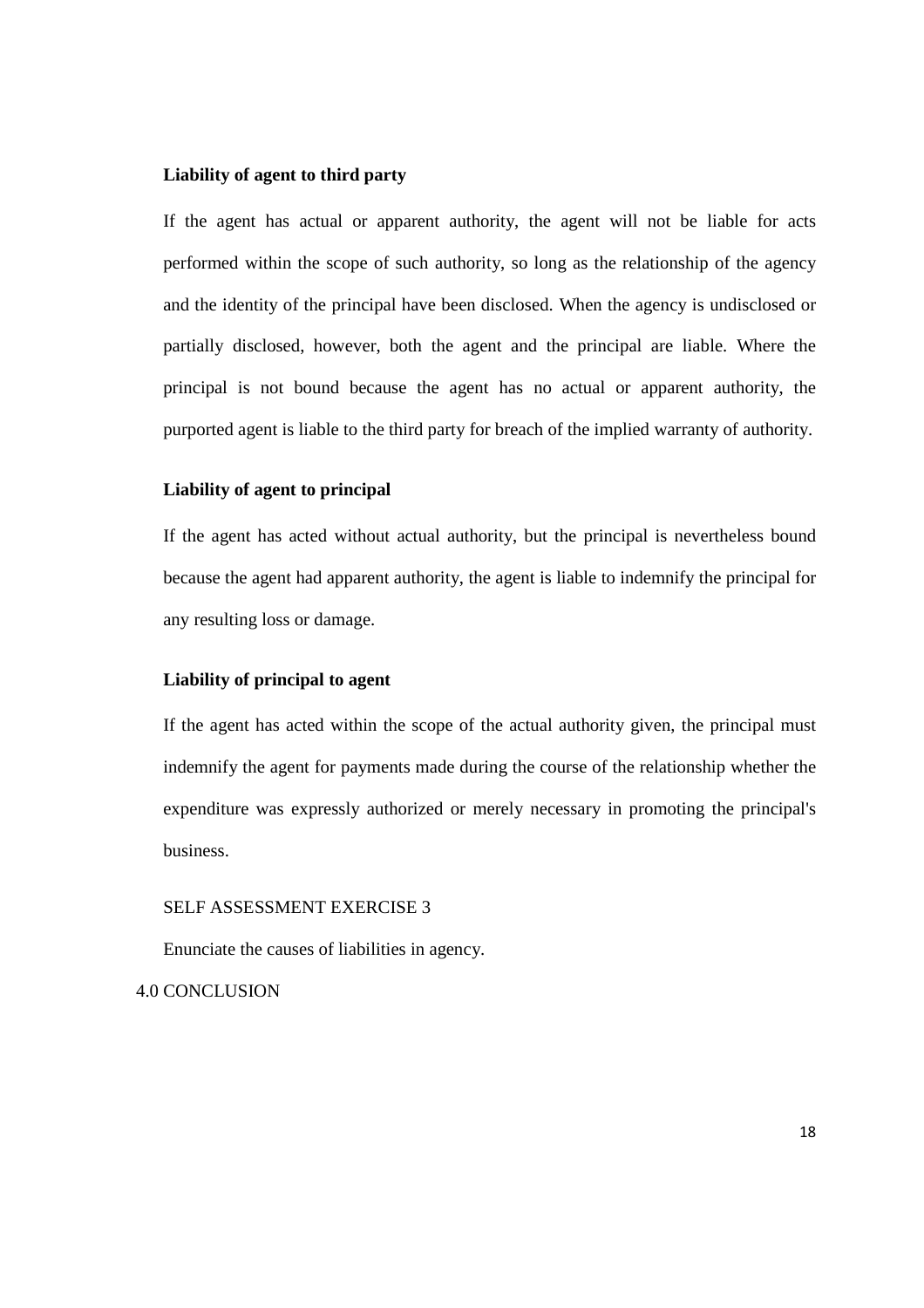An agent acting for the vendor or vendee or the lessee or lessor may encounter agency liabilities. This unit had provided a basic framework for understanding the causes of liabilities, agent authority, and duties.

# 5.0 SUMMARY

In this unit we have looked at the derivation of the authority of the agent, how it is derived; the duties of the agent and causes of the liabilities of the parties to the transaction.

## 6.0 TUTOR MARKED ASSIGNMENT

 Discuss in detail the necessary precautions in agency relationship between the principal and his agent.

## 7.0 REFERENCE/FURTHER READINGS

- 1. McDuffy, A.S. (2001). A discussion of legal issues affecting big chapters prepared for the officer leadership training materials. National Legal Review Committee.
- 2. Sealy, L.S. & Hooley, R.J.A. (2009). Commercial Law: Text, cases and materials.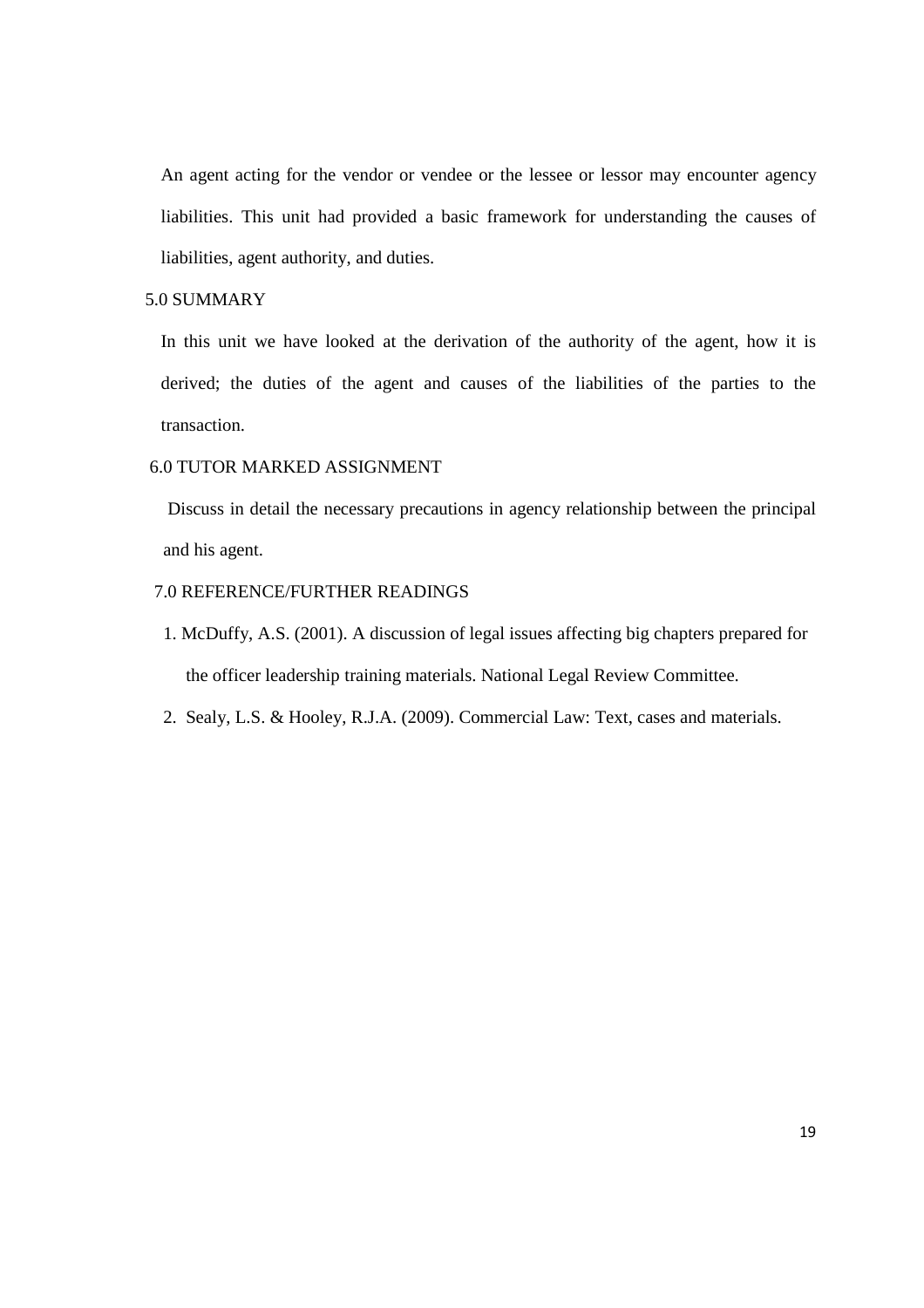## UNIT 3 AGENCY LAW: TERMINATION

**CONTENTS** 

- 2.0 Objections
- 3.0 Main Content
	- 3.1 Ways of Ending an Agency
	- 3.2 Implications of Unlawful Revocation
- 4.0 Conclusion
- 5.0 Summary
- 6.0 Tutor Marked Assignment
- 7.0 References/Further Readings

## 1.0 INTRODUCTION

An agent's authority can be terminated at any time. If the trust between the agent and principal has broken down, it is not reasonable to allow the principal to remain at risk in any transaction that the agent might conclude during a period of notice. However, the termination must be as expressed in the agreement.

## 2.0 OBJECTIVES

The objective of this unit is to:

i. Appreciate the ways of terminating agency agreement and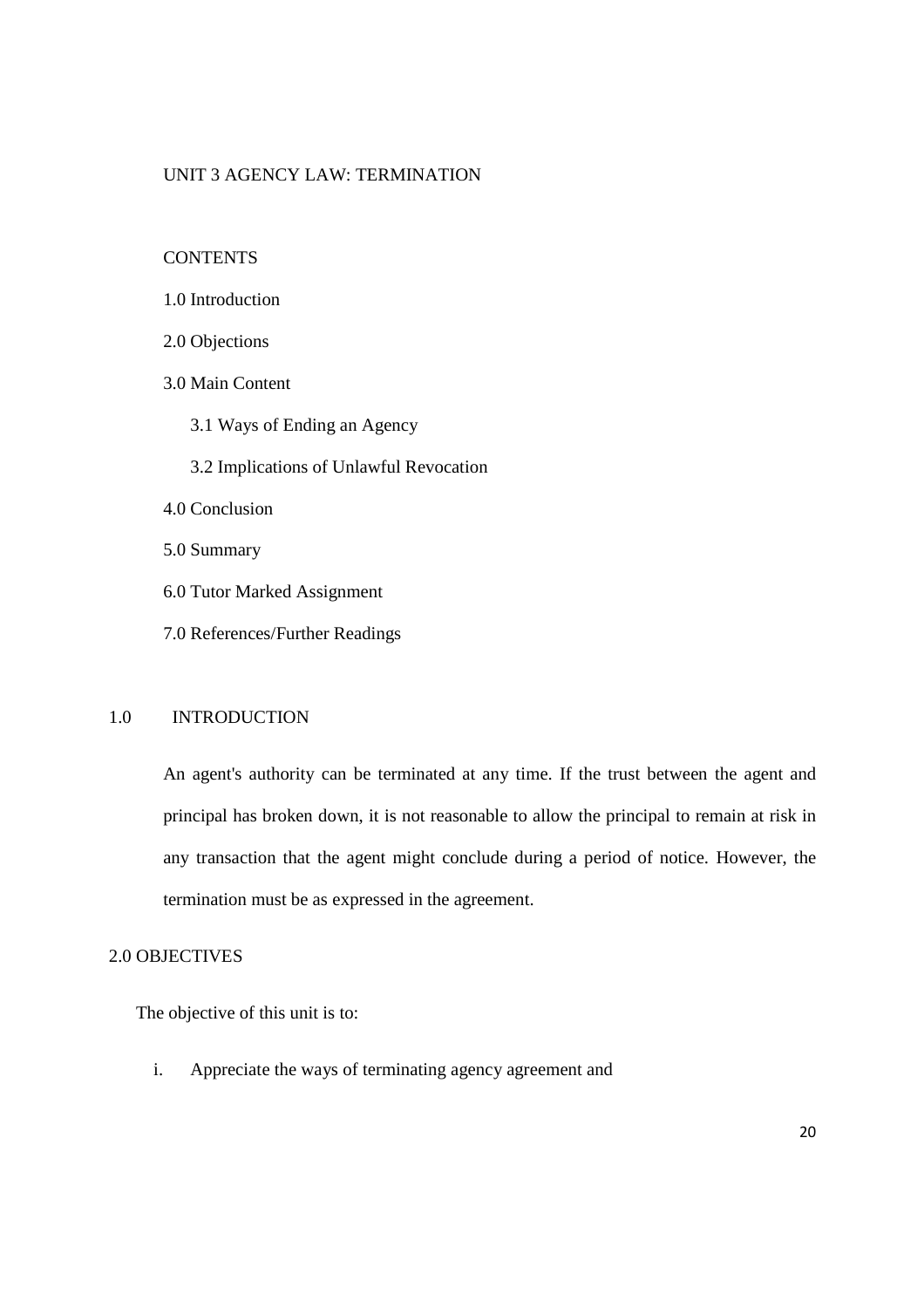- ii. Liabilities of terminating the agency agreement unlawfully.
- 3.0 Main Content
- 3.1 Ways of Ending an Agency

An agency may come to an end in a variety of ways:

- i. Withdrawal by the agent: however, the principal cannot revoke an agency coupled with interest to the prejudice of such interest. An agency is coupled with interest when the agent himself has an interest in the subject-matter of the agency, e.g., where the goods are consigned by an upcountry constituent to a commission agent for sale, with power to recoup himself from the sale proceeds, the advances made by him to the principal against the security of the goods; in such a case, the principal cannot revoke the agent's authority till the goods are actually sold, nor is the agency terminated by death or insanity.
- ii. By the agent renouncing the business of agency;
- iii. By the business of agency being completed;
- iv. By the principal being adjudicated insolvent.
- v. Death or insanity

The revocation or renunciation of an agency may be made expressly or impliedly by conduct. The termination does not take effect as regards the agent, till it becomes known to him and as regards third party, till the termination is known to them.

# SELF ASSESSMENT EXERCISE 1

Explain the ways that an agency can come to an end.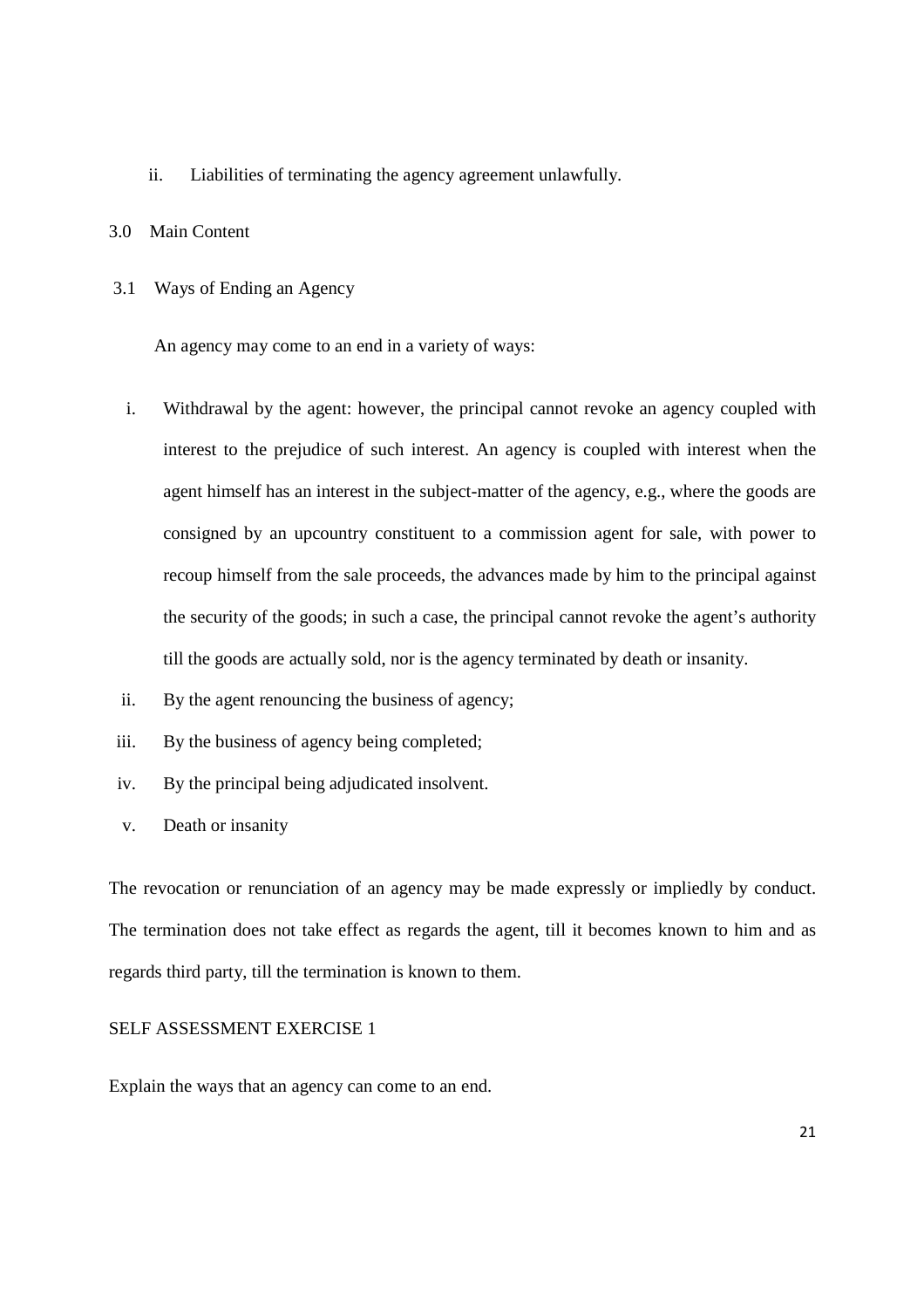#### 3.2 Implications of Unlawful Revocation

 The revocation of the agency should be as specified in the agreement and follow due process without which the culprit will be liable.

The principal also cannot revoke the agent's authority after it has been partly exercised, so as to bind the principal, though he can always do so, before such authority has been so exercised.

Furthermore, if the agency is for a fixed period, the principal cannot terminate the agency before the time expired, except for sufficient cause. If he does, he is liable to compensate the agent for the loss caused to him thereby. The same rules apply where the agent, renounces an agency for a fixed period. Notice in this connection that want of skill, continuous disobedience of lawful orders, and rude or insulting behaviour has been held to be sufficient cause for dismissal of an agent. In addition, reasonable notice has to be given by one party to the other; otherwise, damage resulting from want of such notice, will have to be paid.

When an agent's authority is terminated, it operates as a termination of sub-agent also. This has become a more difficult area as countries are not consistent on the nature of a partnership. Some opt for the partnership as no more than an aggregate of the natural persons who have joined the firm. Others treat the partnership as a business entity and, like a corporation, vest the partnership with a separate legal personality. Hence, for example, in English law, a partner is the agent of the other partners whereas, in Scots law there is a separate personality, a partner is the agent of the partnership. This form of agency is inherent in the status of a partner and does not arise out of a contract of agency with a principal.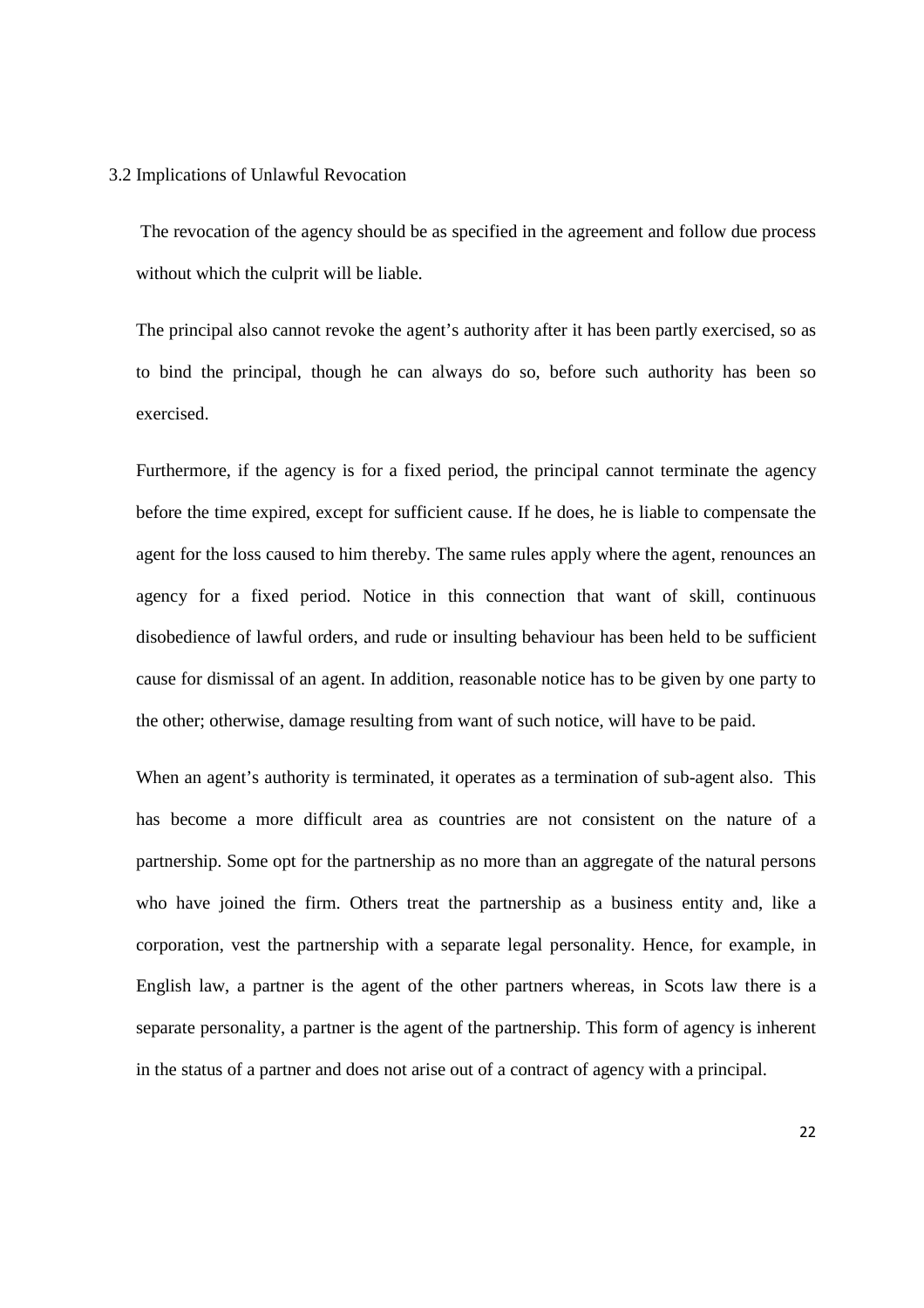The Nigerian laws are derived from the English laws. The English Partnership Act 1890 provides that a partner who acts within the scope of his actual authority (express or implied) will bind the partnership when he does anything in the ordinary course of carrying on partnership business. Even if that implied authority has been revoked or limited, the partner will have apparent authority unless the third party knows that the authority has been compromised. Hence, if the partnership wishes to limit any partner's authority, it must give express notice of the limitation to the world. However, there would be little substantive difference if English law was amended: partners will bind the partnership rather than their fellow partners individually. For these purposes, the knowledge of the partner acting will be imputed to the other partners or the firm as a separate personality. The other partners or the firm are the principal and third parties are entitled to assume that the principal has been informed of all relevant information.

This causes problems when one partner acts fraudulently or negligently and causes loss to clients of the firm. In most countries, a distinction is drawn between knowledge of the firm's general business activities and the confidential affairs as they affect one client. Thus, there is no imputation if the partner is acting against the interests of the firm as a fraud. There is more likely to be liability in tort if the partnership benefited by receiving fee or income for the work negligently performed, even if only as an aspect of the standard provisions of vicarious liability. Whether the injured party wishes to sue the partnership or the individual partner is usually a matter for the plaintiff since, in most jurisdictions, their liability is joint and several.

#### SELF ASSESSMENT EXERCISE 2

Mention some of the implications of unlawful termination of and agency.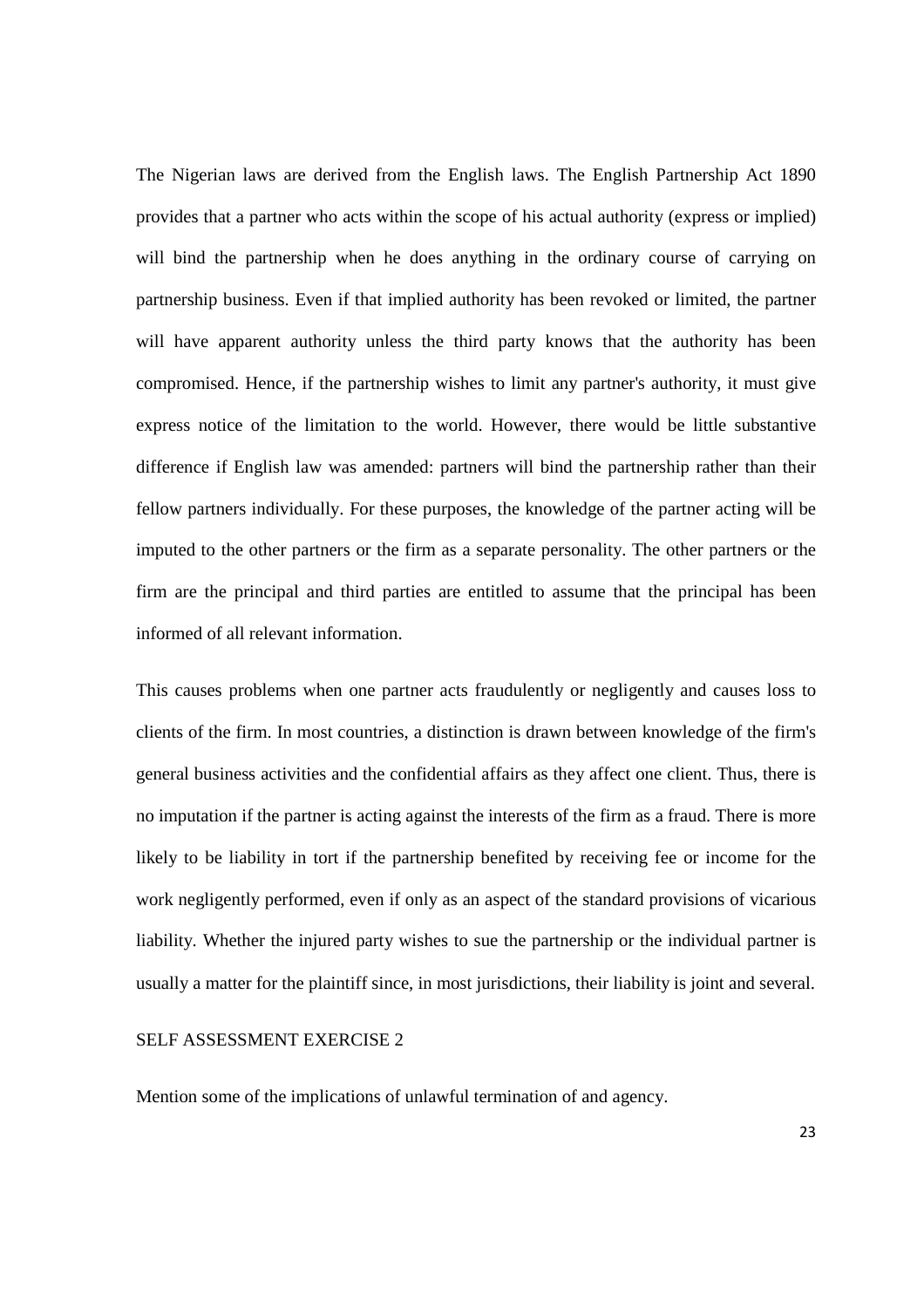#### 4.0 CONCLUSION

From the above you should have been conversant with how agency can be terminated and the liability of not following the lawful channel of revocation.

# 5.0 SUMMARY

This unit gave you an understanding of how agency can be terminated and the importance of following the prescribed procedure to avoid being liable.

# 6.0 TUTOR MARKED ASSIGNMENT

- 1. Enumerate ways of termination an agency.
- 2. Explain the implications of unlawful termination of an agency.

# 7.0 REFERENCES/FURTHER READINGS

- 1. McDuffy, A.S. (2001). A discussion of legal issues affecting big chapters prepared for the officer leadership training materials. National Legal Review Committee.
- 2. Sealy, L.S. & Hooley, R.J.A. (2009). Commercial Law: Text, cases and materials.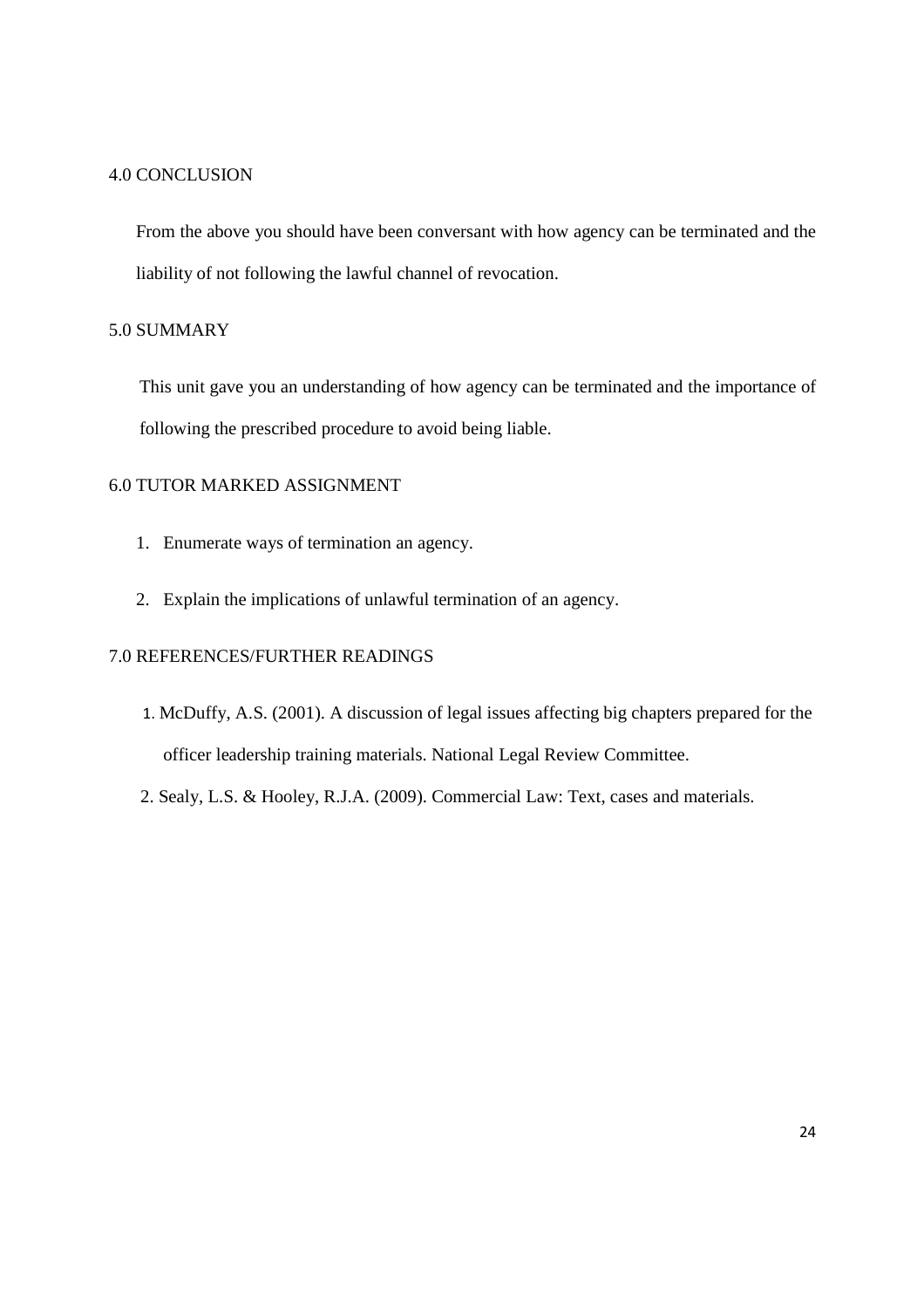#### UNIT 4 AGENCY LAW: ESTATE AGENCY

#### **CONTENTS**

- 2.0 Objectives
- 3.0 Main Content
	- 3.1 What is Estate Agency
	- 3.2 Types of Agent
- 4.0 Conclusion
- 5.0 Summary
- 6.0 Tutor Marked Assignment
- 7.0 References/Further Readings

# 1.0 INTRODUCTION

Estate agency is not simply a commercial activity, as one side claims; neither is it a noncommercial profession. It is a combination of the two and the elements of both salesmanship and professionalism should be combined systematically to the greatest advantage of the consumer (Greve John, University of Leeds, UK).

Estate agents serve industry and commerce, but it is the public in the wider sense on whom they depend. If they fail to keep the interests of that public in the forefront of their thinking, they will fail. It is unfortunate, that those who have looked closely into the operation of estate agents, looked only to the residential market and even then only to the buying, selling and letting of houses. By so doing, they inadvertently, separated away what many firms and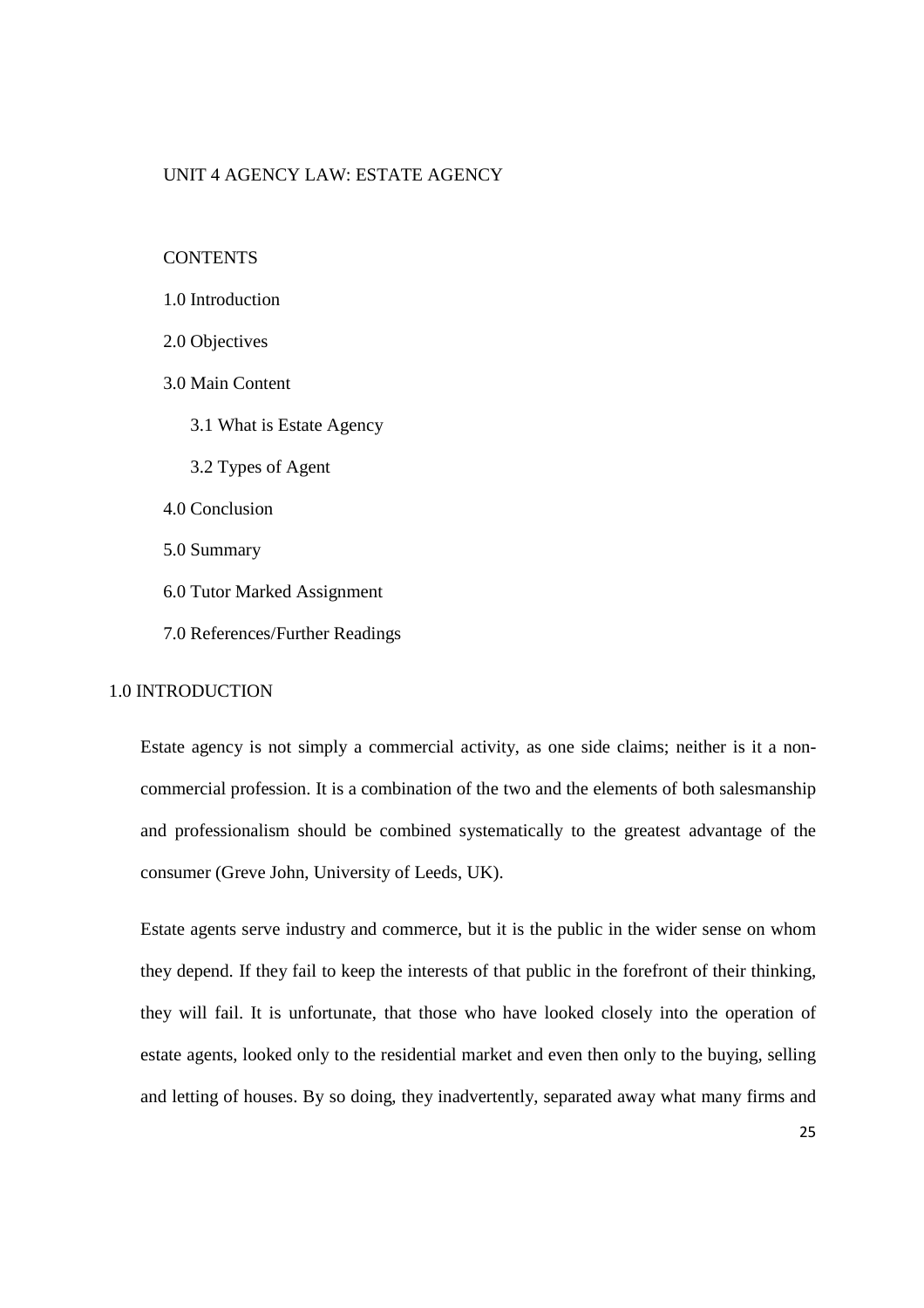individuals see as one part of a general practice. It follows that they have ignored those fields such as valuation, appraisal, land economics, property development and management, surveying and town planning where the professional training and knowledge of the general practitioner can be seen to be vital.

Marketing methods change, public demand and improved mechanical and electronic aids may dictate changes in approach and methods. As new means of communication become available, staffing levels accepted for years may become uneconomic, including consumer protection legislation. All these are factors that could dictate change. Hence, dramatic changes in the agent's approach to marketing and many allied matters will have to be made if profession of the land is not to lose control of one of its principal functions – that of marketing.

Estate agency should be conducted by men and women with a background of professional knowledge who acknowledge and follow ethical standards prescribed by the leading professional bodies of the land (The Nigerian Institution of Estate Surveyors and Valuers NIESV) and the regulatory board the Estate Surveyors and Valuers Registration Board of Nigeria (ESVARBON). Any other outcome would not be in the public interest.

#### 2.0 OBJECTIVES

The objectives of this unit are:

- i. Explain the meaning of estate agency.
- ii. Identify the types of estate agent.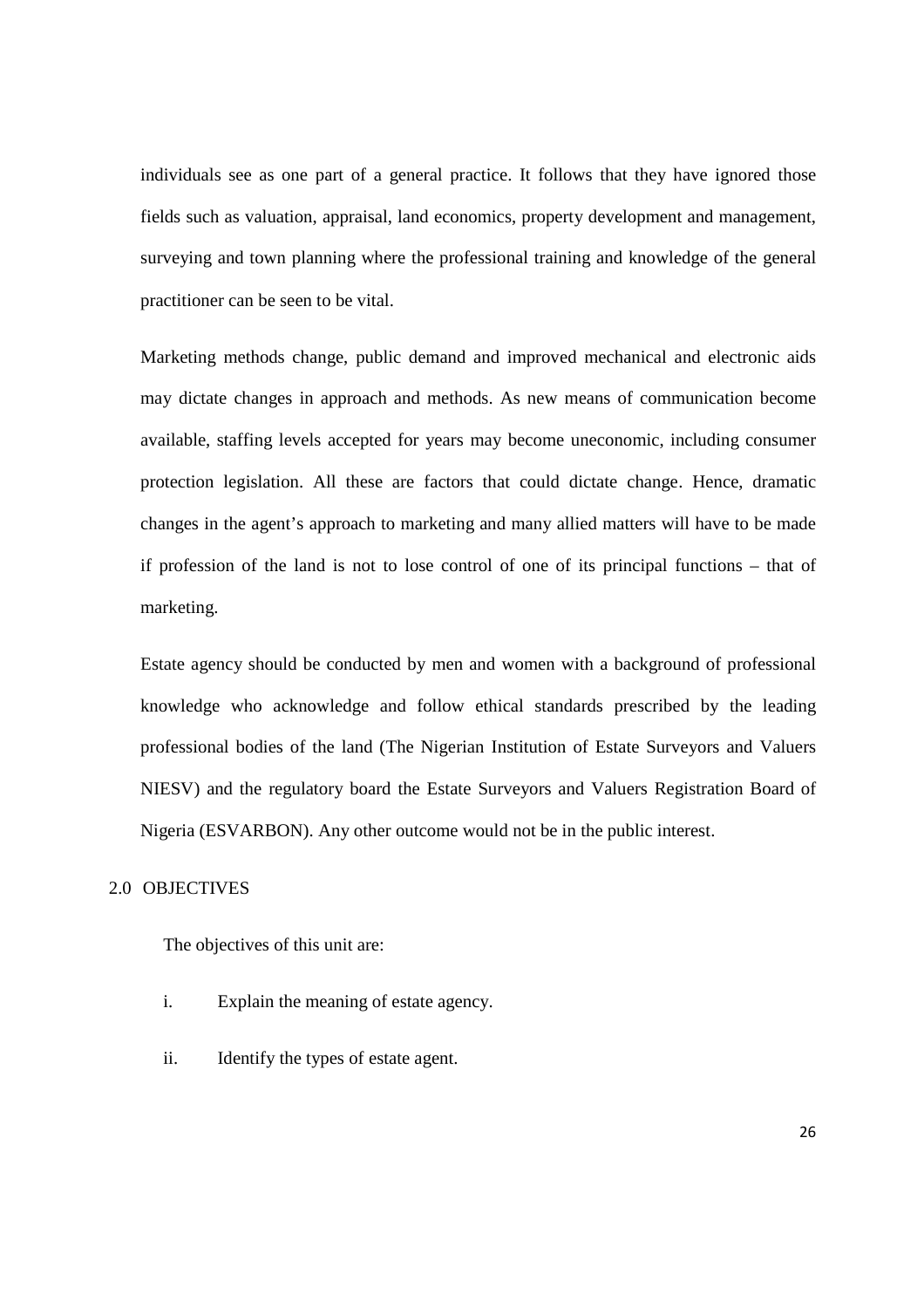#### 3.0 MAIN CONTENT

#### 3.1 What is Estate Agency

An estate agent is one who acts for, and usually advises the principal in respect of transactions involving real estate. Estate agency practice covers a very wide field – houses and flats with vacant possession, factories, shops, offices, licensed premises, businesses as going concern, hotels, farms and land. It covers the disposal by way of sale of both freehold and leasehold interests. It covers lettings of residential, commercial, industrial and agricultural property. In no field can an agent provide a competent service without a basic knowledge of the principles of valuation, or without a knowledge of the law as it applies to that field.

No one would deny the fact that little professional knowledge is required to market the standard dwelling house not affected by blight, with no unexploited development potential and basically sound, and some practicing agents do little more than this. One would not deny the ability of the average house owner to dispose of his own house. Many do so, but the reasons why the majority choose to use the services of an agent are matters involving: knowledge of building construction, planning blight and remedies open to client affected, basic compensation rules, town planning rules, rent control edict, estate duty, capital gains tax, development levy and others on which he should be well informed.

Valuation or appraisal practice is carried out in Nigeria under the name and style of estate surveying and valuation. The practice is controlled by two bodies. One is the Nigerian Institution of Estate Surveyors and Valuers (NIESV) which is a professional association.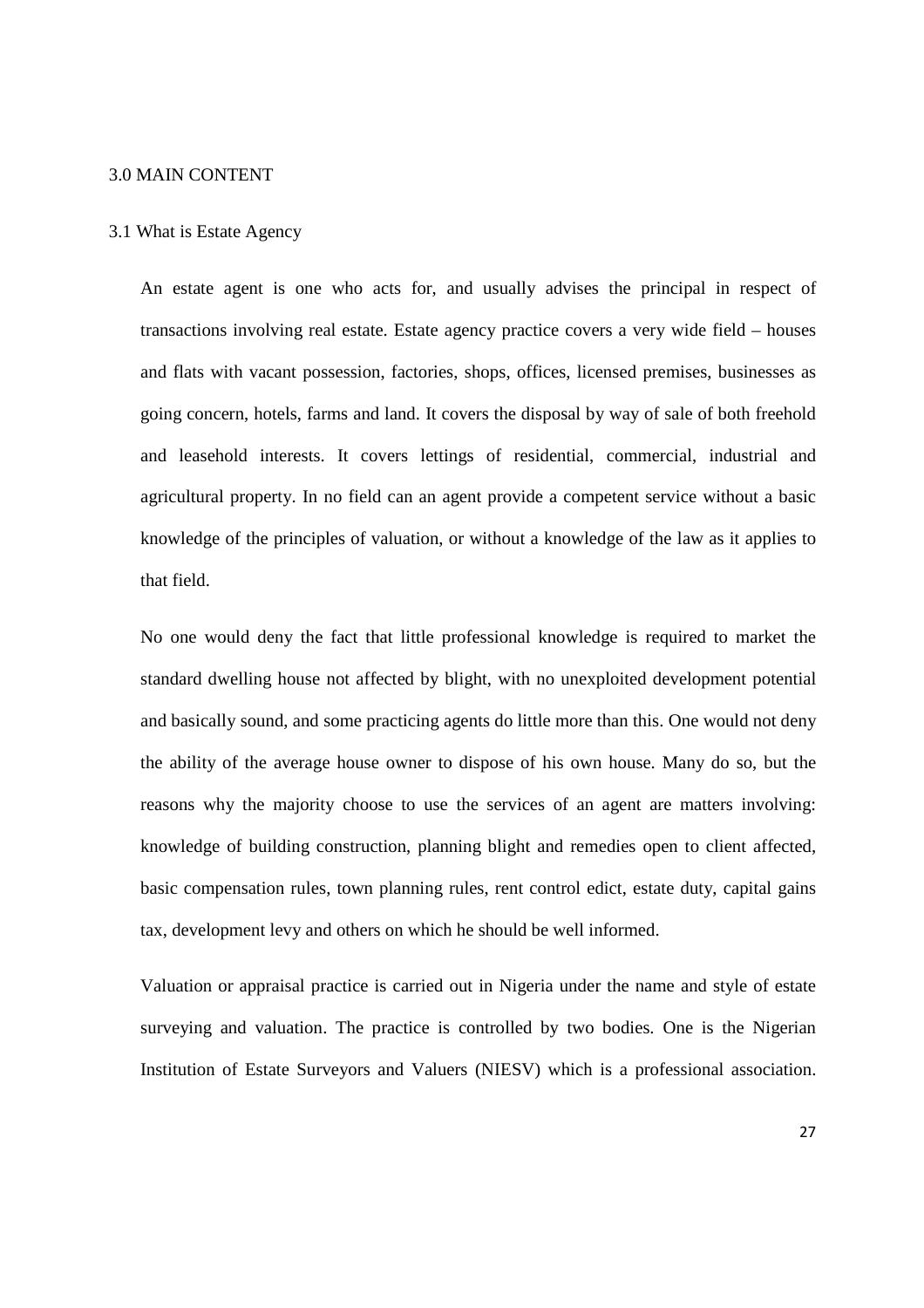The other is the Estate Surveyors and Valuers Registration Board of Nigeria (ESVARBON) a government regulatory body. NIESV referred to as "The Institution" was founded in 1969 and recognized by law in 1975 via Decree No. 24 of 1975. Prior to 1969, valuation practice in Nigeria was operated under the Royal Institution of Chartered Surveyors (RICS) of Great Britain and the Commonwealth to which most of the senior members of the profession still belong. There is also a Nigerian chapter of the RICS. The RICS is an umbrella institution for all surveying professions – land surveying, valuation surveying, quantity surveying, mine surveying. The NIESV is exclusive to estate surveying and valuation. Nevertheless, "The Institution" is structured on the lines of the RICS. The profession of estate surveying and valuation is defines by the Decree 24 as:

Those engaged in the art, science and practice of:

- ii. Determining the value of all descriptions of property and of the various interests therein;
- iii. Managing and developing estates and other business concerned with the management of landed property;
- iv. Securing the optimal use of land and its associated resources to meet social and economic needs;
- v. Determining the structure and condition of buildings and their services and advising on their maintenance, alteration and improvement;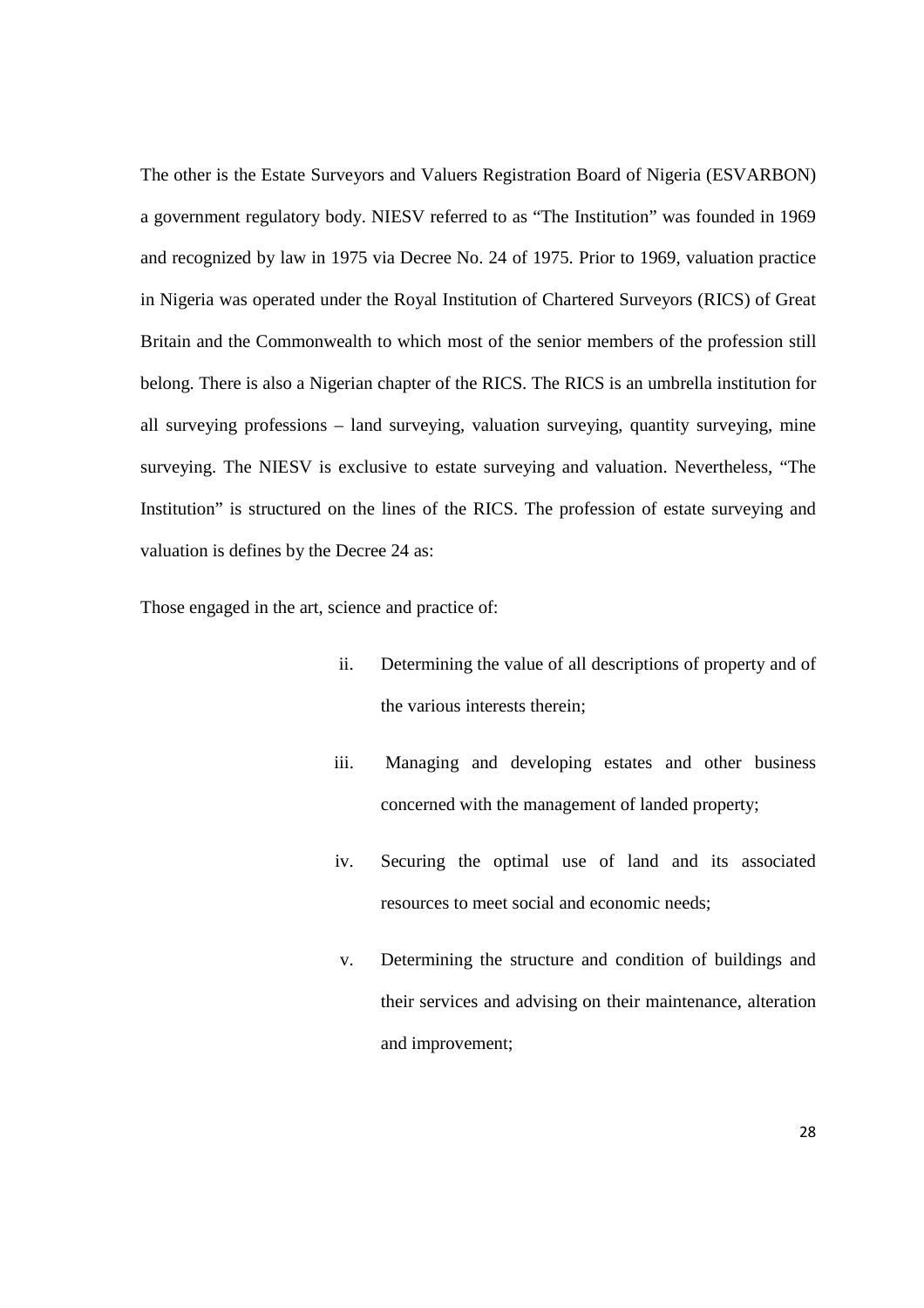- vi. Determining the economic use of these resources by means of financial appraisal for the building industry;
- vii. Selling (whether by auction or otherwise) buying or letting as an agent, real or personal property or any interest therein.

The law establishing the profession of estate surveying and valuation in Nigeria included the estate agency as part of the functions of estate surveyors and valuers in Nigeria. Notwithstanding, presently in Nigeria it is all comers affair and there is an association of estate agents. Entering is easy, and requires neither qualification nor previous experience. There is Estate Agent Act of 1979. No one professional body dominates it, although there can be no doubt that some of practicing estate agents are members of the Nigerian Institution of Estate Surveyors and Valuers.

One needs to comment on the cut-price estate agent. Many believing that estate agency was a way to make easy money and believing that existing charges were too high in which perhaps they were encouraged by the media and such bodies sought to set up business charging in a variety of ways, but at a level significantly below the charges by the established agents in the area. Some charged lower rates of commission, others set fee for a specific service. The property supermarket idea was one of the latter. However, literature has shown that such firms in UK had either gone under, or had increased charges to the normal level.

SELF ASSESSMENT EXERCISE 1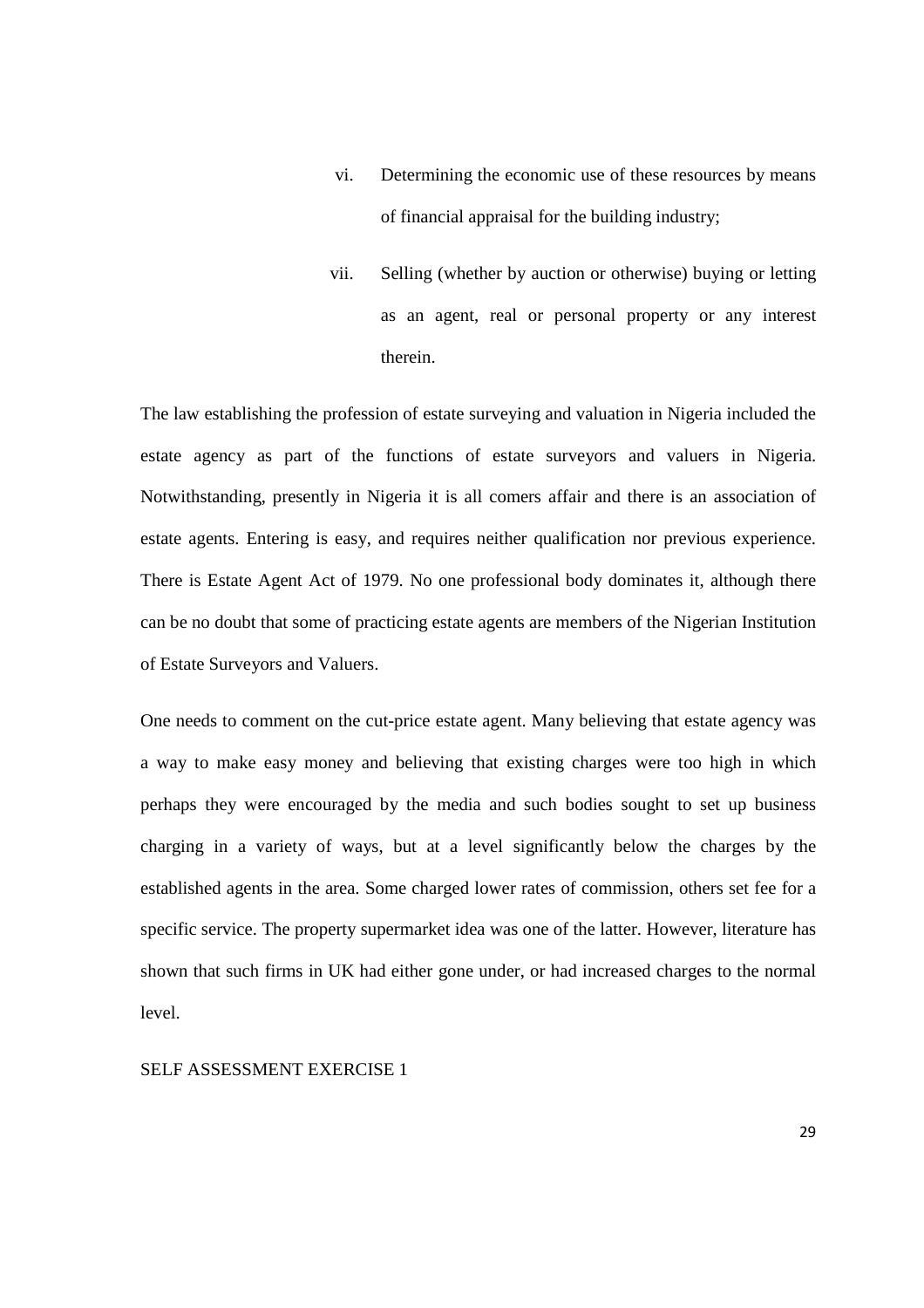- 1. What is estate agency?
- 2. Why is estate agency all comers' affairs?

#### 3.2 Types of Agent

For the purpose of estate management, agency can be classified from three perspectives.

#### **Sole Agent**

This is where a single firm is briefed and authorized to let, purchase or sell a property. The letter of instruction must clearly state that the firm is the sole agent. Being a sole agent does not mean that reliable information and/or report cannot be sought from other professionals.

## **Joint Agent**

A situation may arise whereby the sale, letting or purchase of a given property or group of properties is given to a number of firms to work under one umbrella, even through a coordinator may be appointed among the participating firms, no firm is superior to the other. They all have the same rights and powers. Enumeration needs to be shared equally.

## **Multiple Agent**

This is another category of agency. This explains a situation whereby a landlord (principal) extends his brief to as many agents as he wishes with the notion that whosoever gets a purchaser or tenant as the case may be collects the commission. The agents are approached individually or separately. The principal in many cases may not reveal the other agents. They are only likely to know one another by the display of their boards on the property in question.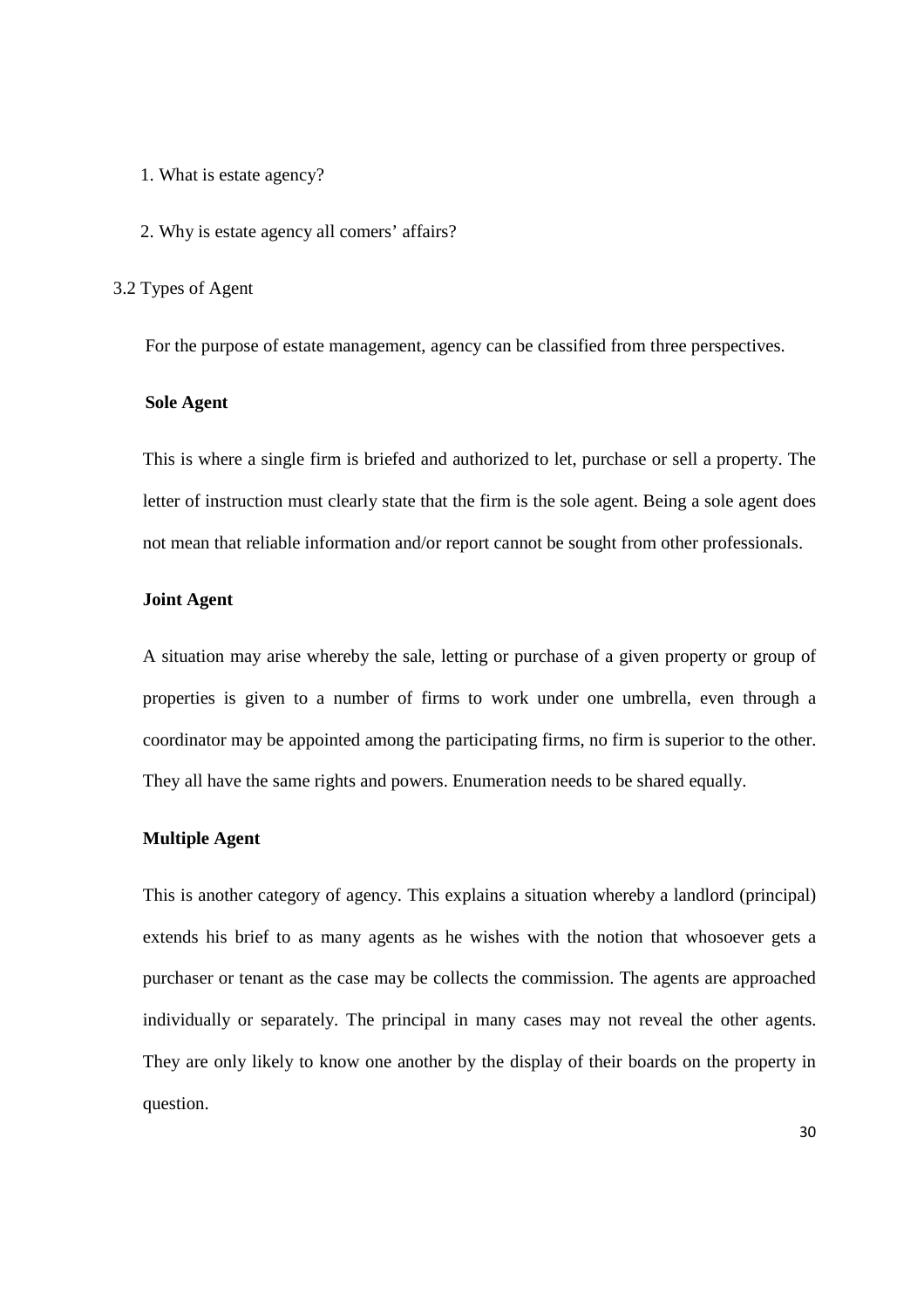#### SELF ASSESSMENT EXERCISE 2

Mention types of agent.

## 4.0 CONCLUSION

Now that you have gone through this unit, you ought to be knowledgeable about the meaning of estate agency and the types of agent relationship that can be created. In addition, you should have been conversant with the quacks involvement in estate agency.

# 5.0 SUMMARY

The meaning of estate agency was discussed and the problem involved in the practice by nonprofessionals was also considered. The types of agent were also covered in this unit.

## 6.0 TUTOR MARKED ASSIGNMENT

Suggest ways of ensuring that only professional estate surveyors and valuers practice estate agency in Nigeria.

## 7.0 REFERENCES/FURTHER READINGS

- 1. Nigel, S. (1981). The practice of estate agency. London: The Estate Gazette.
- 2. Olajide, S., Bello, K. & Alabi, W. (2010). The elements of estate management and property valuation. Lagos: Stepho-Tech.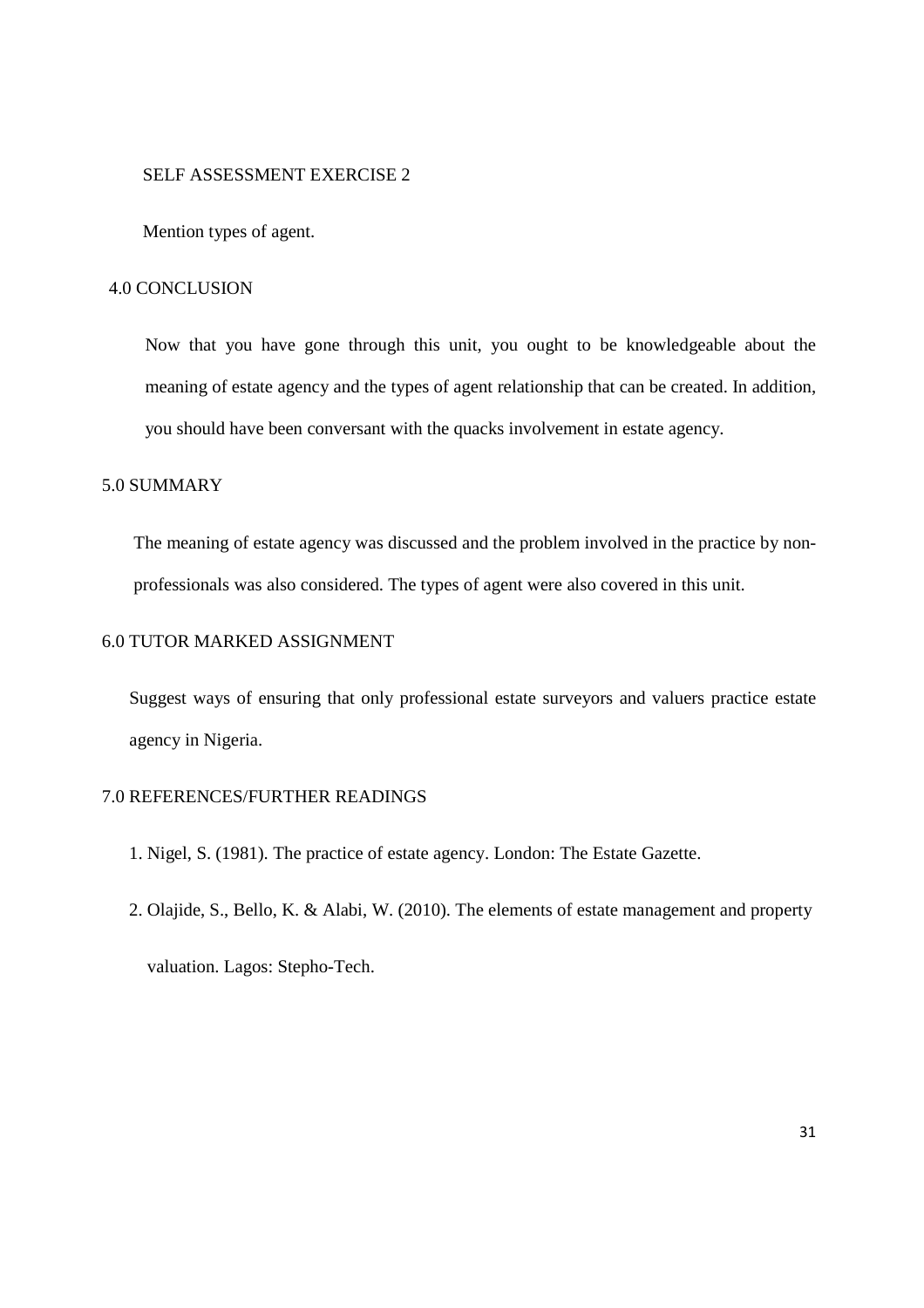Module 2: Principles and Techniques of Urban Renewal

Unit 1: Reasons for Urban Renewal

Unit 2: Strategies for Urban Renewal

Unit 3: Urban Renewal Process

Unit 4: Alternative Approaches to Slum Eradication

Unit 1: Reasons for Urban Renewal

**CONTENTS** 

1.0 Introduction

2.0 Objectives

3.0 Main Content

3.1 Reasons for urban renewal

3.2 The need for making life conducive for inhabitants.

4.0 Conclusion

5.0 Summary

6.0 Tutor Marked Assignment

7.0 References/Further Readings

## 1.0 INTRODUCTION

Urban renewal is a process of re-ordering the physical structures of dilapidated parts of urban settlement. It is also a conscious attempt to alter urban environment by a deliberate and large scale adjustment of an existing city area in order to meet up with the current and future needs of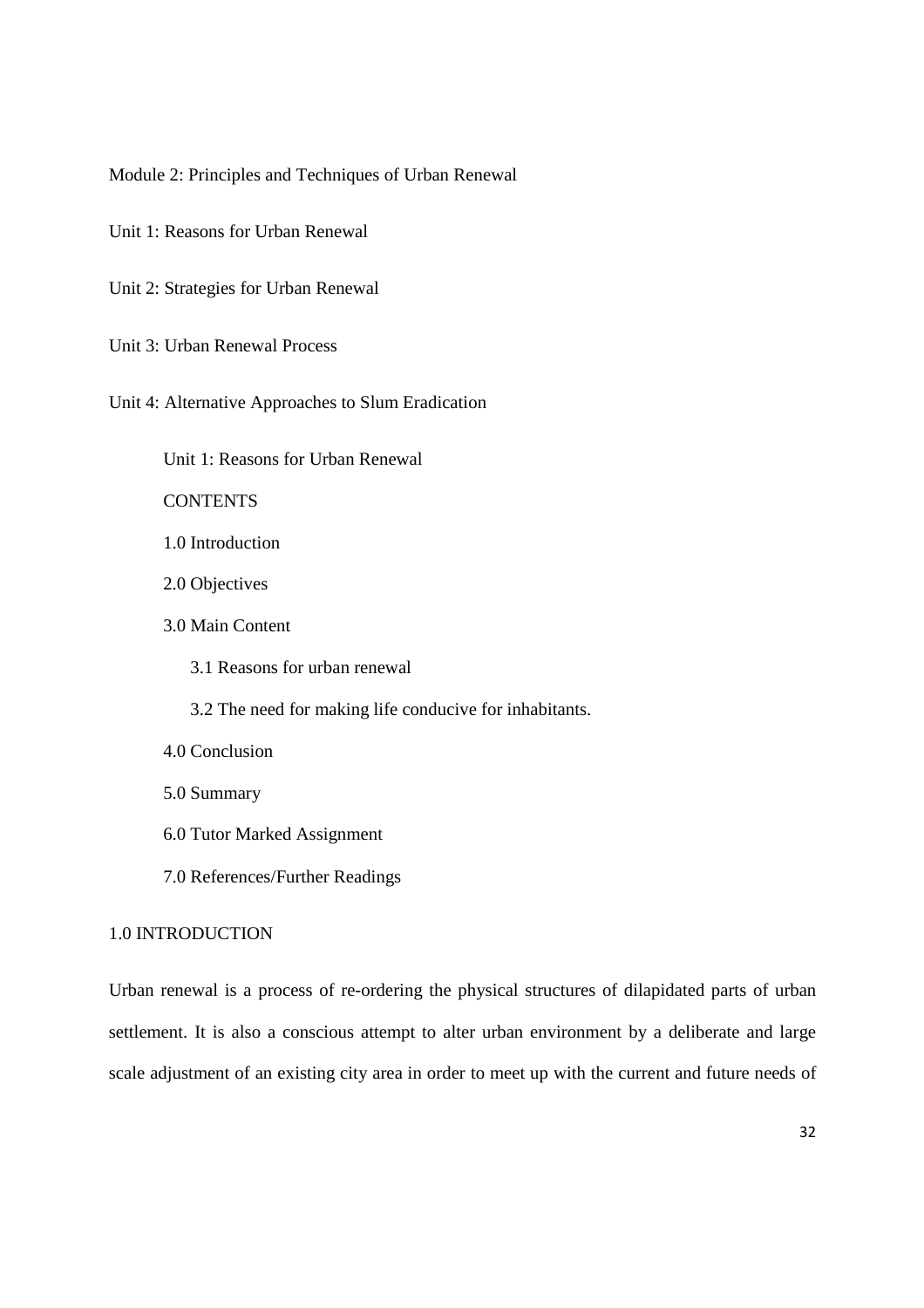urban life. It can also be regarded as a means of replacing the various degrees of obsolescent, decayed congested buildings which are the characteristics of slum areas with relative convenience and greater efficiency, all with the general framework of an overall plan for the city development. The need for urban renewal is to adjust and provide needed social facilities and physical structures such as residential, public buildings and other social amenities to make life conducive for the inhabitants.

#### 2.0 OBJECTIVES

The objectives of this unit are:

- i. Highlight the reasons for urban renewal.
- ii. Justify the need for making life conducive for inhabitants.

#### 3.0 MAIN CONTENT

## 3.1 Reasons for urban renewal

The reasons for urban renewal include the following:

a. The nature of traditional cities: There are cases of Nigerian traditional cities such as Lagos, Ibadan, Benin, Kano, Enugu, Abeokuta, Ile-Ife, and Osogbo which are very notorious. Their pattern gave way to rapid development of slums, which can be summarized into physical and socio-economical characteristics. Core areas of the cities in the country are characterized by lack of planning, overcrowding, sub-standard and obsolescent building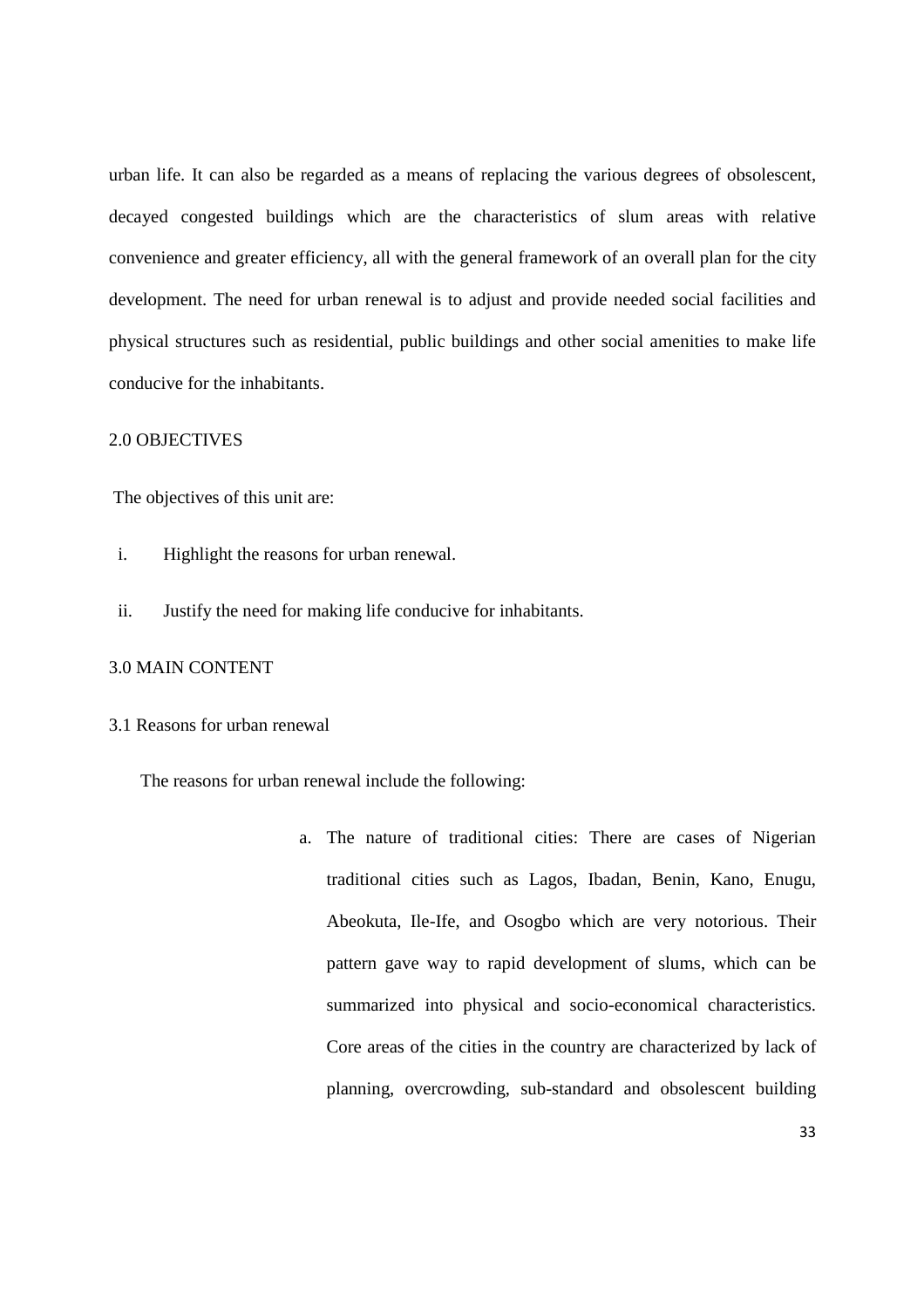structures, accessibility problems, notorious rural landscape and unhealthy environment. The areas are also dominated by mixture of semi-dilapidated compound buildings and obsolescent onestorey buildings. Slums do not occur by chance or accidentally, but through socio-economic antecedence. That is the reason why their residential areas, which are usually located in the city centre, demonstrate the image of an unkempt village, shanty town, unhealthy and squalid environment. Also, characterizing the city core areas are poor sanitation, environmental neglect and lack of adherence to basic hygienic codes.

34 Socio-economic activities of the people in the city may result into two types of slum according to Charles Abraham. These are slums of hope and slums of despair. Slums of hope are places in the cities occupied by people who have socio-cultural and socio-economic attachments to the place. The occupants are indigenes with strong family, historical and emotional ties: for example, burial places, shrines, and local markets that they easily identified with, and believe that protecting them is an allegiance they owe. Therefore, any attempt to relocate them will be rebuffed, as it will be interpreted as an attempt to send them to exile. Their hope solely remains in slums. Nothing can attract them to move out of their dirty environment. On the other hand, slums of despair are the type of city core areas occupied by people who usually are criminals of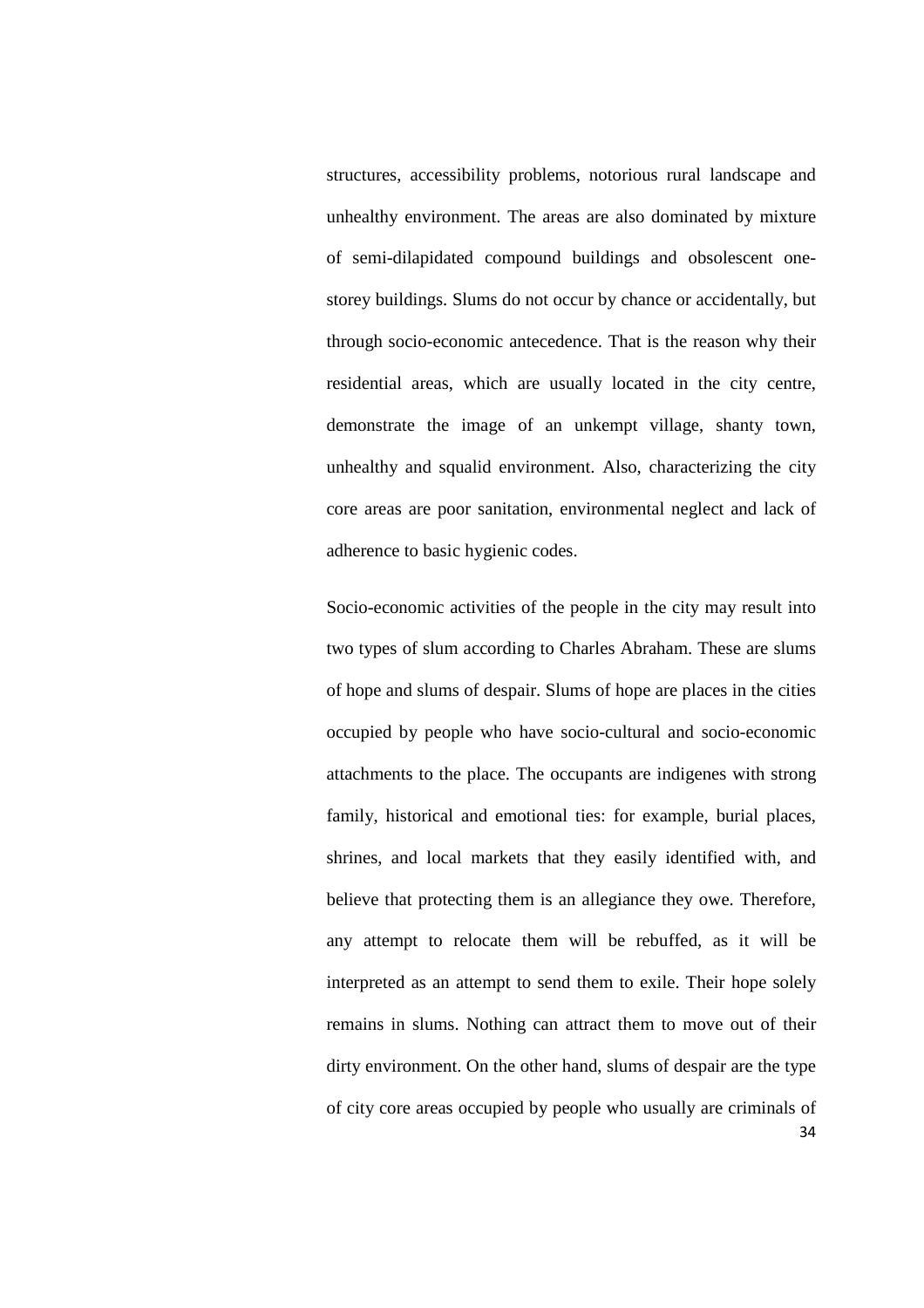varying types and are involved in all forms of vices and evils. The slums of despair are hide out where all sorts of crimes thrive and are also breeding grounds for criminals. They are unsafe and children born in them are already jinxed. In particular, it is the kingdom of hopeless people who strive in abject poverty.

- b. Demographic factors: Population growths of city core areas are very dynamic and not predictable. The demographic increase is caused by two factors. First is natural increase and second is from high rate of rural-urban migration. The rate at which the population is growing far exceeds the rate at which physical infrastructure, social services and facilities, employment opportunities and housing are provided. Also, very large proportion of the population is under-aged, which has resulted in high dependent ratio. The presence of large number of dependent today in urban centres contributes immensely to the vicious circle of poverty, which keeps per capita income too low for any meaningful investments such as self-help housing provision. Similarly, extended family, which dominates some Nigerian cities, creates great burden on the working groups, thereby reducing attention on housing provision and maintenance.
- c. Economic factors: The present economic problem in the country is a universal phenomenon, which dominates African sub-regions.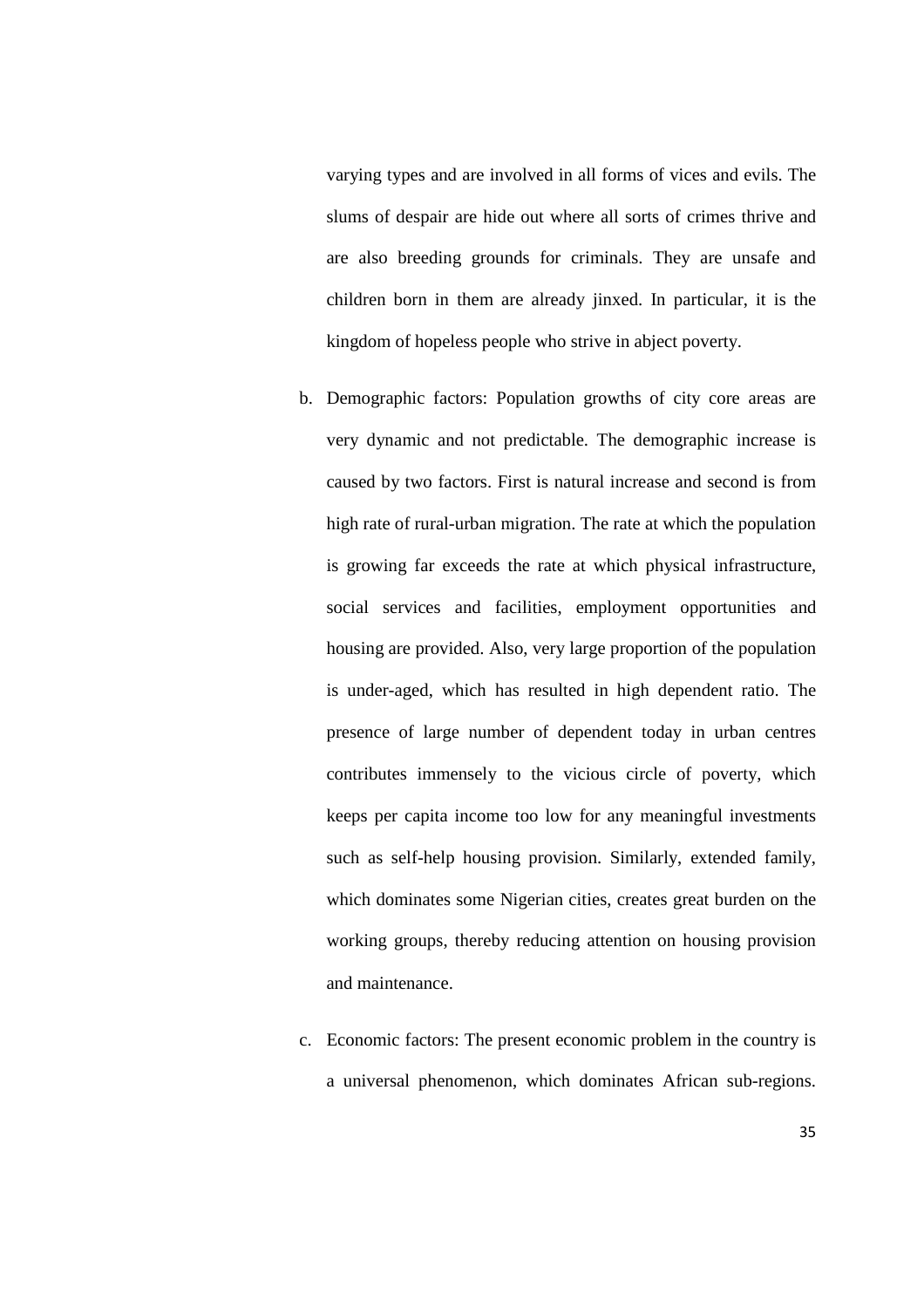Every man deserves good housing; abject poverty has become a major obstacle in achieving this desire. This resulted in poor housing development and poor environmental condition which is the consequence of demographic dynamism discussed earlier.

d. Inadequate urban planning: Despite the high rate of urbanization and population growth of many Nigerian cities, housing and planning are not receiving adequate attention. Public participation is very low and rudimentary, resulting from inadequate awareness on urban planning, and low level of education among the inhabitants. Based on the problem of political instability, no meaningful planning scheme could be carried out by the government. The legal instrument of planning in the country are not amended frequently to accommodate environmental and development changes. The planning authorities are not adequately equipped to carry out their functions. Due to the nature of slums environment, it is characterized by such problems affecting physical-aesthetic, economic, infrastructure, social, housing and administrative.

#### SELF ASSESSMENT EXERCISE 1

Mention the reasons for urban renewal.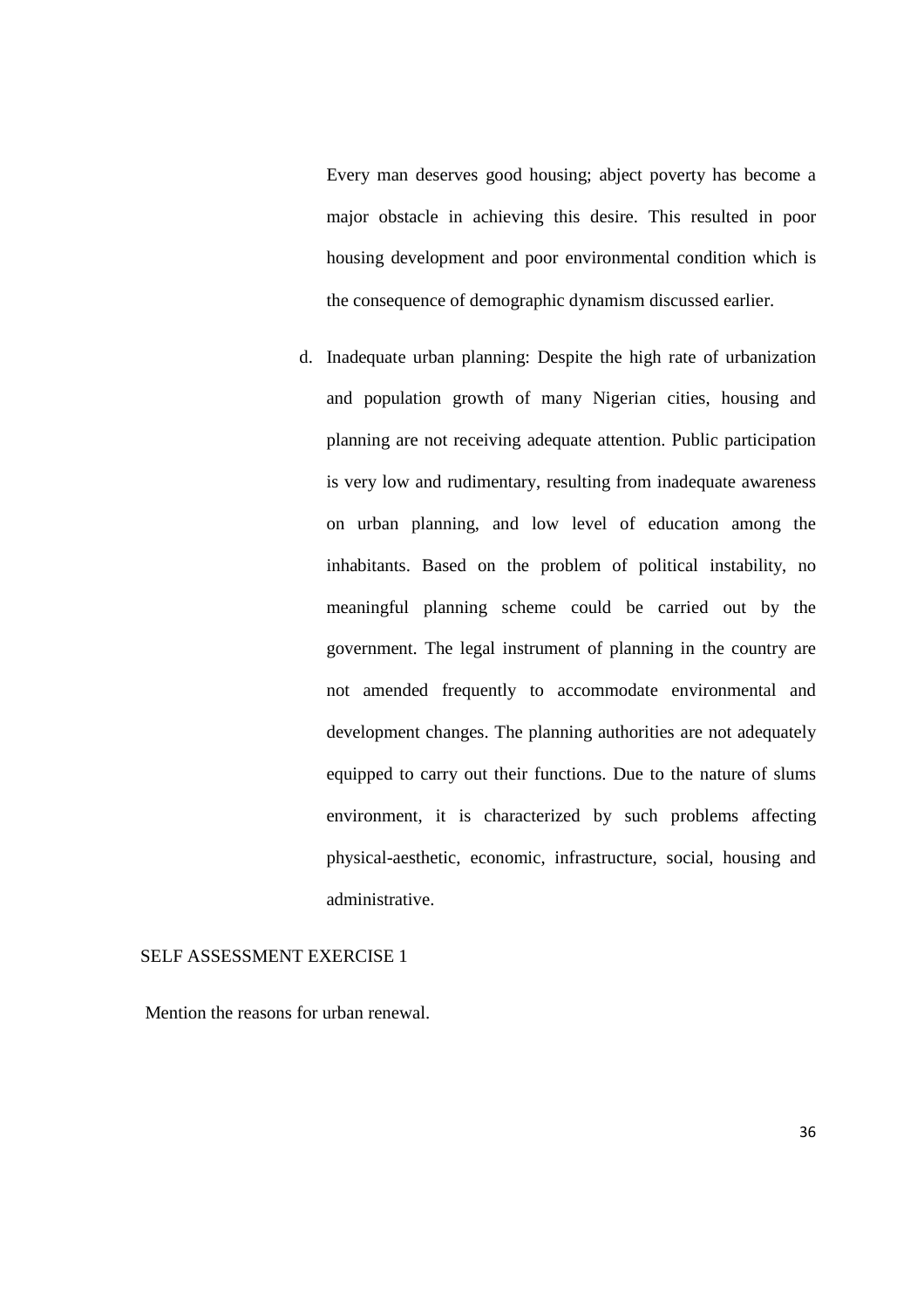3.2 The need for making life conducive for inhabitants.

The steady deterioration in the quality of urban environment occasioned by increasing urbanization was identified to be having adverse effect on the urban poor. Through social surveys, it was discovered that the location of lower income that is urban poor is the slum, where 40-50 percent are living below the poverty line. Kundu (1993) observed that approximately 34% of the urban poor in India are not covered by piped water supply and are obliged to obtain water from sources that are mostly private and at a cost higher than that of the piped supply. Nigeria has more than this percentage. For instance, Lagos has up to 55% of its urbanized area without piped water supply.

The city core areas have poor sanitation, environmental neglect and lack of adherence to basic hygienic codes. The state of the slums affects the health, socio-economic development of the area and the future of the children raised in the area. The productivity of the working class living in the slums is also affected. In addition, the slum development affects the real estate assets of the country directly and indirectly. The adjoining areas property values may be affected.

The projects of slum improvements were designed to provide environmental improvements, community development and community health initiatives that are lacking as linked interventions in the slum areas. The projects should be modeled in the same basic package of assistance covering:

a. Infrastructure improvement: roads, drains, water, sanitation, street lighting and community halls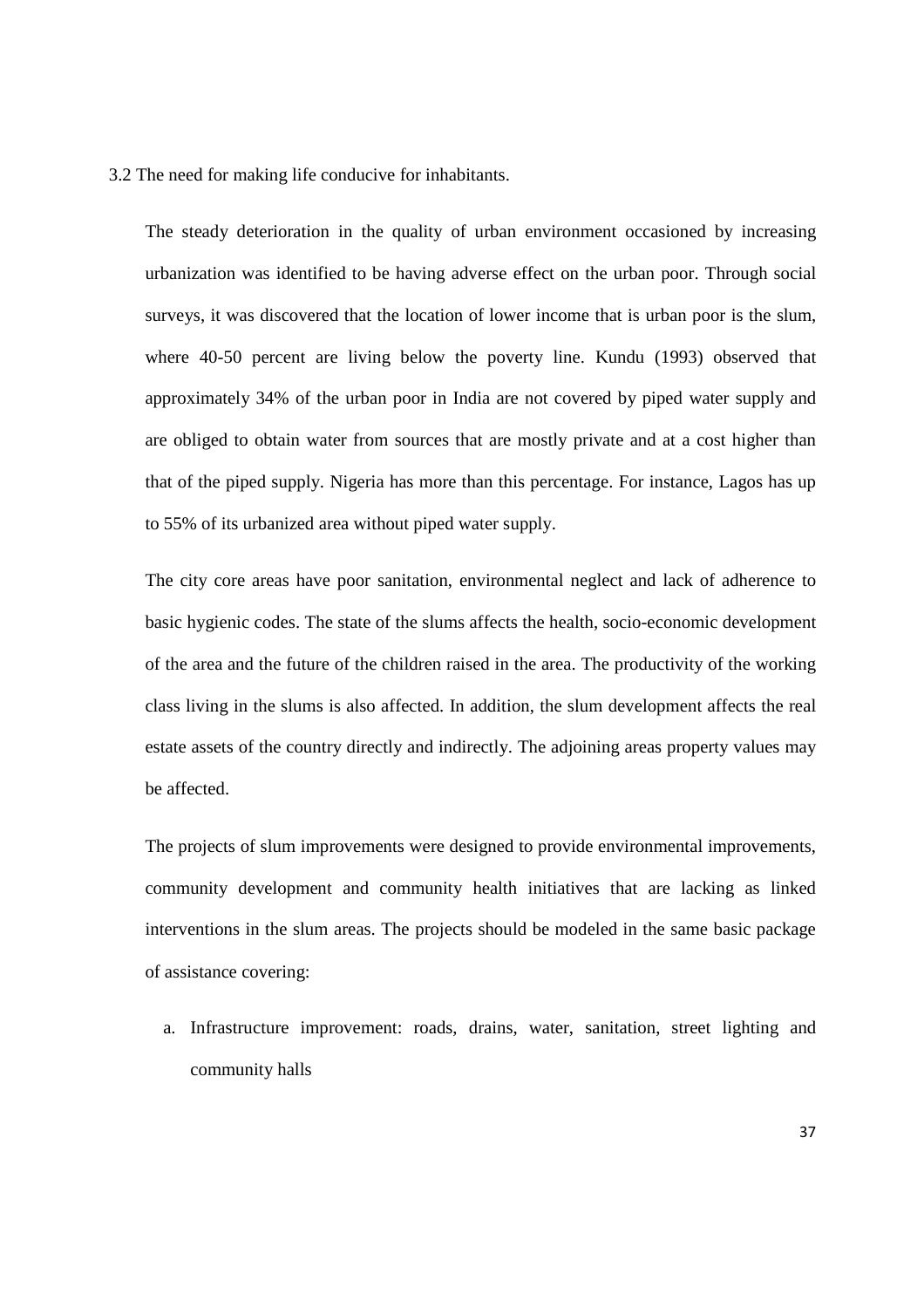- b. Health improvement: promotional and preventive via maternal child health clinics, health awareness and health volunteers
- c. Educational development: preschool, non-formal education, legal literacy and adult literacy;
- d. Community development: institutional building, gender awareness raising, vocational training, and economic support.

# SELF ASSESSMENT EXERCISE 2

Justify the need for the government to ensure conducive living environment for the inhabitants in every community.

### 4.0 CONCLUSION

It can be concluded that this unit exposed you to the need for improving the slums by providing the necessary infrastructure and other basic facilities for better quality of lives.

5.0 SUMMARY

The reasons for urban renewal were discussed in this unit and the justification for it was also addressed. The reasons provide the bases for government intervention in order to meet the needs and the well-being of all in the society.

# 6.0 TUTOR MARKED ASSIGNMENT

Discuss in detail the need for urban renewal.

# 7.0 REFERENCE/FURTHER READINGS

1. Fagbohun, P.O. (2007). Population and urbanization in Nigeria. Lagos: Bluesign Publications.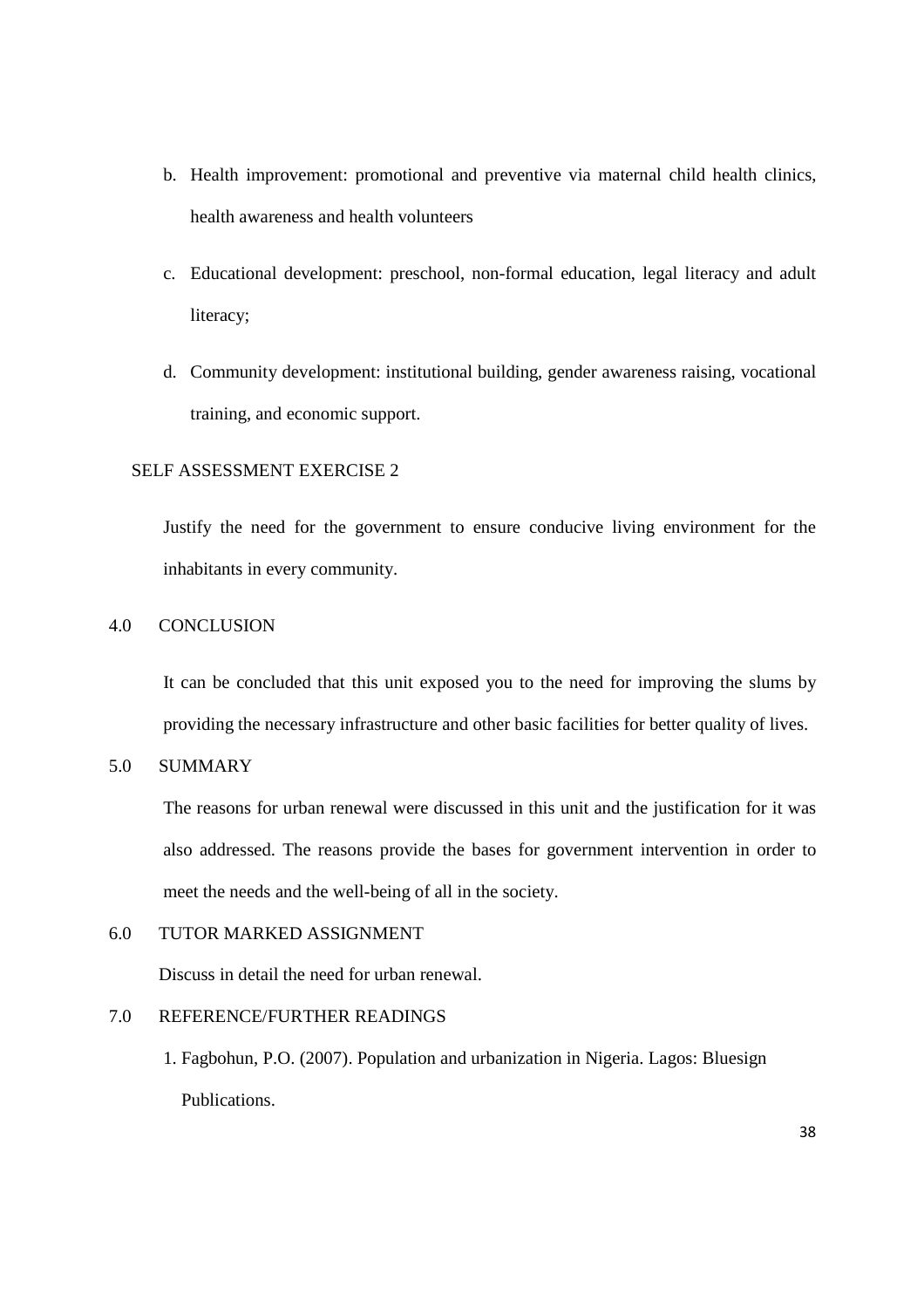- 2. Mabogunje, A.L. (1968). Urbanization in Nigeria. New York: African Publishing Corp.
- 3. Odumosu, J.O. (2004). Catalo-Reactant of development: Urbanization through the ages. Inaugural Lecture, Lagos State University.
- 4. Oyesiku, O.O. (2002). From thumb to womb. Inaugural Lecture. Ago-Iwoye: Olabisi Onabanjo University Press.
- 5. World Bank (1996). Towards environmental sustainable development in Sub-Saharan Africa. Washington D.C.: World Bank Publication.
- 6. Yakubu, M.G. (1985). Land Law in Nigeria. London: Macmillan Publishers Ltd.,

### UNIT 2: STRATEGIES FOR URBAN RENEWAL

### **CONTENTS**

### 1.0 Introduction

- 2.0 Objectives
- 3.0 Main Content
	- 3.1 Strategies for urban renewal
	- 3.2 The need for making life conductive for inhabitants.
- 4.0 Conclusion
- 5.0 Summary
- 6.0 Tutor Marked Assignment
- 7.0 References/Further Readings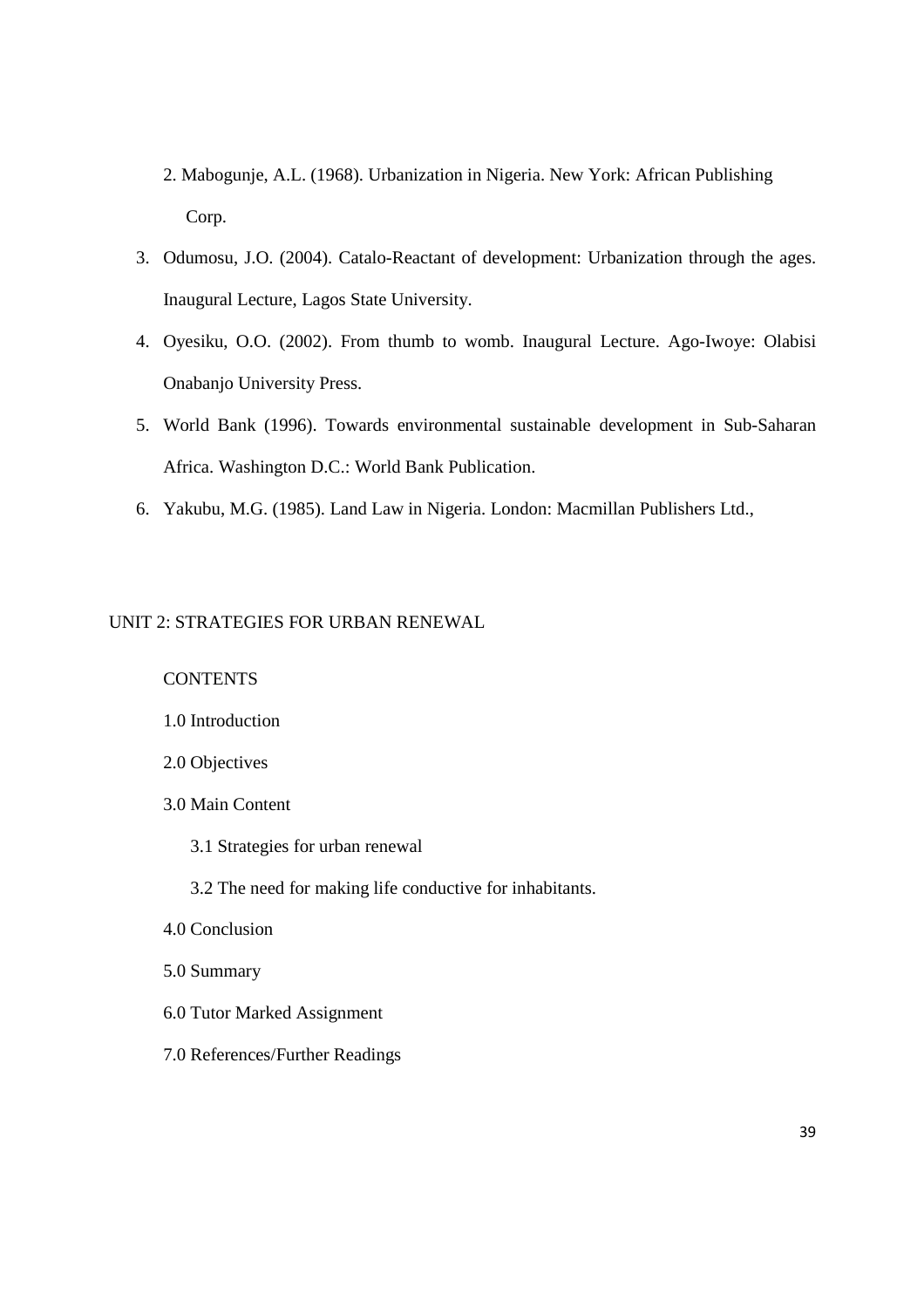#### 1.0 INTRODUCTION

In the previous unit we examine the reasons for urban renewal and the need for it. In this unit we shall be considering strategies of urban renewal. There are different strategies appropriate for urban renewal. The adoption depends on socio-economic characteristics of the affected slums.

### 2.0 OBJECTIVES

The objective of this unit is:

i. Examine the different strategies of urban renewal.

## 3.0 MAIN CONTENT

3.1 Strategies of Urban Renewal

The strategies of urban renewal can be considered along the following points.

- a. Comprehensive Urban Redevelopment Strategy: this has to do with total demolition of slum area. In carrying out this programme, local authority or the government agency such as Urban Renewal Board is expected to develop an assessment of overall needs and reserves for housing in the affected area. Consequently, the area may have decayed seriously beyond rehabilitation.
- 40 b. Rehabilitation: it is the upgrading of the sub-standard structures to certain prescribed standards, through minimum structural attention to the structures involved. This concept is similar to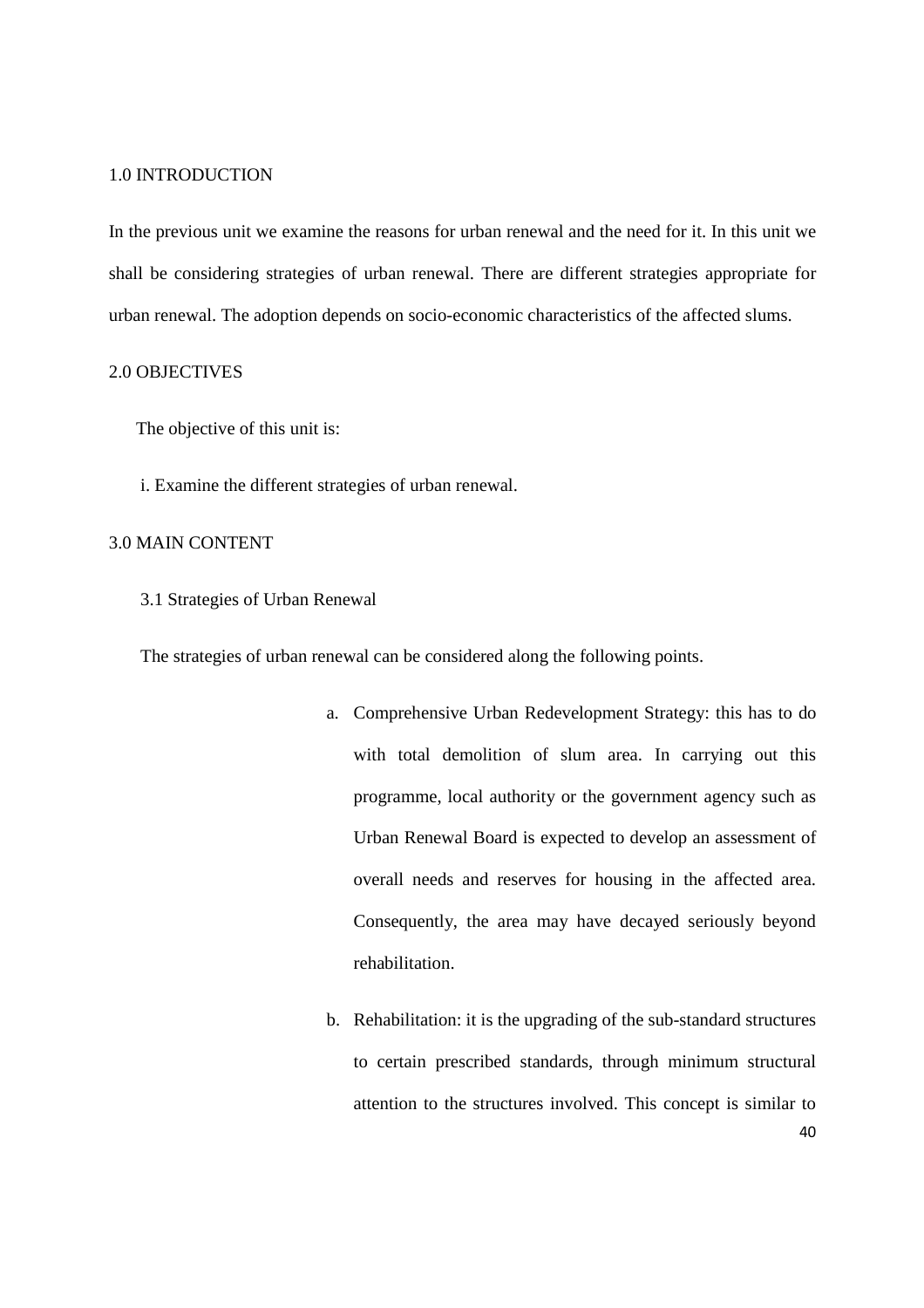the concept of refurbishing. Some aspects of rehabilitation are window and door repairs, replacement of broken louvers, kitchen and toilets repairs. In addition, it includes drainage and roads repairs, streetlights and other public facilities provision and upgrading.

- c. Spot clearance: Based on housing survey of the affected slum area, it may be possible that the area will not need complete demolition. A clearance of a few selected structures in the identified area can be done. Spot clearance could be embarked upon, to allow access into a neighbourhood area. In essence, it is a continuous process of monitoring, rebuilding and renovation of blighted area to sustain and reinforce the vitality of affected neighbourhood in ways responsible for social and physical needs. Only those beyond renovation would be demolished and new ones would be built in small pocket area over an extended period.
- d. Conservation: this system of urban renewal is a process in which both rehabilitation and spot clearance are combined in an attempt to upgrade a neighbourhood area. It is usually applied to the area of structures of architectural or historical importance, such as recreation and tourist centres.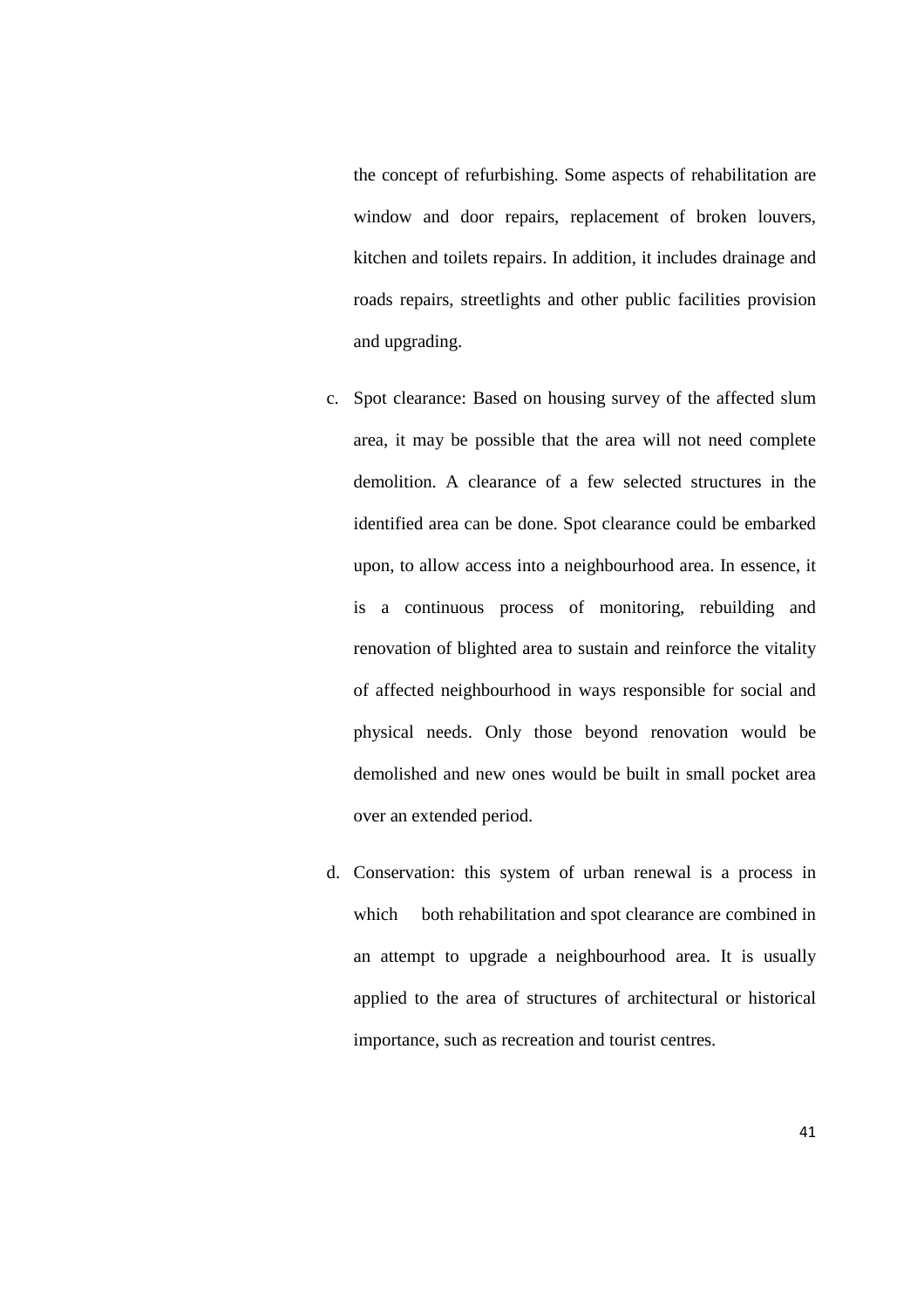e. Code enforcement: it is a complementary urban renewal action to other strategies above. The community concerned may be implored to adhere strictly to certain urban maintenance standards and to condition that can guarantee a healthy living condition with the overall goal of urban sustainable development. Town planning agency will be expected to apply planning codes through adequate development control activities as a measure for sustainable urban development. Town planning agency will be expected to apply planning codes, through adequate development control activities, as a measure for sustainable urban renewal.

### SELF ASSESSMENT EXERCISE 1

Highlight the strategies of urban renewal.

### 4.0 CONCLUSION

You should be familiar with the five strategies of urban renewal considered above and as mentioned earlier the adopted strategies should be based on the socio-economic characteristics of the affected slums.

## 5.0 SUMMARY

Five strategies were examined in this unit which could be applied as appropriate for urban renewal so that the slum areas can be made livable for the society.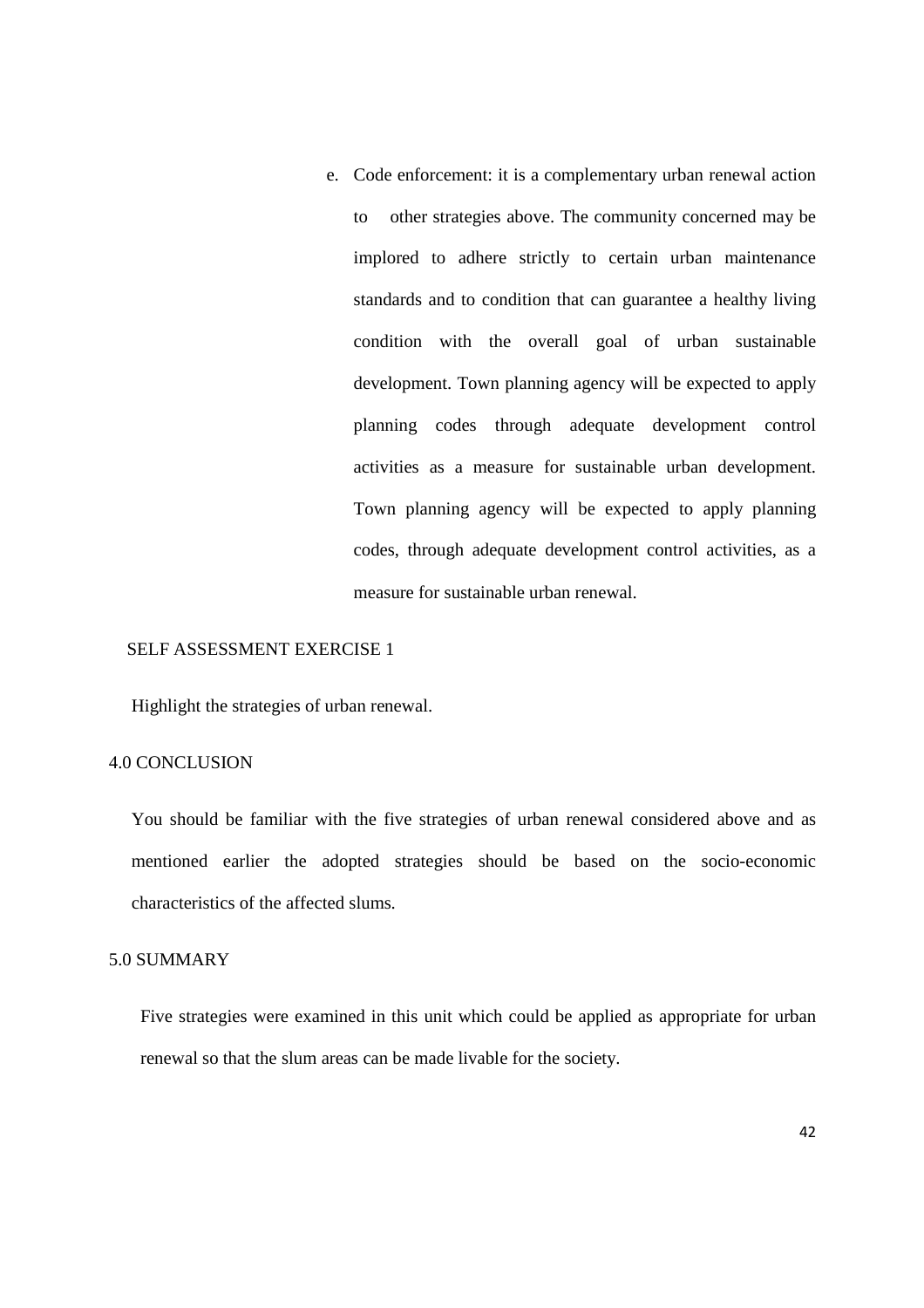### 6.0 TUTOR MARKED ASSIGNMENT

Explain the strategy(ies) that can be adopted in urban renewal for a chosen slum in your town/city.

# 7.0 REFERENCES/FURTHER READINGS

1. Aigbe, G.O. (2000). Fundermentals of population studies. Lagos: Jehovah Shammah

### Publishers.

2. Fagbohun, P.O. (2007). Population and urbanization in Nigeria. Lagos: Bluesign Publications.

# UNIT 3: URBAN RNEWAL PROCESS

#### **CONTENTS**

- 1.0 Introduction
- 2.0 Objectives

## 3.0 Main Content

- 3.1 The urban renewal process
- 3.2 The execution process of redevelopment scheme

3.3 The problems associated with relocation in urban renewal scheme

### 4.0 Conclusion

- 5.0 Summary
- 6.0 Tutor Marked Assignment
- 7.0 References/Further Readings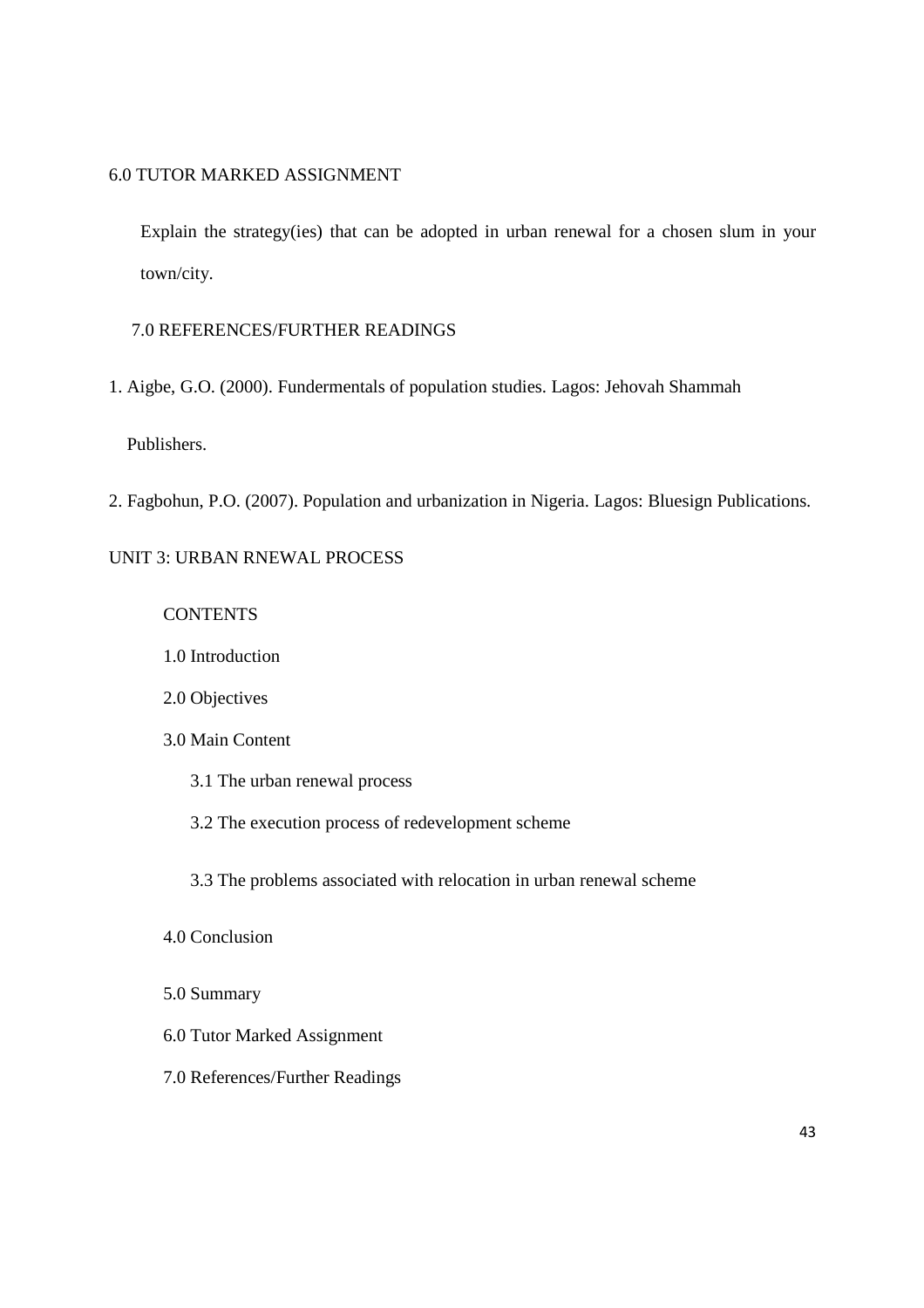#### 1.0 INTRODUCTION

Town planning authorities are important tools for the execution of urban renewal scheme. Their important role is to regulate and control the orderly use of land within their jurisdiction. Nigeria Town and Country Planning laws empower town planning authorities to make planning scheme to control development. Planning scheme for development is an action of controlling the development and the use of land so as to secure proper sanitary control, amenity provision, reservation of buildings or objects of architectural, historical and natural interest- generally to protect existing amenities in urban- areas covered by Town and Country Planning Laws. Thus urban renewal is a redevelopment scheme for controlling physical growth.

## 2.0 OBJECTIVES

The objectives of this unit are:

- i. Examine the urban renewal process
- ii. Consider the execution process of redevelopment scheme
- iii. Identify the problems associated with relocation in urban renewal scheme

### 3.0 MAIN CONTENT

3.1 The urban renewal process

Urban redevelopment scheme include residential redevelopment scheme, industrial redevelopment scheme and commercial redevelopment scheme. A scheme may be prepared for any one of them when there is need to improve or solve a specific urban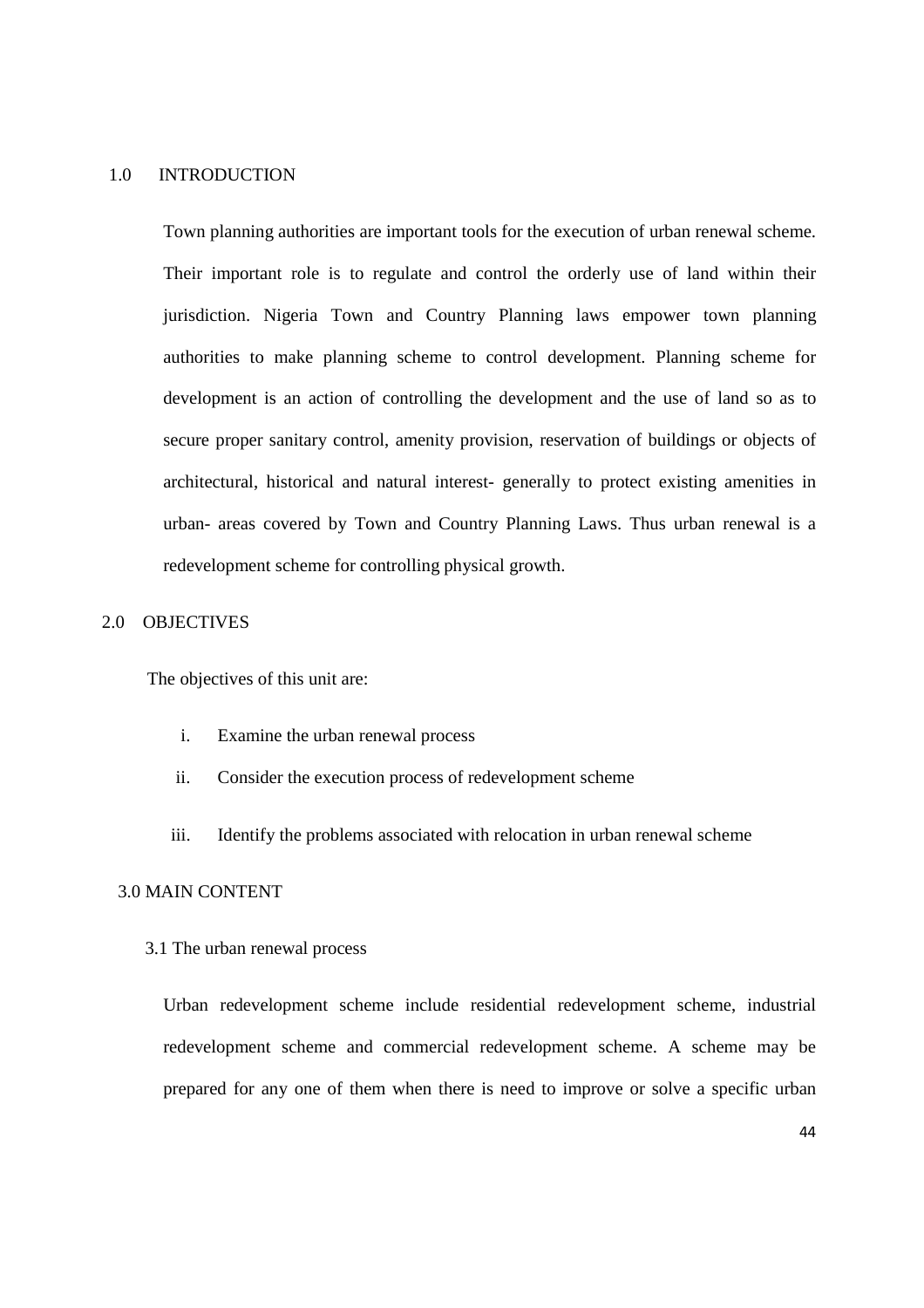problem of urban decay. It should be noted that before a scheme could be framed, the authority might enter, examine and survey the area for approval or rejection purpose.

After the scheme is framed and countersigned by the appropriate officer of the authority, it will be published in government gazette and placed on a notice board where everybody could read, see it, and make suggestion and objection. The authority will then inform the inhabitants whose properties were affected by the scheme for their reaction within one month after the publication. Under the Town Planning Laws of 1946 the people whose properties were affected can lodge objection within six weeks of its publication to the authority.

Section 16 sub-sections 2 and 3 of Urban and Regional Planning Decree 88 of 1992 respectively empower the town planning authority or commissions to exhibit the plan for any development for a period of two months for physical development plan and 28 days for improvement, rehabilitation, renewal or upgrading. After the disposal of all complaints and objections, the authority thereafter will submit the scheme to the governor. The scheme submitted by the authority will contain the schedule showing: the number of the persons that will be displaced, the names of persons who had objections to the scheme, the manner in which the objections were treated, the reasons for modifications (if any) to the scheme, and suggestion as to the alternative accommodation for those who were to be displaced by the scheme.

A master plan is usually prepared in form of drawing and write-up for the execution of the scheme. The scheme submitted to the governor may be approved or rejected within six months of submission. If it is approved, it shall then become operative immediately.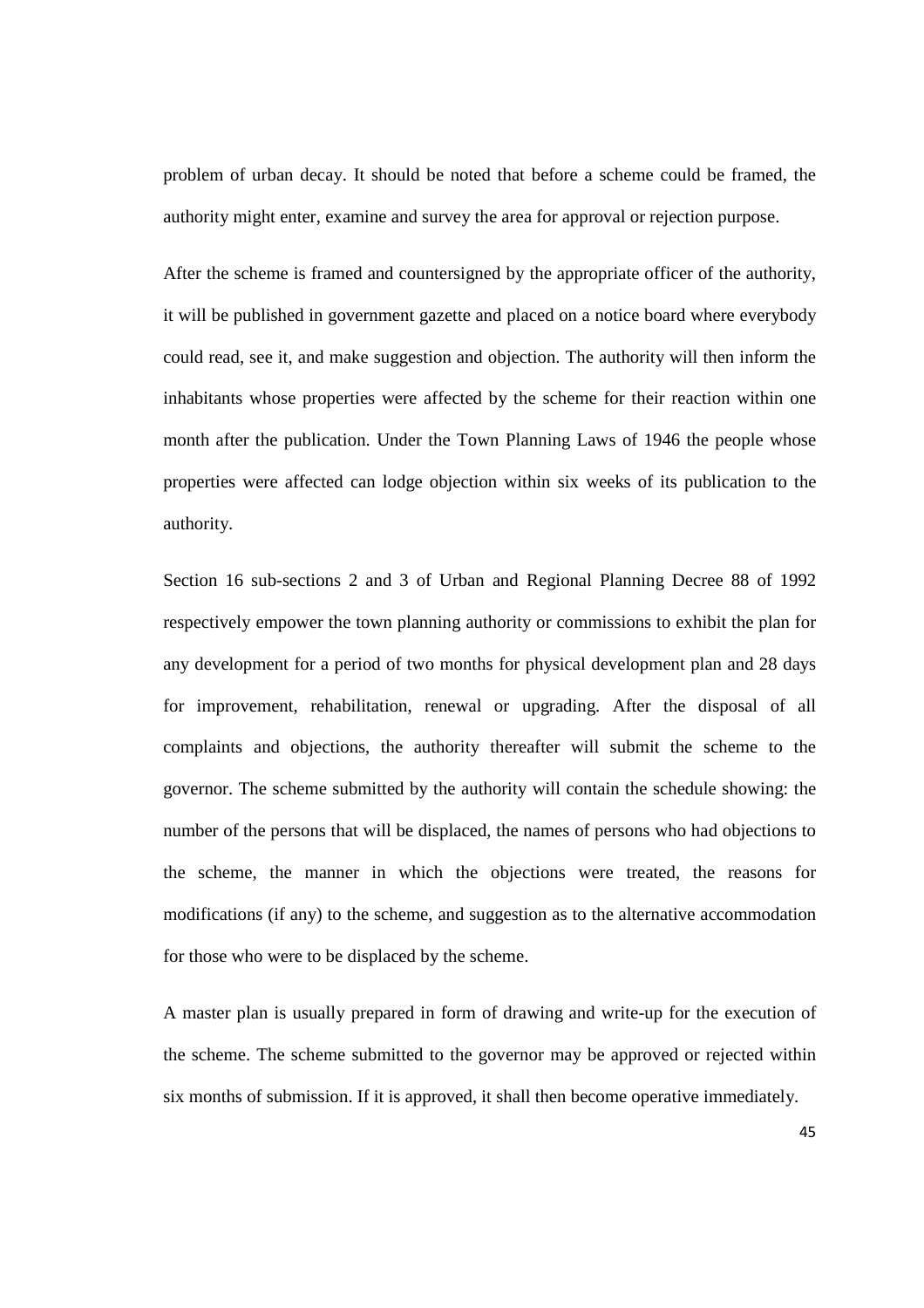#### SELF ASSESSMENT EXERCISE 1

Enunciate the urban renewal process

3.2 Execution of redevelopment scheme

It is the duty of the authority to execute planning scheme on the affected area. The authority may enter into contract with the owner of land or building in the planning area to serve notice, prohibiting use of any building or land, which is not in conformity with the provision of the scheme. The land in the planning area may be acquired compulsorily or by agreement regardless of the period when such land will be required for the planning.

For example the land for redevelopment of Lagos Central was acquired by Lagos Executive Development Board (LEDB) under the following agreements with the old owners:

- b. All the properties in the area were to be acquired by LEDB, replanned with roads, open spaces and new plots layout, after which the new plots were to be resold for redevelopment.
- c. All pieces of land acquired after re-planning were to be reconvened to the original owners at 120% of the LEDB acquisition cost and where this was not possible, an equivalent area was to be offered owners as near as possible to the land they originally held.
- d. Where an original holding could not reconvened to the former owner, he was to be given priority claim to any land within the cleared area, which was not taken up by the original owner; and if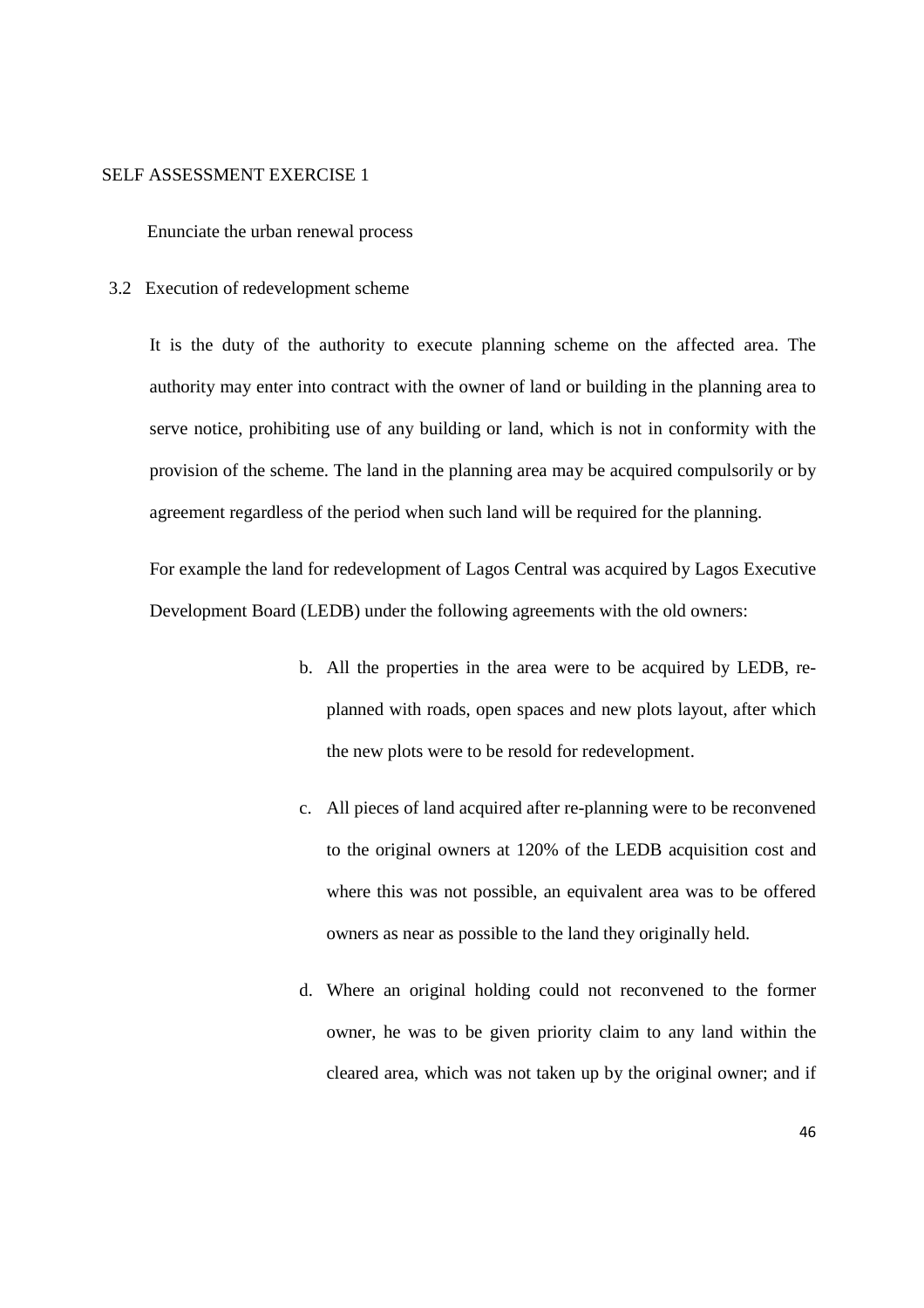this was not available, he was to receive priority consideration to any other freeholds land LEDB might have developed

e. Surulere re-housing scheme was built for displaced people by LEDB.

Abiodun (1985) noted that because of problems associated with the reallocation of redeveloped land in central Lagos to the original owners, many displaced families were unable to re-possess their land as stipulated by the scheme. Surulere temporary housing scheme became permanent. Among the problems which frustrated the scheme as originally envisaged was high cost of implementation resulting from inflation and the reduction in the size of the area available for residential zone, after access roads and commercial zone had been delineated. Another problem is that a substantial number of plots in the area covered by the scheme went to wrong hands particularly non-indigenes. While some of the displaced families were not properly resettled as Surulere resettlement scheme could not accommodate all of them.

#### SELF ASSESSMENT EXERCISE 2

With the aid of example explain execution of redevelopment scheme.

3.3 Problems associated with relocation in urban renewal scheme

Majority of urban renewal strategies involve displacement of inhabitants. The most complicated problem that normally confronts the inhabitants and the authority concerned is the process of resettlement of displaced people. Some of the fundamental problems resulted from slums clearance may be categorized under the following headings: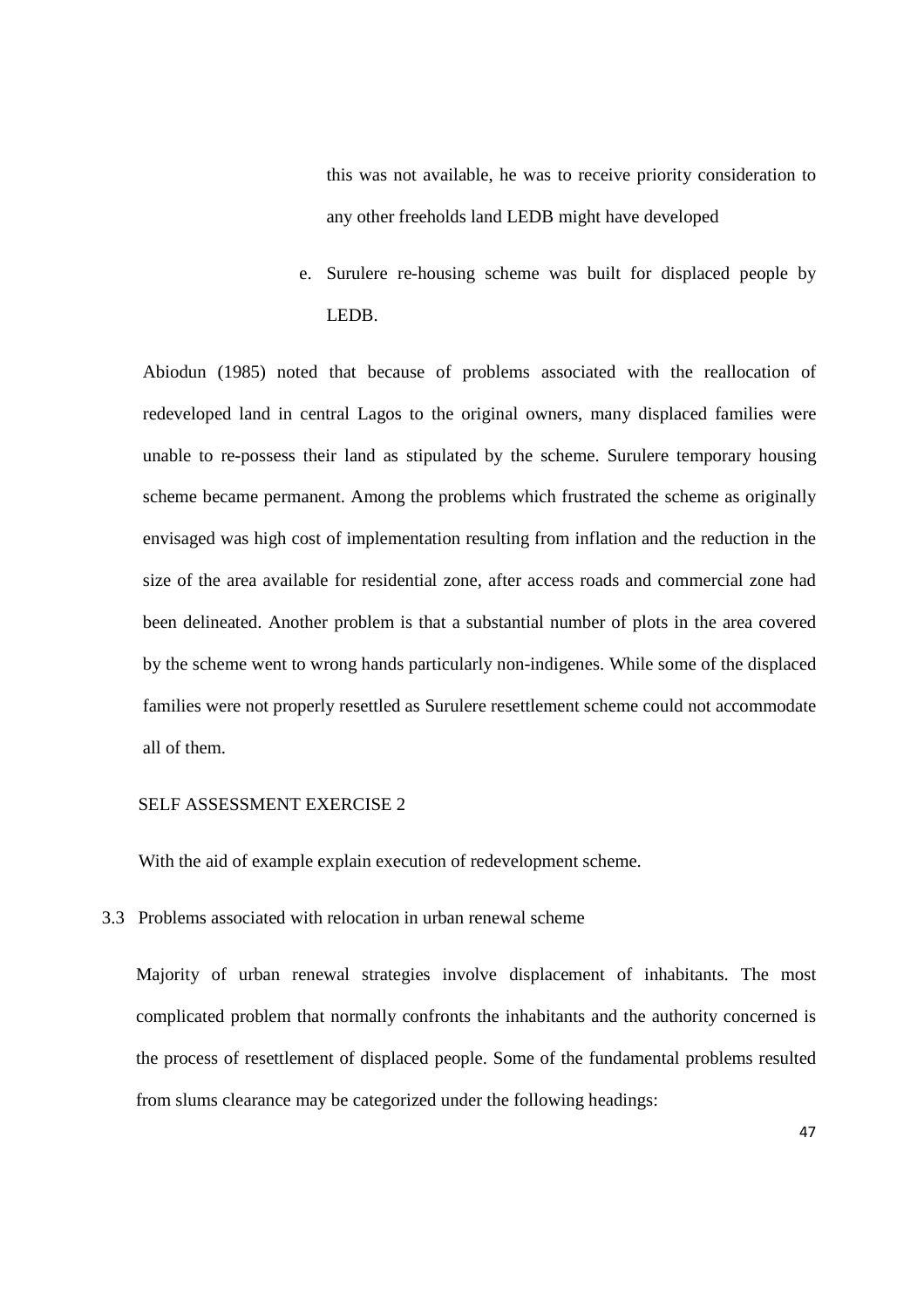- a. Social-economic problem: slum clearance activities especially when comprehensive urban renewal is carried out usually have a serious effect on the means of livelihood and economic activities of the area and the entire community. The concerned people usually face the problem of uncertainty, occupational charges, unemployment problem, local inflation and reduction in income level. The promised compensation may not be paid at the right time, thereby leaving the people to solving their economic problem. The problem might result in alienation of the community from their own land. In Nigeria, many communities have been displaced without adequate compensation. For instance, since 1990 when Maroko slums clearance commenced, until 2005 some displaced residents were yet to get out of the socio-economic shock resulting from the government inability to pay them compensation or to relocate them.
- b. Socio-cultural problem: slum clearance usually resulted in loss of many things, which include loss of social groups and cultural heritage. Community and families are fragmented because of displacement and face with innovative and social integration challenges. The inhabitants' cultural heritage that could be used for tourism may be destroyed eventually leading to socio-cultural problem. The families, which had been communally held together in their former settlement for many generations may become scattered.
- c. Socio-political problems: the displaced people are very new in their new environment. Their inherited traditional community has been demolished;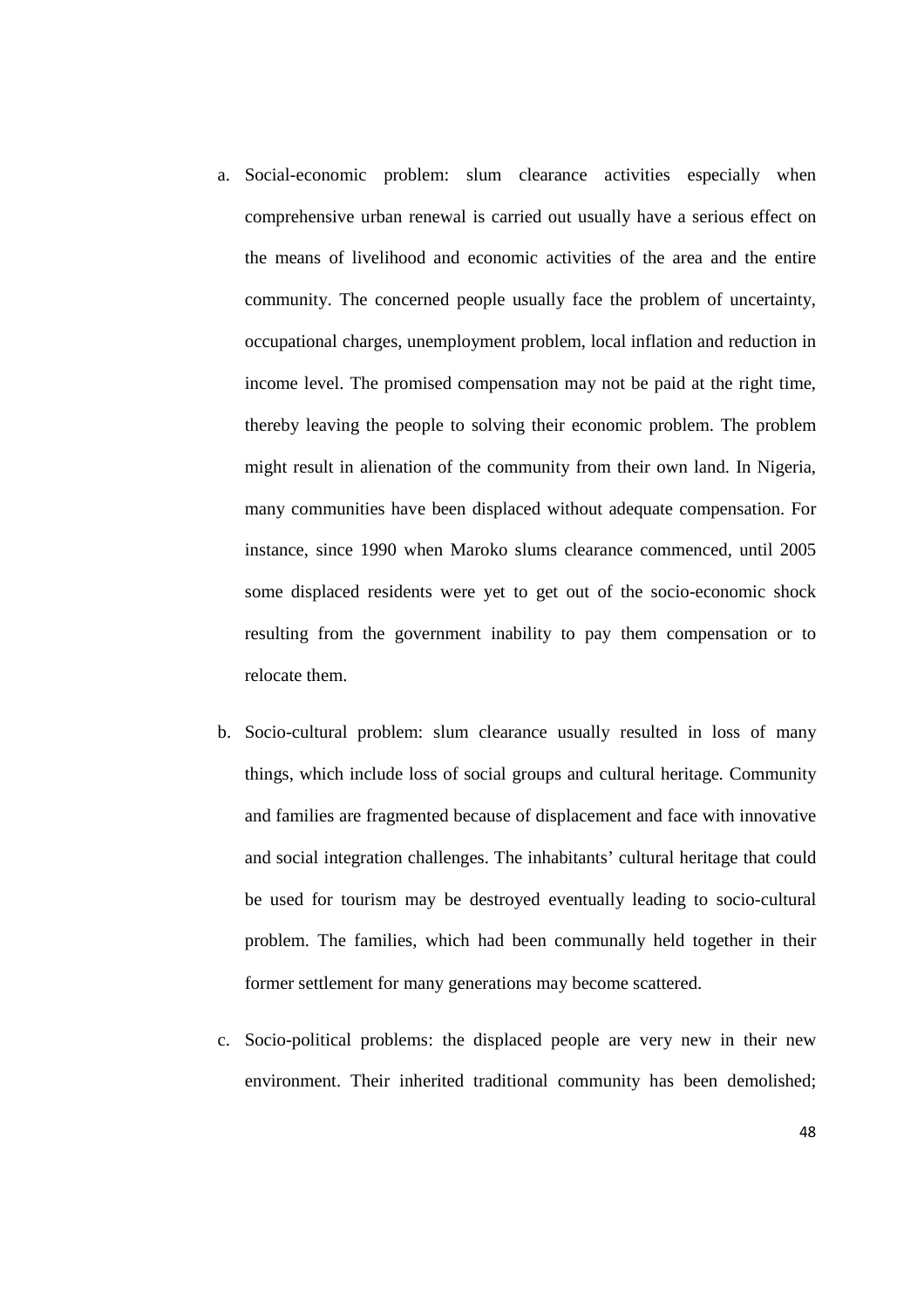their traditional political status has become history, and they need to readjust into a new political environment with a new political order. There is possibility of poor integration into the new environment.

### SELF ASSESSMENT EXERCISE 3

Mention some of the problems of slum clearance

#### 4.0 CONCLUSION

The study on urban renewal in this unit has provided you with the knowledge of how slum issues in the urban centres can be solved. In addition, this discussion gives you ways of solving the challenges of slum eradication in Nigeria.

## 5.0 SUMMARY

Now that you have read through this unit, you ought to have had a good idea about the urban renewal, the strategies, the execution, and challenges. It is important that you visit slums which will provide bases of appreciating the suggested approach.

#### 6.0 TUTOR MARKED ASSIGNMENT

Compare and contrast the application of the urban renewal process that you will adopt to the selected two slum areas in your town/city.

### 7.0 REFERENCE/FURTHER READING

Fagbohun, P.O. (2007). Population and urbanization in Nigeria. Lagos: Bluesign Publication.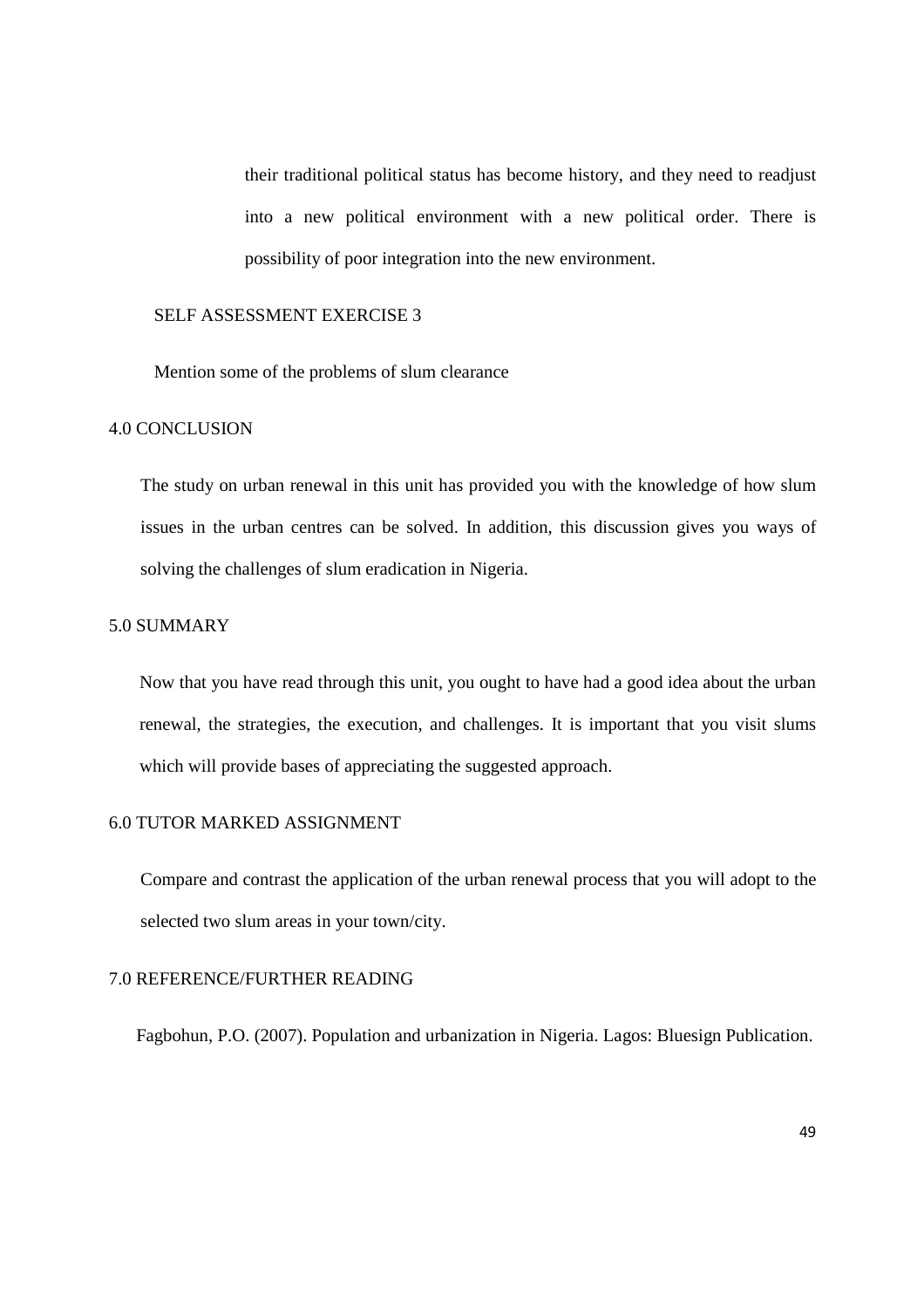## UNIT 4: ALTERNATIVE APPROACHES OF ERADICATING SLUMS

CONTENTS

- 1.0 Introduction
- 2.0 Objectives
- 3.0 Main Content
	- 3.1 Alternative approaches of eradicating slums
- 4.0 Conclusion
- 5.0 Summary
- 6.0 Tutor Marked Assignment
- 7.0 References/Further Readings

### 1.0 INTRODUCTION

There are different approaches to eradicate slums. These include slum clearance, and urban renewal. However, there are search for new approaches because of the failure of these two approaches. The new approaches include community self-help participation, urban reform approach, self-help housing and urban poverty reduction approach.

### 2.0 OBJECTIVES

The objectives of this unit are:

- i. Examine other approaches of slums eradication.
- ii. The review of the achievements of the approaches in fulfilling the expected results.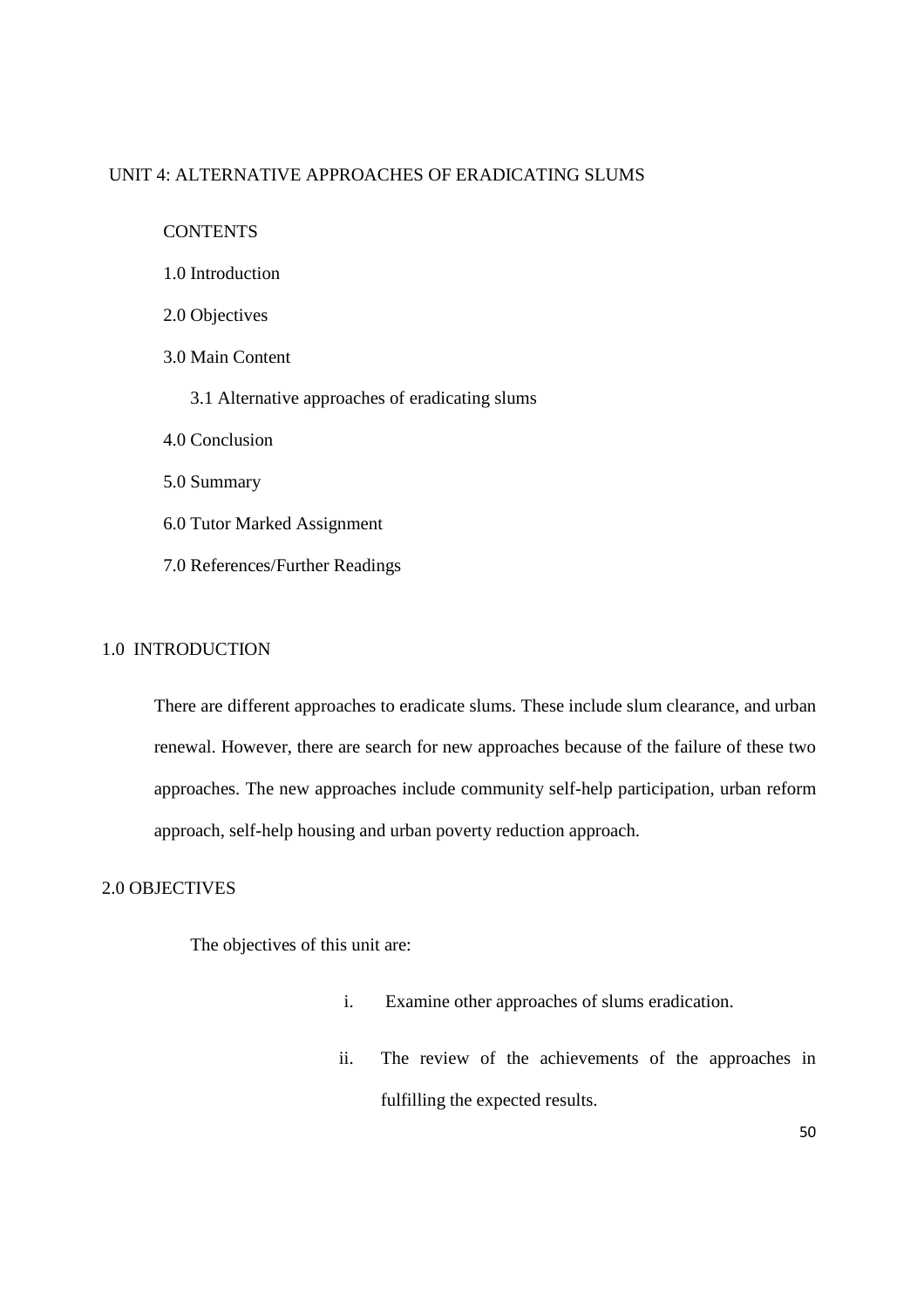#### 3.0 MAIN CONTENT

3.1 Alternative approaches of eradicating slums

There are other approaches apart from slum clearance and urban renewal that are available in eradicating slums. These approaches have been adopted in some countries and we shall be examining these approaches and their performance in eradicating slums.

### **1. Urban Reform Approach**

Institutional difficulties to some scholars in the field of urban planning are one of the impedimental factors towards eliminating slums and other urban planning problems. Lichfield in his contribution identified that even in the new towns of England, which were planned comprehensively, there were always imbalances. The rigidities and flexibilities of the institutional structure, instead of the facilities such as houses, schools etc, happening together, there was always imbalances resulting from institutional difficulties when urban renewal are to be executed.

Hardoy (1975) came up with the concept of urban reform. This concept according to him extends beyond simple changes in the urban and suburban land tenure system and its consequences on urban land uses. It also includes new system of urban government and public investment and new way of popular participation. It also involves a change in the power structure that controls decisions affecting the dynamics of urban growth and internal structure of cities.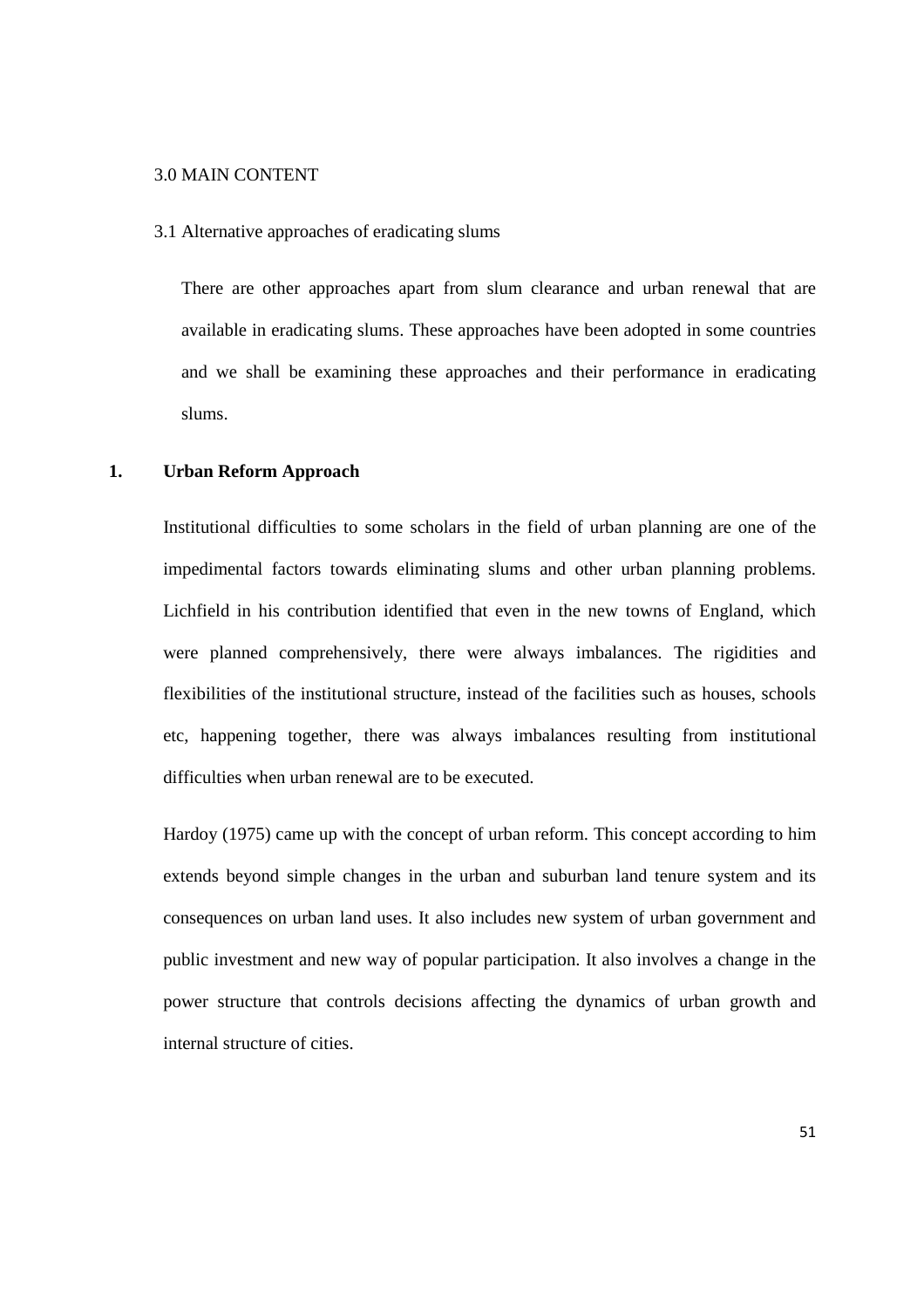Urban reform is a long-term policy with the main objective of removing the speculative tendencies that define the line of physical growth in cities and of an urban ecology based on class discrimination, structural urban reform is impossible without changes in the power structure, and the inequalities of urban land distribution should be eradicated totally. Urban reform approach to urban planning requires a gradual process, and it involves setting up of institutions, human and financial resources, and technology to plan and build cities, but prior to this process appropriate legislation should be enacted. Such legislation provisions include realistic ordinances specifying health safety and sanitary standards for housing etc there should be constitutional provision for standards of infrastructure and facilities required for good living.

# 2.0 **Community self-help improvement approach**

This approach may be regarded as upgrading with this, instead of relying on the government to single handedly take up slum clearance, public and the slums dwellers may be allowed to take up the project. Alger in 1964 in his write up tagged "instead of urban renewal" makes various suggestions on how to handle slum clearance. A community can undertake many projects including slum clearance, by raising funds through taxes. For instance, in the United States the public money spent on housing through urban renewal in 1940s and 1950s did not benefit the poor citizens. Therefore, it was suggested that fund should be raised independently to finance such projects, especially urban renewal.

The following steps are very important for community improvement without having to wait for government aid: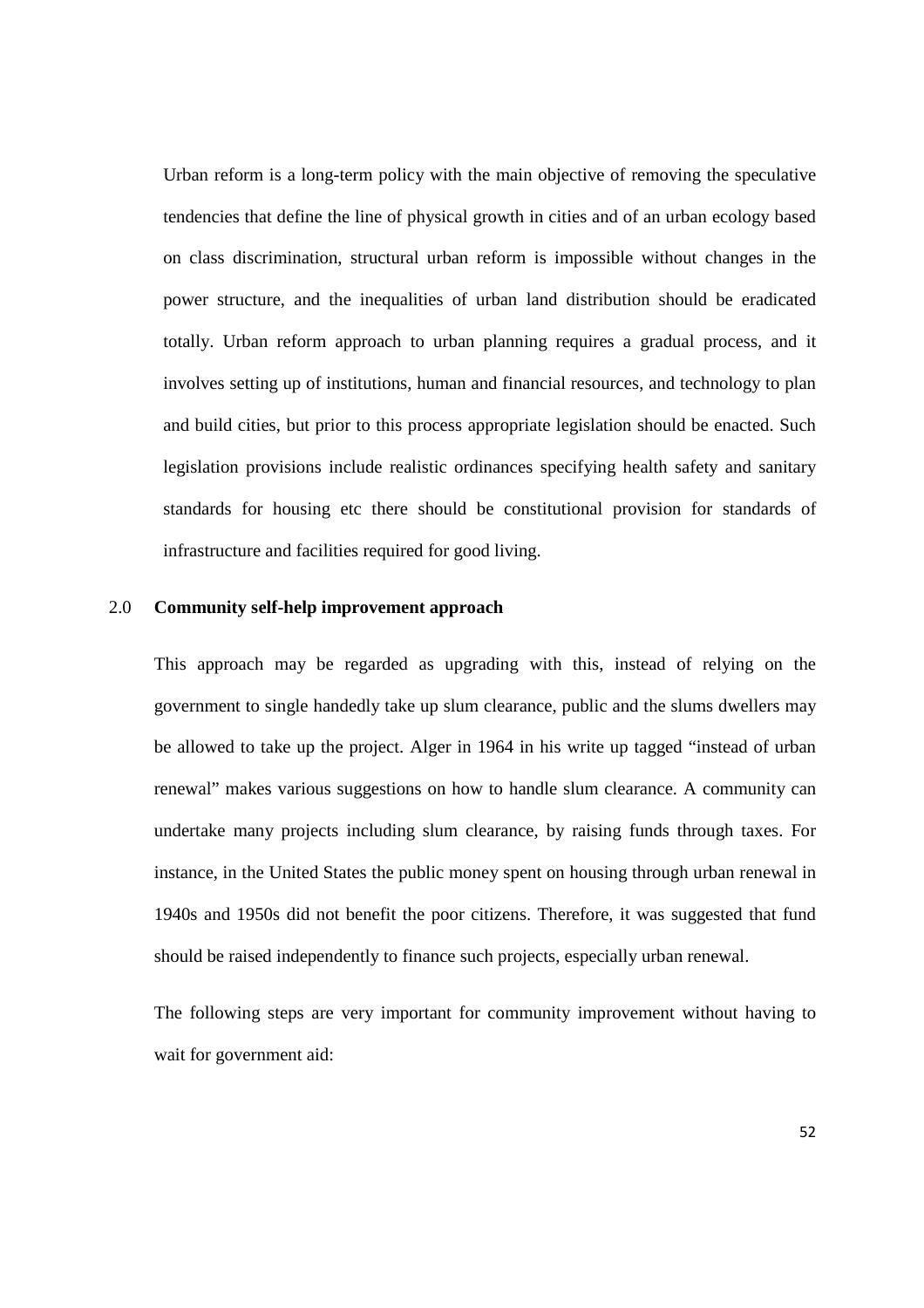- a. Establishing realistic ordinances specifying, safety and sanitary standards for housing.
- b. Rehabilitating substandard housing, at the expense of property owners, through firm enforcement of ordinances;
- c. Demolishing those slum structures which are unfit for rehabilitation, at the expense of property owners, again through firm enforcement of city ordinance;
- d. Establishing systematic public improvements in schools, streets, parks, sewers and in such municipal services such as refuse collection, traffic and other facilities;
- e. Establishing more reliable, attractive and convenient neighbourhood environment by re-planning, re-zoning, cleared and long standing vacant sites;
- f. Acquiring and removing structures and uses of land which might delay, obstruct or hinder carrying out the programme.
- g. Attracting investment in new construction as well as in rehabilitation and modernization by the application of specific government (national) income tax incentives;
- h. Eliciting the cooperation of local financial institutions in the conservative programme
- i. Improving credit facilities for cities through insurance premium.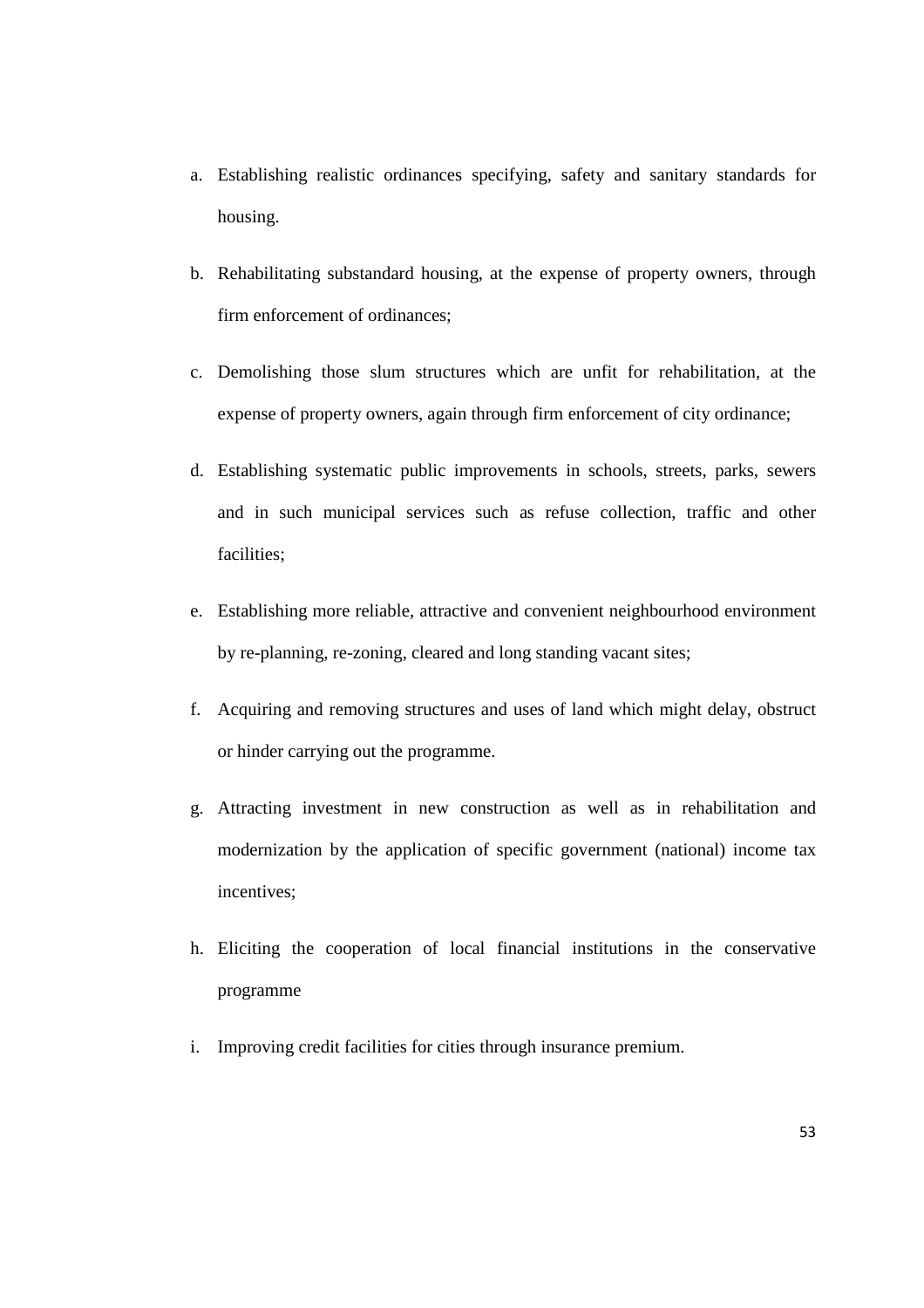If the above stated steps are followed without politicizing, there is tendency to achieve the target goal. The approach would therefore make the local problems within each area solved in its own way, without government direct participation. Community self-help improvement may be regarded as upgrading.

#### 3.0 **Self-help housing approach**

Inability of the capitalist third world to build sufficient houses to remove spontaneous housing, and other sub-standard and illegal settlements, there has been a shift from old slum clearance system to a kind of self-help policy, regarded as site-and –services and upgrading programmes. This policy rest on the fact that land should be provided with adequate services and facilities such as roads, water, sewage disposal, electricity and other essential facilities where the actual building of accommodation should be left for the people themselves. The existing slum areas are expected to be demolished and upgraded with layout design.

The government was to encourage mortgage investments through credits and loan facilities, and construction advice that will not go beyond the family budget. Many literatures point to the success of self-help approach to slum upgrading and housing stock improvement. Since 1974, there have been 80 proposed or completed sites and services scheme in 27 developing countries and the schemes have been parts of the national development plans for 13 countries such include India, Pakistan, Iran, Chile and Turkey. However, Koenigsberger (1986) regards sites and services as division of roles and cost between the public and individual residents which is regarded as a major breakthrough. The programme has been launched all over the world since 1960 through the World bank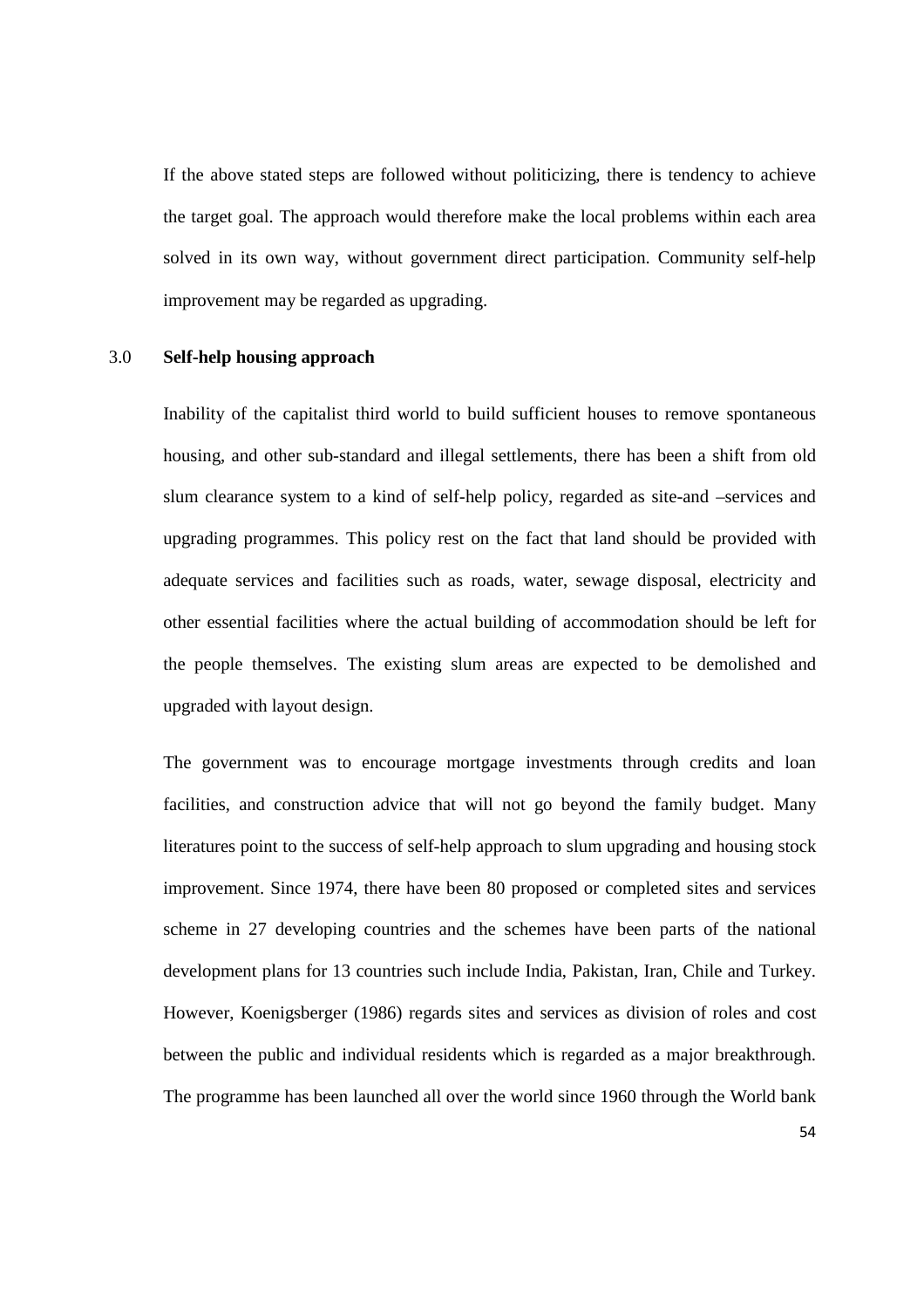loan as one of the major of adding to housing stock and bridge the wide gap between the rich and the urban poor. Nigeria since early 1980s has been investing on sites and services scheme, mostly in the suburbs of major towns.

The programme of sites and services and upgrading has recorded some failure. However, most of these are attributed to poor administration, due in part to enthusiasm on the part of the government. Righter (1975) identified two criticisms towards the programme, one is that is a cover up for non action by government on critical issues such as urban reform. Two, is the belief that if it becomes widespread it will re-create the difficulties which it aims to conquer. Since the government has not been so serious about the programme, it has not been very happy one. Due to the political crisis that bedeviled the country since mid-1980s, Nigeria has not been able to record a meaningful success from the programme until 2005 when the federal government decided to revisit the policy, especially at the federal capital Abuja. In 2003, Ogun state re-introduced the policy in conjunction with other housing programmes. Private sectors were encouraged to participate and the state government was to make land available.

### 4.0 **Urban poverty reduction approach**

The strategy towards improving slum area and residents life was introduced in Indian urban are in 1986 according to Barrett and Beardmore (2000). The policy was because poverty reduction through public actions using participation process is capable in empowering the poor and protecting them from economic shocks and personal violence (security).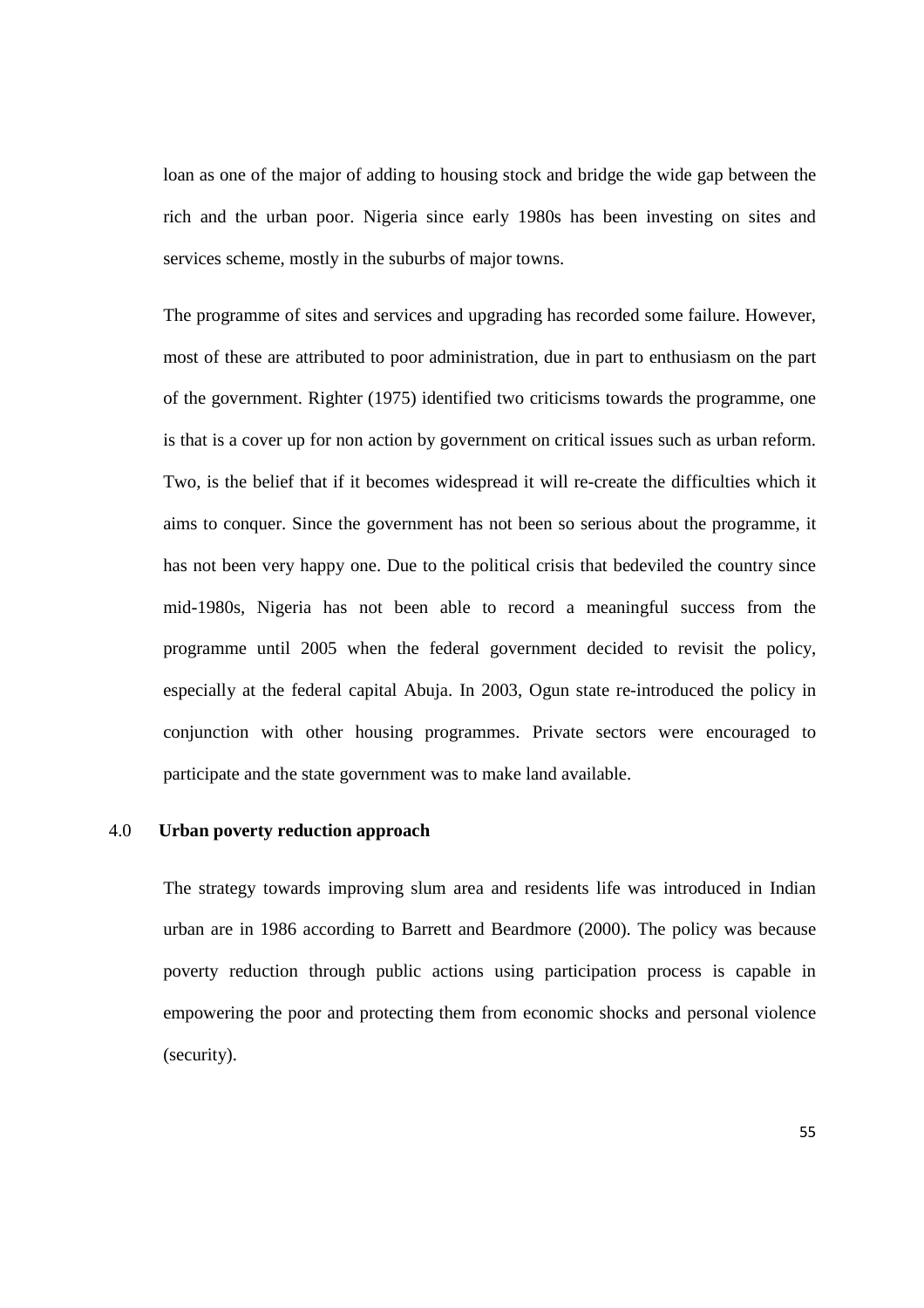The major aim of urban poverty reduction as executed in India cities was to eradicate poverty through social facilities and services and infrastructure provision. The provision of these was regarded as anti-poverty. Health and education were considered critical measures of non-monetary dimensions of welfare as well as important inputs into an individual's earning potential.

It was identified that there was inequality in the distribution of health and education. Ill health and low level of education were identified to be concentrated among the lower income groups in the urban area. Under the Indian poverty reduction approach, slum improvement project was designed and implemented. The execution of the projects was in collaboration with international agencies. The projects were not poverty reduction per se but were variously slated for different cities.

- a. Improve the quality of life of the slum residents (designed for Hyderabad slum improvement project in 1989-1998)
- b. Increase the standards of health, education, and community life in the slums, via an improved physical infrastructure and an enhanced level of service (designed for Visalshapathan slum improvement project in 1988-1996).
- c. Sustainable improvements in the standards of health, education, shelter, environment and community life and increased income-earning potential of people living in the slums (designed for Vijayawada slum improvement project in 1989-1998).

In order to execute the projects, there was institutional development. Slum improvement project neighbourhood communities were formed as a mechanism for promoting the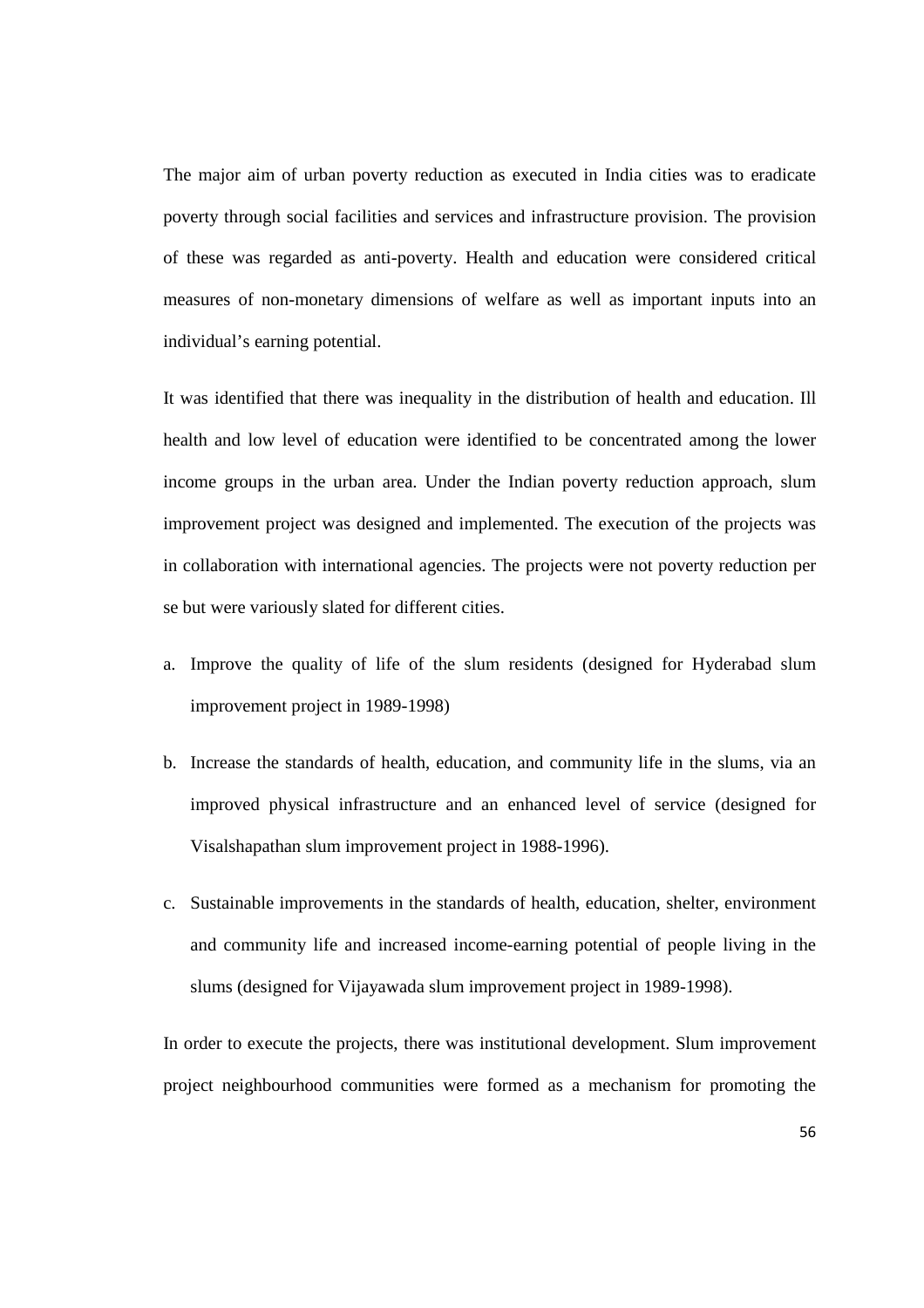slums residents participation in projects planning and execution, and a potential mechanism for later maintenance and sustainability of assets. For instance, Hyderabad Municipal Corporation was established to execute project under slum improvement project. The slum improvements projects introduced in Indian urban settlements such as those mentioned above as well as Indore and Calcutta were assessed between 1996 and 1997. It was found out that there has been a significant impact of the projects on the quality of life of slum residents, both poor and non poor. It also brought about significant socio-attitudinal change, improving the image of slum areas within the city and integrating them into social and political economy. There was assessment of the project success by categorizing poverty into three main dimensions (survival, security, and quality of life).

Infrastructure provision brought indirect social and economic development, particularly to women. It increased home-based economic activities, increased mobility and improved security. There was significant impact on health and reduced incidence of illness, which related to unhygienic living environment. Roads in particular, stimulated investment and increased social interaction. Despite the success of slum improvement projects in transforming slum areas, there are some constraints identified from the execution. The first one is institutional constraint. If the institutional culture of government is dominated by administration and engineering, there is tendency for community development to become marginalized. Similarly, government may not be the most appropriate agency to tackle the political and social change elements of community organization. Another is political constraint, where party politics can have a major influence on project implement at different levels. The third one is community constraint.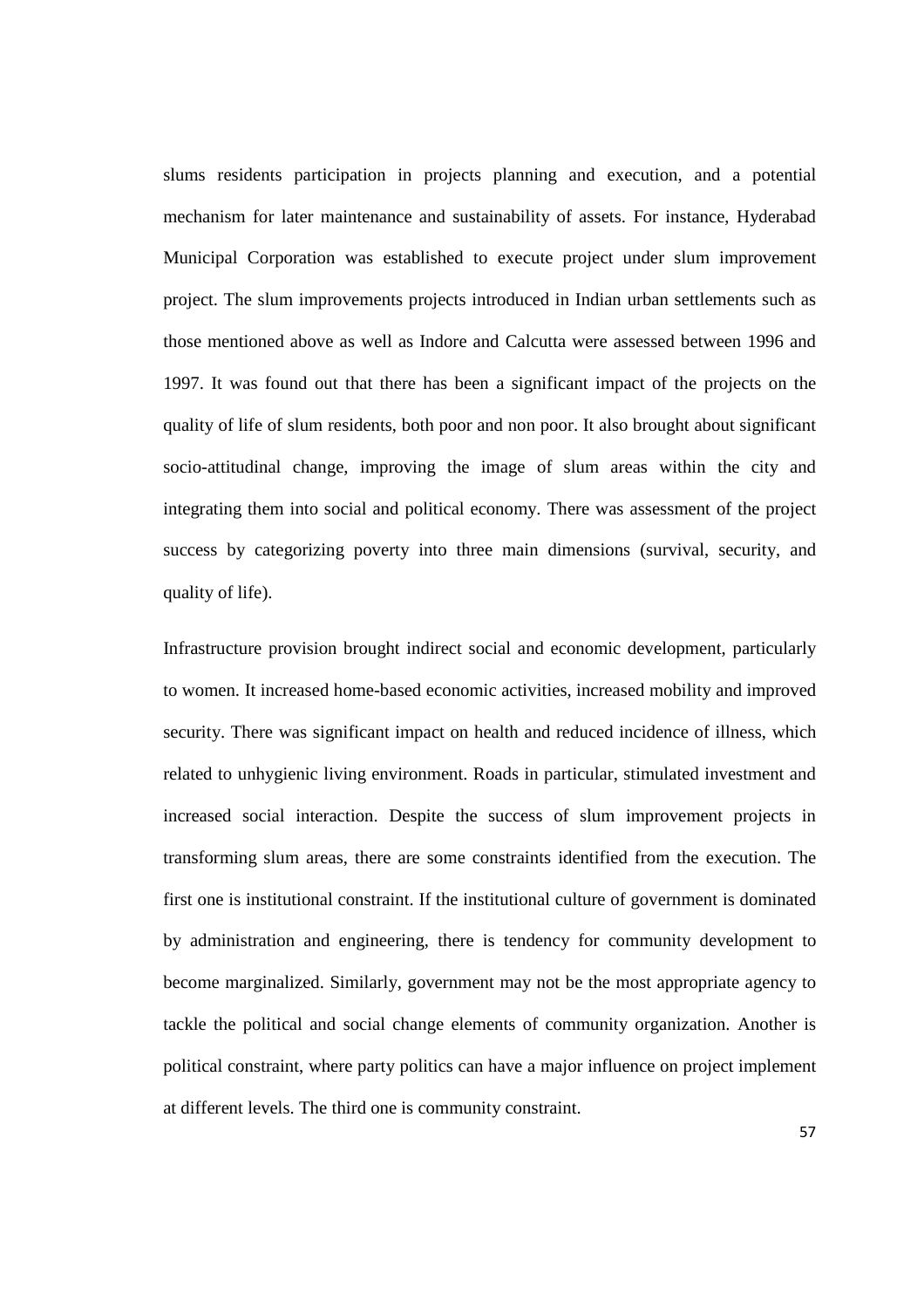In a situation where neighbourhood committee is inactive, there is tendency for nothing much to be achieved, due to lack of interest or capacity. Similarly, a faction of the committee may dominate and capture the resources of the community, especially the rich. The government in the implementation of slum implementation projects should take cognizance of these constraints.

### 5.0 **Rent control approach**

The essence of this policy was to minimize capitalistic nature of accommodation distribution to reduce rent cost. Rent control is one of the approaches to improving conditions of the poor, since it is believed that poverty is the root of sub-standard houses and illegal settlement development in the third world cities. However, experience has shown that the policy has not been successful. Cornelius (1975) observed that the 1942 Mexico city rent control only hastened the deterioration of the central city tenements, whose owners had little incentive to invest in their upkeep.

In case of Nigeria, Okpala (1985) argued that for discrete and selective use of the rent control instrument to increase housing supply would lower rents naturally and help to avoid penalizing those the rent law intends to help. However, the consequence would be lower investment in housing development and maintenance. Vagale (1985) concluded that rent control policy adversely affect or slow down private investment into housing meant for the low-income families and retards the rate of construction of dwellings. Therefore, in adopting rent control as a measure to address urban poor housing problem, government should take economic situation at hand as a prevailing factor. Otherwise incentives to housing industry should be considered as alternative to economic factor.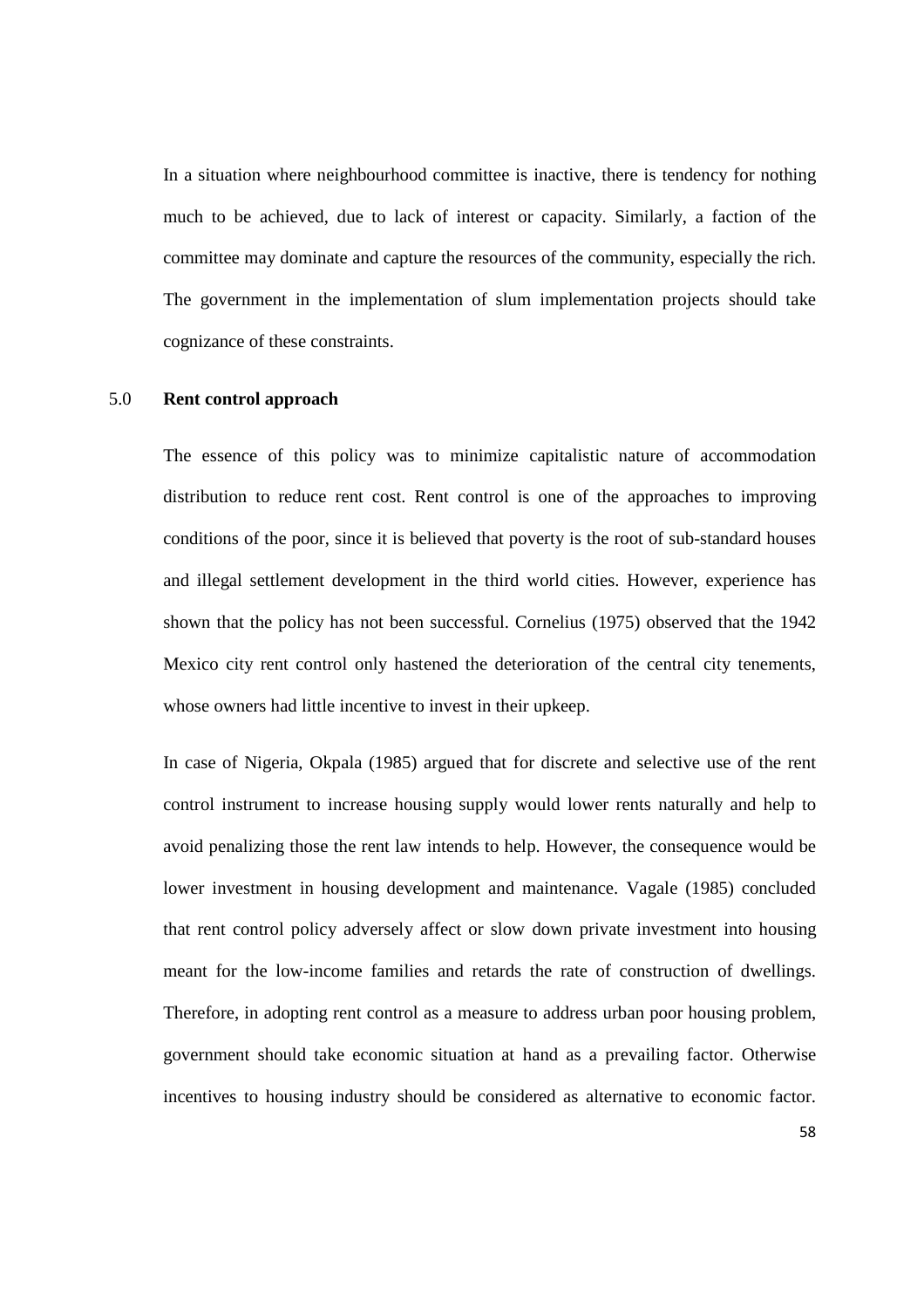Rent control can only be implemented as a temporary measure while increase in supply of housing is provided in order to achieve the expected result.

#### 6.0 **New town development approach**

New town development in the world is not a recent phenomenon. It can be traced back to early urban civilization especially of Ancient Greek and Roman Empires. During this period, towns were built for different purposes; some were built for military purpose, while some were built for commercial or administrative purposes. Since the  $18<sup>th</sup>$  century, during the industrial revolution, the purpose took new shape of controlling urbanization as well as to ameliorate health problems emanated from rapid incidence of industrialization.

New town has been described in various ways. It may be described as an attempt to decentralize population and industry, with the aim of building new health environment, with optimum size, which would provide most of the social amenities of urban life. In addition, it is a complete small city with dwellings, jobs and a full complement of community facilities, with a fixed area and population, held firmly by an encircling green belt.

The United States advisory commission, on inter-governmental relations described a new town as an independent, relatively self-contained, pre-planned community of a size large enough to support a range of housing types and to provide economic opportunities within its borders for its residents. The present idea of new town was derived from the garden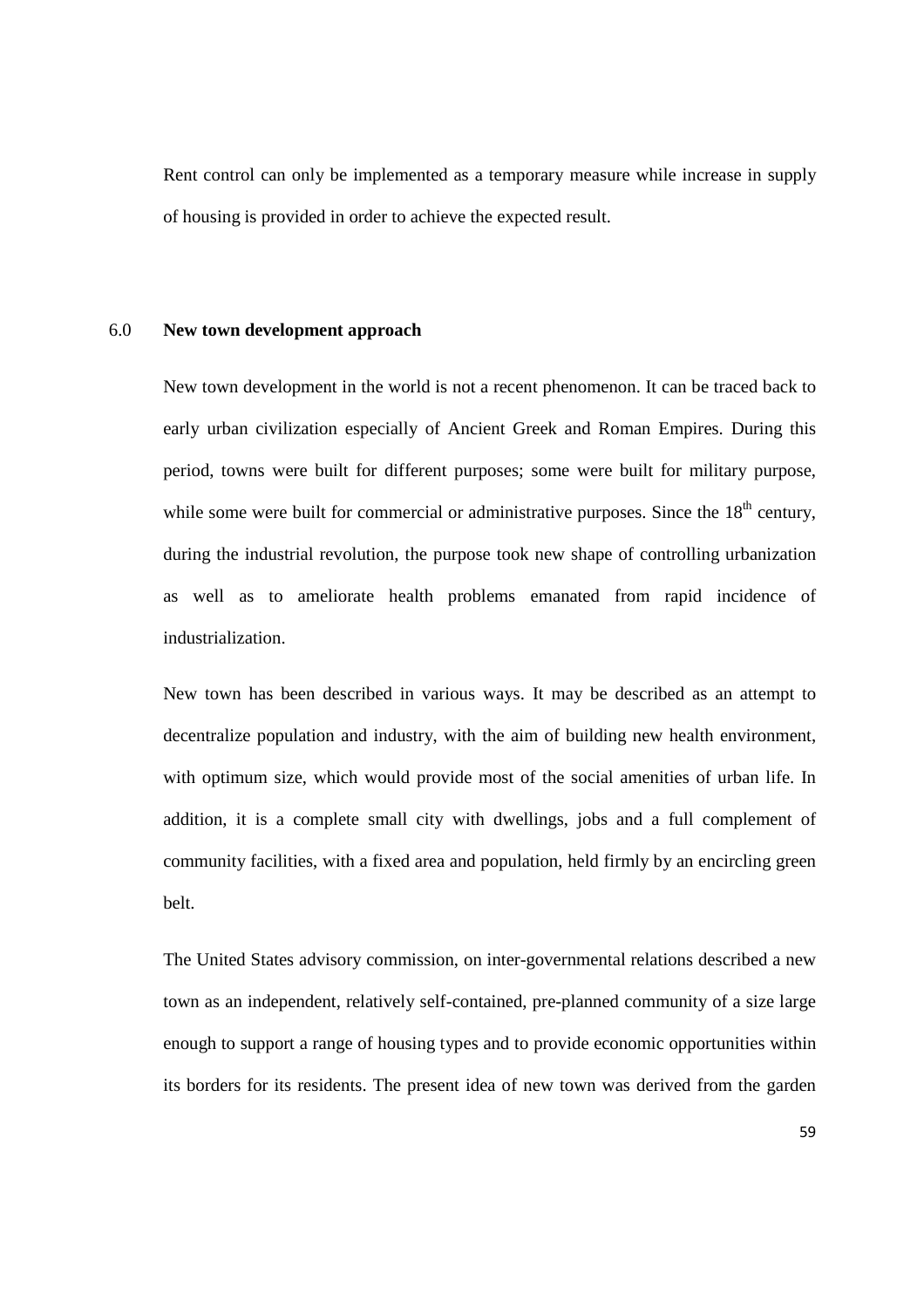city concept of Ebenezer Howard. The following are therefore the features of a new town, when all its descriptions are considered:

- a. It must be a town that is specifically designed
- b. It must be self-sustained in term of social facilities
- c. It must be self-sustained in terms of employment opportunities
- d. It must be designed to accommodate a specific and projected figure of population
- e. It must be large enough to support and balance range of public facilities, social and cultural opportunities
- f. It must be surrounded by a green belt of open space.

## SELF ASSESSMENT EXERCISE

Mention the alternative approaches to slum eradication.

### 4.0 CONCLUSION

 We have been able to examine other approaches to slum eradication apart from total slum clearance and urban renewal. This has given a comprehensive view of all approaches which will enable better understanding and application in eradicating slums.

### 5.0 SUMMARY

60 Six approaches of slum eradication were considered apart from total clearance and urban renewal. This overview of the entire solution to slum eradication will equip you for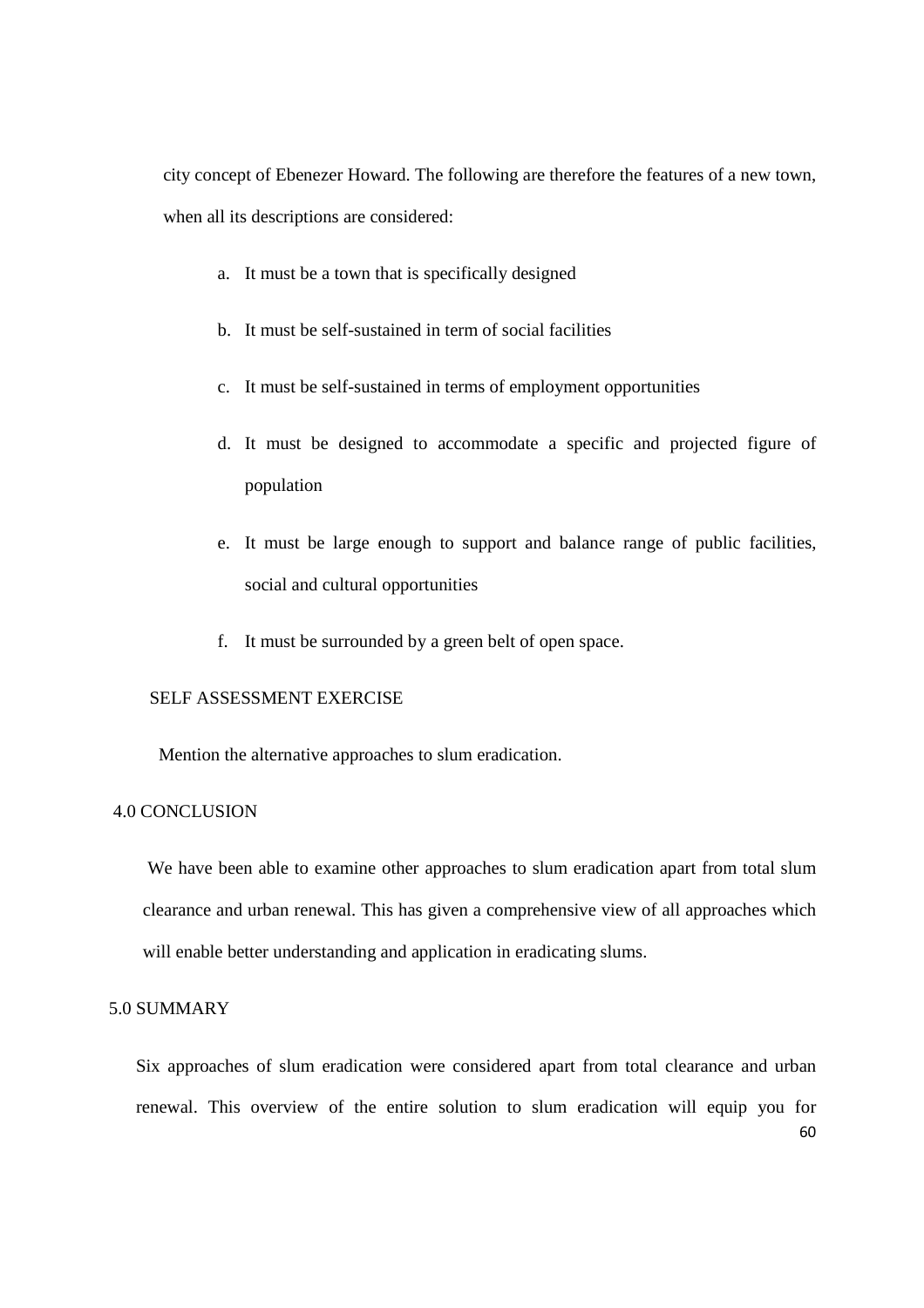challenges of estate profession in given appropriate advice to planners in ensuring preservation and improvement of property assets of the nation.

### 6.0 TUTOR MARKED ASSIGNMENT

Discuss other approaches for eradication of slum and their effectiveness in achieving same.

### 7.0 REFERENCES/FURTHER READINGS

- 1. Barrett, J. & Beardmore, R.M. (2000). Poverty reduction in India towards building successful slum upgrading strategies. A Discussion Paper for Futures, July, 2000 Conference, Johannesburg, South Africa.
- 2. Koenigsberger, O. (1986). Third world housing policies since the 1950s. Habitat, 10 (3), 28-34.
- 3. Okpala, D.C.I. (1985). Rent control reconsidered. In P. Onibokun, (ed). Housing in Nigeria. Ibadan: NISER.
- 4. Righter, R. & Wilsher, P. (1977). The exploding cities. Deutsch.
- 5. Vagale, L.R. (1985). Rent control in Nigeria. In Housing in Nigeria, P. Onibokun (ed). Ibadan: NISER.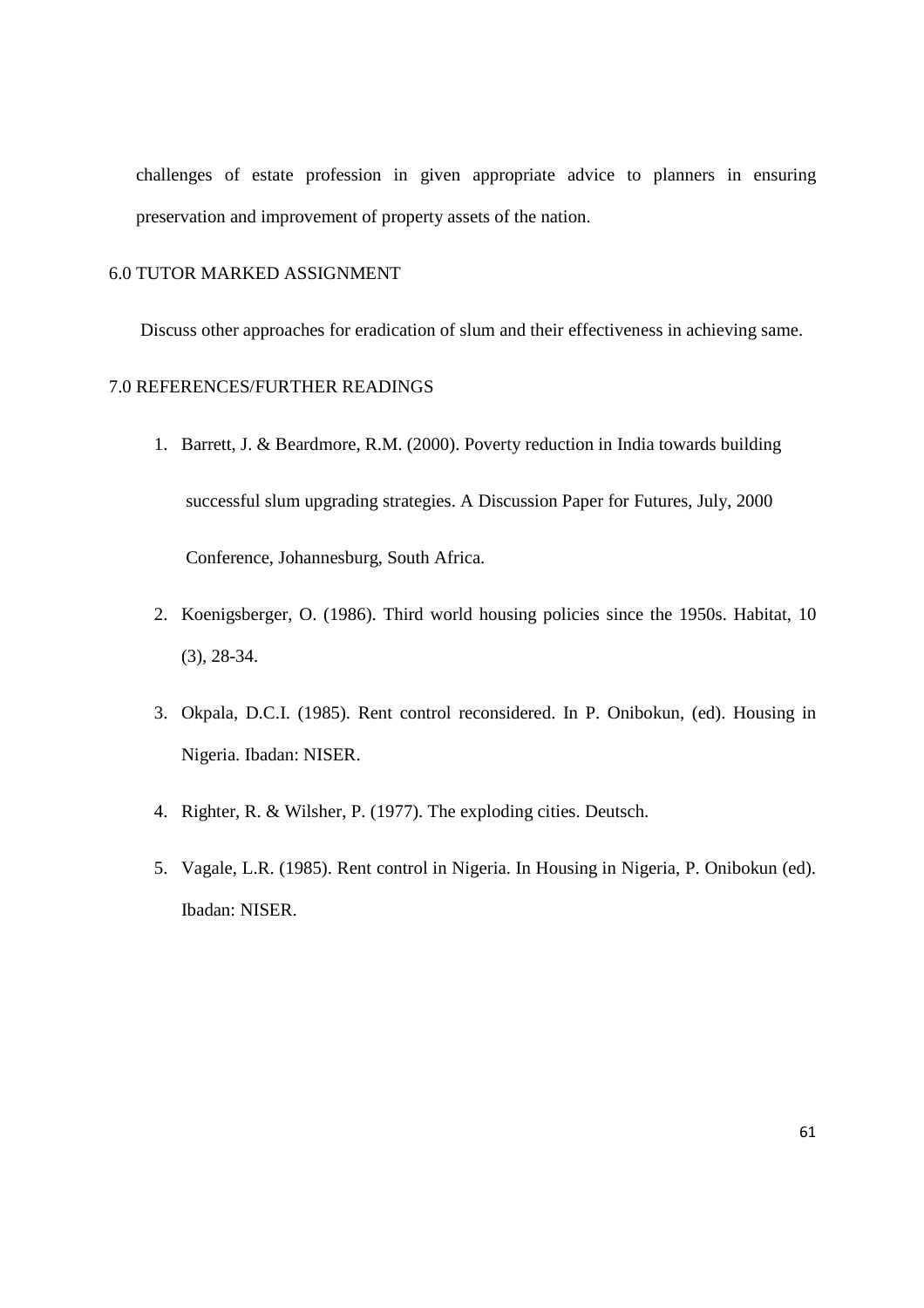### **Module 3: PROPERTY MARKET**

Unit 1: Sources of information on property

Unit 2: Property Market Organization

Unit 3: Major Players in Property Market

Unit 4: Commodity in the Property Market

**CONTENTS** 

1.0 Introduction

2.0 Objectives

3.0 Main Content

3.1 Sources of information on property

4.0 Conclusion

- 5.0 Summary
- 6.0 Tutor Marked Assignment
- 7.0 References/Further Readings

### 1.0 INTRODUCTION

In law, property is defined as the highest right a man can have to anything, being that right which one has to lands or tenants, goods or chattels which does not depend on another's courtesy. Also, it has three connotations: right of ownership, the object of ownership, and valuable things. Appraisal perceives property as importing unto itself all these ingredients, both in law and common usage, namely, tangible, intangible, and rights; ownership;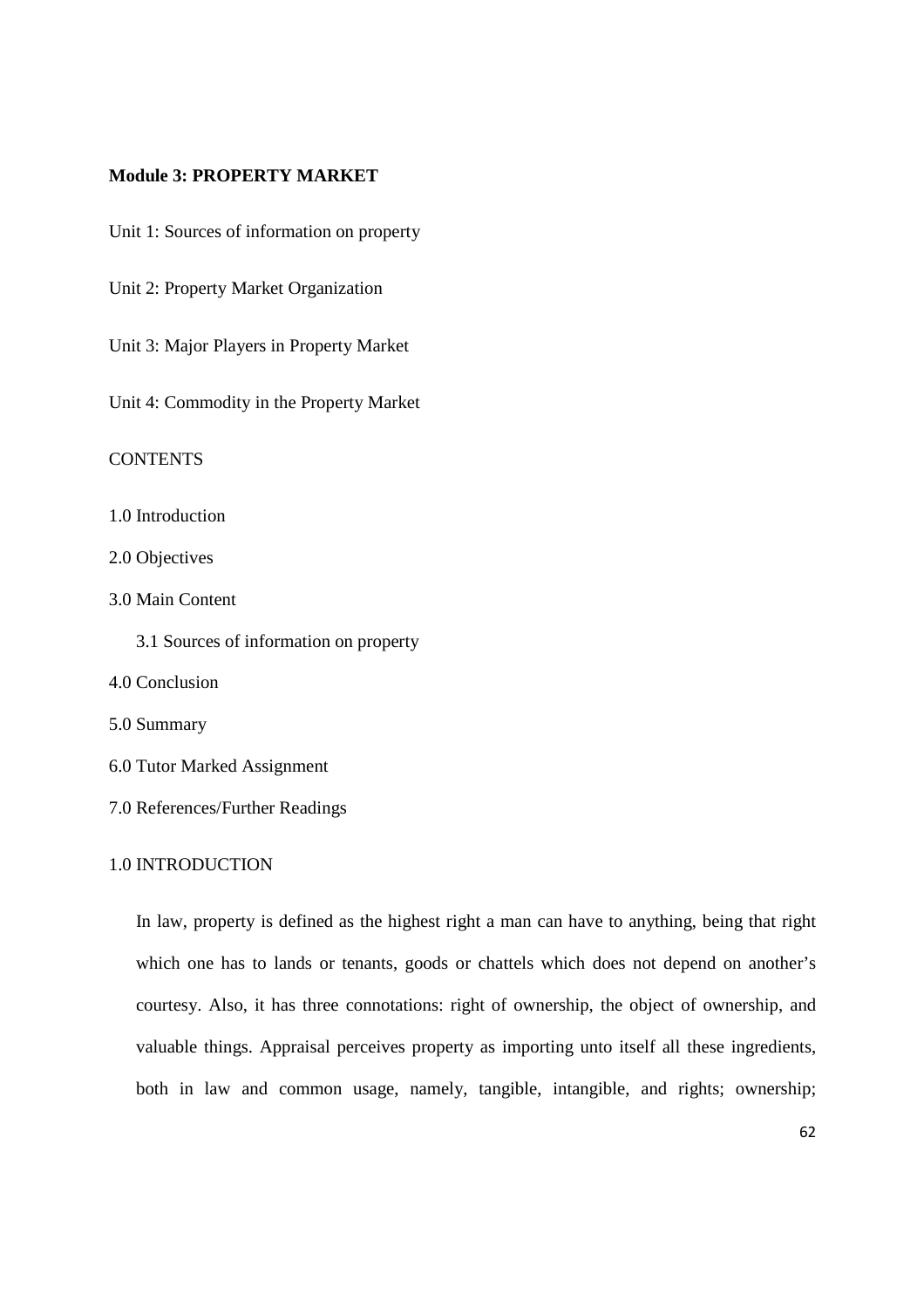monetary value; and legal assertion. In valuation, property can be defined as corporeal and incorporeal, tangible and intangible things, capable of pecuniary and legal assertion, over which ownership gives control. The important items of market intelligence are the conditions of demand and supply, the price levels and their trends, the availability of credit, the interest rates payable on loans and the rates of return expected by the market on equity investment.

Meanwhile, it is helpful if details of estate ownership can be obtained so that possible sources of future supply to the property market can be taken into account. This kind of information is needed more by estate surveyors who have the responsibility of the forward planning considering their market operations and by the valuer who is mainly interested in short-term fluctuations. Market figures are usually historic and have little relevance to current trading which tends to look forward to the near future, but they are valuable in so far as they disclose wider trends and patterns which can be interpreted in terms of estate policies.

The unique characteristics of the real estate market must be accommodated. These characteristics include:

• Durability - Real estate is durable. A building can last for decades or even centuries, and the land underneath it is practically indestructible. Because of this, real estate markets are modeled as a stock/flow market. About 98% of supply consists of the stock of existing houses, while about 2% consists of the flow of new development. The stock of real estate supply in any period is determined by the existing stock in the previous period, the rate of deterioration of the existing stock, the rate of renovation of the existing stock, and the flow of new development in the current period. The effect of real estate market adjustments tend to be mitigated by the relatively large stock of existing buildings.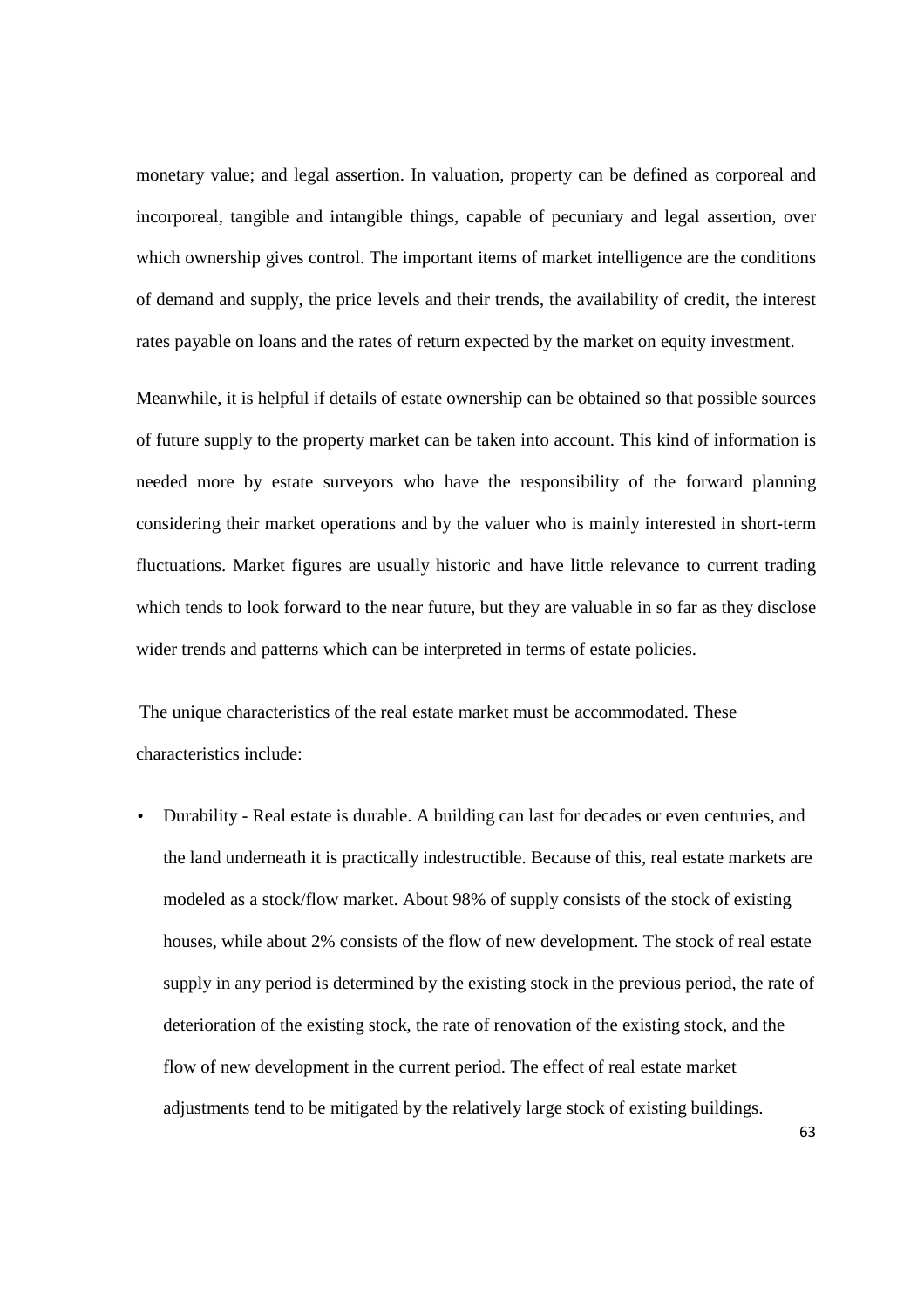• Heterogeneous - Every piece of real estate is unique, in terms of its location, in terms of the building, and in terms of its financing. This makes pricing difficult, increases search costs, creates information asymmetry and greatly restricts substitutability. To get around this problem, economists (beginning with Muth (1960)) define supply in terms of service units, that is, any physical unit can be deconstructed into the services that it provides.

Olsen (1969) describes these units of housing services as an unobservable theoretical construct. Housing stock depreciates making it qualitatively different from a new building. The market equilibrating process operates across multiple quality levels. Further, the real estate market is typically divided into residential, commercial, and industrial segments. It can also be further divided into subcategories like recreational, income generating, area, historical/protected, etc.

- High Transaction costs Buying and/or moving into a home costs much more than most types of transactions. These costs include search costs, real estate fees, moving costs, legal fees, land transfer taxes, and deed registration fees. Transaction costs for the seller typically range between 1.5 - 6% of the purchase price. In some countries in Continental Europe, transaction costs for both buyer and seller can range between 15 - 20%. In Nigeria is much higher.
- Long time delays The market adjustment process is subject to time delays due to the length of time it takes to finance, design, and construct new supply, and also due to the relatively slow rate of change of demand. Because of these lags there is a great potential for disequilibrium in the short run. Adjustment mechanisms tend to be slow, relative to more fluid markets.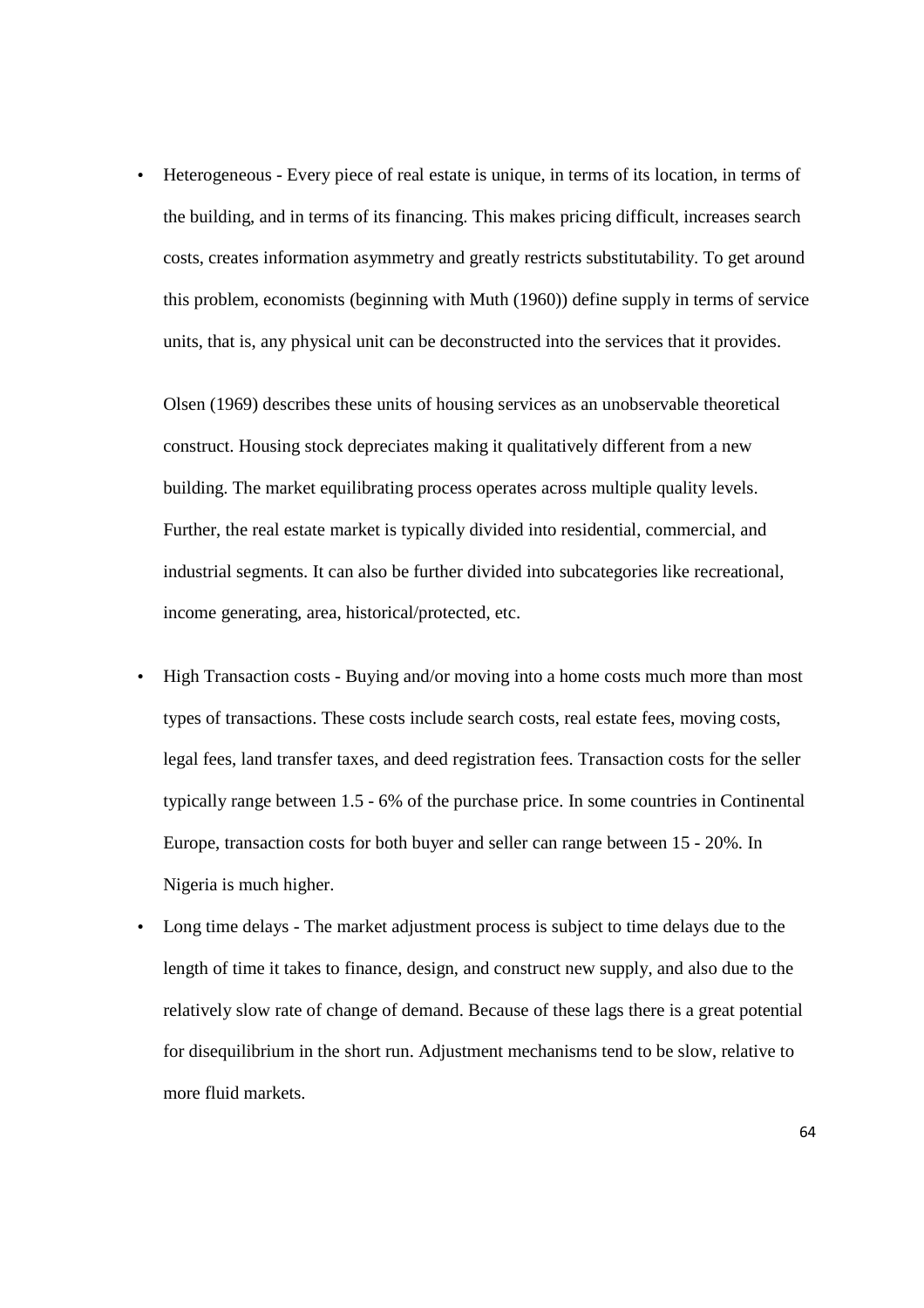- Both an investment good and a consumption good: Real estate can be purchased with the expectation of attaining a return (an investment good), or with the intention of using it (a consumption good), or both. These functions can be separated (with market participants concentrating on one or the other function) or can be combined (in the case of the person that lives in a house that he owns). This dual nature of the good means that it is not uncommon for people to over-invest in real estate, that is, to invest more money in an asset than it is worth on the open market.
- Immobility: Real estate is locationally immobile (save for mobile homes, but the land underneath them is still immobile). Consumers come to the good rather than the good going to the consumer. Because of this, there can be no physical market-place. This spatial fixity means that market adjustment must occur by people moving to dwelling units, rather than the movement of the goods. For example, if tastes change and more people demand suburban houses, people must find housing in the suburbs, because it is impossible to bring their existing house and lot to the suburb (even a mobile home owner, who could move the house, must still find a new lot). Spatial fixity combined with the close proximity of housing units in urban areas suggest the potential for externalities inherent in a given location.

### 2.0 OBJECTIVES

The objectives of this unit are:

- i. Explain the property market terminology
- ii. Examine sources of information on property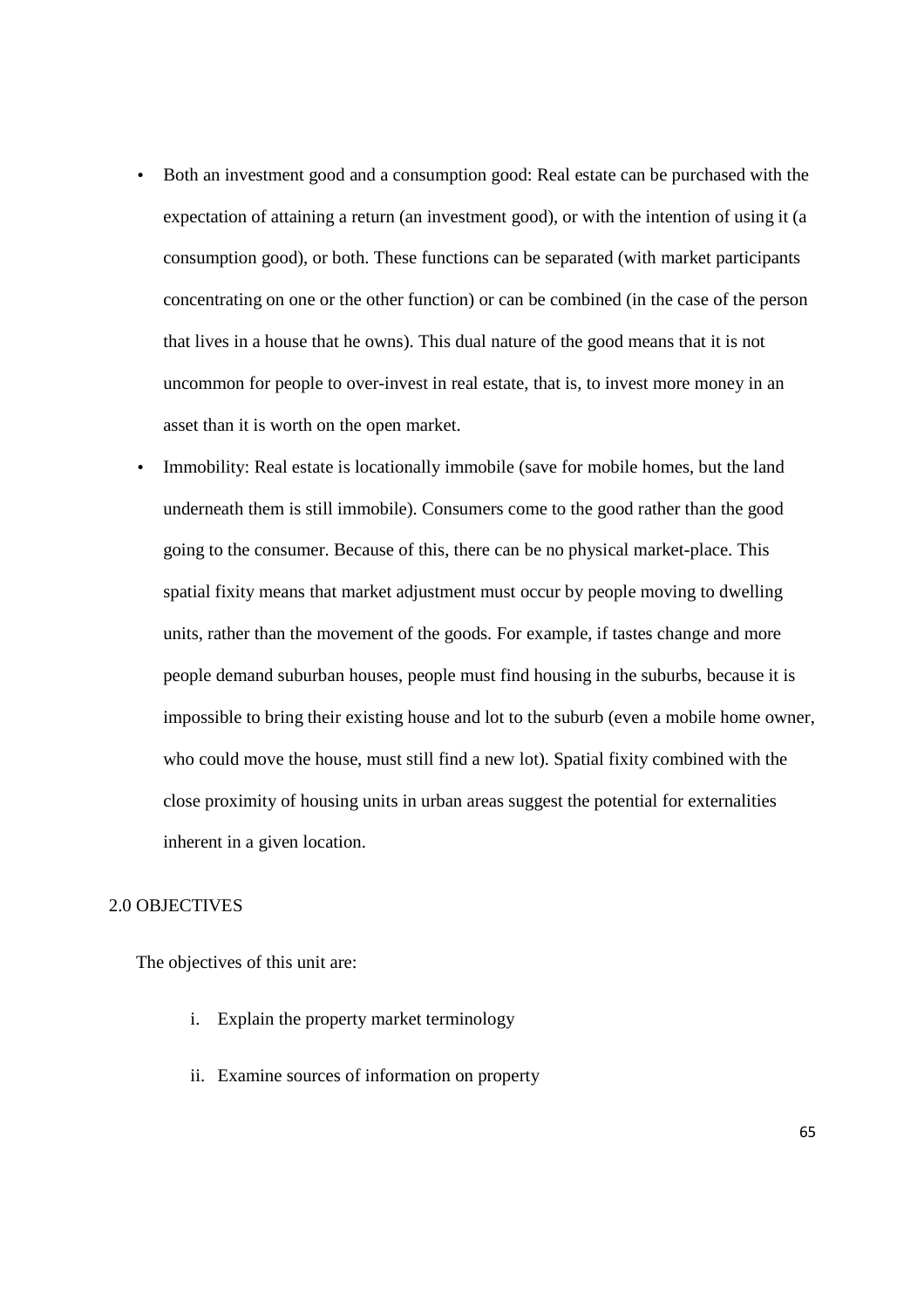#### 3.0 MAIN CONTENT

#### 3.1 Property market

Real property market otherwise known as real estate market is defined as any medium where bundle or cluster of rights is being exchanged. It could also be a system of transaction between landowners, land users and estate agents. The property market is the sum total of all the smaller and larger markets operating in different types of interests in land and buildings. This implies separate markets exist for every type of property that involves different groups of buyers and sellers. It must be noted that the object of sale or purchase in the property market is the interest in land or landed properties such as freehold, leasehold, easement, profit and license. In other words, property market is a medium through which ownership rights and/privileges are transferred from one person to another.

The real estate market appears disorganized in comparison with market for stocks and bonds. Much of this situation arises from the unique nature of real property as a commodity. The property market characteristics responsible for its uniqueness and the disorganized nature are as follows:

1. Localized competition: one physical characteristic of real property as a commodity is its fixity or immobility. This means it cannot be moved from one area to another in response to changes in supply and demand conditions. Heterogeneity is yet another physical characteristic of property which entails that a potential buyer must inspect each property of interest to fully understand its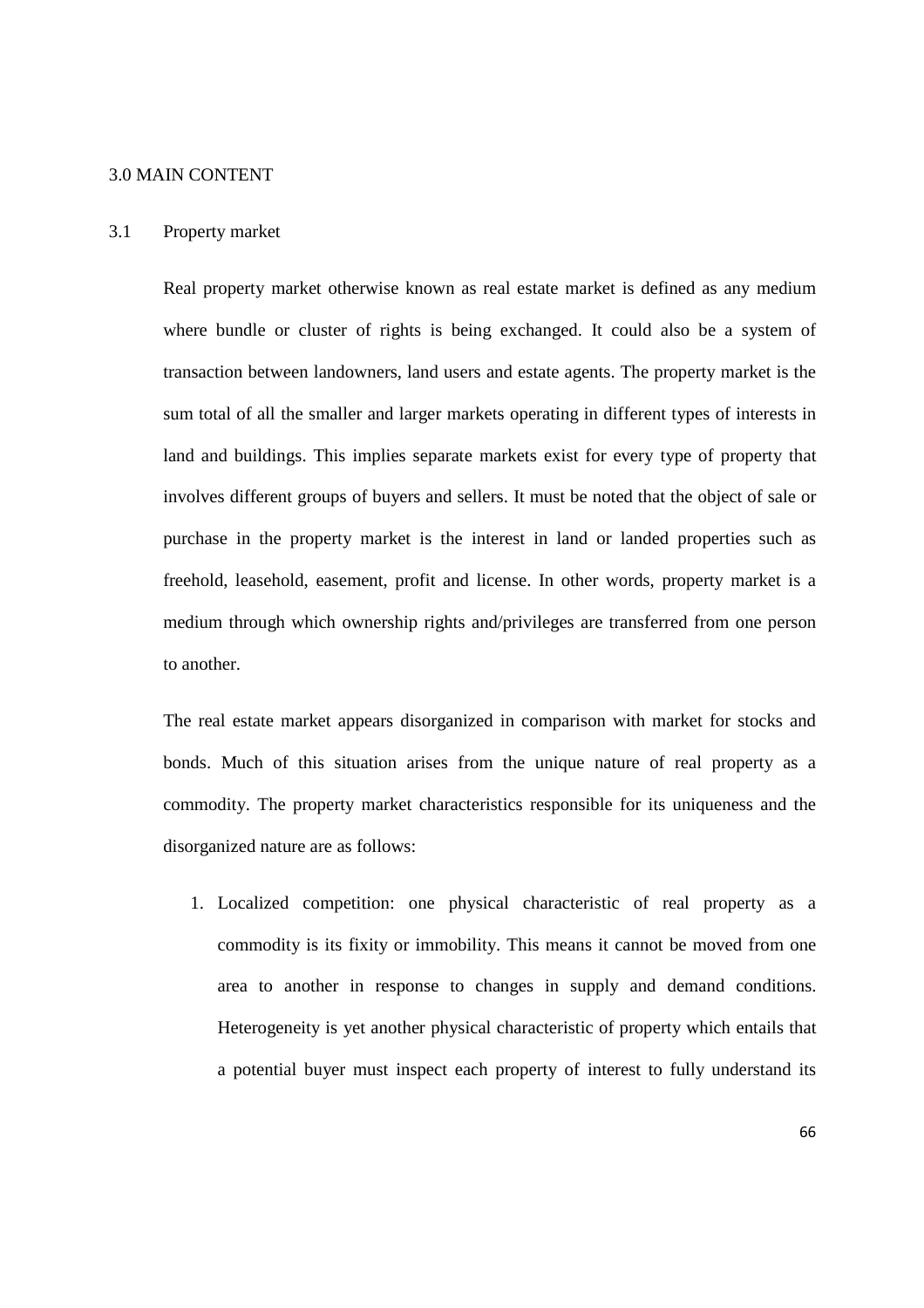merits. Fixity and heterogeneity act to limit competition between properties. Values therefore depends more on local demand.

- 2. Stratified demand: people generally acquire or use property for specific purpose, for example, the market for detached buildings may be very high, the market for flats may be very low.
- 3. Decentralized location: due to lack of standardization and unique geographical locations of real estate, potential buyers need to visit each property of interest which often involves traveling over a long distances. Agreements are drawn up and signed in places of convenience as well as actual payments.
- 4. Confidential transactions: property market participants usually meet in private and their agreed prices are not freely disseminated. Only people closely associated with the market have relatively direct easy access to price and value information because of the confidential nature of the transactions.
- 5. Relatively uninformed participants: most private buyers and sellers engage in sales transaction only once every several years with little or no knowledge of real estate. There is no central source from which information could be purchased. As such the agreed price may reflect differences in negotiating ability of the buyers and sellers as well as the relative merits of the property involved.
- 6. Inelasticity of supply in the short run: Another important characteristic of real property is that supply is relatively fixed over a period of a few years. This is in view of the fact that it takes several weeks, months or even year to erect new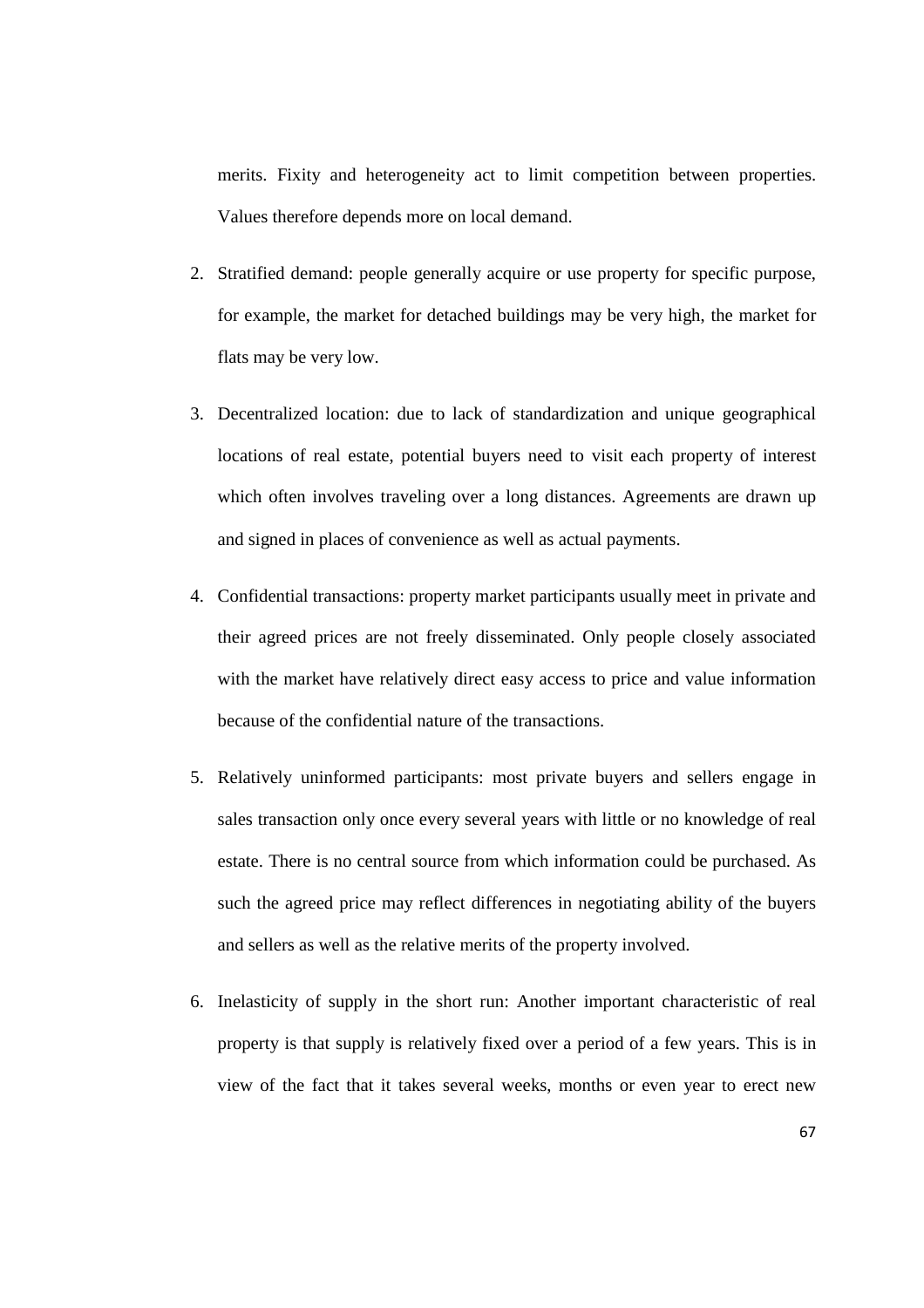structures, convert existing properties or even construct new improvements. Apart from the fact that elements (weather), physical, legal and financial obstacles retard expansion of supply in response to sharply increased demand.

It can be summed up that it has the following characteristics: heterogeneity; inelasticity of supply; indivisibility; high cost of transfer; special risks (act of God, obsolescence, no rent review for some long leases); decentralized market; imperfect knowledge; government intervention (rent control, taxation, development control, credit control); perpetuity; ability to create interest in property; local in character; use of specialists; use of credit; and paucity of market participants.

Every property is unique in terms of location, size, accommodation, design and construction. There are often elements of sentimental attachments of the property owners to their properties. Property ownership might be seen as being synonymous with social status. Litigation, which is a common feature of properties, could put properties under such circumstances as out of market at least temporary. The genuiness of the seller's title takes both time and effort to be determined by way of searches. It is easier to tax real estate than personal property. The character of the neighbouhood and economic outlook affect value of any specific property. Value of real properties is often affected by changes in local zoning laws.

The property market performs five inter-related functions which are:

i. Allocates existing land resources by price mechanism in the absence of external pressure.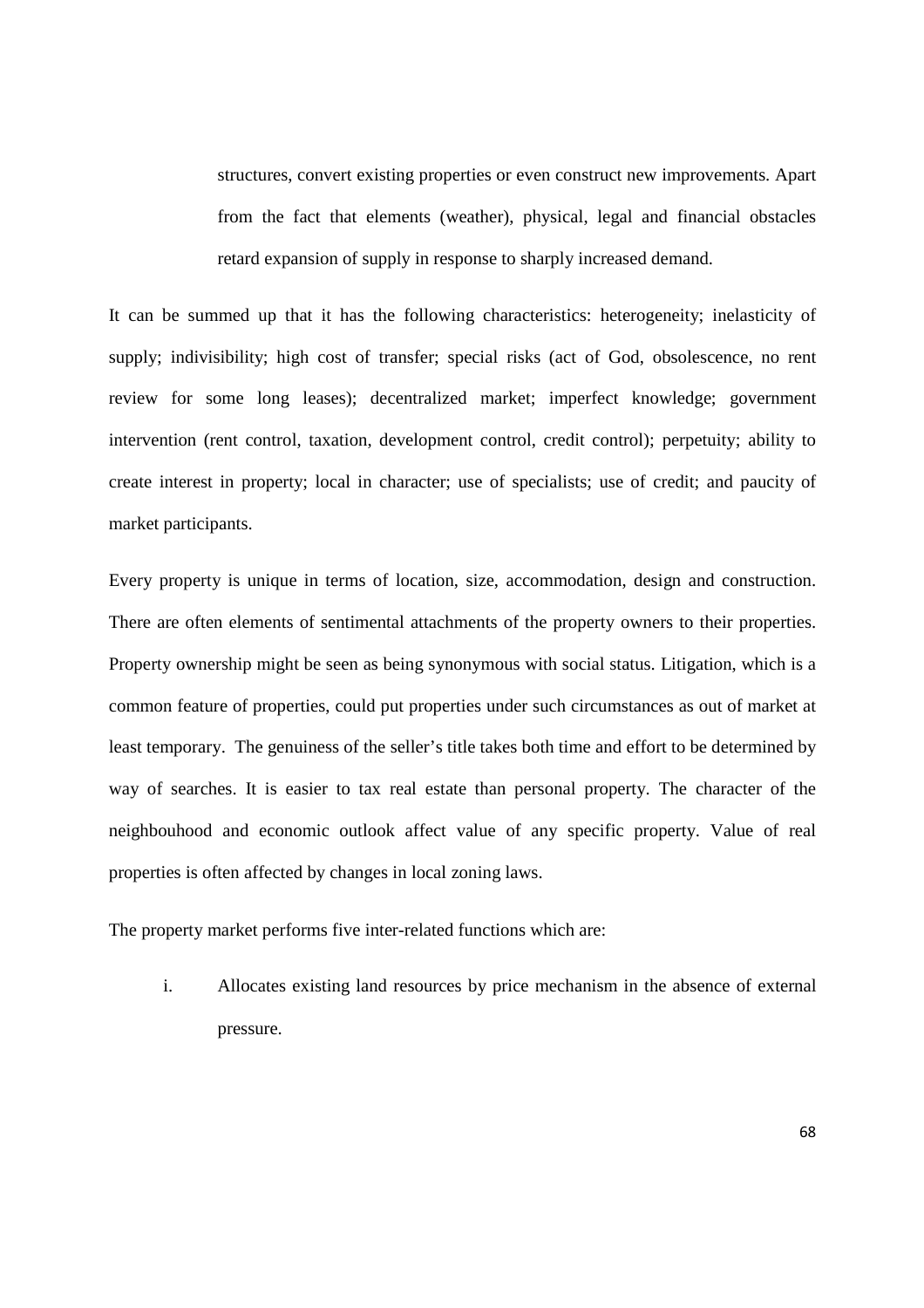- ii. Redistributes the existing land resources in accordance with changes in supply and demand.
	- iii. Determines the price (value) of land resources by the interplay of supply and demand
	- iv. Determines the level and nature of capital improvement to be carried out on land
	- v. Determines the appropriate use to which the land resources should be put.

## SELF ASSESSMENT EXERCISE 1

Discuss in detail the characteristics of the property market.

3.2 Sources of information on property

The main avenue of information open to the estate surveyor is the office record. The office records will contain details available in respect of sales, purchases and lettings concluded in the past that may provide a guide. This evidence is particularly valuable, as it should provide a record of actual experience in the property market, the interest shown by buyers or sellers, the time taken to conclude the transaction as well as the details of the terms agreed. In addition, many estates maintain list of applicants wishing to rent the property.

Other sources of information include:

a. Professional estate firm files and database: this is best source of information and the valuer offers this whenever he is approached.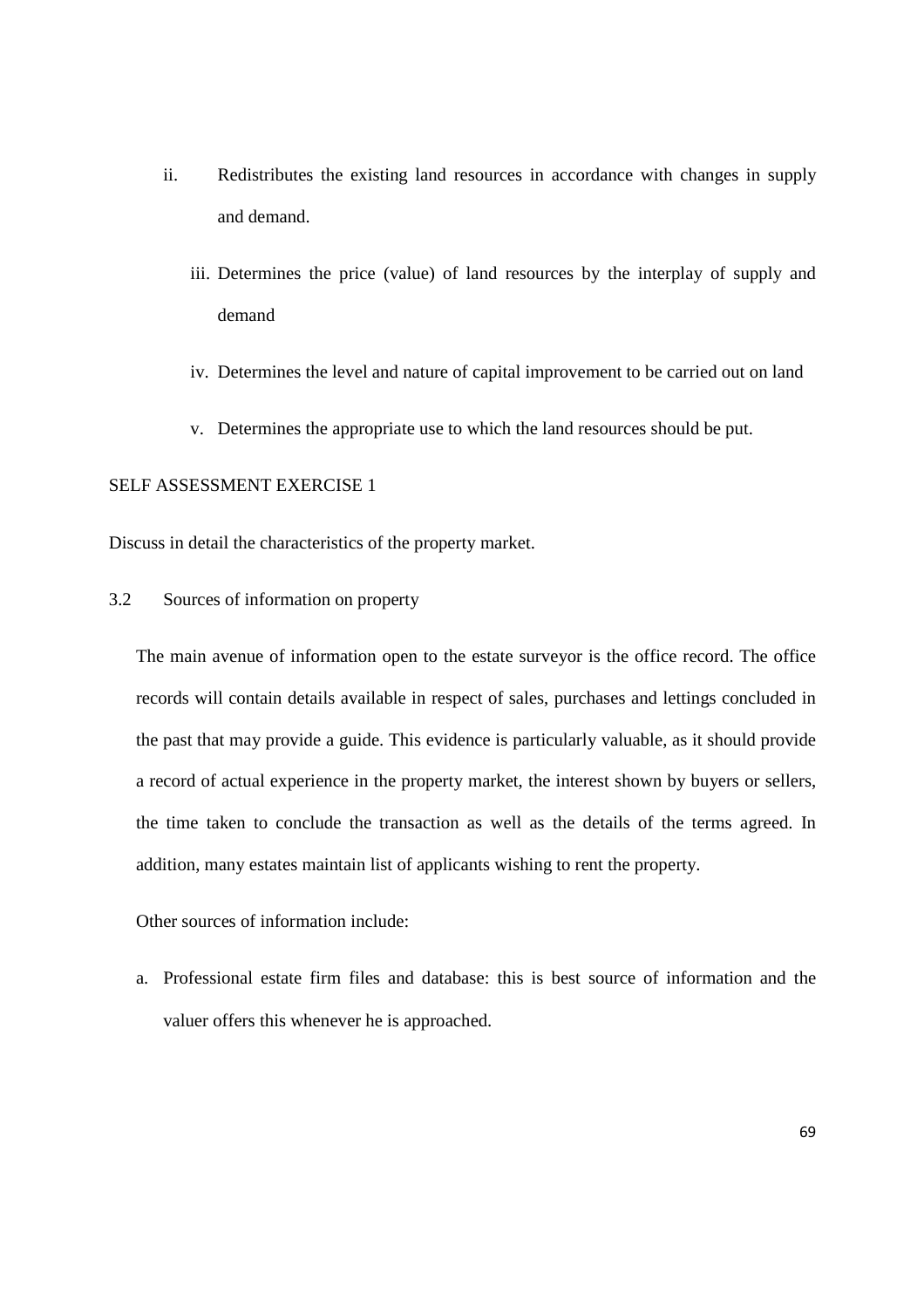- b. Press report: the advertisements of properties for sale with their listing prices news items of transactions, results of auctions and many other shippets can often be quite sufficient for the estate management purpose of following the broad trends affairs. Particularly useful are the specialist papers include notes on property news. For most estate surveyors, concerned with premises within a limited area, local newspapers among others informed on local affairs and such matters as statutory notices, local authority proposals, important town planning applications, and the state of the property market.
- c. Information from public sources: information in respect of future proposal to develop an area is often provided by the local planning authorities, either by reference to the periodic development plan or to decisions given in respect of planning application

### SELF ASSESSMENT EXERCISE 2

Mention the sources of information on property.

#### 4.0 CONCLUSION

It is important to be conversant with the characteristics of the market you will be relating with and to know how you can collect information. This will enable you to study the trends of the market and to know the factors affecting the market.

### 5.0 SUMMARY

This unit has examined the property market and its unique characteristics and how information can be collected on property transaction.

### 6.0 TUTOR MARKED ASSIGNMENT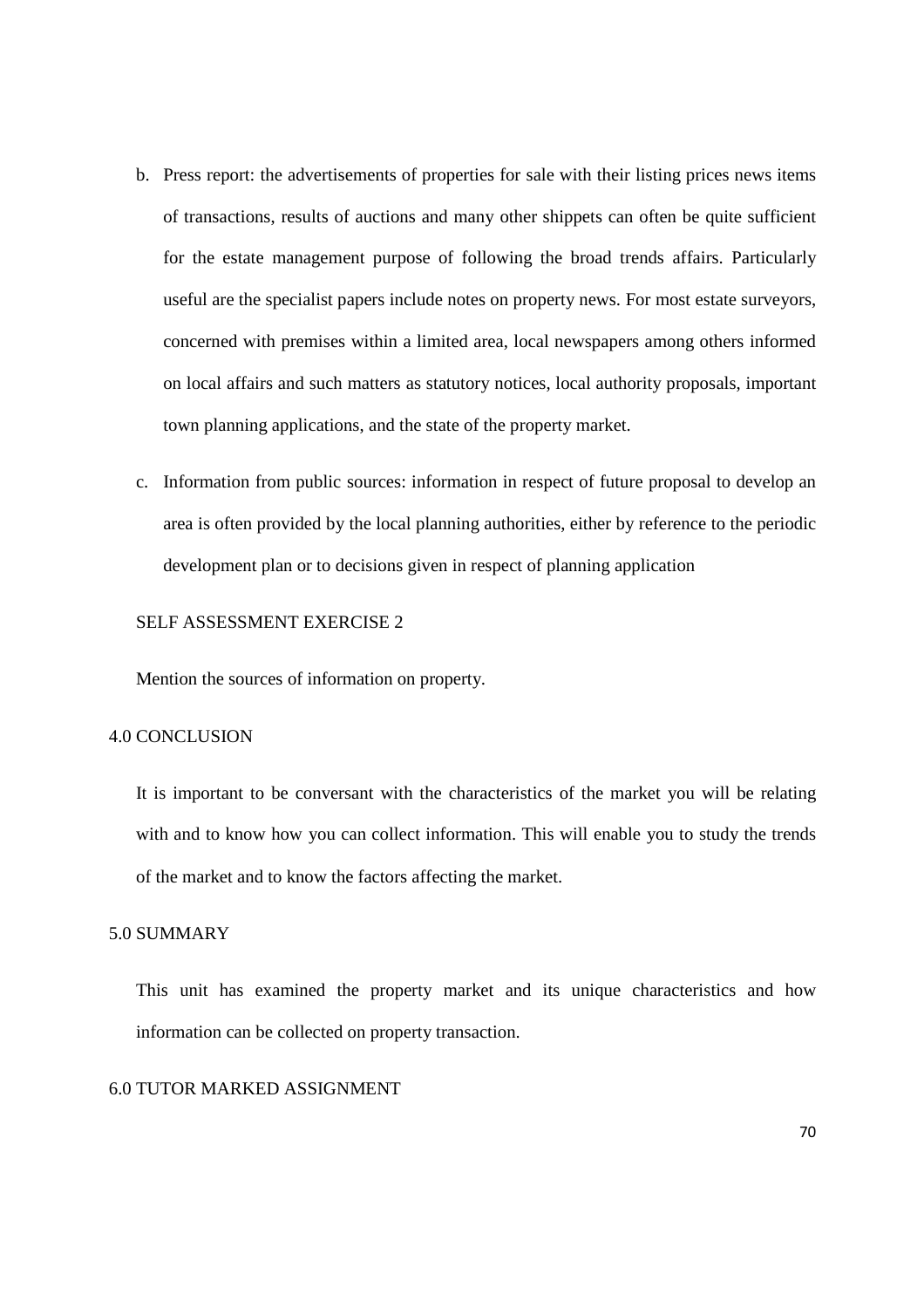- 1. Enunciate the characteristics of the property market and it effect on information gathering on property.
- 2. What makes the property market different from other commodity market?

### 7.0 REFERENCES/FURTHER READINGS

- 1. Britton, W., Davies, K., & Johnson, T. (1989). Modern methods of Valuation of Land, houses and buildings. London: The Estate Gazette.
- 2. Olusegun, Kuye (2003) Principles and practice of property valuation. Lagos: Olusegun Kuye & Associates.
- 3. Richmond, R. (1975). Introduction to valuation. London: Macmillan Press Ltd.

### UNIT 2: THE PROPERTY MARKET ORGANIZATION

## **CONTENTS**

- 1.0 Introduction
- 2.0 Objectives
- 3.0 Main Content
	- 3.1 The property market organisation
- 4.0 Conclusion
- 5.0 Summary
- 6.0 Tutor Marked Assignment
- 7.0 References/Further Readings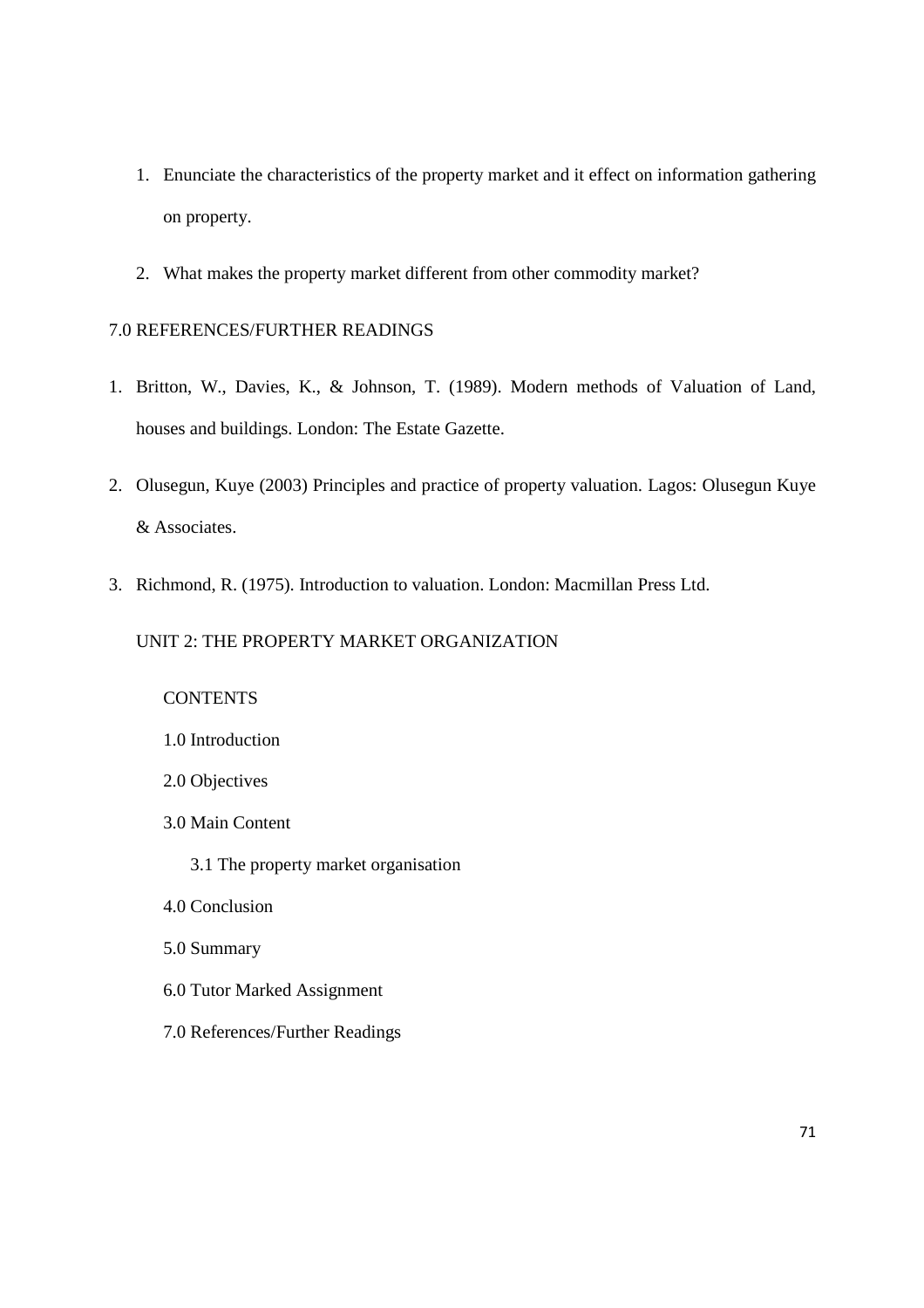#### 1.0 INTRODUCTION

The real property market deals for the most part with the buying and selling of land resources that have already been developed and brought into use. However, vacant land and properties that have reached the end of their useful life (latent potential inherent) are also brought into market.

There is no formal organization bringing buyers and sellers together, therefore, there is a need for a valuer engaged professionally for the marketing of properties to provide this service as well as give advice on the problems that may arise on dealing with properties.

### 2.0 OBJECTIVES

The objective of this unit is to consider the mode of organization of the property market.

### 3.0 MAIN CONTENT

3.1 The property market organization

This kind of services individual valuer provides to the buyer and sellers vary since there is no formal organization. The valuer must determine the market value or price which is the amount of money which can be obtained for the interest at a particular time from persons able and willing to purchase it. The valuer belongs to professional association and members of the association can relate with one another on agreed term on the selling and buying of properties. The services rendered by valuer include the following:

a. Advisory role by virtue of his knowledge and experience of the market: though the main agency function is to bring the buyers and sellers together. The valuer also assists the real estate investor who needs to know what kind of property is in demand, what is in supply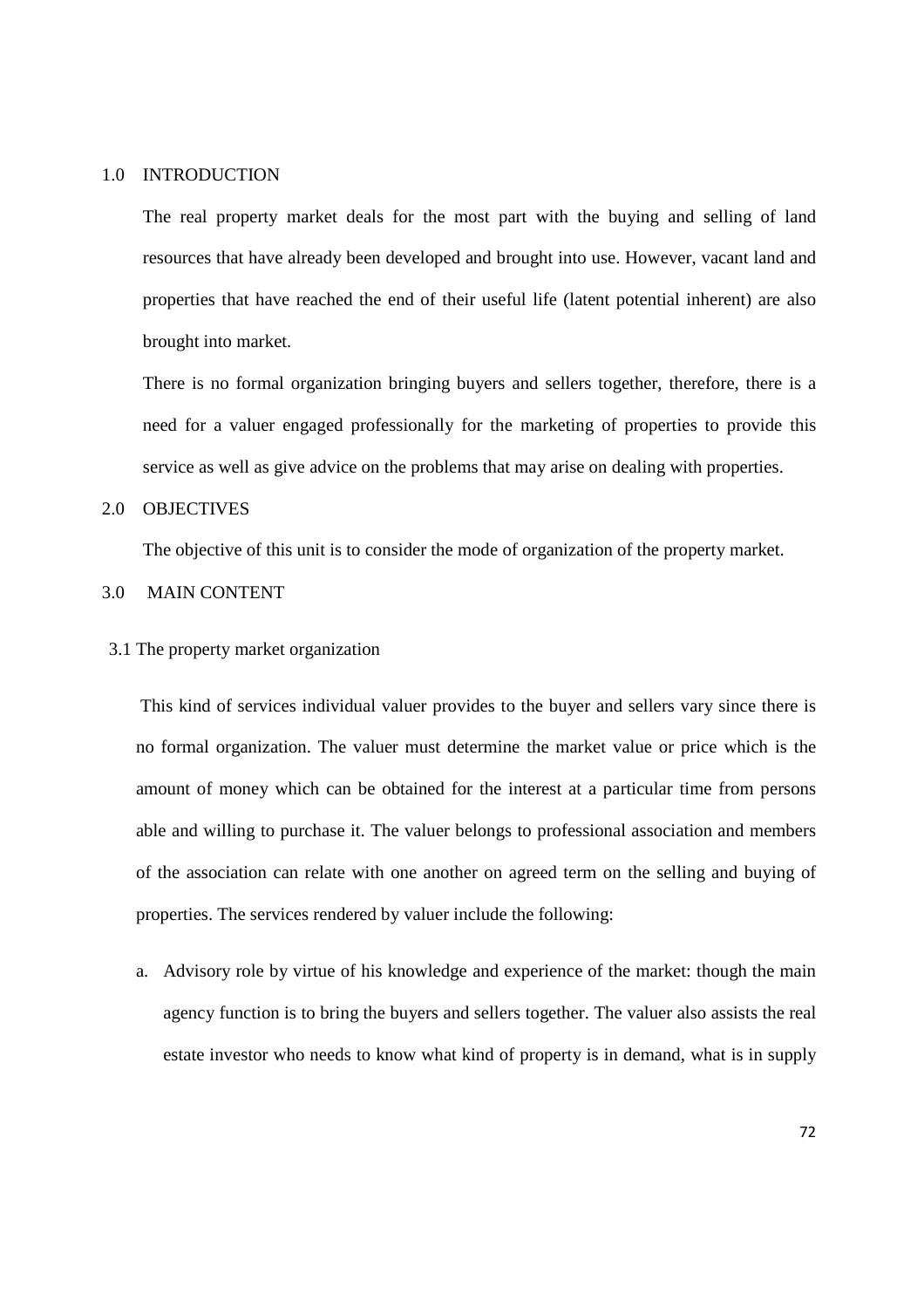and the prices being paid in considering either acquisition or disposal, investment and other market transactions.

- b. Contact in the property market: The valuer's knowledge usually extends beyond an application of general demand as it also includes an acquaintance with the individuals requirement of many buyers and sellers concerned with property which have no general market. In this situation, the agent puts buyers and sellers of property in touch with one another.
- c. Skill in advertising and negotiation: The valuer advises on how and where to advertise and undertake all the other necessary arrangements. He is also equipped to negotiate the best terms obtainable whether acting for the buyer and seller of a property.
- d. Estate agents/valuers cooperation: This include joint-listing and canvassing among each other, thereby meeting the requirements of all the buyers and sellers with which they are concerned. Therefore, the market is widened and greater opportunity for business is created.
- e. Auctions and tenders: These arrangements call for considerable skill and experience which many valuer can supply. In the case of auctions, the property will be advertised at a certain place and time. Bids for the purchase of the property are invited and the offer by the bidder of the highest price may be accepted. However, before auction, a price may be fixed below which the property will not be sold. This fixed price is known as "Reserved price" and the unfixed price is known as "unreserved price". If the property is to be sold by tender the vendor's valuer invites written offer to be submitted by a certain date, the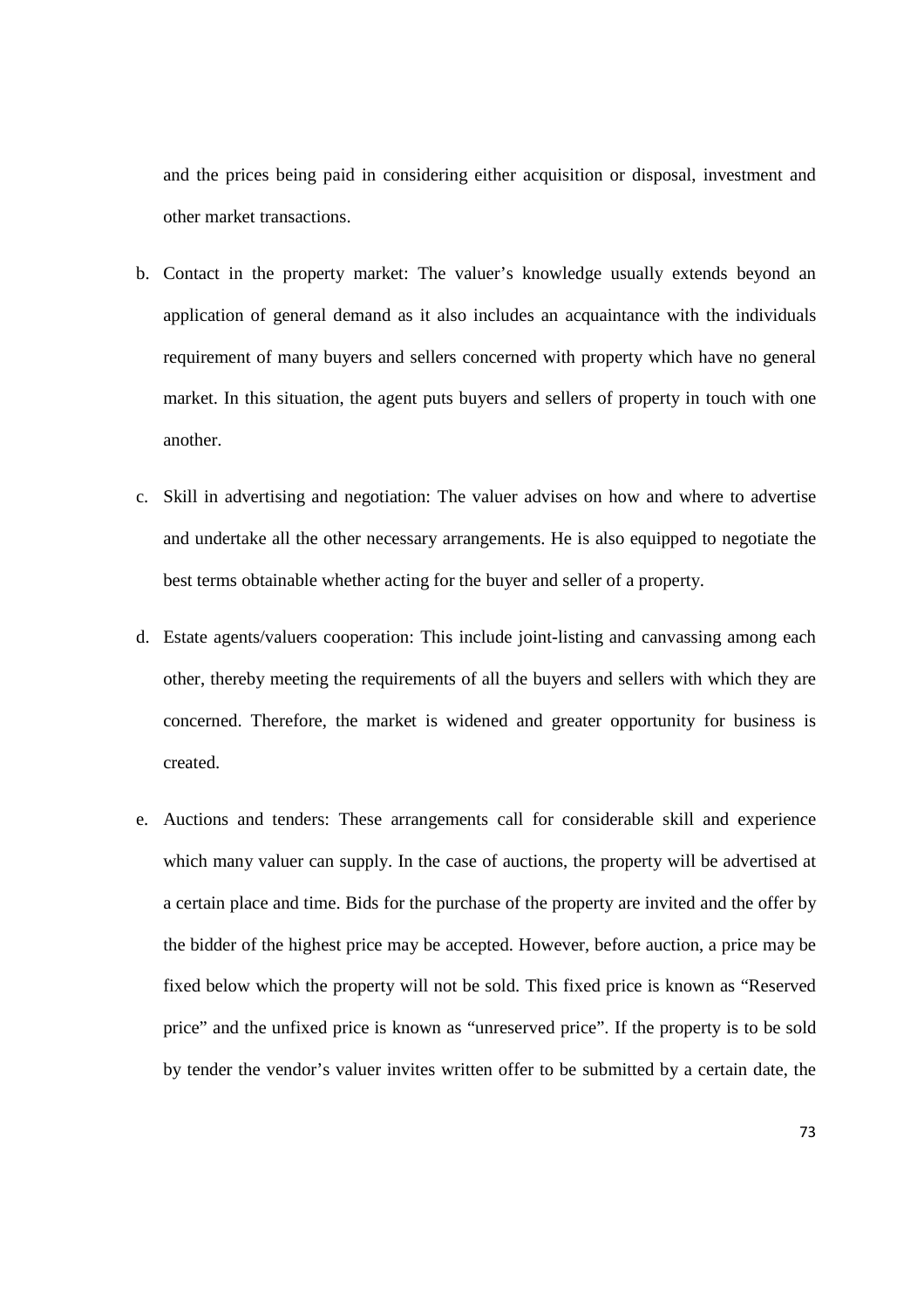vendor through his agent will now negotiate with the prospective purchaser that submitted the highest price (i.e. made the highest offer).

f. Other advice: in addition to the above services rendered by the estate surveyor to the buyers and sellers, he can also give other advice which is often necessary in the disposal or acquisition of a property. This is usually in the nature of advice on building cost, planning requirement or legal matter before the other appropriate professional advisers are consulted. He is of assistance to the estate owner in deciding what further expert advice might be needed. When there is a proposal to sell an estate, there are a number of questions to be considered in order to obtain the best possible terms, which usually but not always, means the highest price obtainable. The main issue to be decided is the way the estate is to be allotted out, the timing of the sale, method of sale, the asking price and other terms of sale.

### SELF ASSESSMENT EXERCISE 1

Highlight the role of estate surveyor and valuer in real estate market organization.

#### 4.0 CONCLUSION

You should be able to differentiate property market organization from other types of markets

### 5.0 SUMMARY

The unit had covered the organization of the property market and the role of the valuers in the market organization.

## 6.1 TUTOR MARKED ASSIGNMENT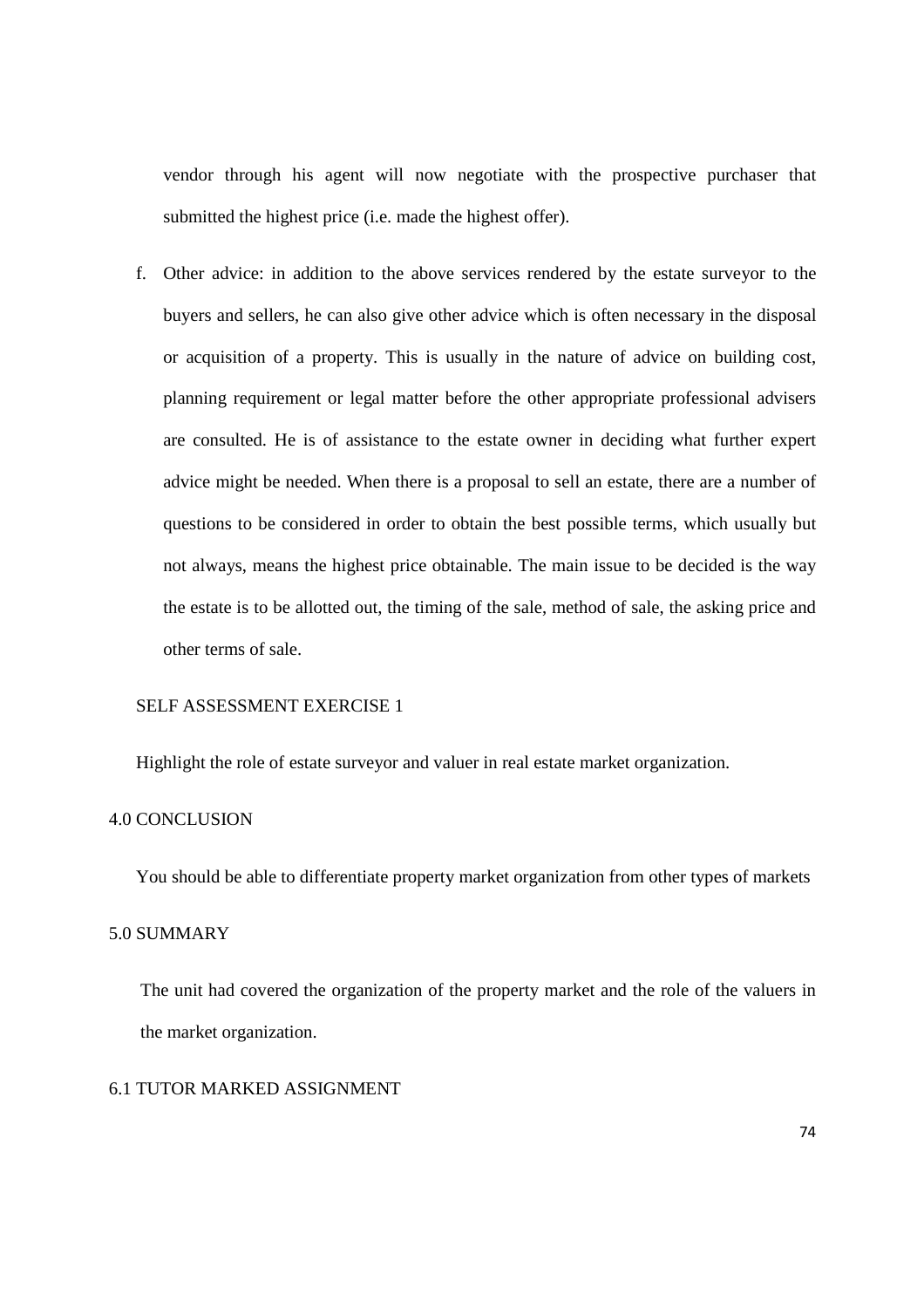Discuss the property market organization and challenges.

### 7.0 REFERENCES/FURTHER READINGS

- 1. International Valuation Standards (2011) International Valuation Standards Council
- 2. Olusegun, K. (2009). Property valuation techniques: A practical approach. Lagos: Climax

Communications Ltd.

#### UNIT 3 MAJOR PLAYERS IN THE PROPERTY MARKET

## CONTENTS

- 1.0 Introduction
- 2.0 Objectives

### 3.0 Main Content

- 3.1 Major players in the property market
- 3.0 Conclusion
- 5.0 Summary
- 6.0 Tutor Marked Assignment
- 7.0 References/Further Readings

### 1.0 INTRODUCTION

This unit covers the people who operate in the property market that ensures that the market operates and meet the needs of the people. The absence of any, will in no way affect the operation of the market. The estate surveyor and valuer must understand the roles of the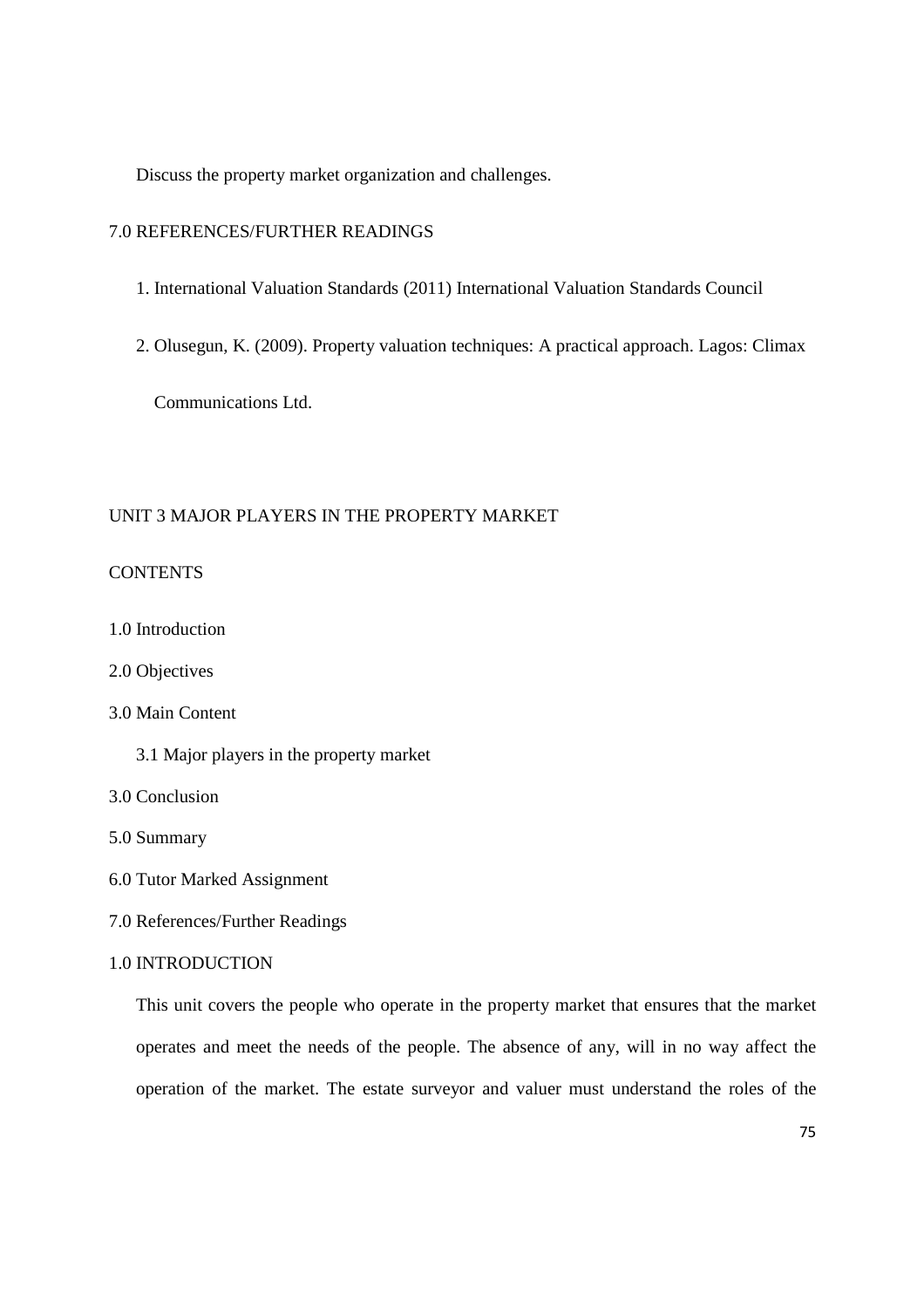major players and their effect on the market. Ability to understudy their reactions to the situation in the property market will assist the estate surveyor in taking appropriate decisions in the management of the estate portfolios.

### 2.0 OBJECTIVES

The objective of the unit is to examine the major players in the property market.

#### 3.0 MAIN CONTENT

3.1. Major players in property market

The major players in the property market are:

- a. The developer: the developer is the prime mover in the property market. He provides and supplies the property into the market by developing and or acquiring them. He provides and/or supplies the funds for the construction/purchase or development of real estate. The developer is principally an investor and a speculator and he goes into the property business with the main objective of making profit.
- b. The investor: this can be individual, group or corporate body giving up a capital sum in return for an income or benefit to be received periodically. At times, this return could be in a non-monetary form. Especially where the property is occupied and used by the investor.
- c. The financiers: this could also be an individual or financial institution that finances the project development.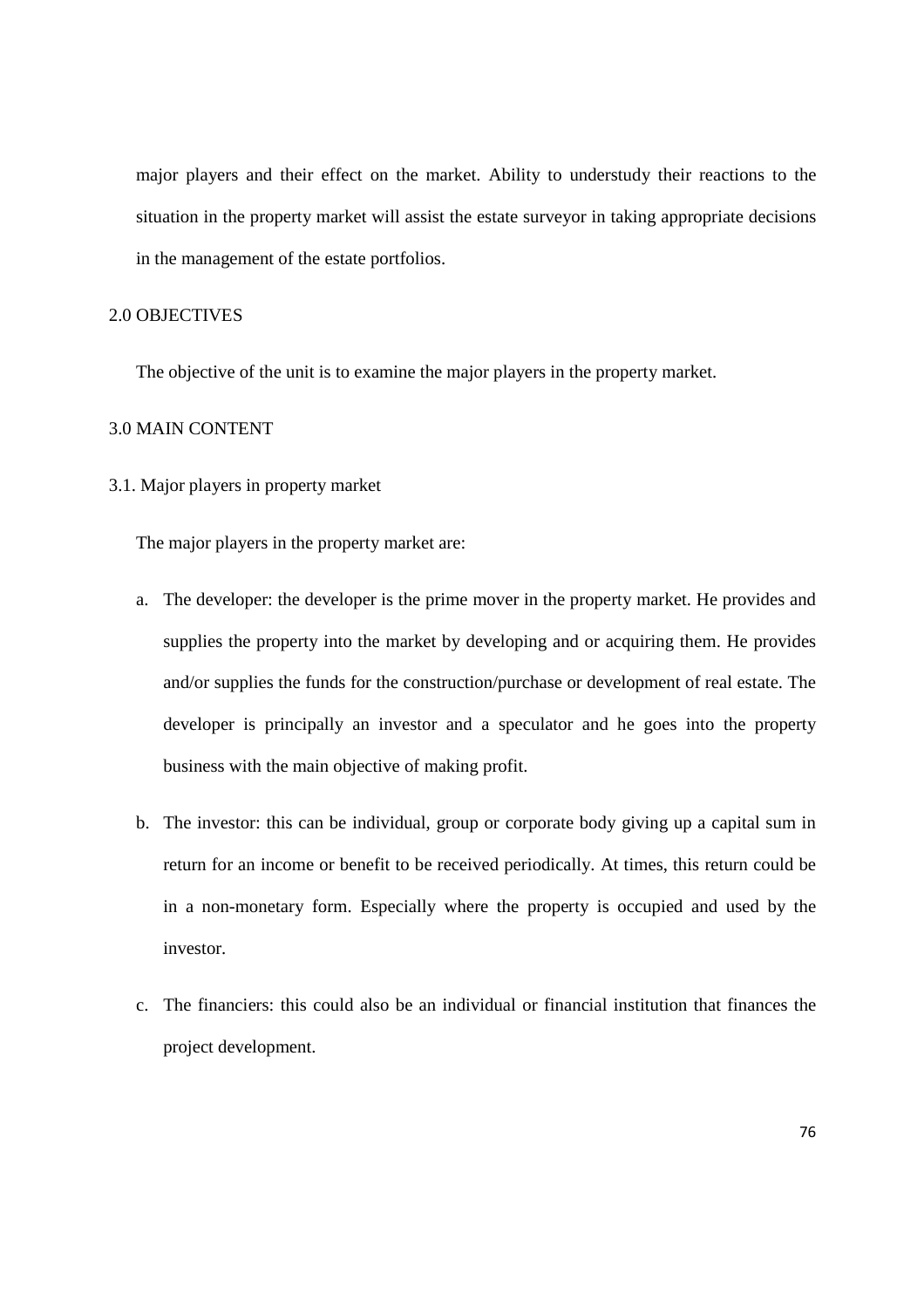- d. The estate surveyor and valuer: The estate surveyor and valuer is a trained professional and land economist who is schooled in the art and science of the property market. He functions as an estate surveyor and is well equipped to analyze and interprets the market behavior at any point in time. He is the professional prime mover in any estate development, the first and the last. He comes in at the inception stage to provide market information for developing a scheme. Very often, he carries out the pre-investment studies (feasibility and viability studies) acts as project manager for the development and also manages the development on completion. He is professionally trained to estimate and advice on property value.
- e. Estate agents: He is the linkman who brings together the buyer and the seller in any property transaction. He is also an estate broker who may either represent the interest of the vendor or vendee or both for a fee or a commission. In Nigeria, the business of estate agency is undertaken by both trained professionals (the estate surveyors and valuers) and the untrained hands often referred to as "quacks".
- f. The lawyer: He handles all legal documentation and other legal matters pertaining to real estate transactions. He draws up and prepares lease agreements, deed of assignment and sub-leases and management agreements. Furthermore, he conducts searches at the lands registry to ascertain the genuineness or otherwise of interest being offered for sale. In the event of any litigation emanating from the property transactions, he represents the parties as an advocate.

#### SELF ASSESSMENT EXERCISE 1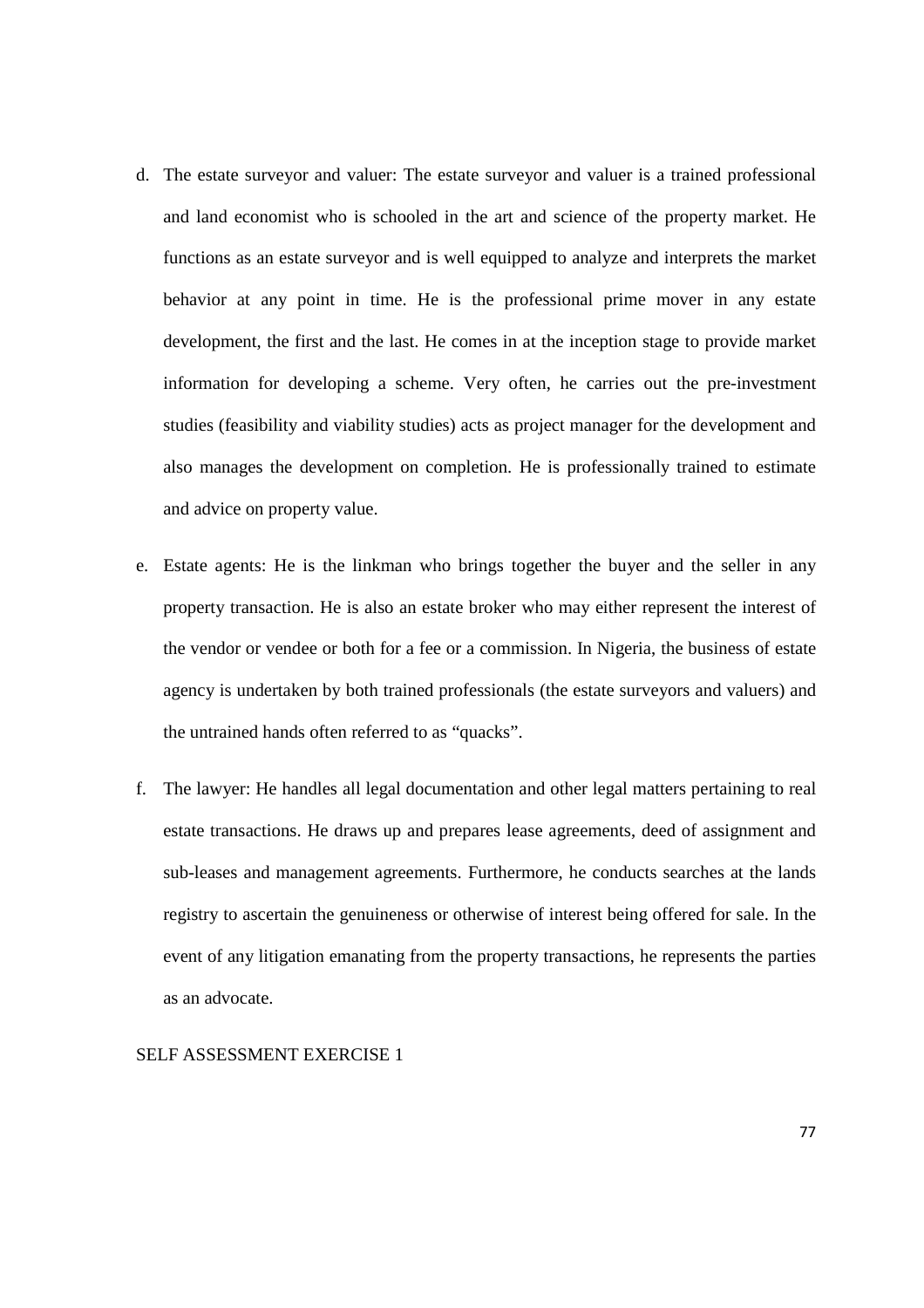Mention the players in the property market.

### 4.0 CONCLUSION

This unit has exposed you to the major players in the property market and their roles in the running of the market.

### 5.0 SUMMARY

The major players in the property market are the developers, investors, financiers, the estate surveyors and valuers (who could double also as the agent) and the lawyers. The developer may be public or private, multinational or an individual. Also, the developer, investor and financier may be the same person or an organization.

### 6.0 TUTOR MARKED ASSIGNMENT

Enunciate the roles of major players in the property market

### 7.0 REFERENCES/FURTHER READING

- 1. Ifediora, G.S.A. (1993). Appraisal framework: Lecture notes on theory, principles, methods and practice of property valuation. Enugu: Iwuba Ifediora and Associates.
- 2. Millington, A.F. (1988). Introduction to property valuation. London: The Estate Gazette.
- 3. Olusegun, Kuye (2003) Principles and practice of property valuation. Lagos: Olusegun Kuye & Associates.
- 4. Richmond, R. (1975). Introduction to valuation. London: Macmillan Press Ltd.
- 5. Ukabam, T.A. (2008). Aspects of property development. Lagos: Printserve Ltd.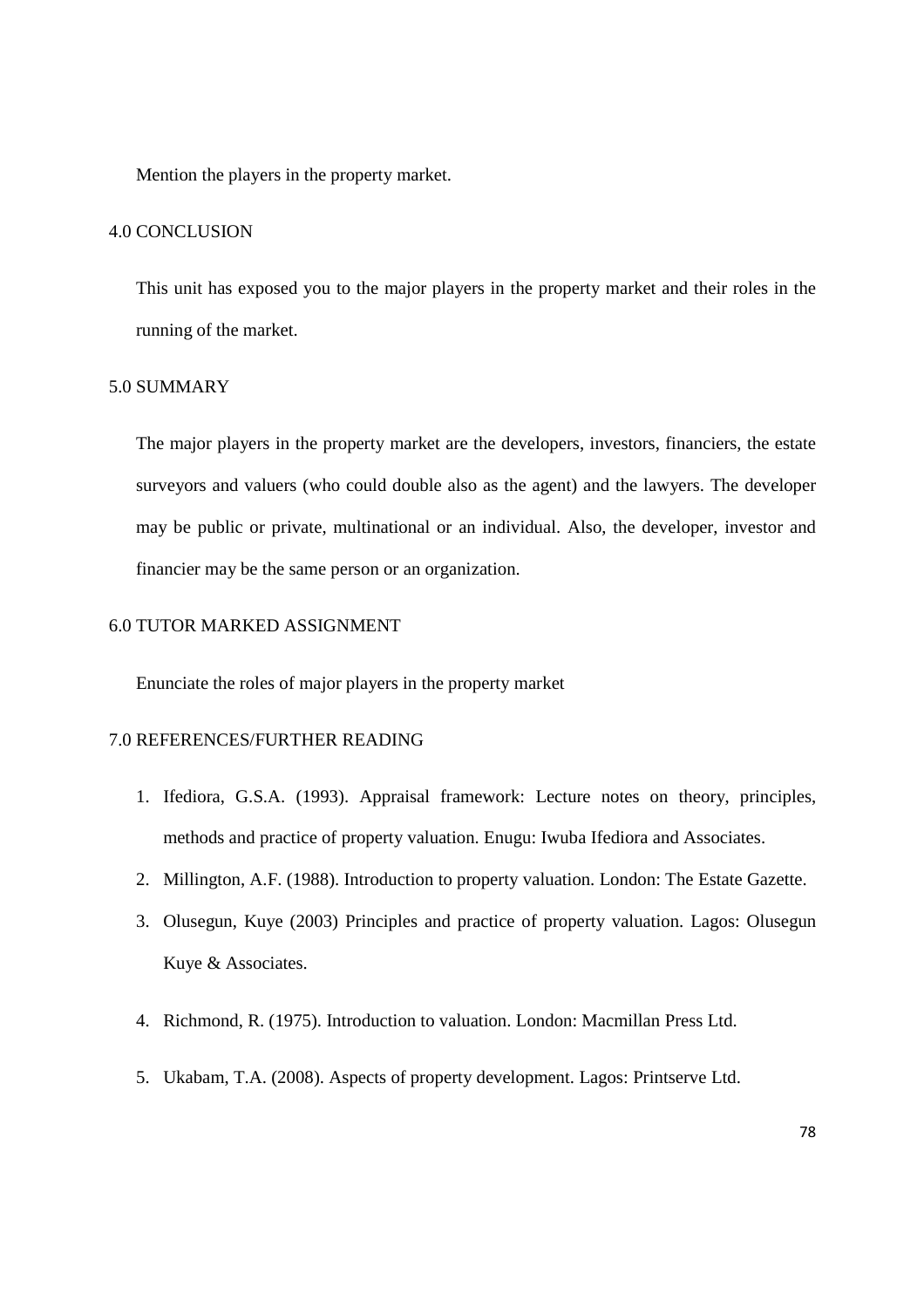#### UNIT 4: CLASSIFICATION OF PROPERTY MARKET

**CONTENTS** 

- 1.0 Introduction
- 2.0 Objectives
- 3.0 Main Content
	- 3.1 Classification of property market

4.0 Conclusion

5.0 Summary

6.0 Tutor Marked Assignment

7.0 References/Further Readings

#### 1.0 INTRODUCTION

 Various property market sectors exist in Nigeria; the major sectors are residential and commercial sectors. The locations of office are usually at the central business districts. The case of Broad Street and Marina in Lagos and most other high streets in most Nigerian towns are well known. The residential sector is the fastest growing sector in Nigeria. The demand for middle and low income housing always outstrip supply. This is as a result of the lack of provision of enabling environment by the government. As a result, it assures the investor the highest security of income flow and capital. Classification of real property market operation, are carried out based on the type of property transaction in real estate, and the kind of real estate markets recognized, as specialized field of operation.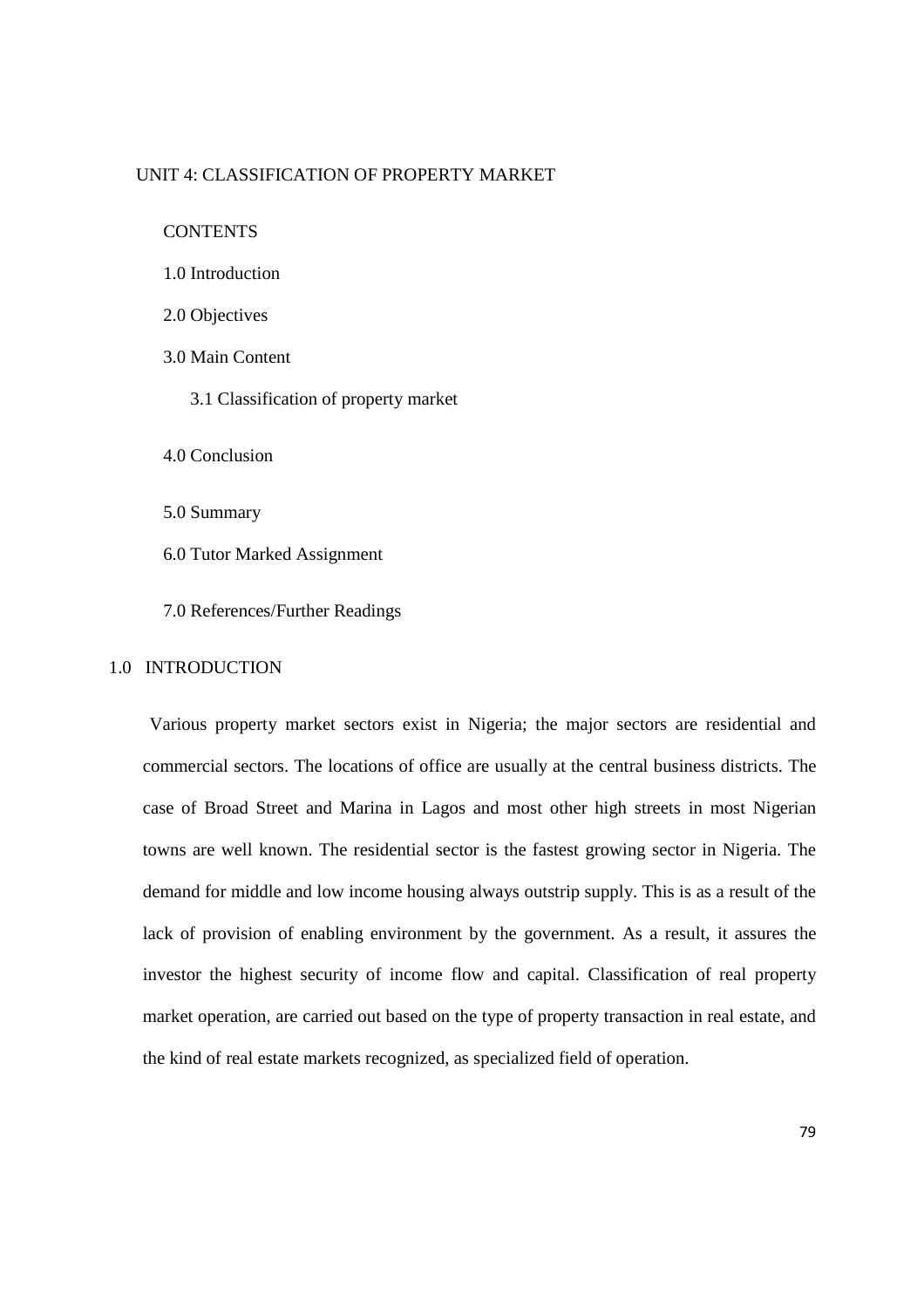## 2.0 OBJECTIVES

The unit objective is to highlight the classification in the property market.

## 3.0 MAIN CONTENT

3.1 Classification of the property market

Classification of property could be in line with the use:

- 1. Surface land:
	- a. agricultural land,
	- b. forest land,
	- c. transportation and communication,
	- d. recreational,
	- e. building sites
		- i. industrial, commercial, residential, government and institutional.
		- ii. Rural non-farm
- 2. Water resources
- 3. Surface mineral rights
- 4. Super-surface air rights

Another classification is according to purpose: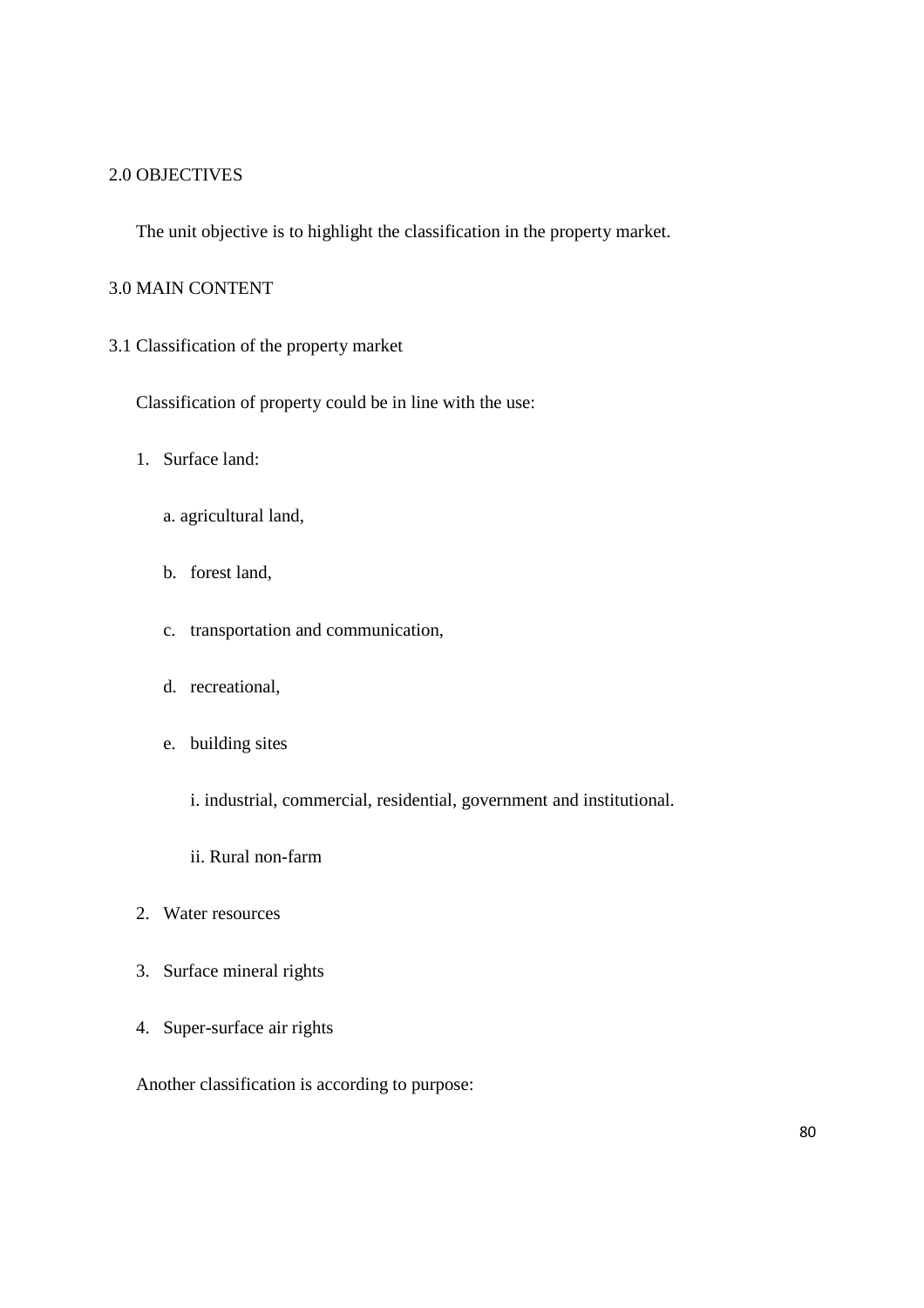#### i. Investment properties

- ii Marketable non-investment properties and
- iii. Service properties (non-investment and non-marketable)

 Each group of properties, which can in some measure be substituted for one another, represents a separate market. The lines of demarcation are numerous, size, style and value each represent barriers but the principal divisions are formed by location, whether the estate is available for renting or sale, investment or occupation and according to use. The property market is subdivided into various sectors based on the following factors:

- a. Location: Not all properties in the property market are localized, therefore, the valuer tends to concentrate on a particular area and become an expert in its pattern of values and general characteristics. The uniqueness of location is only relevant to the extent that there may be other property offering comparable advantage of position. From the estate surveyors point of view it is usually preferable to hold an estate that forms part of a wide market as its value is more readily determined and, if necessary, its disposal is more easily arranged.
- b. Rent or Sale: the markets for property for rent or sale are usually separate, although they may overlap and they do in fact merge where leases are granted at a premium. As a rule however, the markets for the sale and leasing of property are quite distinct. According to prevailing conditions, there is a tendency for properties of each type and class either to be available for purchase or renting but without the choice of both on comparable terms. The estate surveyor concerned with the disposal or acquisition of an estate may often have to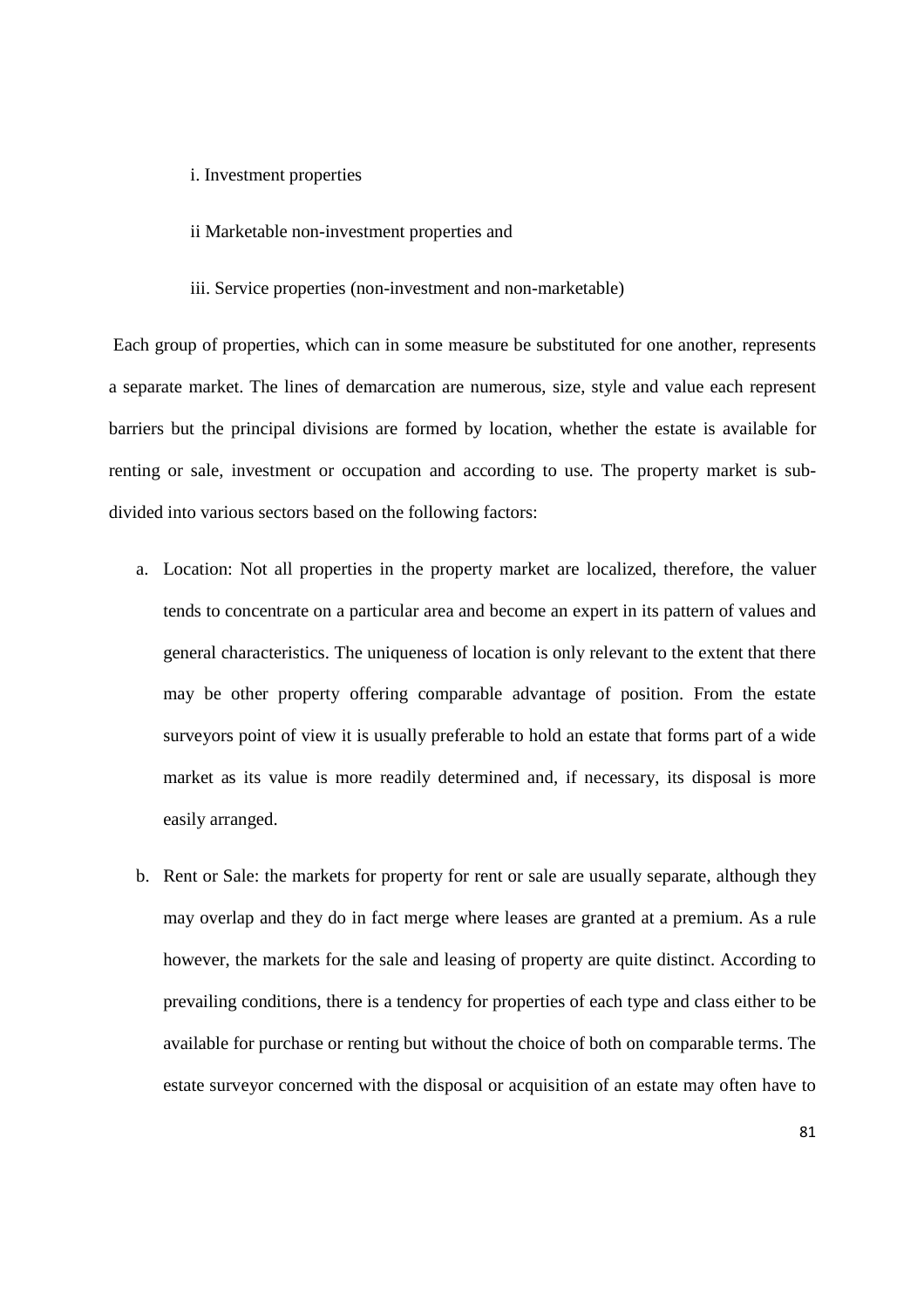consider whether it is in his interest to let or to sell. His decision will be influenced by the comparative attraction of the renting and sales market, and the terms upon which credit may be obtained.

- c. Investment or Occupation: The investment and occupation of property often overlap. The position is usually determined by whether the property being disposed of is occupied or vacant. Nevertheless, an occupied property may be purchased with the aim of obtaining possession and going into occupation. A vacant property may be bought in order to lease it to a tenant. The prices paid for properties sold for occupation may merely reflect the personal needs of an individual purchaser. Hence, the valuation of property is commonly approached by investment method that is, each estate is regarded as being available for investment as far as its value is concerned.
- d. Type of use: This is the most important basis of division in the property market. Its significance is enhanced by land use control which governs changes in use and so makes it essential in most cases that the actual permitted use of each estate is determined before it is offered in the market. There many types of divisions or use within property market but the major categories are residential, industrial, agricultural, recreational and commercial (shop, offices) properties.

## SELF ASSESSMENT EXERCISE 1

What factors influence the classification of property market?

#### 4.0 CONCLUSION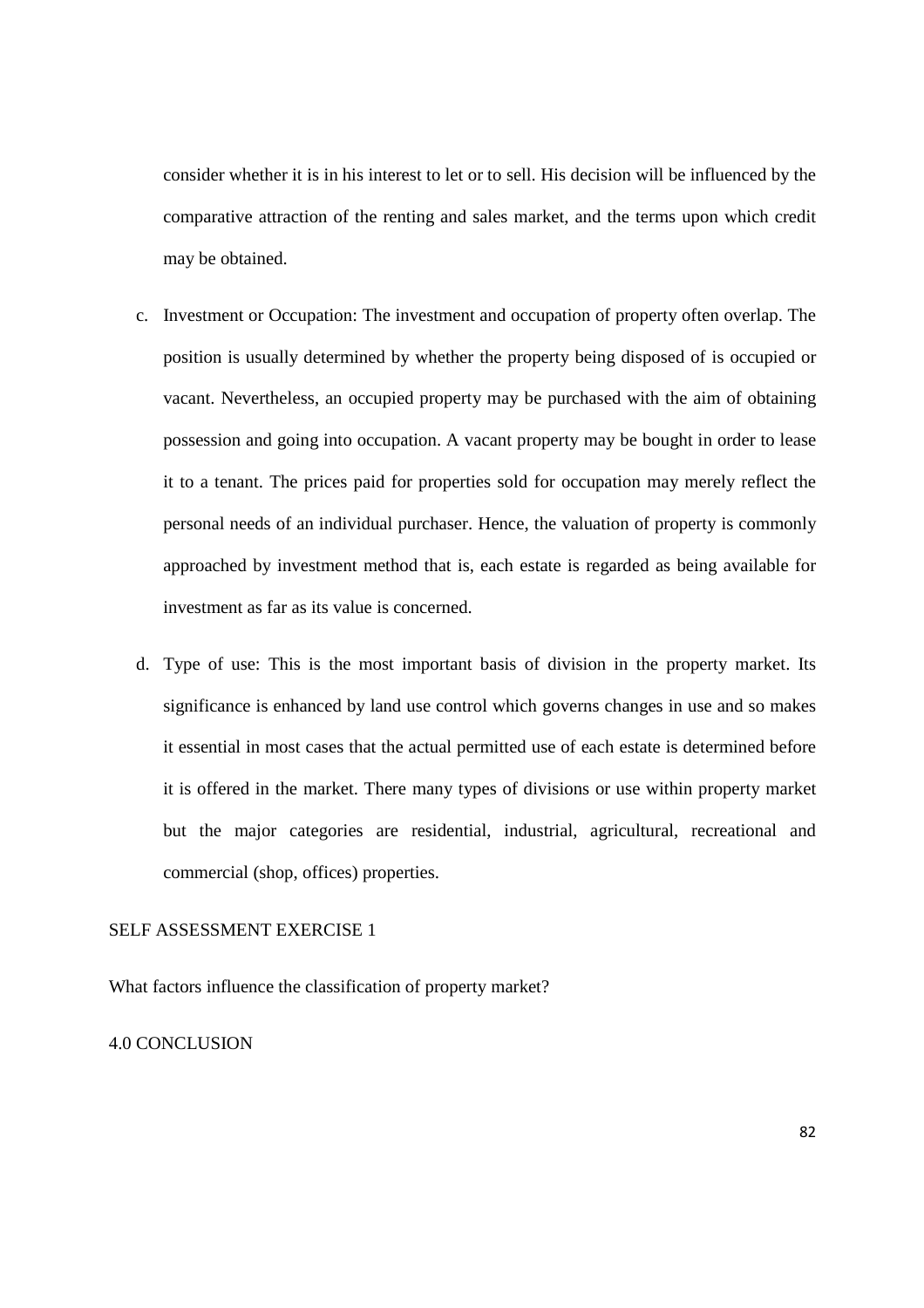This unit having considered classification of property, affords you a better understanding of your field of study.

### 5.0 SUMMARY

This unit pointed out the relevance of property market information sources, and the classification of the market.

#### 6.0 TUTOR MARKED ASSIGNMENT

Differentiate between the classification of property market according to use and purpose.

## 7.0 REFERENCES/FURTHER READINGS

- 1. Babcock, H.A. (1968). Appraisal principles and procedures. Illinois: Irwin Homewood.
- 2. Barlowe, R. (1968). Land Resources Econmics. N.J. Englewood Cliffs: Prentice Hall.
- 3. Muth, R. (1960). The demand for non-farm housing, In A.C.Harberger, (ed.), The demand for durable goods, University of Chicago Press, Chicago, 1960.
- 4. Olsen, E.O. (1969). A competitive theory of the housing market. American Economic Review, 59, 612–622.
- 5. Olusegun, Kuye (2003) Principles and practice of property valuation. Lagos: Olusegun Kuye & Associates.
- 6. Olusegun, K. (2008). Principles into valuation. Lagos. Olusegun Kuye & Associates.
- 7. Richmond, R. (1975). Introduction to valuation. London: Macmillan Press Ltd.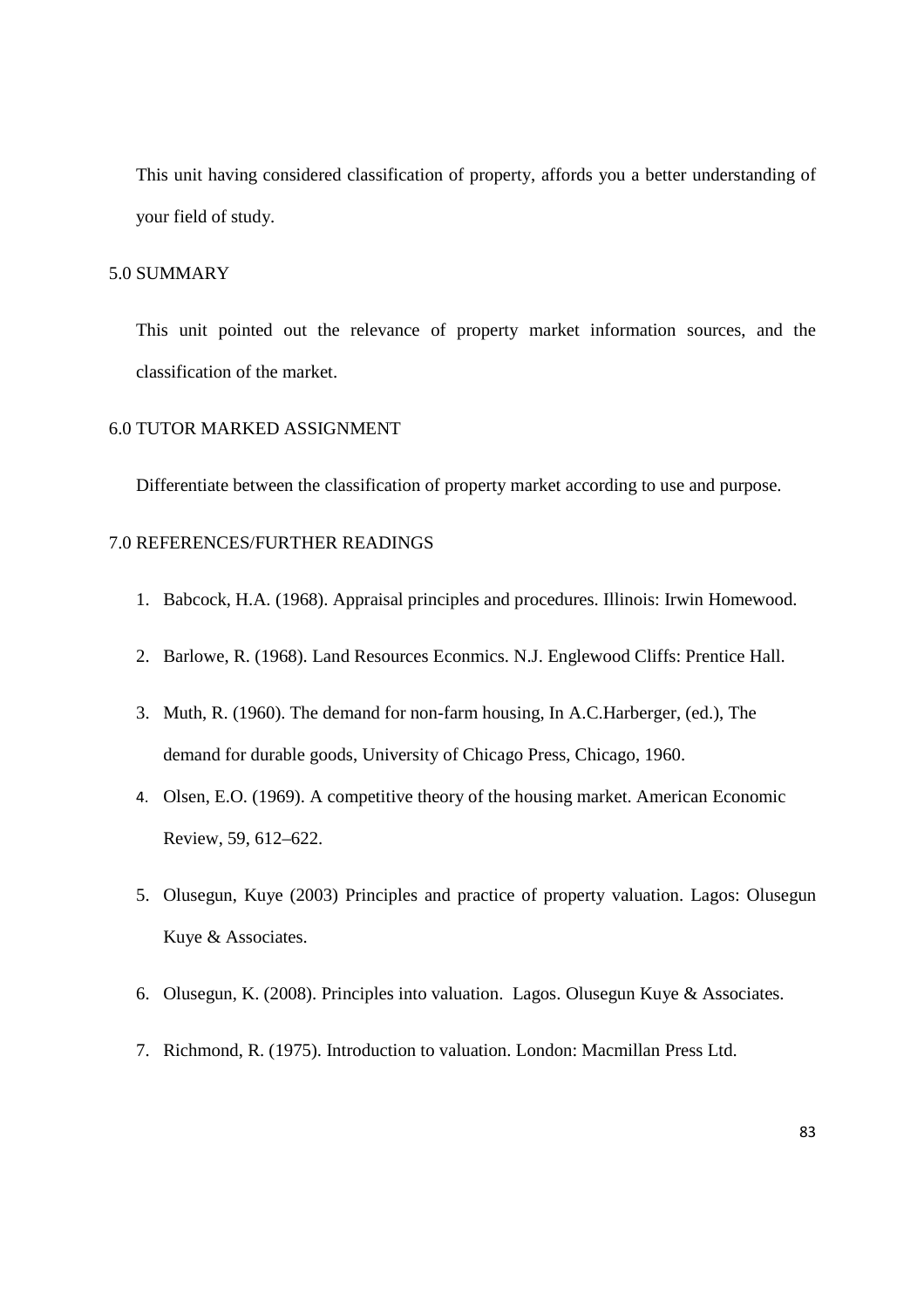#### Module 4: VALUATION

Unit 1: The Estate Surveyor and Valuer

Unit 2: Basis and Purpose of Valuation

Unit 3: Methods of Valuation

Unit 4: Valuation Report

### UNIT 1: THE ESTATE SURVEYOR AND VALUER

**Contents** 

1.0 Introduction

2.0 Objectives

3.0 Main Content

3.1 The Estate Surveyor and Valuer

4.0 Conclusion

5.0 Summary

- 5.0 Tutor Marked Assignment
- 6.0 References/Further Readings

### 1.0 INTRODUCTION

An estate surveyor and valuer is a member of the surveying and valuation profession who is primarily charged with the responsibilities of directing and supervising interests in landed properties; with the purpose of yielding optimum return which may not only be pecuniary but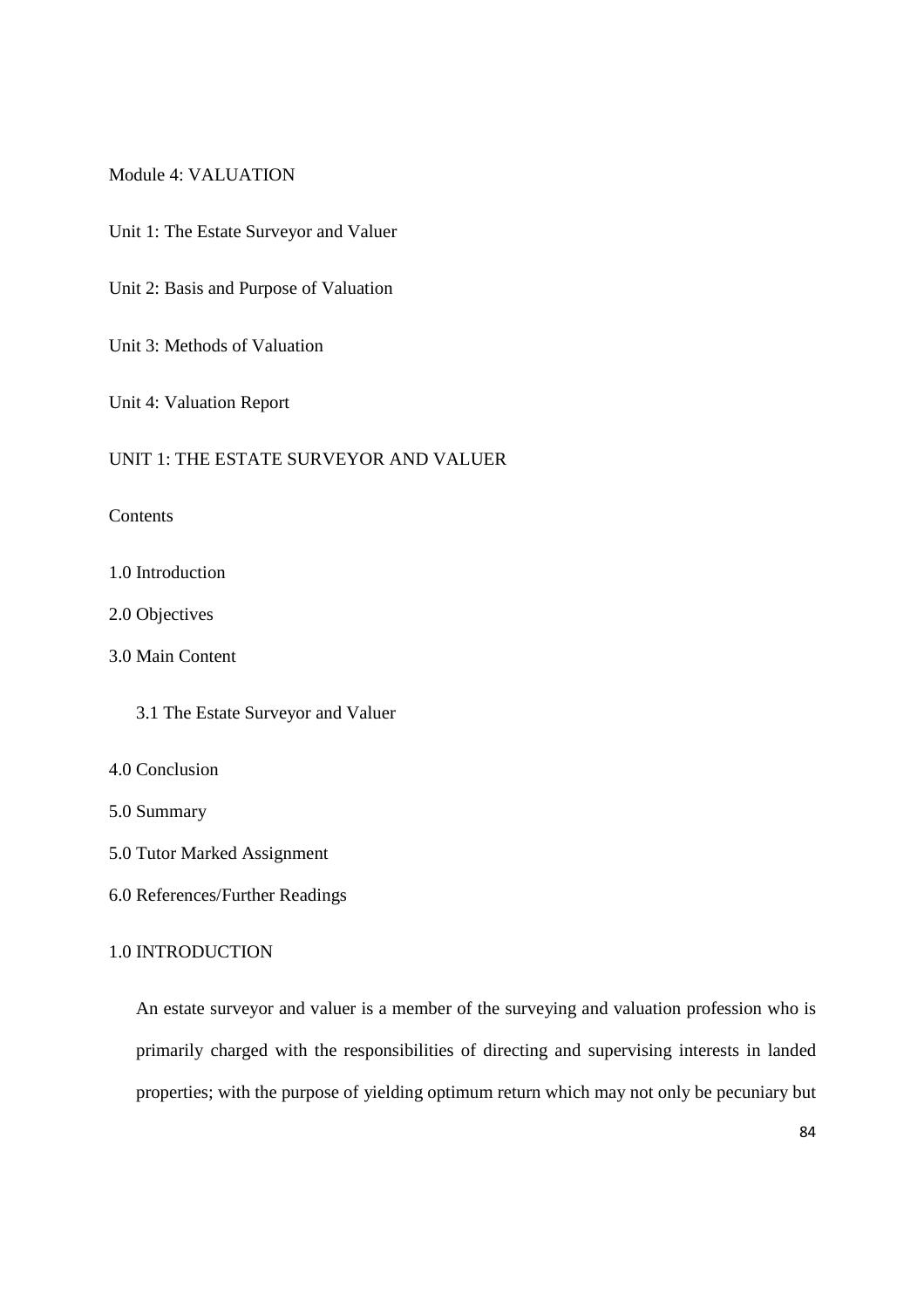also social, political, prestigious in nature. He also determines the worth of an interest in land and building for various purposes among others. In USA they are called Appraisers and in UK they are known as Chartered Surveyors.

The estate surveyor and valuer is often called upon by clients of diverse background both in private and public sectors to carry out the valuation of real estate assets of different kinds and for many purposes as may be required by his clients. The estate surveyor and valuer other professional activities include property management, marketing of real estate products such as land and/or buildings whereby he often act as an agent for his clients in the purchase, lease or sale.

### 2.0 OBJECTIVES

The objective of this unit is to:

i. Examine the functions of an estate surveyor and valuer

#### 3.0 MAIN CONTENT

3.1 The functions of an estate surveyor and valuer

The estate surveyors and valuers are generally involved with professional activities that bother on real estate acquisition, disposal, management and valuation of land and buildings, and other assets.

Typical activities of an estate surveyor and valuer are as follows:

a. Valuing properties by applying expert knowledge and awareness of the local property market.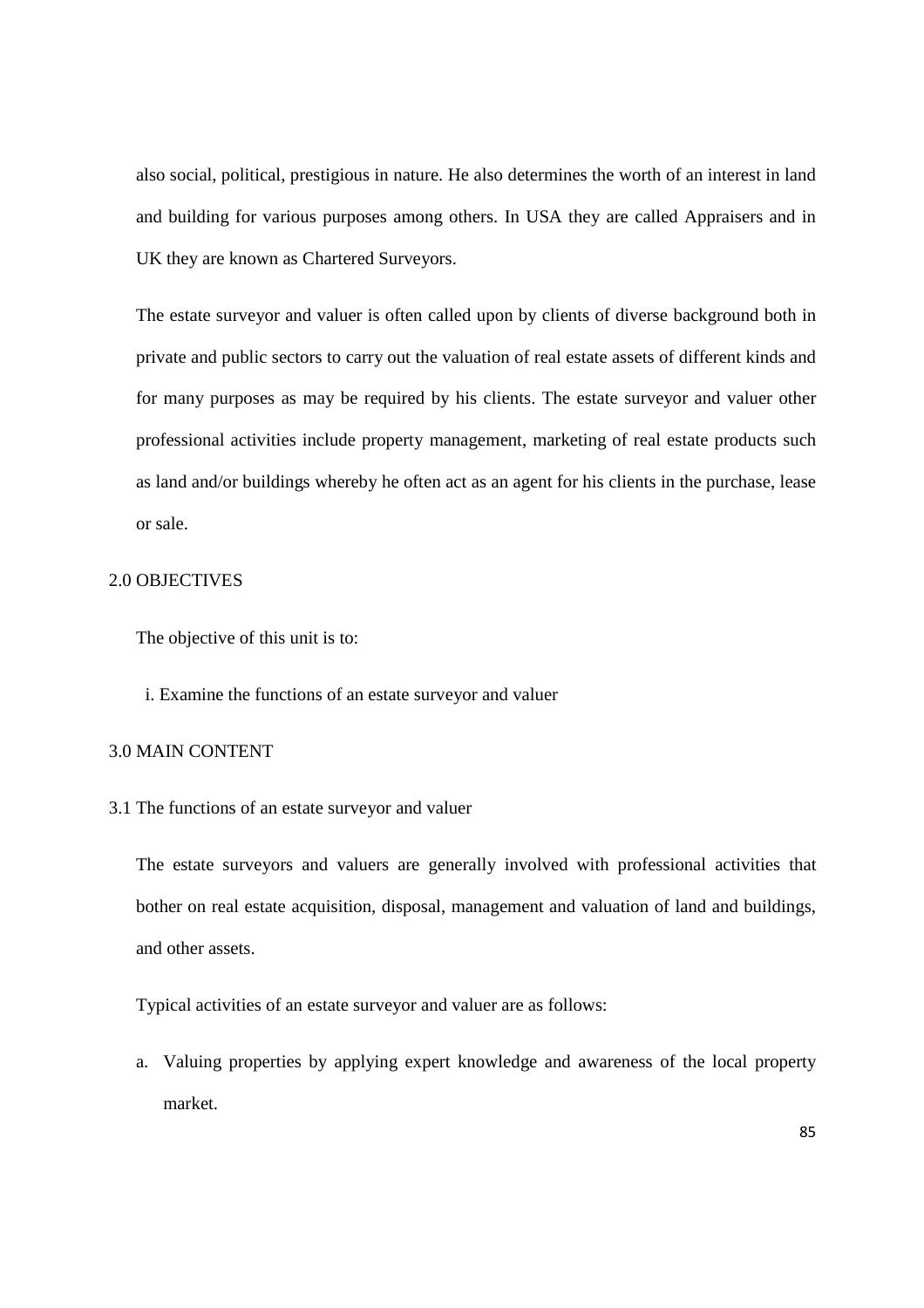- b. Taking accurate measurements of sites and premises.
- c. Assessing the impact of a major development in terms of economic viability and environmental impact.
- d. Purchasing land and sourcing funding
- e. Visiting sites at all stages of development from green field to foundation and completed building
- f. Writing detailed reports on property for purposes such as rent reviews, investment potentials, valuation for mortgages and other purposes, marketability and building surveys.
- g. Negotiating with confidence, orally and/or in writing on issues such as rents.
- h. Selling and buying properties and sites on behalf of clients.
- i. Advising clients on the purchase and sale of individual investments and managing large property portfolios (especially as a property investment surveyor)
- j. Applying appropriate law for landlord and tenant negotiations and enforcing health and safety regulations
- k. Managing all kinds of property on behalf of the landlord to meet the landlord's contractual obligations, ensuring compliance with the conditions of the tenancy, collecting rents and handle building maintenance and repairs (specializing as a management surveyor)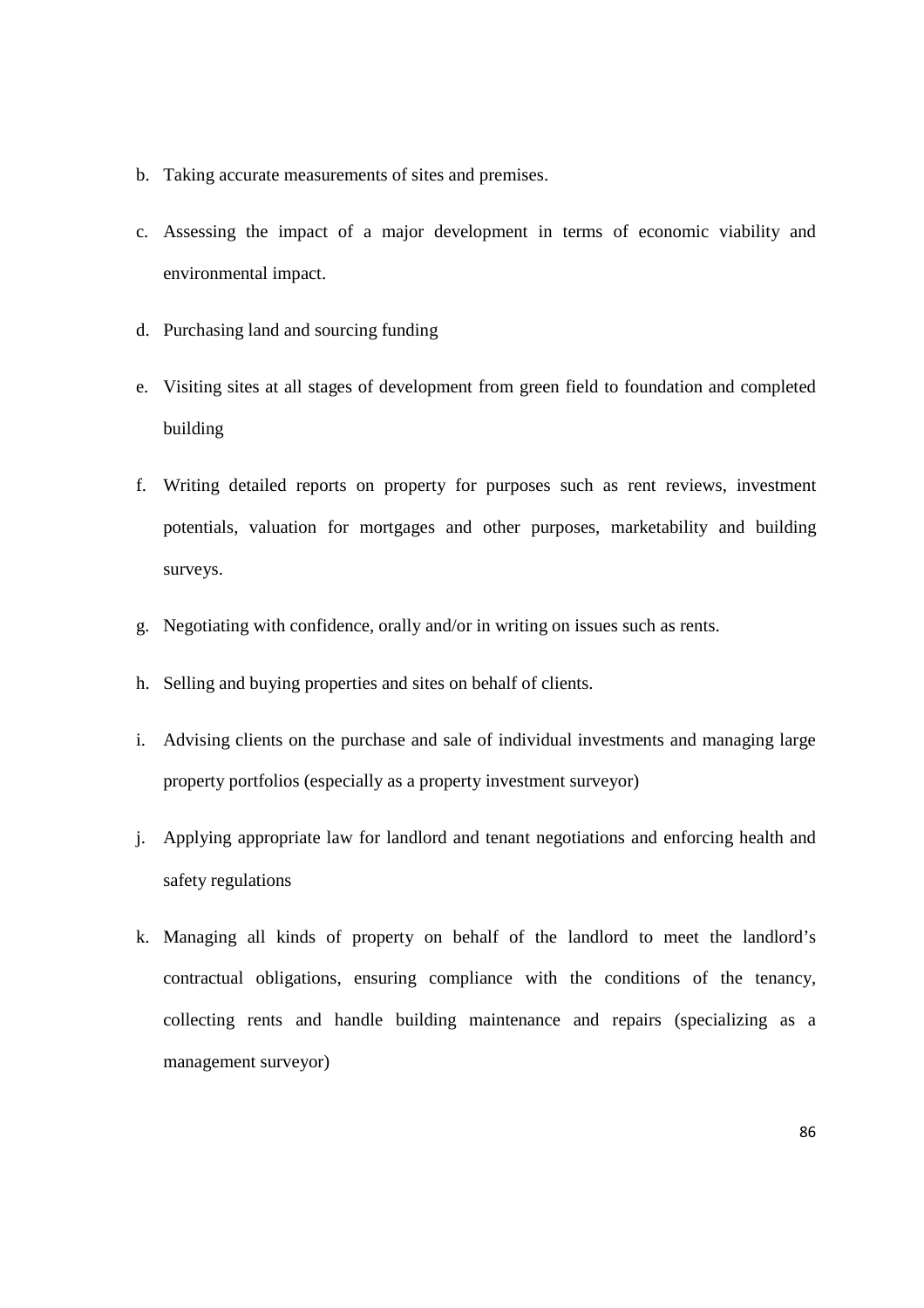- l. Working closely with other professional such as town planners, architects, highways and structural engineers in considering new developments.
- m. Assessing properties for business rates, capital gains taxation in case of acquisition and disposals.

### SELF ASSESSMENT EXERCISE 1

Mention the functions of an estate surveyor and valuer.

### 4.0 CONCLUSION

This unit has exposed you to the expected role of an estate surveyor and valuer. It must also be emphasized that the need of the society may require the expansion of these functions within the enabling law establishing the profession.

### 5.0 SUMMARY

The functions of the estate surveyors and valuers were considered in this sector and it is expected that members of the profession should diligently provide the necessary duties that the society has entrusted into their care.

### 6.0 TUTOR MARKED ASSIGNMENT

Compare and contrast the functions listed above and those in the Decree 24 of 1975.

### 7.0 REFERENCES/FURTHER READINGS

1. Olusegun, Kuye (2003). Principles and practice of property valuation. Lagos: Olusegun

Kuye & Associates.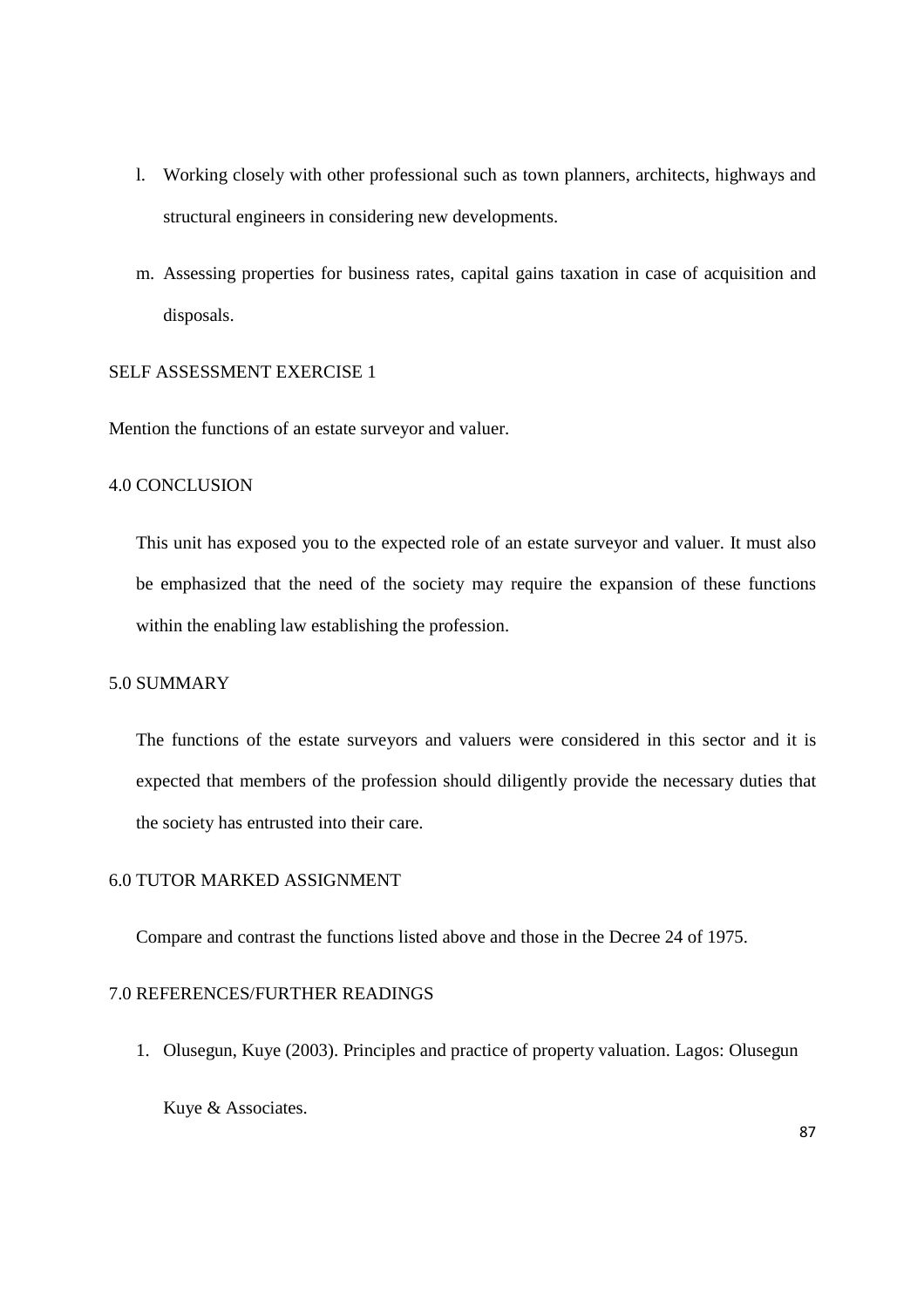- 2. Olusegun, K. (2008). Principles into valuation. Lagos. Olusegun Kuye & Associates.
- 3. Richmond, R. (1975). Introduction to valuation. London: Macmillan Press Ltd.

#### UNIT 2: BASIS AND PURPOSE OF VALUATION

#### **CONTENTS**

- 1.0 Introduction
- 2.0 Objectives

### 3.0 Main Content

- 3.1 Basis of Valuation
- 3.2 Purpose of Valuation
- 4.0 Conclusion
- 5.0 Summary
- 6.0 Tutor Marked Assignment
- 7.0 References/Further Readings

### 1.0 INTRODUCTION

The purposes of valuation do have bearing on the basis of valuation. Market value is the general basis or medium of valuation and the unit, standard or common denominator for measuring other value concepts. However, there are specific cases where the purpose of valuation will dictate other basis of valuation. For example, in valuation for insurance this requires the equivalent reinstatement of the property as the basis of valuation. Appraisal in investment decision requires, in addition to market value of the project, cost estimate (gross development value) of all inputs –cost of construction, land, professional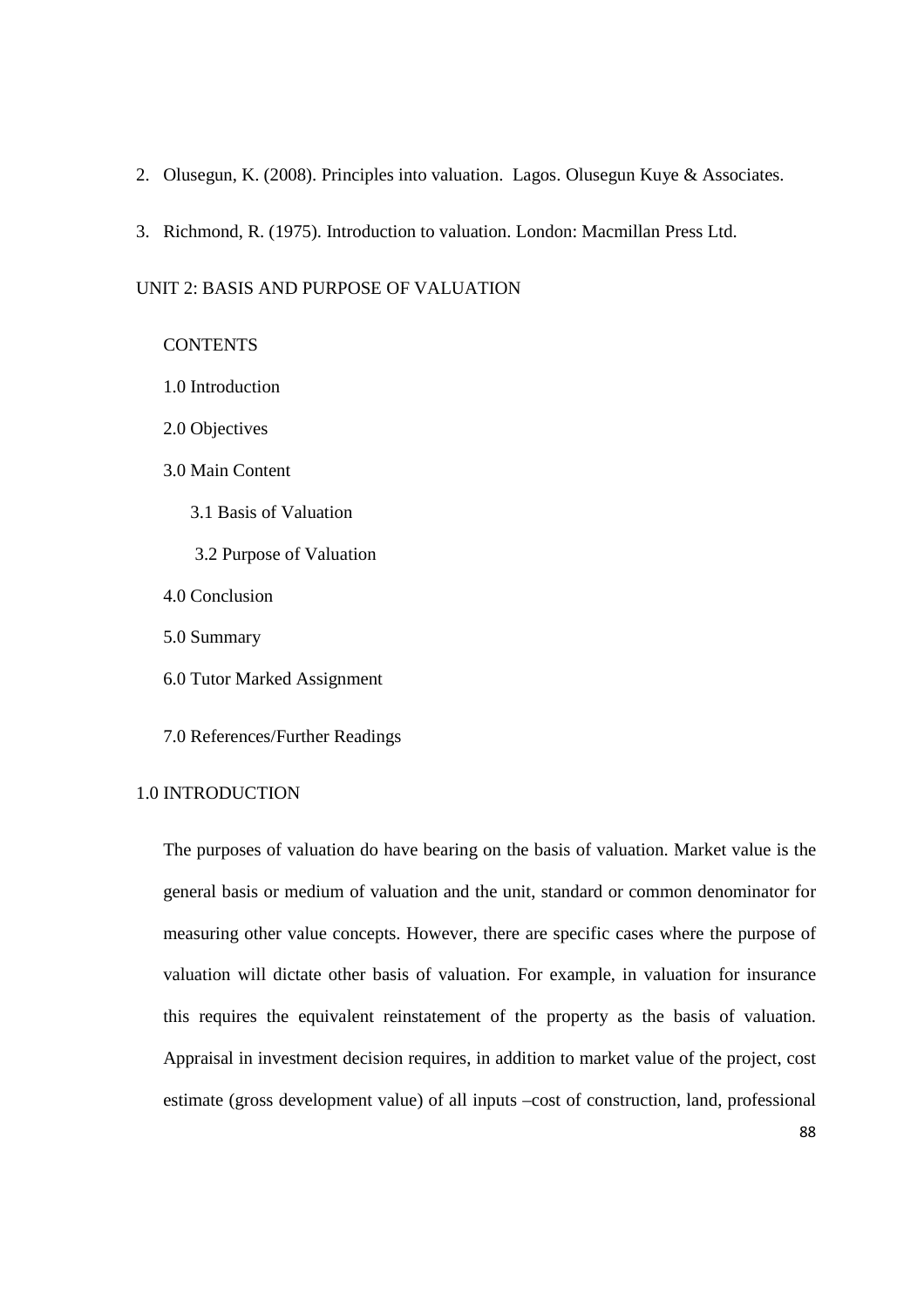fees, and cost of finance. In compulsory acquisition or revocation of rights of occupancy, the basis of valuation depends on the enabling statue. In the UK it is commonly open market value. In Nigeria, the enabling law, Land Use Decree of 1978 provides as basis of assessment, equivalent reinstatement (depreciated capital value) of unexhausted improvements. Taxation law may specify a basis of assessment, different from market value. In property rating, net annual value is specified as the basis of valuation. Statutory valuations specify and define the basis of valuation authorized by the statutes which may be different from market value and should be adopted.

The basis of valuation identifies the value concept that suits the purpose, while the method of valuation provides the mechanism of expressing this value concept in monetary terms.

#### 2.0 OBJECTIVES

The unit objectives are to:

- i. Examine the basis of valuation
- ii. Consider the purposes of valuation

### 3.0 MAIN CONTENT

#### 3.1 Basis of Valuation

Basis of valuation defines the value concept which satisfies the purpose and solves the problem posed. Basis of valuation is defined by the valuer. The purpose and basis of valuation are not always the same, and need not be. If for example, a client requires the valuation of his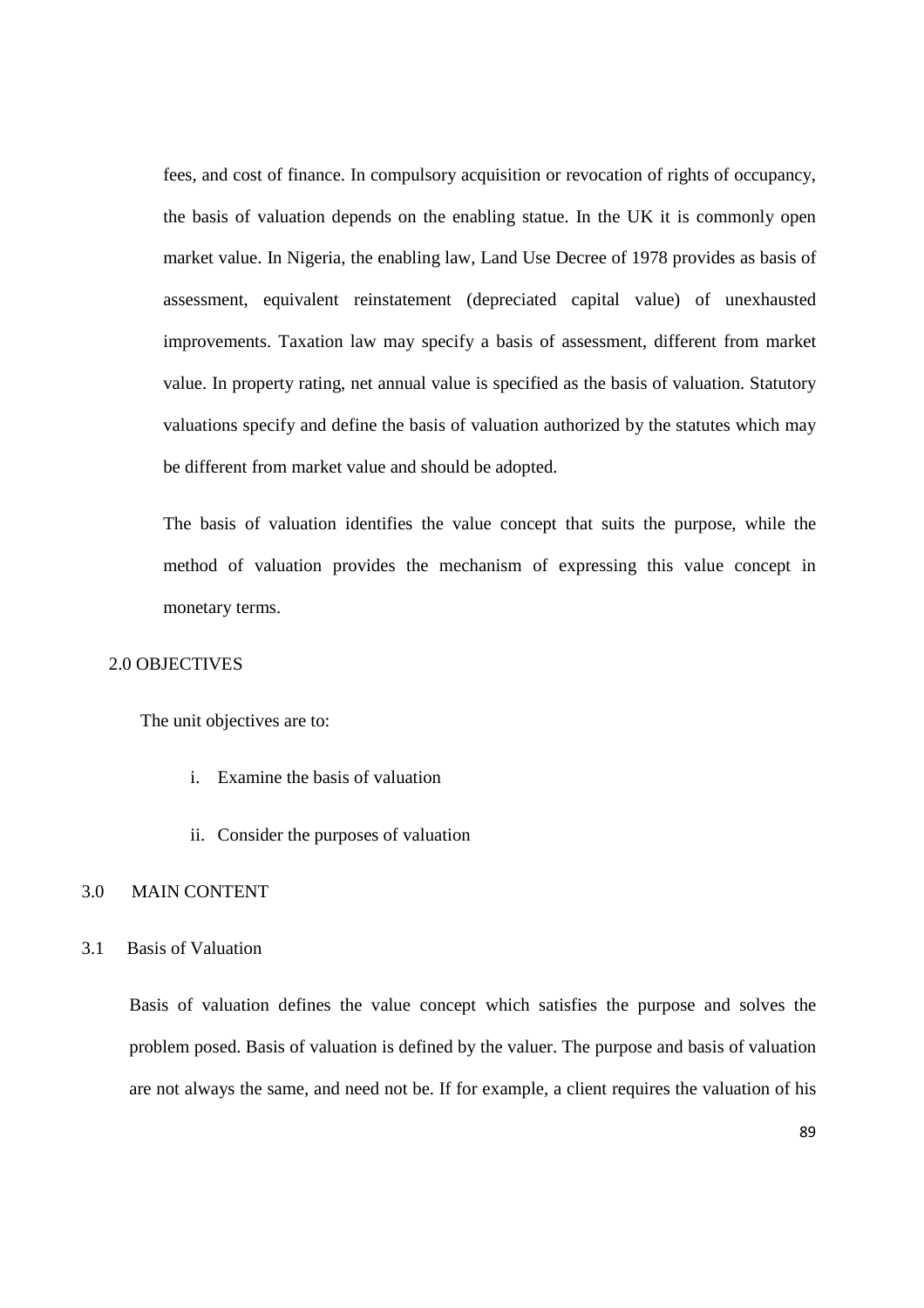property as collateral for a loan, the valuation is required for mortgage which is the purpose. What value concept satisfies that purpose? As collateral, the mortgagee must naturally, except the property to secure the loan and loan repayment. In case of foreclosure of the mortgage, the mortgagee has the right to sell the property and would expect the sum realized to cover the loan or any such amount outstanding at the time of sale. Market value, which represents what the property will realize on sale under open market conditions in the case of foreclosure, therefore, provides the value concept that satisfies the requirement of mortgage transactions.

If the client wants to insure the same building, the purpose of valuation is for insurance and different sets of criteria will apply. Insurance cover secures the reinstatement of assets assured, in case of damage or loss. The basis of valuation in such circumstances would be the equivalent reinstatement of the property. If the same property is compulsorily acquired by government, valuation will be for the purpose of determining the compensation payable. The basis of valuation will be as provided by the enabling statute.

#### SELF ASSESSMENT EXERCISE 1

Mention the basis of valuation of the following: petroleum products filling station, hotel, agricultural houses and farmland.

#### 3.2 Purpose of Valuation

The purpose of valuation plays an important role in the choice of valuation method to be adopted in valuing a property. The main reason for this is that it will afford the valuer to arrive at a reasonable market value for the property being valued. The client normally determines the purpose of valuation because he is the one that wants his property valued and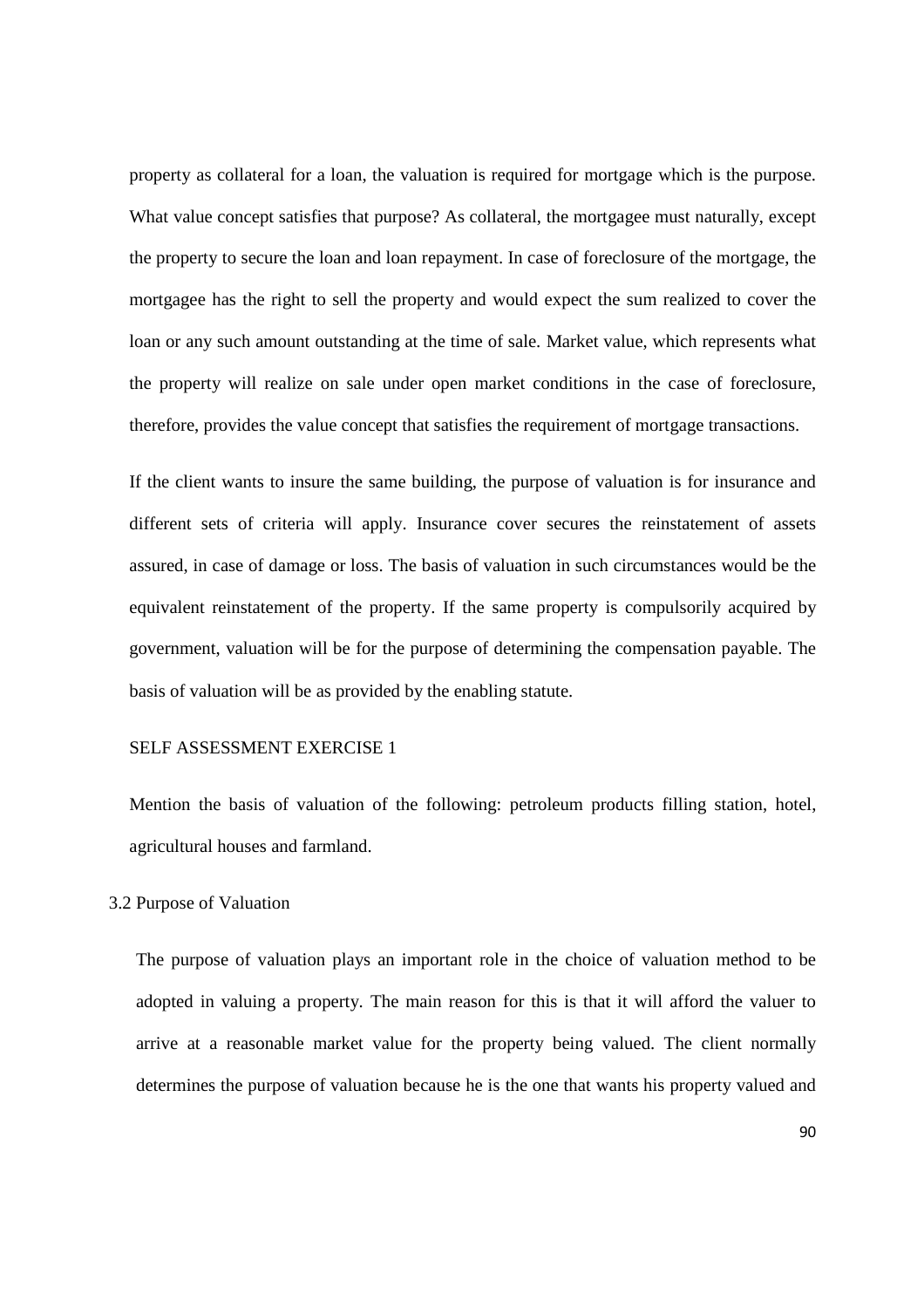he is therefore in a better position in deciding what the report will be used for. After the valuer has known the purpose for which the valuation is required, he may now decide on appropriate method suitable for the valuation exercise.

The following are some of the various purposes of valuation:

- i. Sales/purchase: Appraisals are used throughout the fields of business and finance, where it has important applications in the sale and purchase of property; in mergers and exchanges; in mortgage and stock financing and in sale-leaseback transactions. A valuer is always called upon to determine the amount a property would go for in the property market when one needs to buy a property, one needs a valuer to be able to determine if the asking price is too high or too low. This purpose of valuation influenced the choice of the comparison method and/or the investment method. The contractor's method will become applicable where the property in question is the type not normally available in the property market or sited in an isolated neighbourhood.
- ii. Taxation: A valuer may be called upon to determine the amount of tax to be paid on the property valued. The levy includes tenement rate, capital gains tax, and property rate. The various methods are the rental method (which could be direct or indirect), profit/account method and the contractor's method.
- iii. Probate purpose: in the event of the death of someone whose property is to be inherited by his heirs, the legal position is that a tax known as estate duty or capital transfer tax has to be paid before the court of law can issue a letter of administration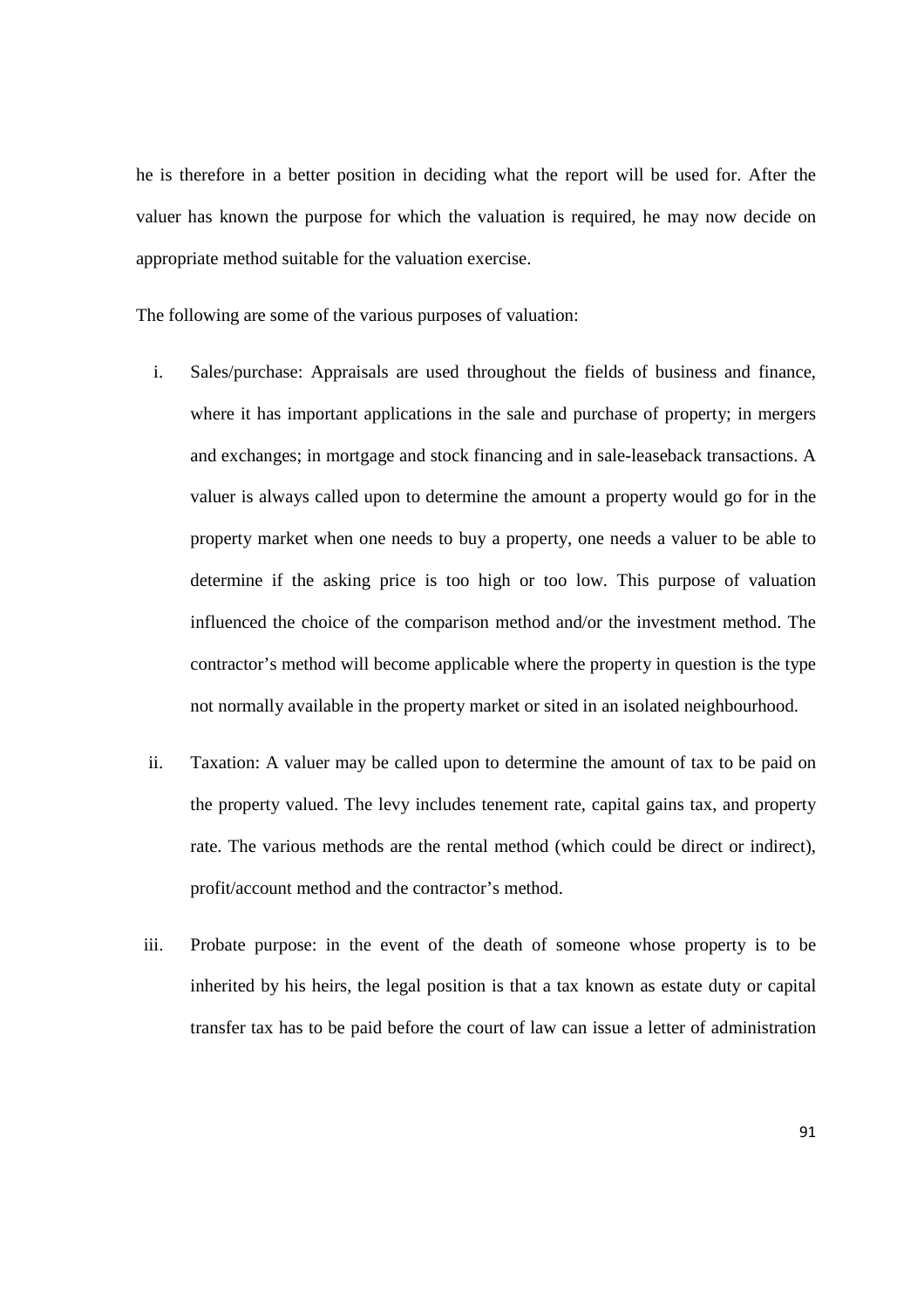with which such heir apparent could now assume ownership and control of such property.

- iv. Insurance: the insurance world is all about risk management. Such risks may be either in business, investment or even in the personal life of the insured. The basis of valuation for insurance purpose can be broken into two namely: reinstatement and indemnity. An individual who wants to insure his property requires the help of a valuer to determine the insurance value.
- v. Rental valuation: the valuer is always called upon to determine the amount of rent to be paid on a newly completed property because the owner is not sure of the amount and he does not want to be cheated.
- vi. Redevelopment/Investment Decision: some property may need to be renovated or redeveloped altogether. The reason a valuation will be carried out may be because a property is not being used for its highest and best use. The property must have latent value, which can be released through renovation or redevelopment activity.
- vii. Accounting: a valuer may also be called upon to assess the worth of a company's assets especially real estate assets and plant and machinery. It could be for balance sheets, liquidation and/or partnership.
- viii. Mortgage: valuation may be required for the purpose of mortgaging of property. The lender was to be sure of the adequacy of the collateral in case of default.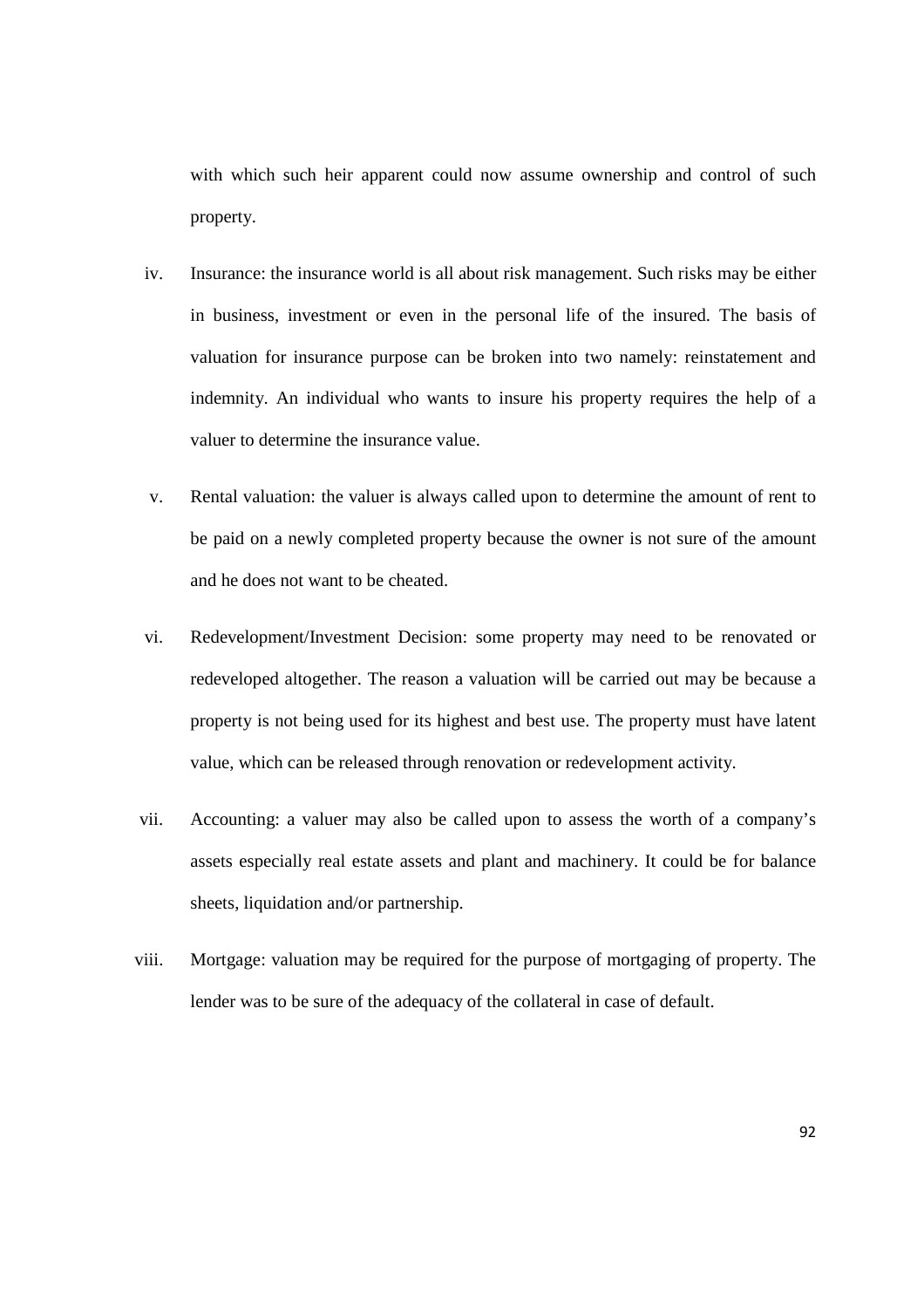ix. Litigation: This consists of condemnation or compulsory acquisition, injurious affection, valuation in fraud cases, valuation in the division of property under terms of a will, divorce proceedings or between rival claimants.

#### SELF ASSESSMENT EXERCISE 2

Enumerate the purposes of valuation.

### 4.0 CONCLUSION

We have attempted to look at the basis and the purpose of valuation, their interrelationship in the determination of value of the property.

#### 5.0 SUMMARY

Different basis of valuation have been examined and various purposes of valuation in this unit for better understanding in the adoption of appropriate method of valuation.

## 6.0 TUTOR MARKED ASSIGNMENT

With the aid of examples demonstrate your understanding of the basis and purpose of valuation of properties.

#### 7.0 REFERENCES/FURTHER READINGS

- 1. Olusegun, Kuye (2003) Principles and practice of property valuation. Lagos: Olusegun Kuye & Associates.
- 2. Olusegun, K. (2008). Principles into valuation. Lagos. Olusegun Kuye & Associates.
- 3. Richmond, R. (1975). Introduction to valuation. London: Macmillan Press Ltd.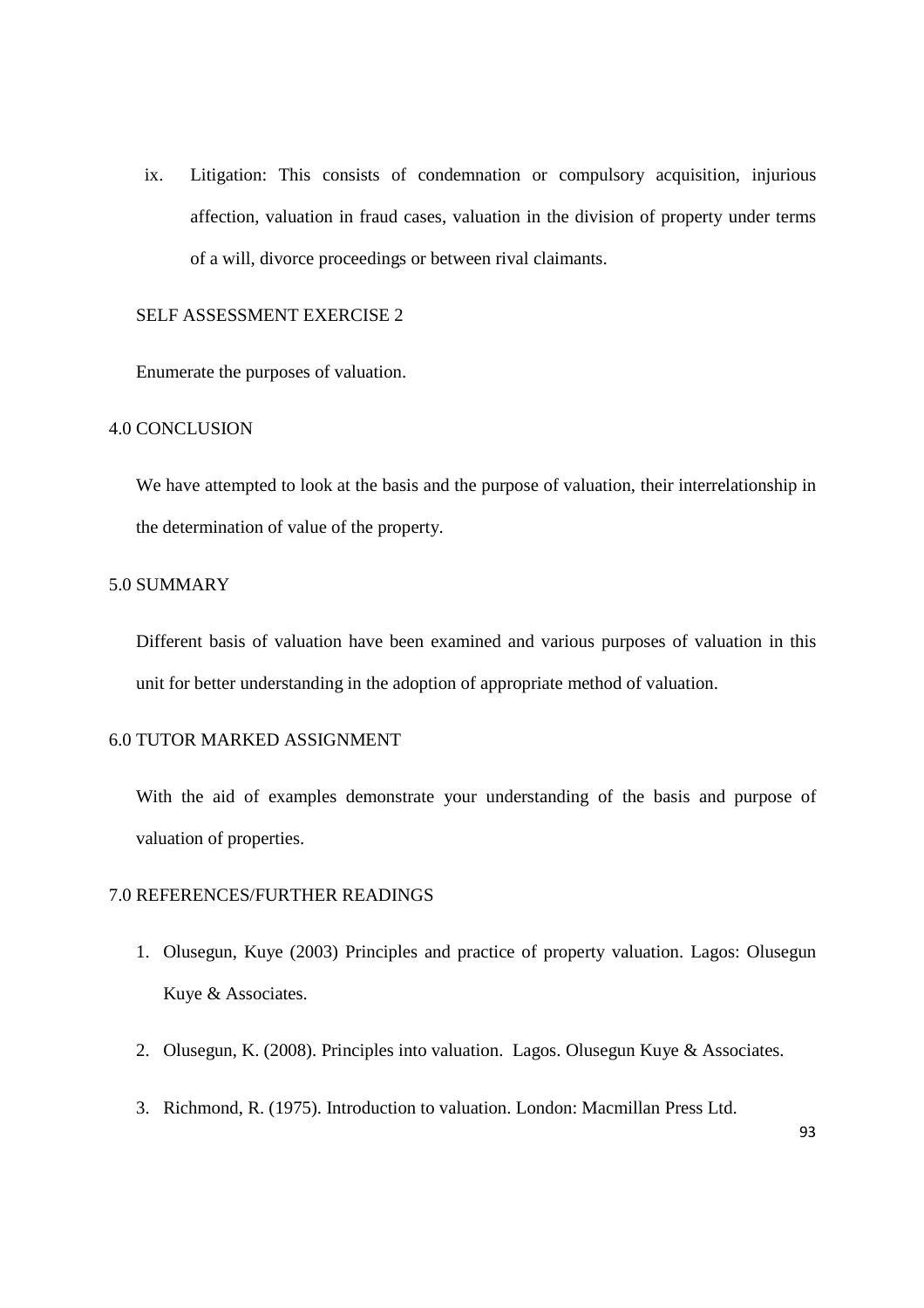### UNIT 3: METHODS OF VALUATION

**CONTENTS** 

- 1.0 Introduction
- 2.0 Objectives
- 3.0 Main Content
	- 3.1 Methods of valuation

3.1.1. Comparative method

3.1.2. Investment method

3.1.3 Contractors method

3.1.4 Profit/account method

3.1.5Residual method

4.0 Conclusion

- 5.0 Summary
- 6.0 Tutor Marked Assignment

7.0 References/Further Readings

#### 1.0 INTRODUCTION

Thus valuation is the art and science of estimating the value of property at a particular point in time and for a particular purpose. Valuation is scientific in terms of purpose but an art in terms of its execution. Like an art, valuation keeps taking on new forms with the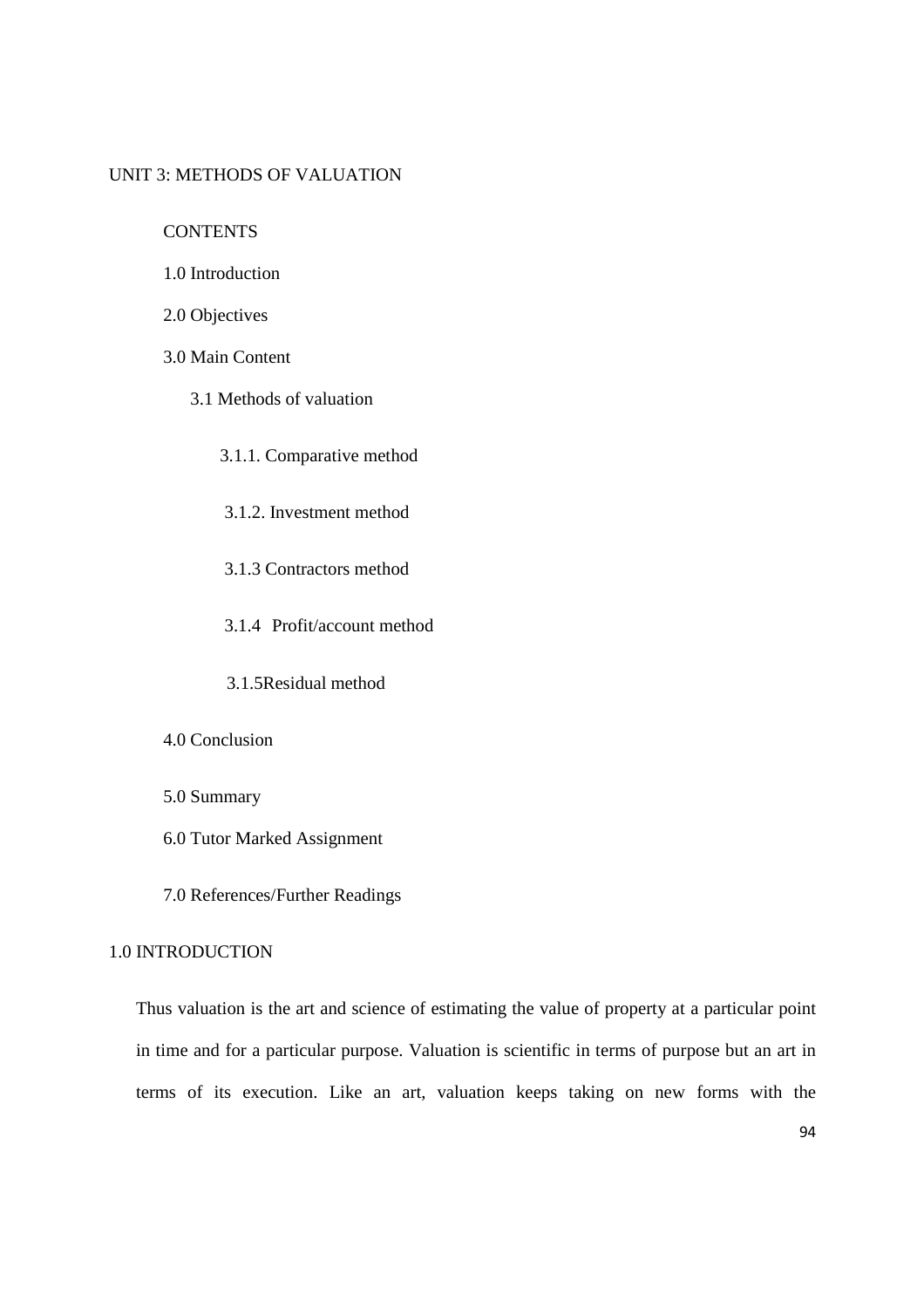advancement in years and with the implication that the valuer must realized the need to break from his confinement and follow a path most suitable for the achievement of a realistic value opinion.

The valuation of real estate is much like mystery, and as such, requires vital clues which are obtainable from appropriate data/information gathering methodology, unlike other markets; data are not easily available for processing into value estimates in a property market, therefore, it takes the valuer some reasonable mental effort to be able to wade through the maze of information provided by his client cum the field data personally obtained and his professional acumen to be able to appropriately and un-partially analyse those information/field data before arriving at his valuation opinion. Since the essential inputs of the valuers computations are affected by his own ability to research and analyse, there is the need for him to be very extensive in data collection in order to acquire a very strong and articulate background against which he will make his presentations.

Although, the aim of the valuer is to provide an estimate value, it should not be assumed that the valuer's estimate of value and the market price or market value will be the same. Different valuers could well place different values on a particular interest at a particular time because they are making estimates and there is normally room for this difference in the individual valuer's estimate but usually within certain reasonable limits. These limits depend on a lot of factors and it must be noted that in valuation, any uncertainty increases the risk element and this consequently reduces value estimates due to the peculiar nature of properties. For this reason, the valuers were trained to make objective value judgments based on well analysed data collected on the field.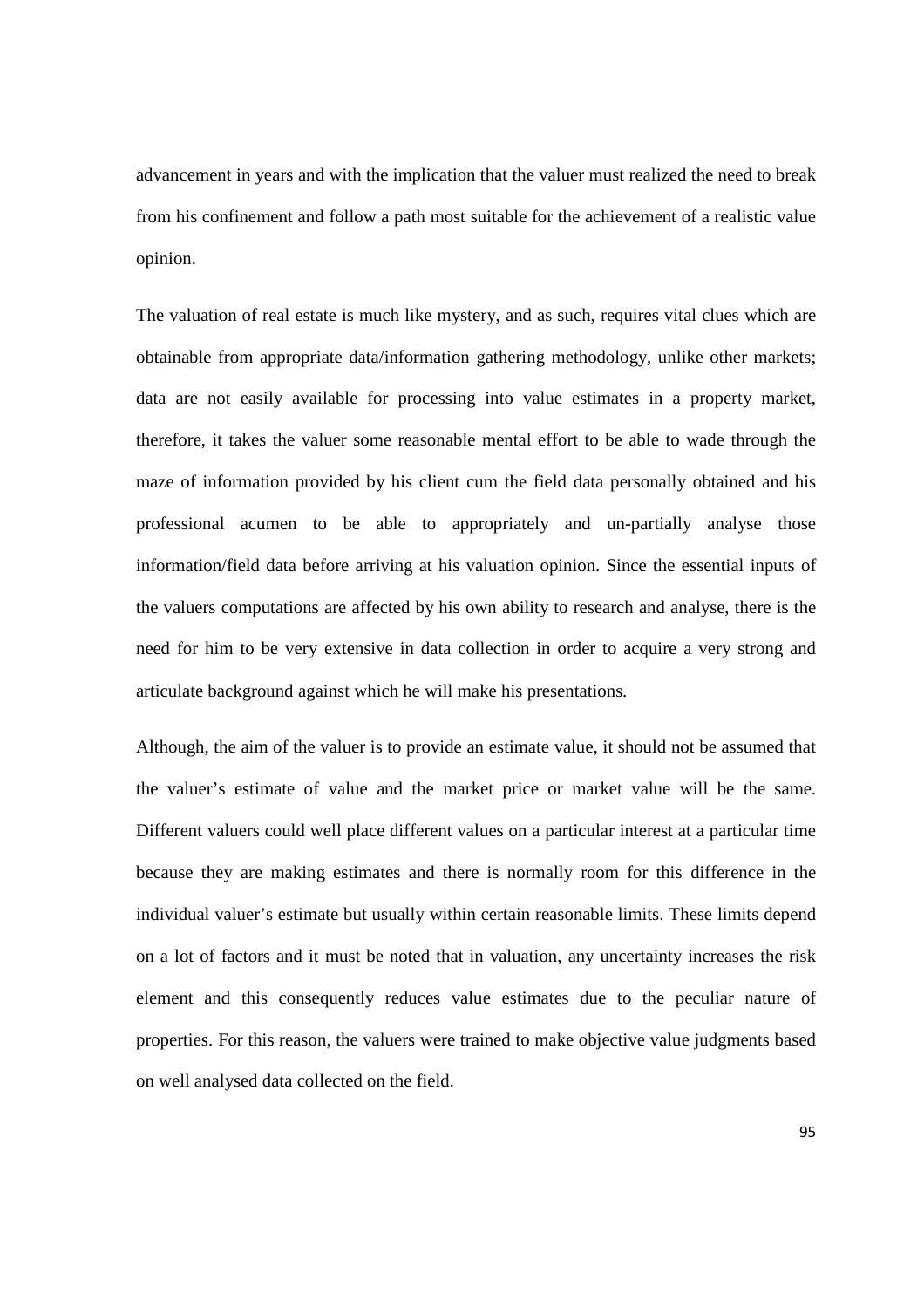Thus, to make this judgment reliably, valuer need not only theoretical knowledge, intelligence, experience but also access to all necessary, reliable and representative information as well as the adoption of appropriate valuation methods. The real challenge of valuer is to minimize the zone of uncertainty around the open market value through representative data and adoption of reliable valuation methods.

#### 2.0 OBJECTIVES

The objectives of this unit are:

- i. Examine the methods of valuation
- ii. Appropriateness of each method for valuation.

### 3.0 MAIN CONTENTS

#### 3.1 Methods of valuation

Method of valuation can be defined as various calculations, computations or assessments

which as experienced valuer adopts in arriving at his valuation opinion. Hence, methods of valuation vary and it is only a highly skilled valuer that can rightly adopt the appropriate method to satisfy the basis of value which he may have already identified.

Generally, there are five methods that can be adopted when carrying out a valuation exercise and these approaches are:

- a. Comparative method
- b. Investment method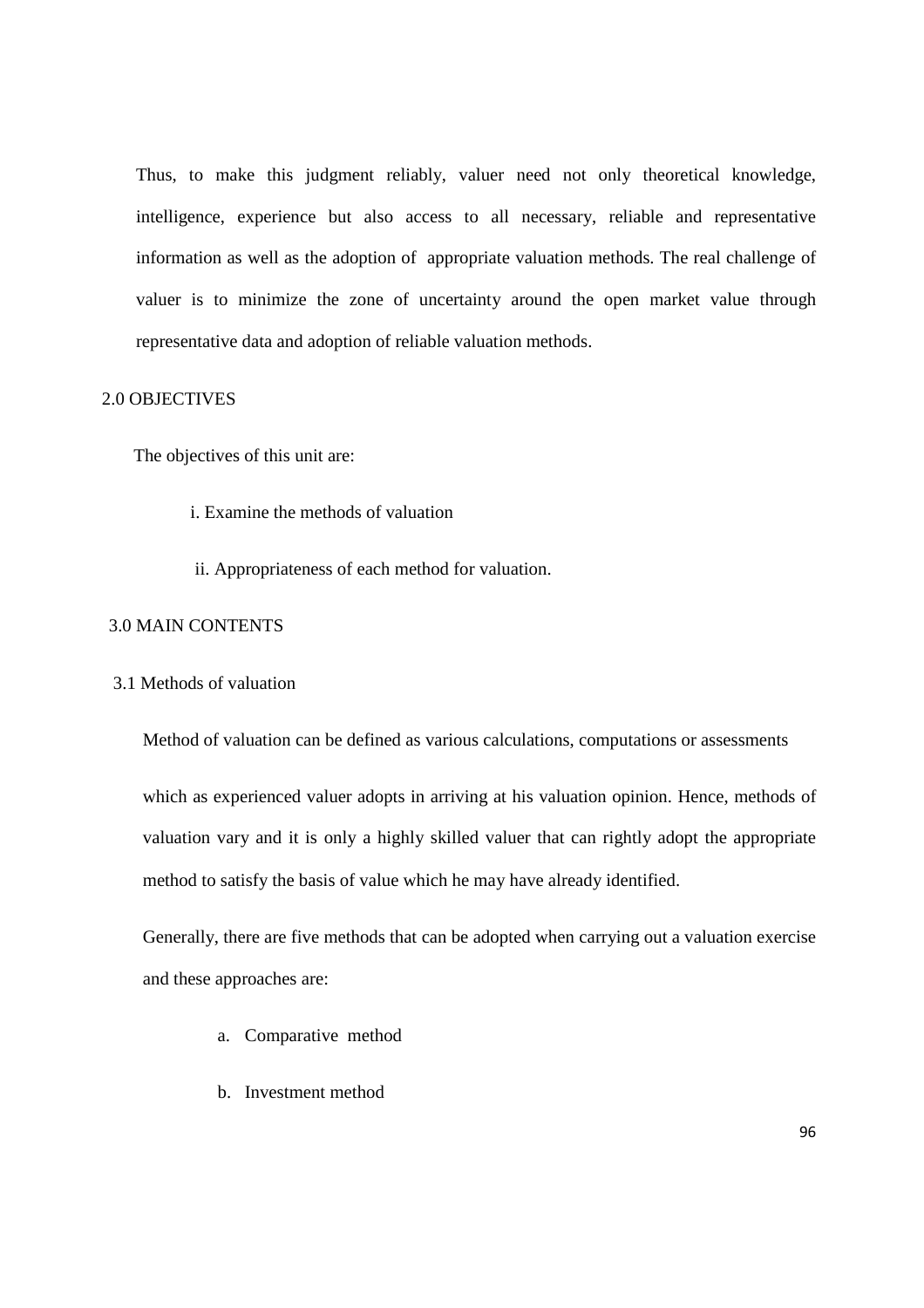- c. Contractors method
- d. Profit/account method
- e. Residual method

The three basic traditional methods are: comparative, investment and contractors. Profit and residual are derivatives of the three basic methods.

3.1.1 Comparative method: this method is predicted on sales data. This tends to reflect what willing, knowledgeable and un-coerced sellers and buyers would agree upon as the price. This approach estimates market value by comparing sales prices of recent transactions involving similar properties. The comparable sales method postulate that the monetary value of an asset can be determined by comparison of that asset with other assets of similar nature which have been recently sold or exchanged in the same market or offered for sale in a similar market. ALSO, the essential conditions for estimating the value of real estate are knowledge of market forces, technical knowledge of the asset being appraised and knowledge of the purpose of the appraisal.

There are some factors called value indicators that determine variation in prices. For example the number of toilet and bathrooms, provision of dining room, study, parking space etc. Before the valuer can apply this method the following conditions are crucial.

- a. The comparable must be in the same neighbourhood.
- b. The comparable property transaction must similar e.g compare three bedrooms flat with three bedroom flat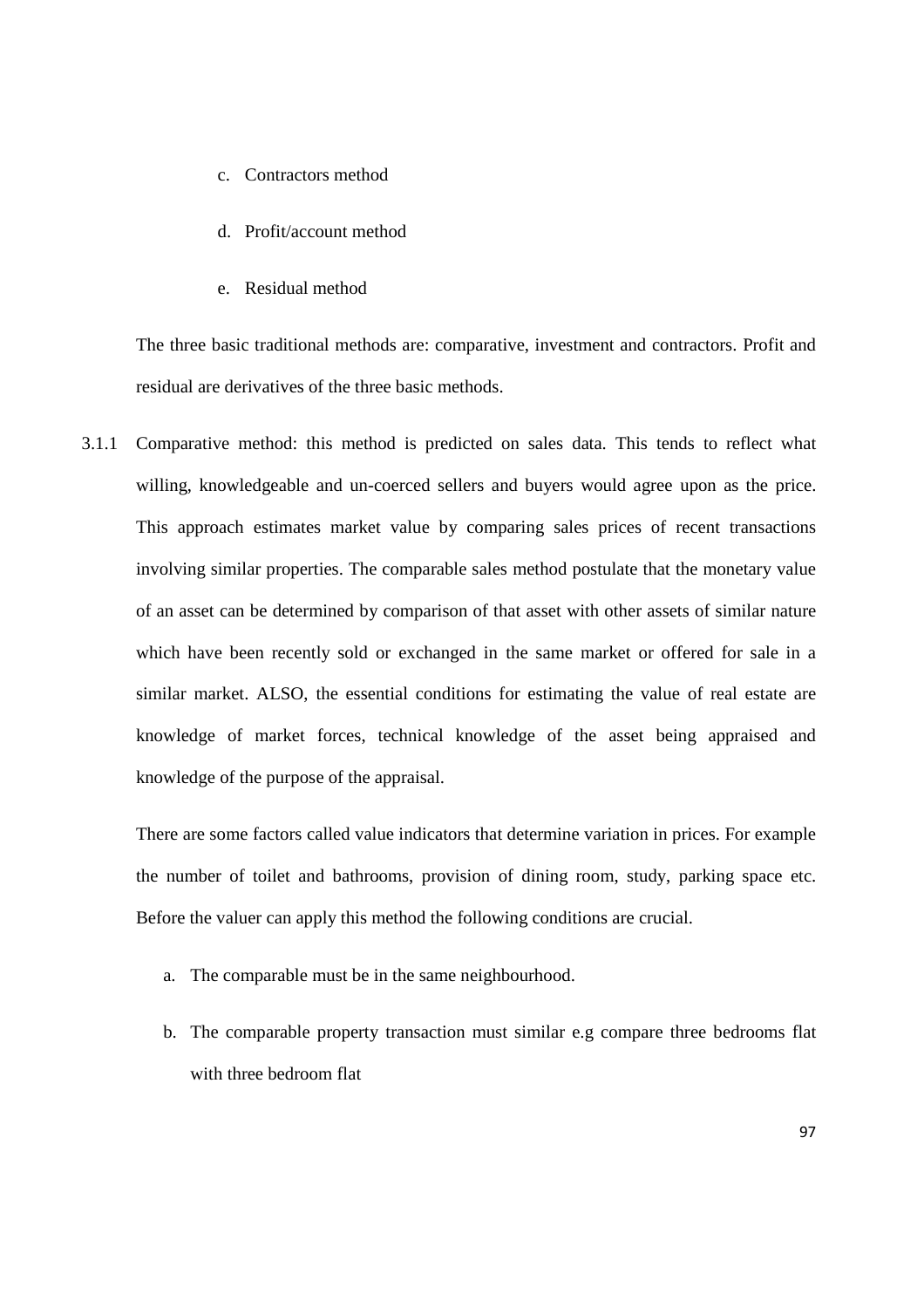c. The transaction must be recent and sufficient enough for reliable judgment.

In applying market data approach:

- a. Seek out similar properties for which pertinent sales, rental data are available.
- b. Ascertain the nature and the conditions of sale to be sure it is at arms length. That is no motivating force, relationship etc
- c. Analyse the comparable properties important attributes with corresponding attributes of the property being appraised.
- d. Consider the dissimilarities in the characteristics disclosed in step b. in terms of their probable effects on sale's price.
- e. Formulates an opinion in the light of the above analyses.
- 3.1.2 Investment method: this is based on the income from the property and derives the value from the capitalization of such income. Capitalization has been defined as the process through which an anticipated income stream is converted into capital value. Since investment approach involves the capitalization of the net income after the deduction of the outgoings (e.g rates, repairs, management fees, insurance, rent to superior landlord or ground rent). It is applicable to property that generates income. It is obvious that only property which produces income or capable of producing income will permit the use of this approach. The investment method rest on the theory that the capital value of an interest in landed property, freehold or leasehold is directly related to the income or annual value of the property. It follows that given the rental income or rental value of a property, the capital value can be estimated.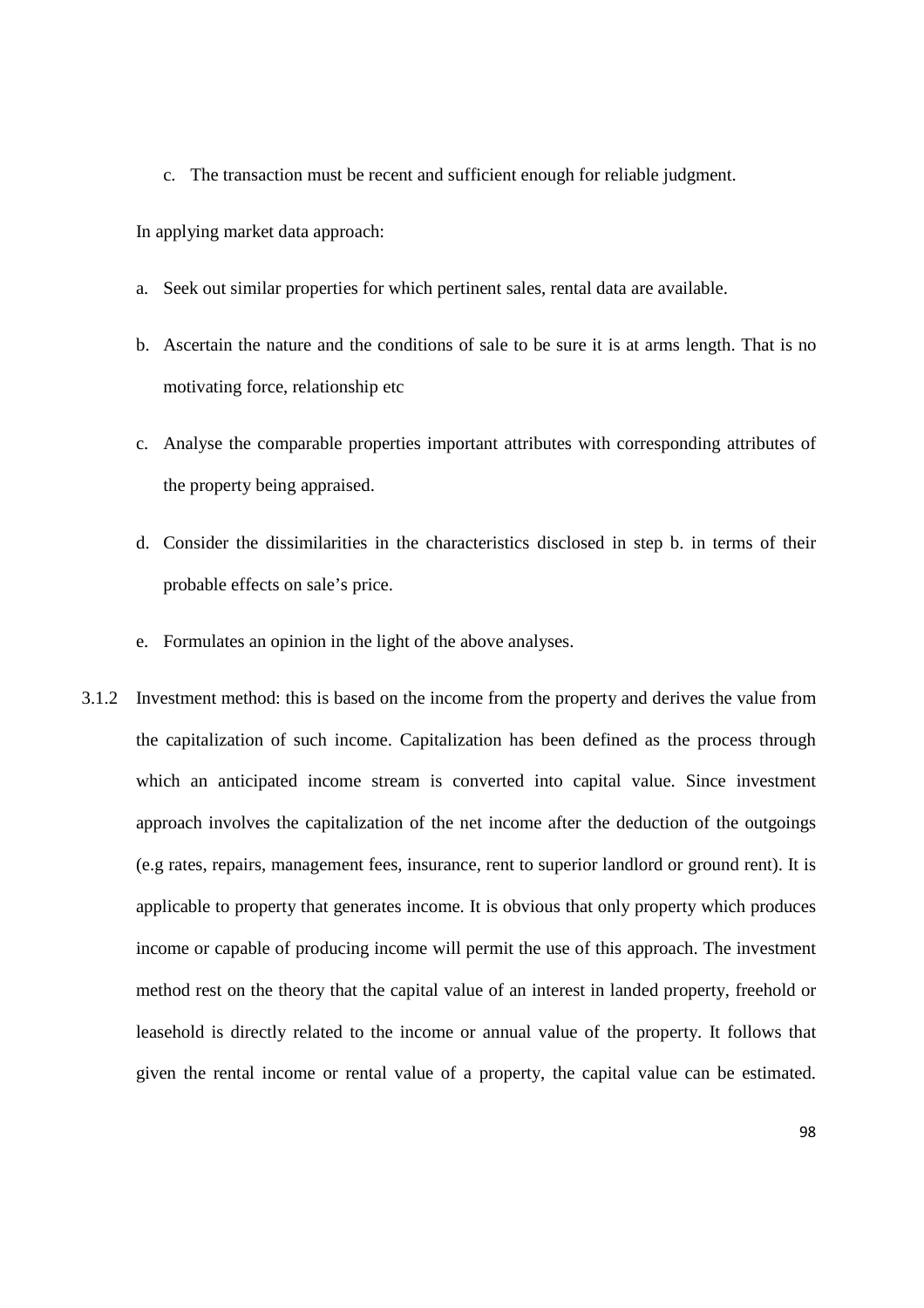Annual value can readily be established from actual rental income or from comparison of rents of similar properties or occasionally by some other methods. However, there are challenges of valuing varying income with appropriate rate of capitalization and the effect of tax. The rate chosen should be reflective of the quantity, quality and the duration of the income stream and sufficient to attract capital to the particular class or type of real estate involved.

Capital value = (Gross Income Less Outgoings) Net Income  $\times$  Years Purchase in perpetuity (freehold Interest) @ say 8%

3.1.3. Contractor's method: This is predicated on the concept that the total value of improved

property is equivalent to the market value of the land plus the cost of improvements. This approach is very useful especially in the valuation of compensation, development appraisal and insurance purposes. Also, in valuing public buildings, owner-occupied buildings, industrial buildings where comparables are not available. The cost is determined by multiplying the construction rate  $(N$  per square metres or cubic metres) by the gross floor area. A deduction of the depreciation is made (if any) before adding the land value derived from comparison method. The challenge of this is the determination of the appropriate rate of depreciation and the effect of inflation on construction rate.

An Illustration:

| Description       |                   |
|-------------------|-------------------|
| Floor Area (say)  | $500 \text{ m}^2$ |
| Construction rate | N25, 000/ $m^2$   |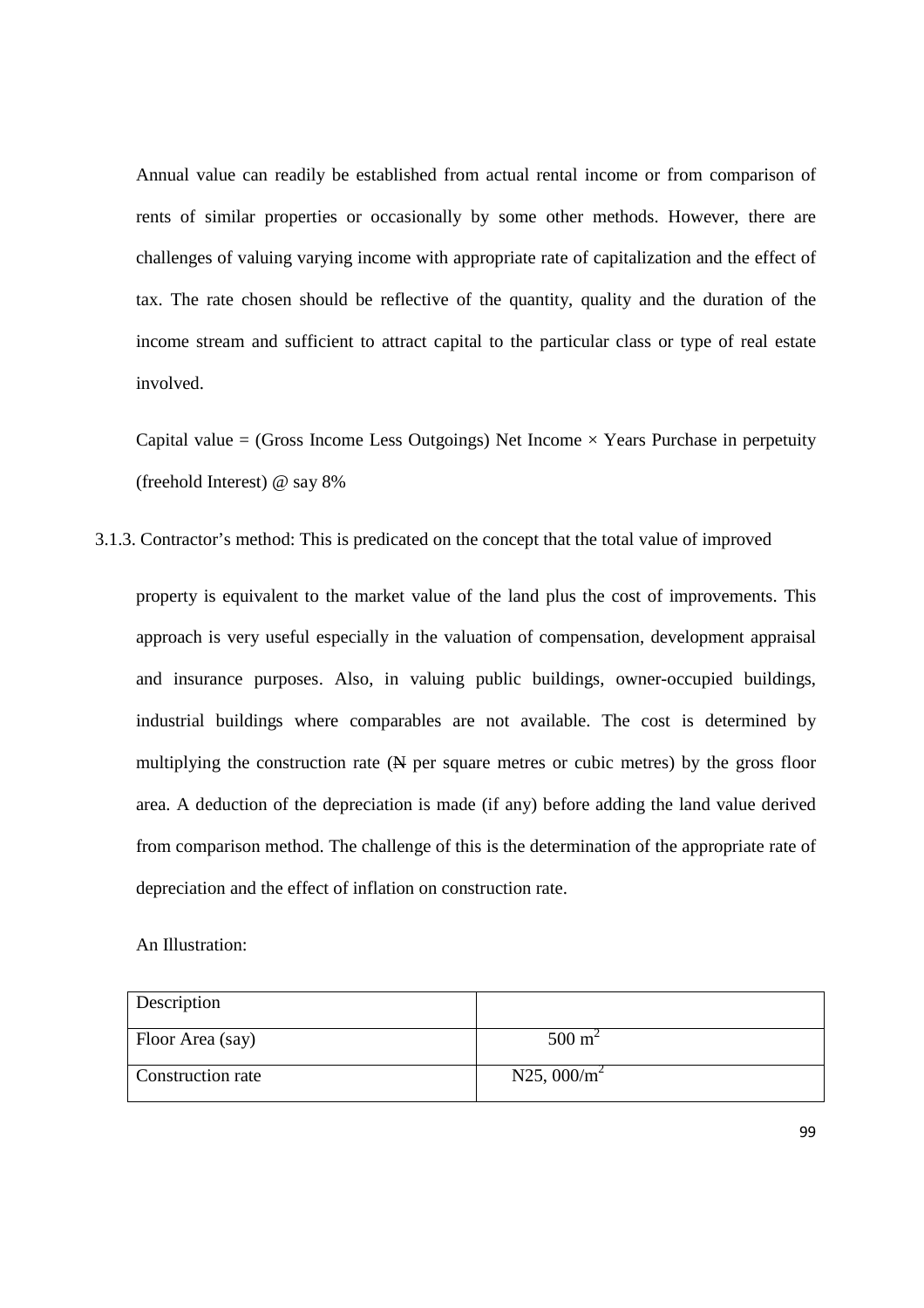| <b>Construction Cost</b>      | N <sub>12</sub> , 500,000  |
|-------------------------------|----------------------------|
| Less Depreciation (say) 10%   | N <sub>1.250,000</sub>     |
| Depreciated Construction cost | N <sub>1</sub> 1, 250, 000 |
| <b>Add Land Value</b>         | N 600,000                  |
| Capital Value                 | N <sub>11</sub> , 850, 000 |

3.1.4 The profit/account method: This method of approach makes an estimate of the gross

earnings or receipts, less the working expenses incidental to the earning less an account to represent interest on capital and less an amount of remuneration to the tenant for risk and enterprise with the balance which is left representing a reasonable rent to be capitalized in achieving the capital value of the said property. It is used for properties that has an element of monopoly such as recreational centers', hotels, motel, and where comparables cannot be used.

3.1.5Residual method: A valuation is sometimes required of an undeveloped land ripe for

 redevelopment or a building, which has become less suitable for the occupier's business for a variety of reasons (which may include functional or physical obsolescence) and which therefore requires redevelopment or refurbishment. Residual method is normally used in situation where a change in the use of land or building is contemplated in order to release its latent value.

Residual land value = Expected Development Value - Expected Development Cost

(Including Developer's Profit)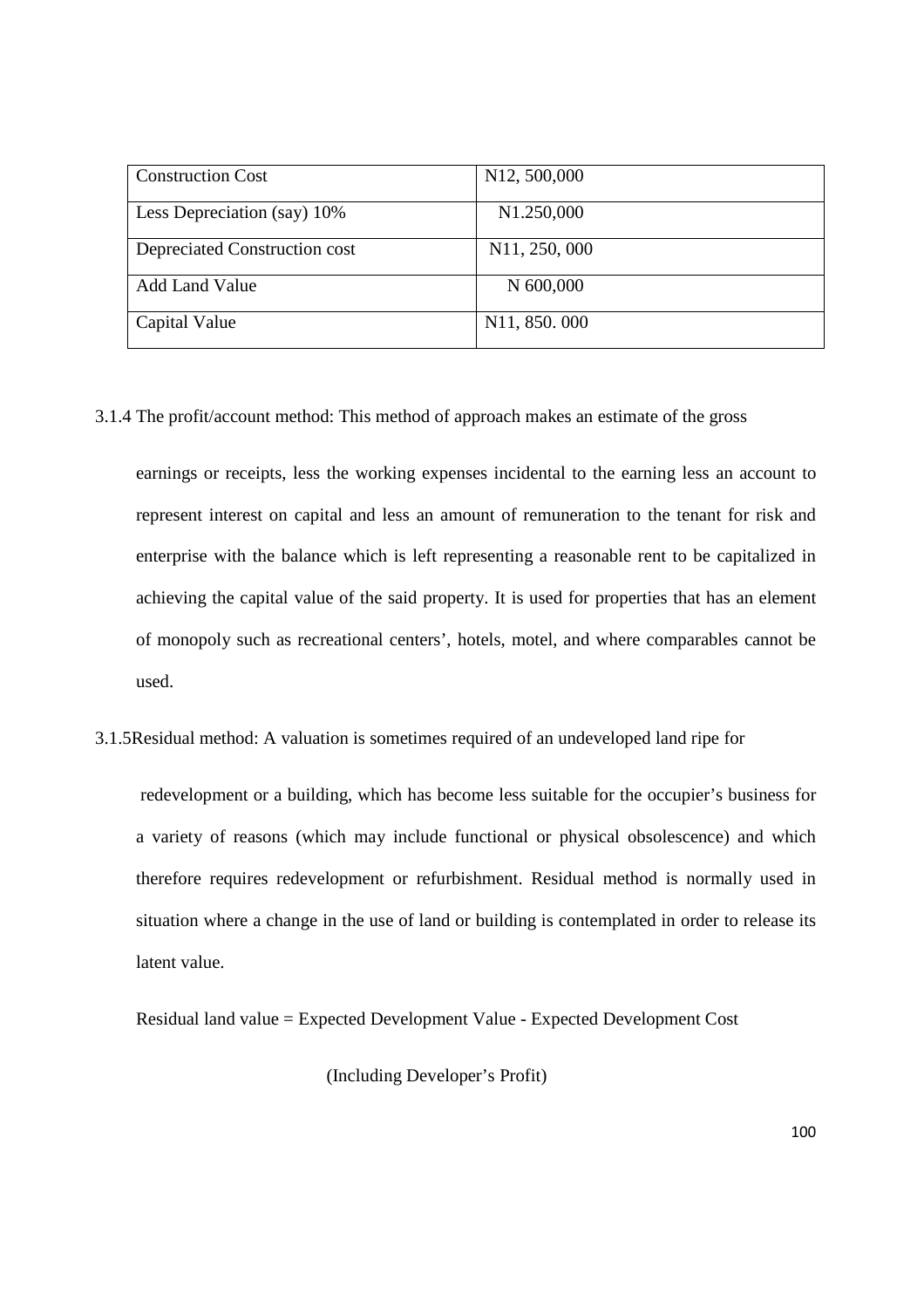#### SELF ASSESSMENT EXERCISE1

Discuss the methods of valuation.

#### 4.0 CONCLUSION

 You are been exposed to the traditional methods of valuation. We also have the modern methods of valuation which will be covered in advanced valuation.

## 5.0 SUMMARY

The methods of valuation have been discussed and the appropriateness of each in valuation.

### 6.0 TUTOR MARKED ASSIGNMENT

- 1. Discuss the methods of valuation including the condition for application.
- 2. Discuss the methods appropriate for the valuation of the following: residential property located in an urban area with recent transactions of similar property, a purpose built school, an industrial building. You can make necessary and reasonable assumptions.

## 7.0 REFERENCES/FURTHER READINGS

- 1. Olusegun, Kuye (2003) Principles and practice of property valuation. Lagos: Olusegun Kuye & Associates.
- 2. Olusegun, K. (2008). Principles into valuation. Lagos. Olusegun Kuye & Associates.
- 3. Richmond, R. (1975). Introduction to valuation. London: Macmillan Press Ltd.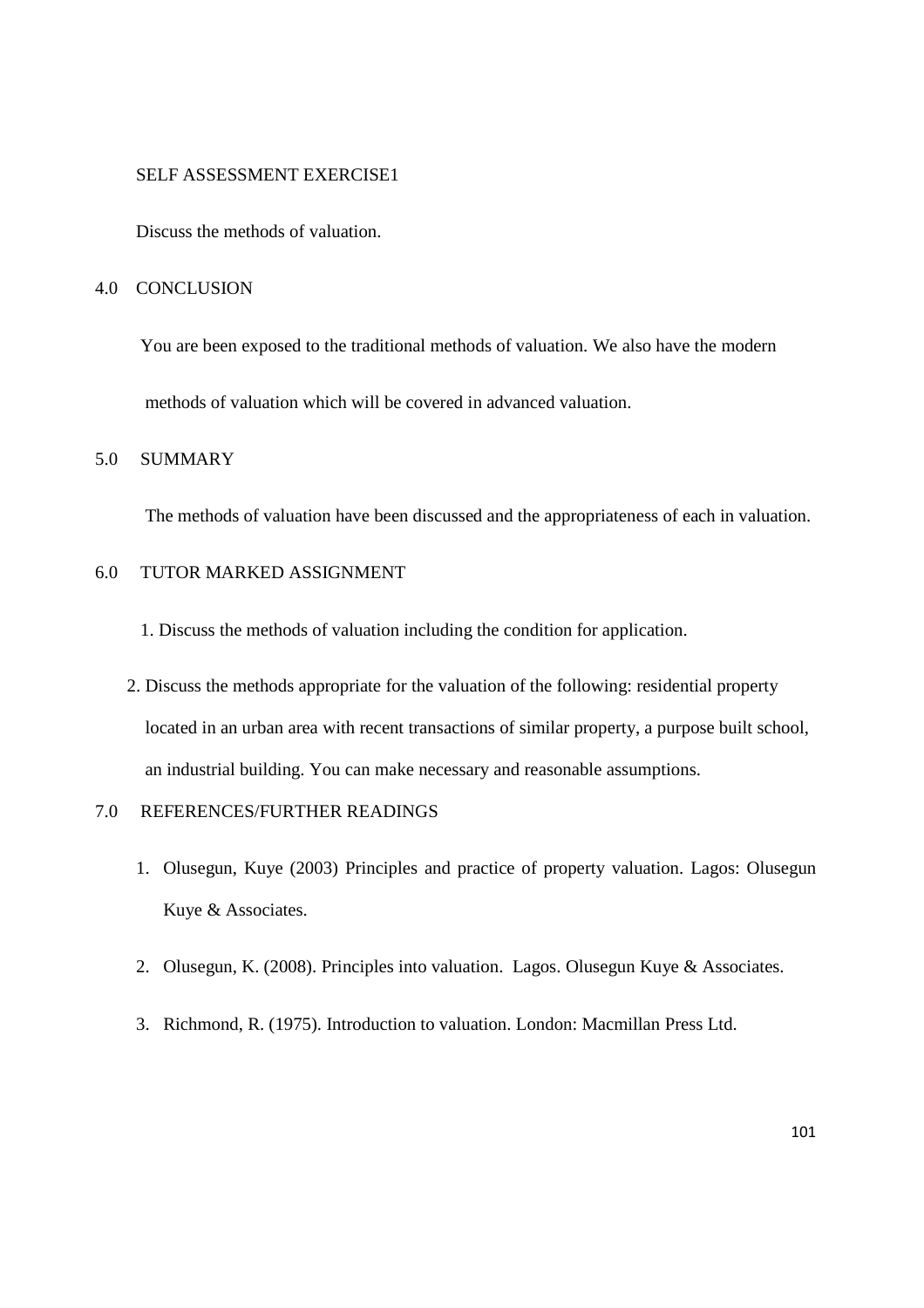#### UNIT 4: VALUATION REPORT

**CONTENTS** 

- 1.0 Introduction
- 2.0 Objectives
- 3.0 Main Content
	- 3.1 Valuation Report
	- 3.2 Valuation Format
- 4.0 Conclusion
- 5.0 Summary
- 6.0 Tutor Marked Assignment
- 7.0 References/Further Readings

## 1.0 INTRODUCTION

When a valuer is required to carry out valuation by a client, he will eventually have to sum up all his findings in a "Valuation Report". This will entail going to inspect the property and taking note of the location and any important landmarks or adjoin proprieties. The valuer will need to take external and internal measurements although the procedure depends on the method being employed for instance, if he is using the comparison method, he will measure the entire premises. The valuer will also investigate the rent passing on, or value of, similar properties in that area. After physical inspection of the subject property and collection of information, the valuer chooses one amongst the various methods of valuation which suits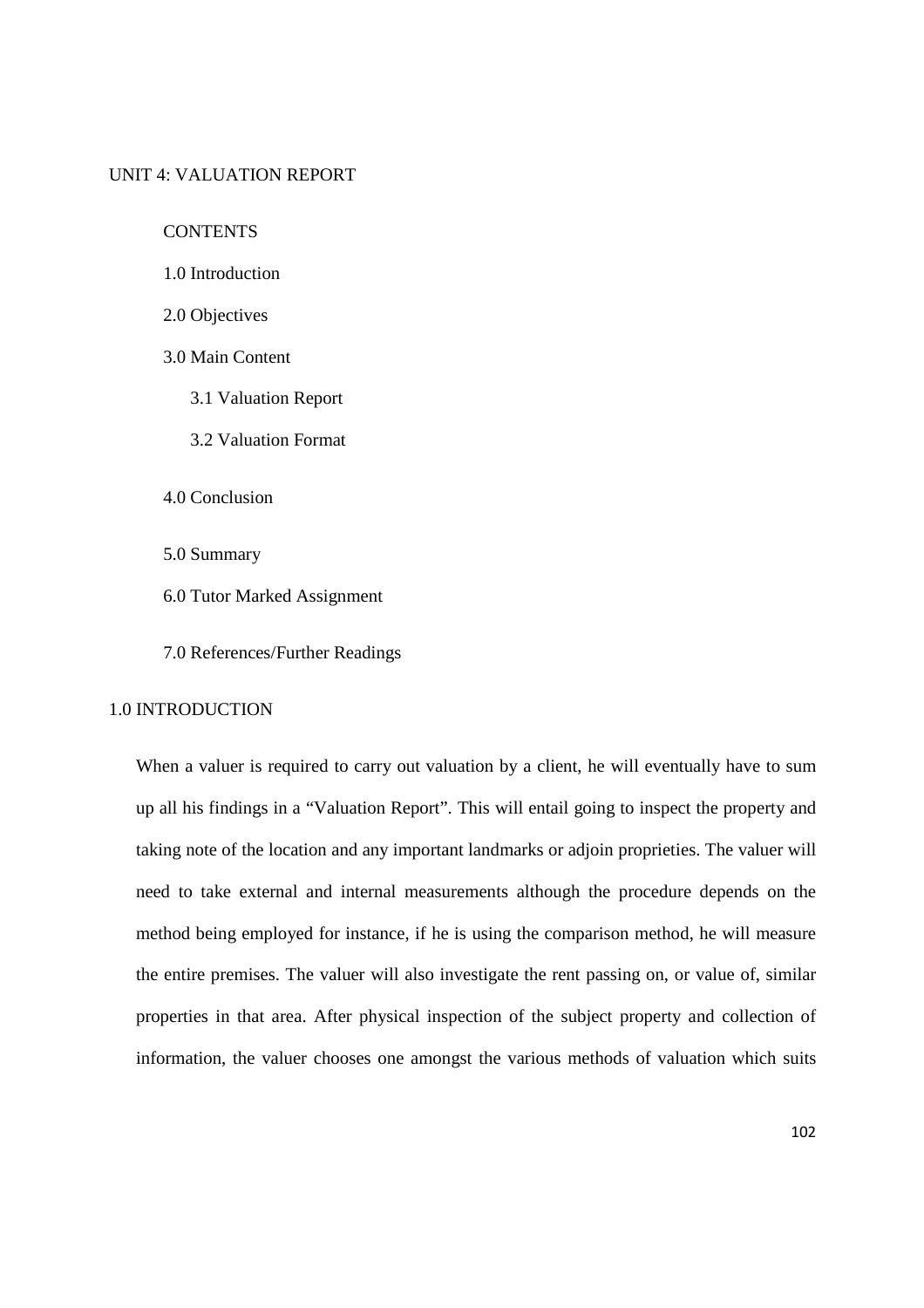the property most and mathematically resolves it. The final step is to have a report written on the above information gathered.

### 2.0 OBJECTIVES

The objectives of this unit are:

- i. Examine the relevant data for valuation report
- ii. Determine the format of valuation report

## 3.0 MAIN CONTENT

### 3.1 Valuation report

Valuation report writing requires professional skill and this is because a lot of issues will need to be addressed in the report. These issues include:

- Letter of transmittal
- Photograph of subject property
- Location sketch
- Purpose of the valuation
- Definition of market value
- Legal description of subject property
- Statement of highest and best use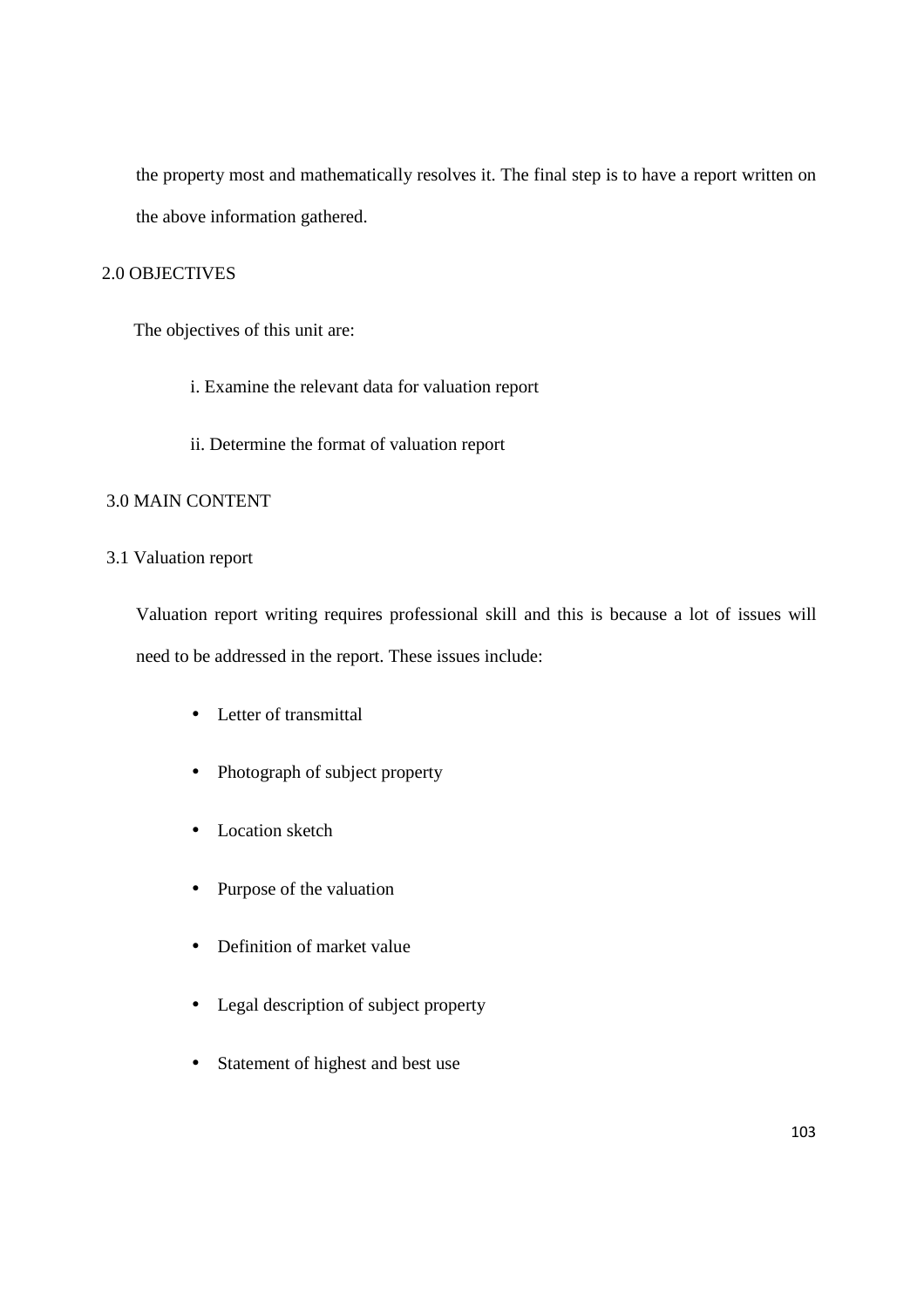- Assessment of tax data
- Neighborhood data
- Site data
- Property data
- Floor plan
- Basis of valuation
- Valuation methods
- Valuation opinion
- Statement of limiting conditioned
- Certificate of valuation

# SELF ASSESSMENT EXERCISE 1

What are the relevant data that the valuers has to collect in preparing the valuation report.

3.2 Format of valuation report

Valuation report consists of the essential outlines under which the report should be prepared. It is important that the outlines follow a logical order, even though there may be variations depending on the purposes for which the report is required, or style adopted by an estate firm. The essential ingredients required in the different parts of the valuation are as follows: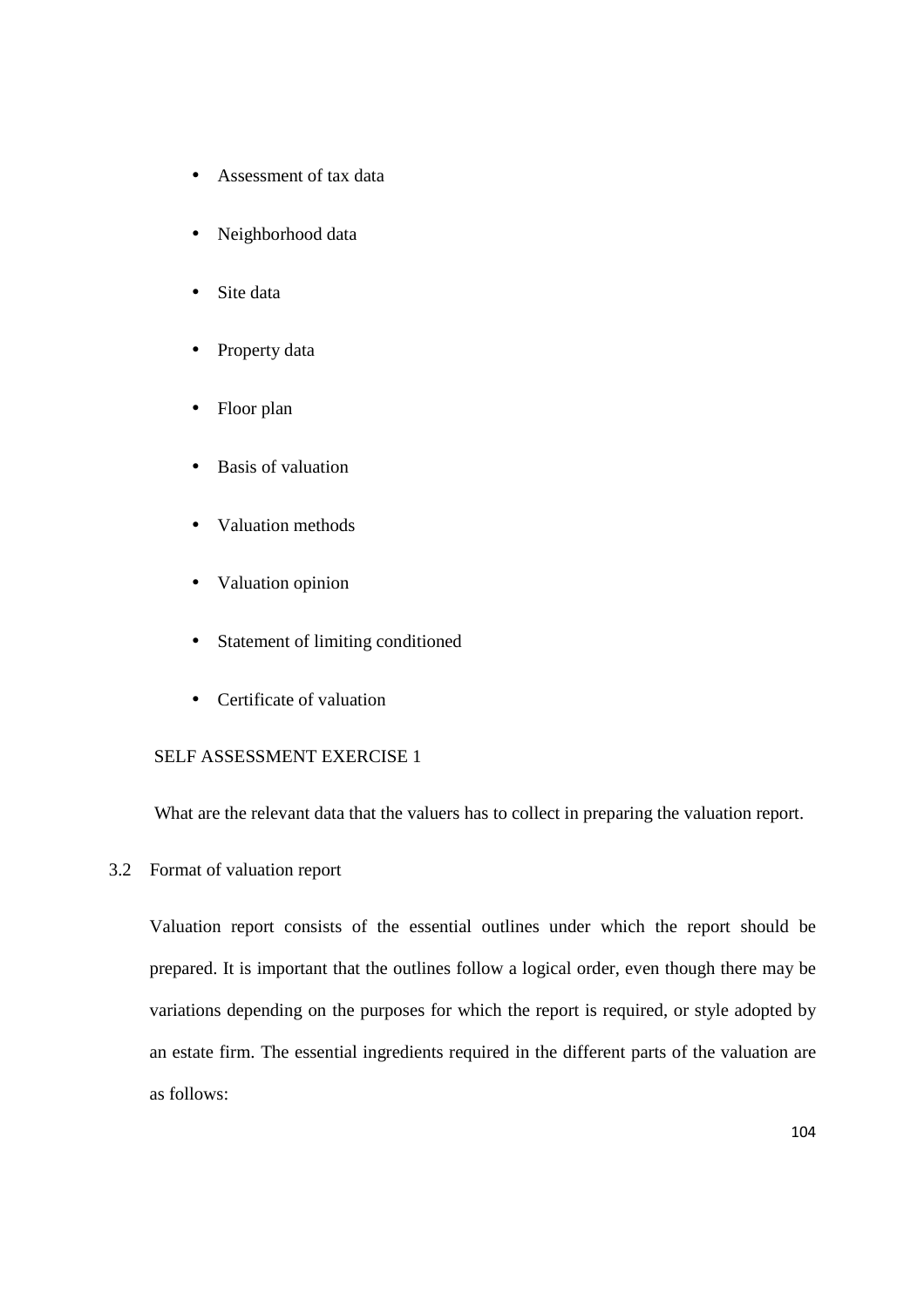- i. Brief/instruction: Reference to the source of instruction which might have come verbally or in writing. In some cases you may need to restate the instruction to reflect the extent of job expected of the valuer by the client.
- ii. Date of inspection: This is the actual date on which the inspection was carried out for example,  $4<sup>th</sup>$  January 2012, where the inspection took some days to accomplish, a range of dates should be given e.g. the shopping complex was inspected between  $20^{th}$  and  $23^{rd}$  December, 2011.
- iii. Purpose and scope: The purpose of the valuation should be stated in clear terms whether it is for Insurance or Mortgage. The scope will show the definition of the type of value being determined. It will also reflect the limit covered by the instruction, there may be an electricity generating plant in the premises which is not intended to be included in the valuation. It becomes very important to state it clearly that the generating plant does not form part of the land and building being valued.
- iv. Location: Comprehensive address of property and brief description of how it can be located within its neighborhood. Some permanent landmarks can be referred to and location sketch plan can be included in the final valuation report.
- v. Neighborhood character: Explain the type of land use that dominates the area i.e. commercial, residential, Government Reservation Area, etc. Any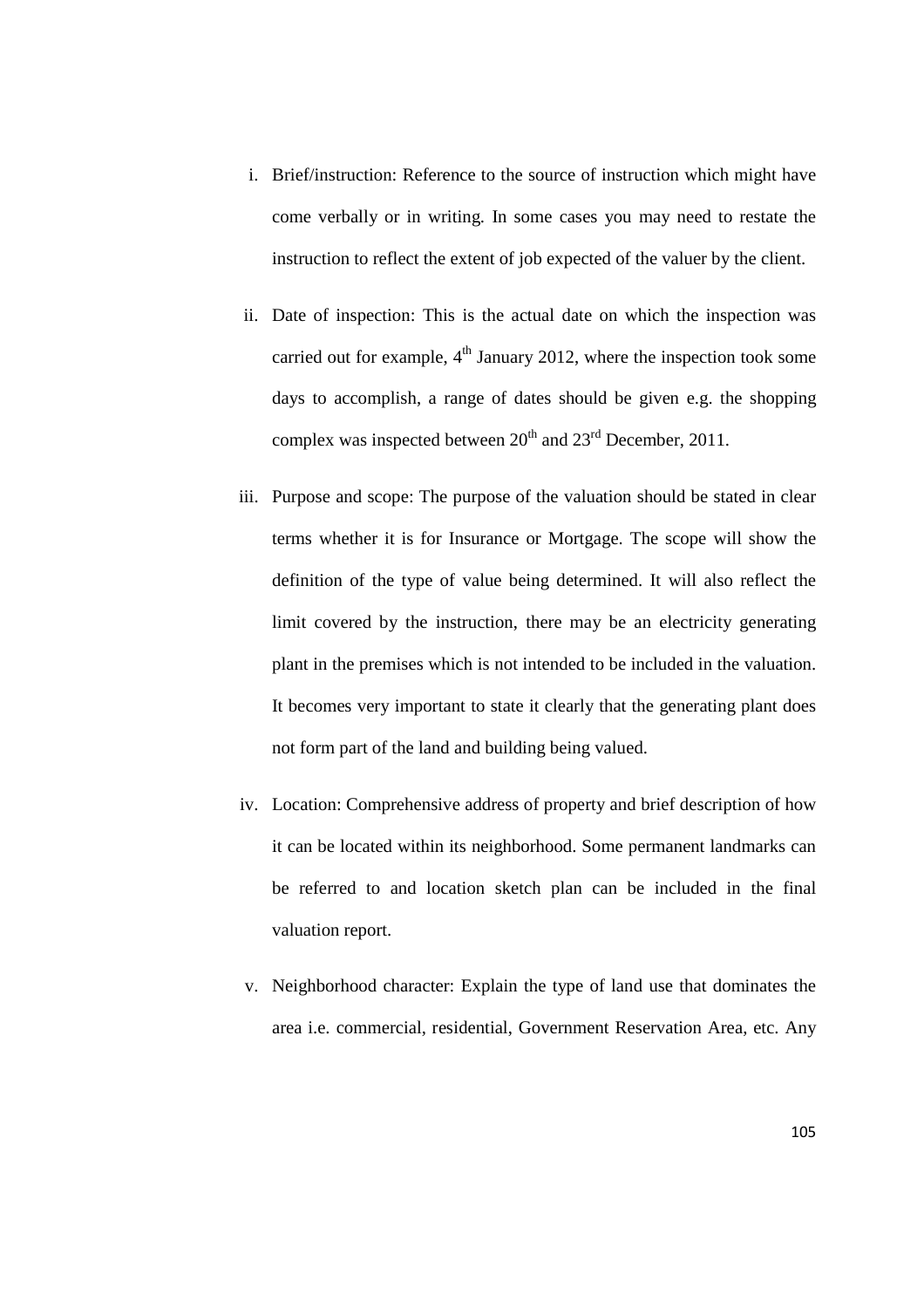notable feature that can depict the clear picture of the surrounding should be mentioned.

- vi. Site description: Plot, size, shape and physical nature of the plot. Beacon numbers, fencing and gate, precise description of the structure developed on site.
- vii. Construction: Sequence description of material, style, and quality of construction from foundation to the roof or vice-versa must be made.
- viii. Accommodation: The details and accuracy in presenting room sizes depend on the type of property. The schedule of accommodation provided must however be correctly presented.
	- ix. Services: Water supply, telephone, and electricity, whether they are tapped from mains. Other facilities provided- water tanks, generating set, well or borehole etc.
	- x. State of repairs: Reflect the standard of maintenance- poor or well maintained. Any roof leakage as maybe indicated from the ceiling. Any wall cracks, sign of dampness or partly fallen fence.
	- xi. Planning: Does the development on site conform to what the area is zoned for.
- xii. Tenancy: State the type of tenants, state whether the property is fully let or partly and also if voids is experienced. It is not compulsory to mention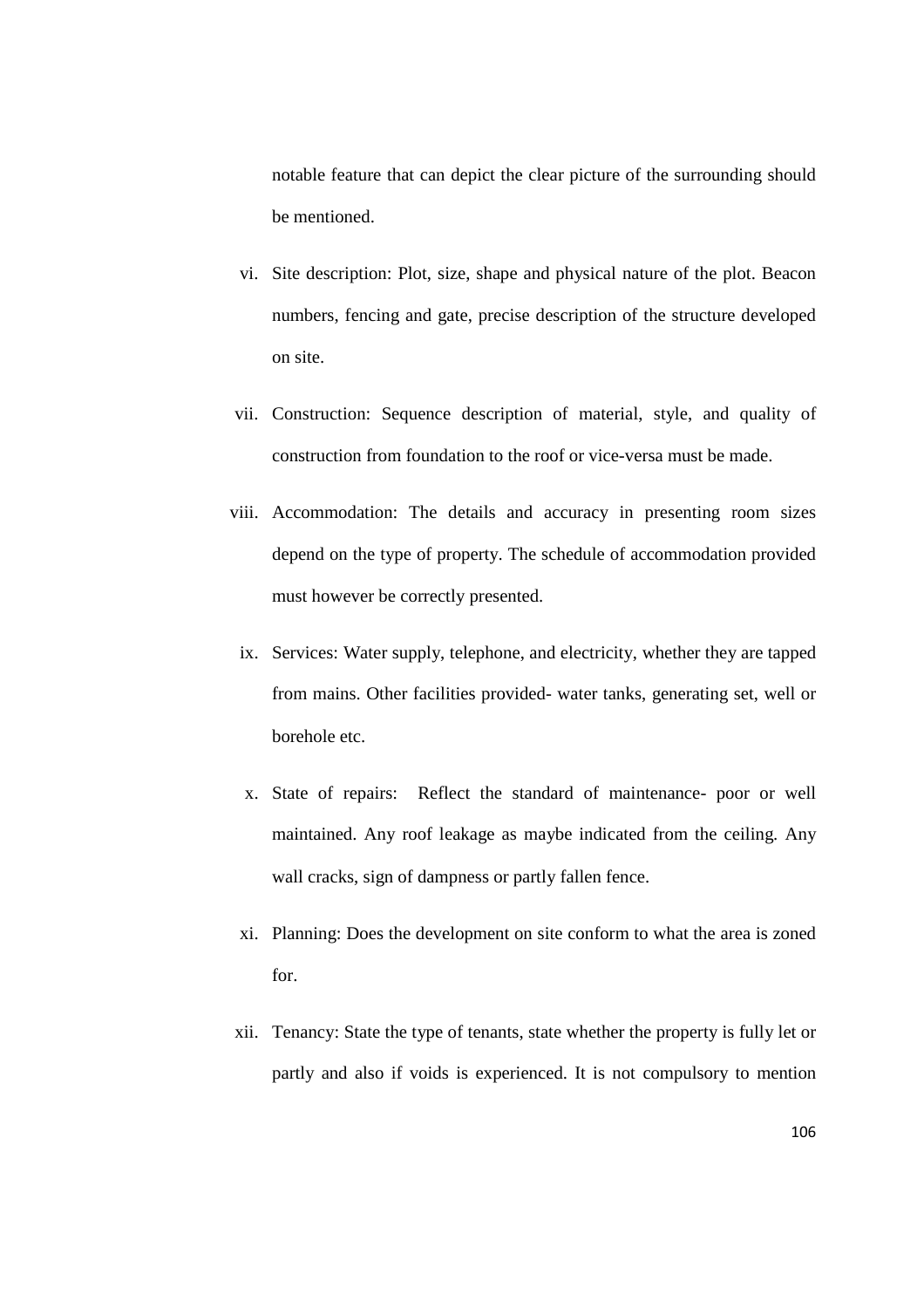tenant name but where it could improve the image or value of the property one can do so. Range of rent passing can be quoted. Also, express the possibility of improvement or maintenance of current level in the foreseeable future.

- xiii. Tenure: Type of interest subsisting in the subject property and the registration particulars of the document and also the unexpired term should be stated.
- xiv. Assumptions: Assumption are commonly stated in the following areas:
	- The likely effect of planning schemes.
	- Source of information.
	- Market situation.
- xv. Valuation opinion: State the value of the property and where there is need for a breakdown, state it clearly. The value should however be stated as at the date of inspection or valuation.
- xvi. Caveat or Limiting Conditions: This deal with liability to third party as well as the extent to which the report could be used, statement about mode of publication, amendment to the report etc.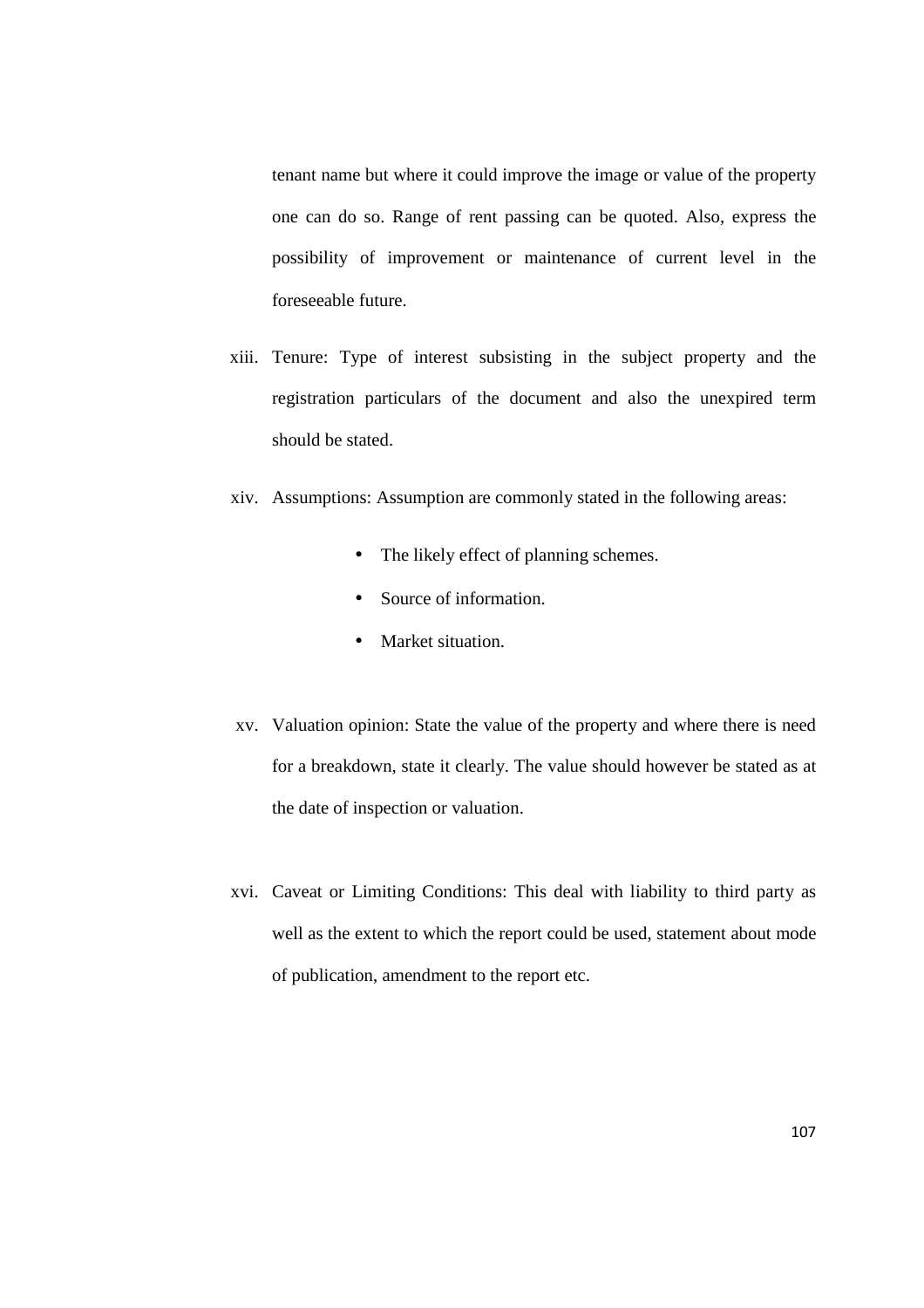xvii. Appendices: This relates to additional information and other documents like location map, building plan etc. which need to be attached to the report.

In writing a report, other things considered to be of paramount importance are: the chronological order, good language, clarity, simplicity, correctness and completeness. In addition, are accuracy, appropriateness, consistency, dignity, directness, accidental deception avoidance, impersonal, objectivity, and restraint on emotion.

## SELF ASSESSMENT EXERCISE

Mention the relevant headings in a valuation report.

#### 4.0 CONCLUSION

The knowledge acquired in this unit has equipped you in writing a simple report. The more you practice on writing report the better you become.

#### 5.0 SUMMARY

In this unit you have been given guidelines on how to gather information before you write your report. The headings give you a guide on the data required. It is better to get more information than less which will require going back to site at an additional cost and time. You need to go along with writing material and measuring tapes for measurements.

#### 6.0 TUTOR MARKED ASSIGNMENT

Carry out valuation of a simple bungalow in your neighbourhood using the guidelines above.

#### 7.0 REFERENCES/FURTHER READINGS

1. Ifediora, G.S.A. (1993). Appraisal framework: Lecture notes on theory, principles, methods and practice of property valuation. Enugu: Iwuba Ifediora and Associates.